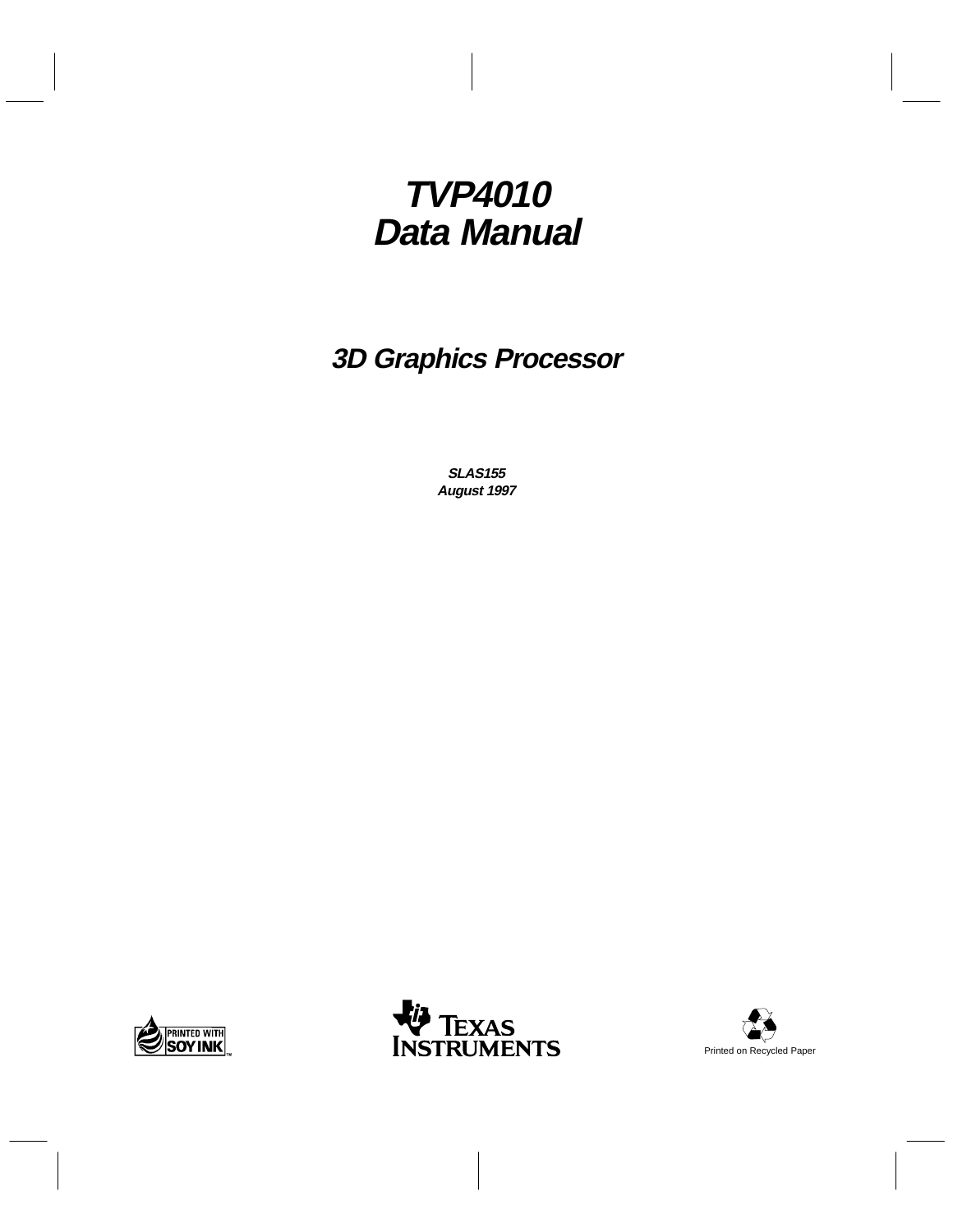#### **IMPORTANT NOTICE**

Texas Instruments (TI) reserves the right to make changes to its products or to discontinue any semiconductor product or service without notice, and advises its customers to obtain the latest version of relevant information to verify, before placing orders, that the information being relied on is current.

TI warrants performance of its semiconductor products and related software to the specifications applicable at the time of sale in accordance with TI's standard warranty. Testing and other quality control techniques are utilized to the extent TI deems necessary to support this warranty. Specific testing of all parameters of each device is not necessarily performed, except those mandated by government requirements.

Certain applications using semiconductor products may involve potential risks of death, personal injury, or severe property or environmental damage ("Critical Applications").

TI SEMICONDUCTOR PRODUCTS ARE NOT DESIGNED, INTENDED, AUTHORIZED, OR WARRANTED TO BE SUITABLE FOR USE IN LIFE-SUPPORT APPLICATIONS, DEVICES OR SYSTEMS OR OTHER CRITICAL APPLICATIONS.

Inclusion of TI products in such applications is understood to be fully at the risk of the customer. Use of TI products in such applications requires the written approval of an appropriate TI officer. Questions concerning potential risk applications should be directed to TI through a local SC sales office.

In order to minimize risks associated with the customer's applications, adequate design and operating safeguards should be provided by the customer to minimize inherent or procedural hazards.

TI assumes no liability for applications assistance, customer product design, software performance, or infringement of patents or services described herein. Nor does TI warrant or represent that any license, either express or implied, is granted under any patent right, copyright, mask work right, or other intellectual property right of TI covering or relating to any combination, machine, or process in which such semiconductor products or services might be or are used.

Copyright 1997, Texas Instruments Incorporated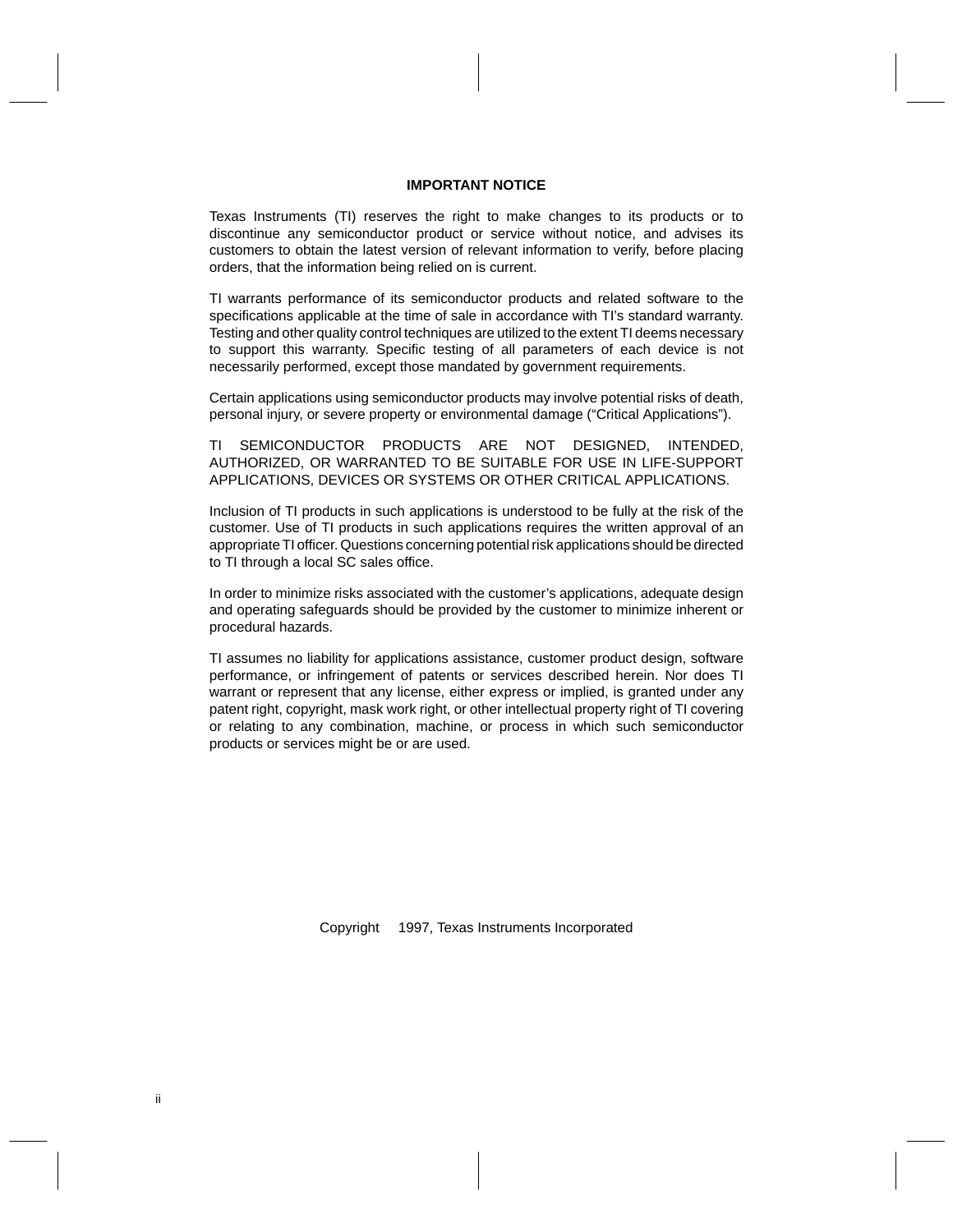# **Contents**

| Section                                                                                                                                | Title                                                                                     | Page                                                |
|----------------------------------------------------------------------------------------------------------------------------------------|-------------------------------------------------------------------------------------------|-----------------------------------------------------|
| 1<br>1.1<br>1.2<br>1.3<br>1.4<br>1.5                                                                                                   |                                                                                           | $1 - 1$<br>$1 - 2$<br>$1 - 2$<br>$1 - 3$<br>$1 - 3$ |
| 2<br>2.1<br>2.2<br>2.3<br>2.4<br>2.5<br>2.6<br>2.7<br>2.8<br>2.9<br>2.11.2<br>2.11.3<br>2.11.4<br>2.11.5<br>2.11.6<br>2.11.7<br>2.11.8 | Cache Line Size Register (CFGCacheLine)  2-7<br>Latency Timer Register (CFGLatTimer)  2-7 |                                                     |

2.11.11 Base Address 0 Register (CFGBaseAddr0) [2–8](#page-28-0) . . . . . . . . . . . . . . . . . . . . . . . .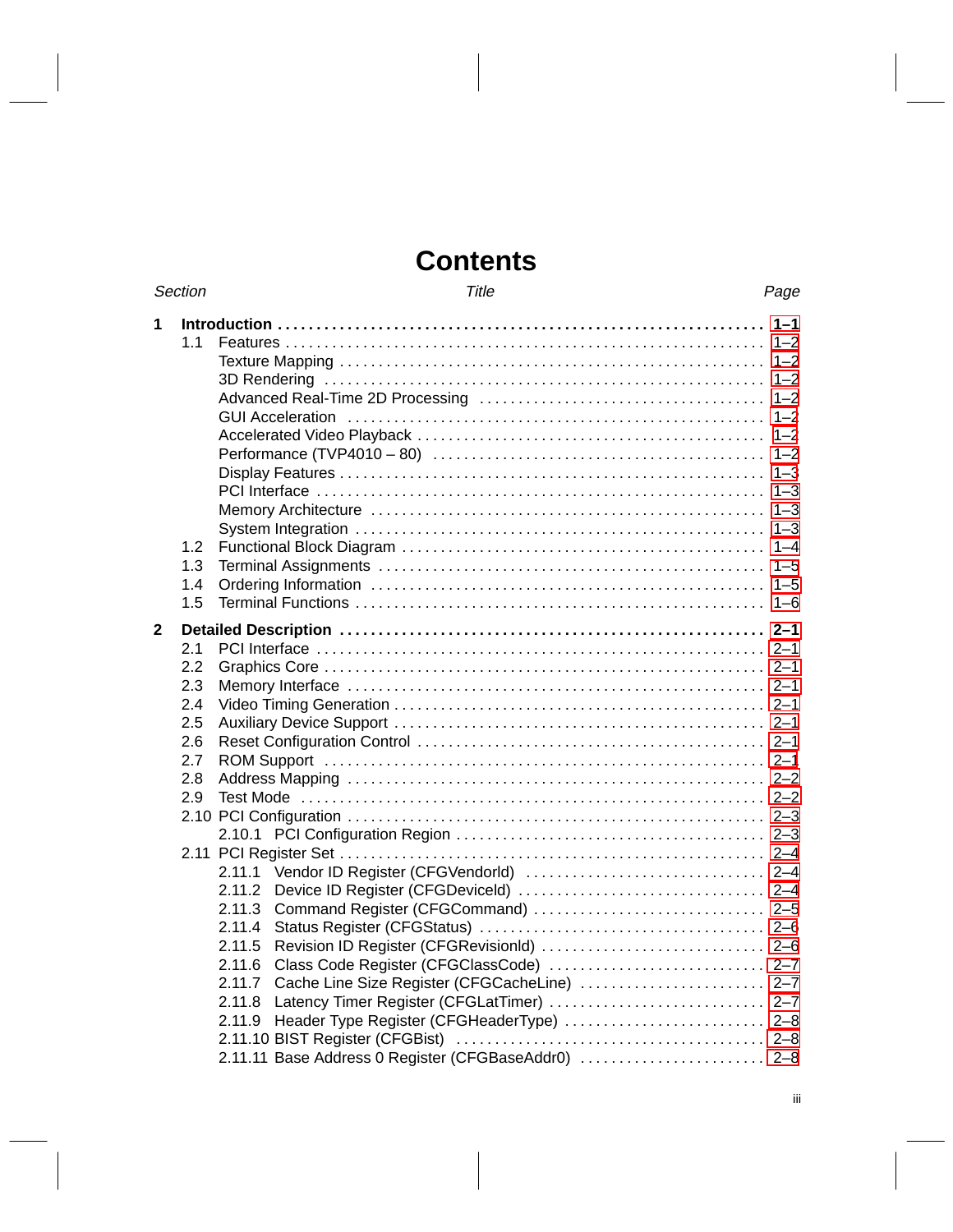| 2.11.14 Base Address 3 Register (CFGBaseAddr3)  2-9                 |  |
|---------------------------------------------------------------------|--|
| 2.11.15 Base Address 4 Register (CFGBaseAddr4)  2-10                |  |
| 2.11.16 CardBus CIS Pointer Register (CFGCardBus)  2-10             |  |
| 2.11.17 Subsystem Vendor ID Register (CFGSubsystemVendorld)  2-10   |  |
|                                                                     |  |
| 2.11.19 Expansion ROM Base Address Register (CFGRomAddr)  2-11      |  |
|                                                                     |  |
|                                                                     |  |
| 2.11.22 Minimum Grant Register (CFGMinGrant)  2-12                  |  |
| 2.11.23 Maximum Latency Register (CFGMaxLat)  2-12                  |  |
|                                                                     |  |
|                                                                     |  |
|                                                                     |  |
|                                                                     |  |
|                                                                     |  |
|                                                                     |  |
| 2.13.4 Input FIFO Space Register (InFIFOSpace)  2-17                |  |
| 2.13.5 Output FIFO Words Register (OutFIFOWords)  2-17              |  |
|                                                                     |  |
|                                                                     |  |
|                                                                     |  |
| 2.13.9 Video Clock Control Register (Register VCIkCtI)  2-19        |  |
|                                                                     |  |
| 2.13.11 Aperture 1 Control Register (ApertureOne)  2-20             |  |
| 2.13.12 Aperture 2 Control Register (ApertureTwo)  2-21             |  |
| 2.13.13 DMA Control Register (DMAControl)  2-22                     |  |
| 2.13.14 FIFO Disconnect Register (FIFODiscon)  2-22                 |  |
| 2.13.15 Chip Configuration Register (ChipConfig)  2-23              |  |
|                                                                     |  |
|                                                                     |  |
|                                                                     |  |
|                                                                     |  |
| 2.14.4 Memory Configuration Register (MemConfig)  2-25              |  |
| 2.14.5 Bypass Write Mask Register (BypassWriteMask)  2-26           |  |
| 2.14.6 Framebuffer Write Mask Register (FramebufferWriteMask)  2-26 |  |
|                                                                     |  |
|                                                                     |  |
| 2.15.1                                                              |  |
| Screen Stride Register (ScreenStride)  2-27<br>2.15.2               |  |
| 2.15.3                                                              |  |
| Horizontal Gate End Register (HgEnd)  2-28<br>2.15.4                |  |
| 2.15.5                                                              |  |
| Horizontal Sync Start Register (HsStart)  2-28<br>2.15.6            |  |
| 2.15.7                                                              |  |
| 2.15.8                                                              |  |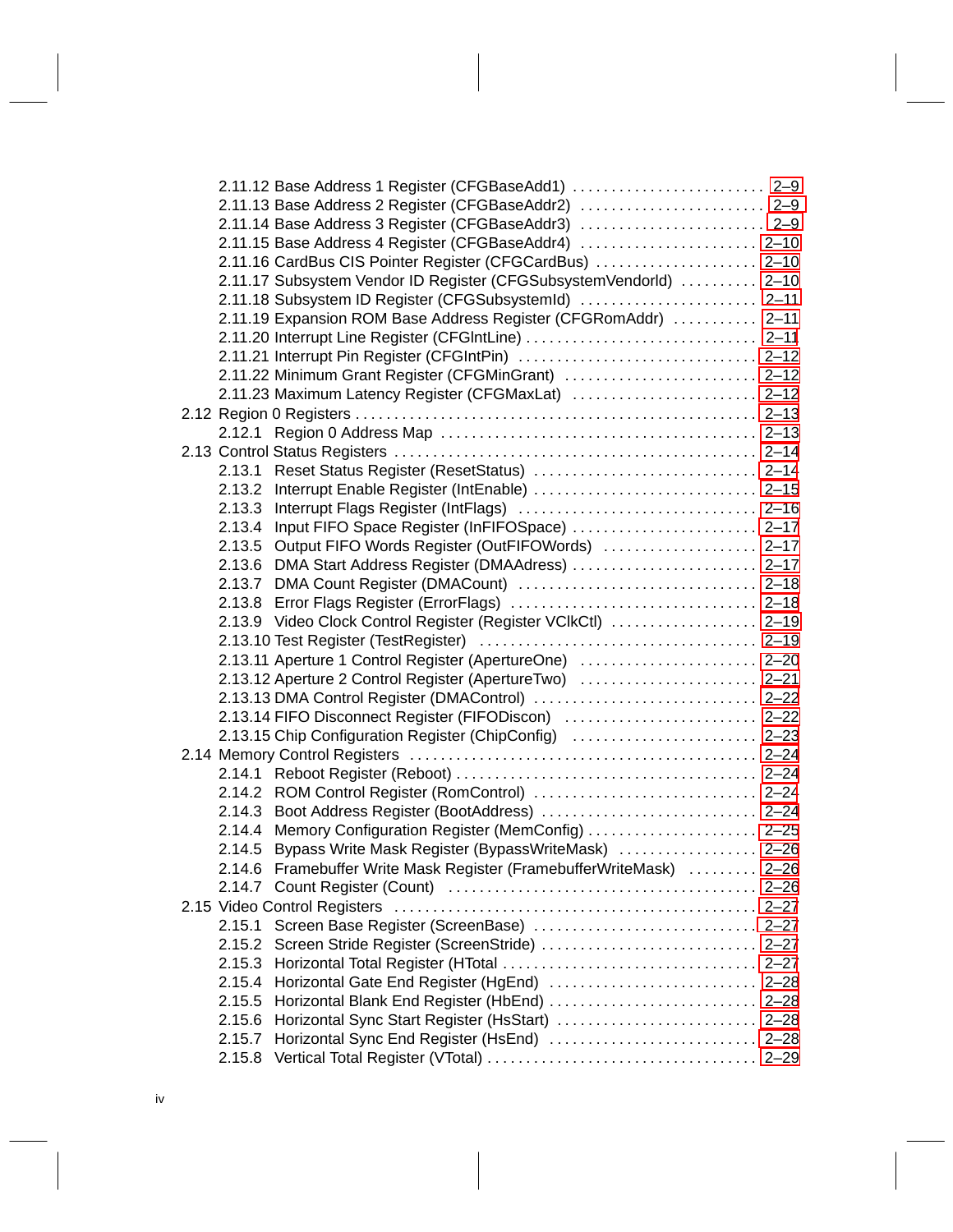|   |     | 2.15.10 Vertical Sync Start Register (VsStart)  2-29                    |         |
|---|-----|-------------------------------------------------------------------------|---------|
|   |     | 2.15.11 Vertical Sync End Register (VsEnd)  2-29                        |         |
|   |     | 2.15.12 Video Control Register (VideoControl)  2-30                     |         |
|   |     | 2.15.13 Interrupt Line Register (InterruptLine)  2-31                   |         |
|   |     | 2.15.14 Display Data Channel Data Register (DDCData)  2-31              |         |
|   |     |                                                                         |         |
|   |     |                                                                         |         |
|   |     |                                                                         |         |
|   |     |                                                                         |         |
|   |     | 2.16.3 VGA Control Register (VGAControlReg)  2-32                       |         |
|   |     | 2.16.4                                                                  |         |
|   |     |                                                                         |         |
|   |     | 2.17.1                                                                  |         |
|   |     | 2.17.2                                                                  |         |
|   |     | 2.17.3                                                                  |         |
|   |     | 2.17.4                                                                  |         |
|   |     | 2.17.5                                                                  |         |
|   |     | 2.17.6                                                                  |         |
|   |     | 2.17.7                                                                  |         |
|   |     | 2.17.8                                                                  |         |
|   |     | 2.17.9                                                                  |         |
|   |     |                                                                         |         |
|   |     |                                                                         |         |
|   |     |                                                                         |         |
|   |     |                                                                         |         |
|   |     |                                                                         |         |
|   |     |                                                                         |         |
|   |     |                                                                         |         |
|   |     |                                                                         |         |
|   |     |                                                                         |         |
|   |     |                                                                         |         |
|   |     |                                                                         |         |
|   |     |                                                                         |         |
|   |     |                                                                         |         |
|   |     |                                                                         |         |
|   |     |                                                                         |         |
| 3 |     | Electrical Characteristics                                              | $3 - 1$ |
|   | 3.1 | Absolute maximum ratings over operating free-air temperature range  3-1 |         |
|   | 3.2 |                                                                         | $3 - 1$ |
|   | 3.3 |                                                                         |         |
|   |     | 3.3.1                                                                   |         |
|   |     | 3.3.2                                                                   |         |
|   | 3.4 |                                                                         |         |
|   | 3.5 |                                                                         |         |
|   |     | 3.5.1                                                                   |         |
|   |     | 3.5.2                                                                   |         |
|   |     | 3.5.3                                                                   |         |
|   |     |                                                                         |         |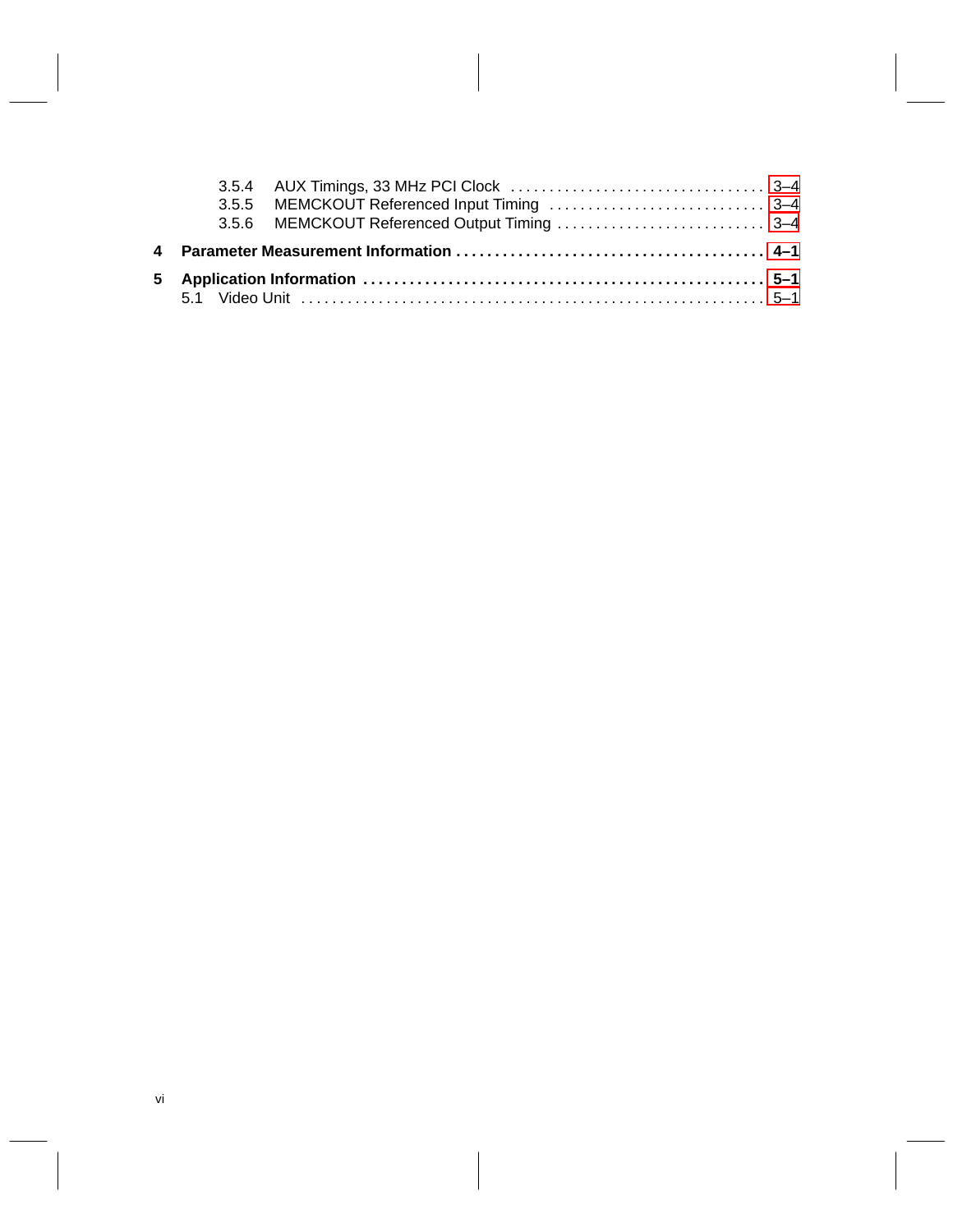# **List of Illustrations**

| Figure                        | Title                                                                                                            | Page |
|-------------------------------|------------------------------------------------------------------------------------------------------------------|------|
| $1 - 1$<br>$1 - 2$<br>$2 - 1$ |                                                                                                                  |      |
| $2 - 2$<br>$2 - 3$            |                                                                                                                  |      |
| $4 - 1$<br>$4 - 2$            |                                                                                                                  |      |
| $4 - 3$<br>$4 - 4$            |                                                                                                                  |      |
| $4 - 5$<br>$4 - 6$            |                                                                                                                  |      |
| $4 - 7$<br>$4 - 8$<br>$4 - 9$ |                                                                                                                  |      |
|                               |                                                                                                                  |      |
|                               |                                                                                                                  |      |
|                               | 4-14 Mask Load Followed by Masked Write Timing  4-7<br>4-16 Read Followed by Write - With Dead Cycle Timing  4-9 |      |
| 5–1                           |                                                                                                                  |      |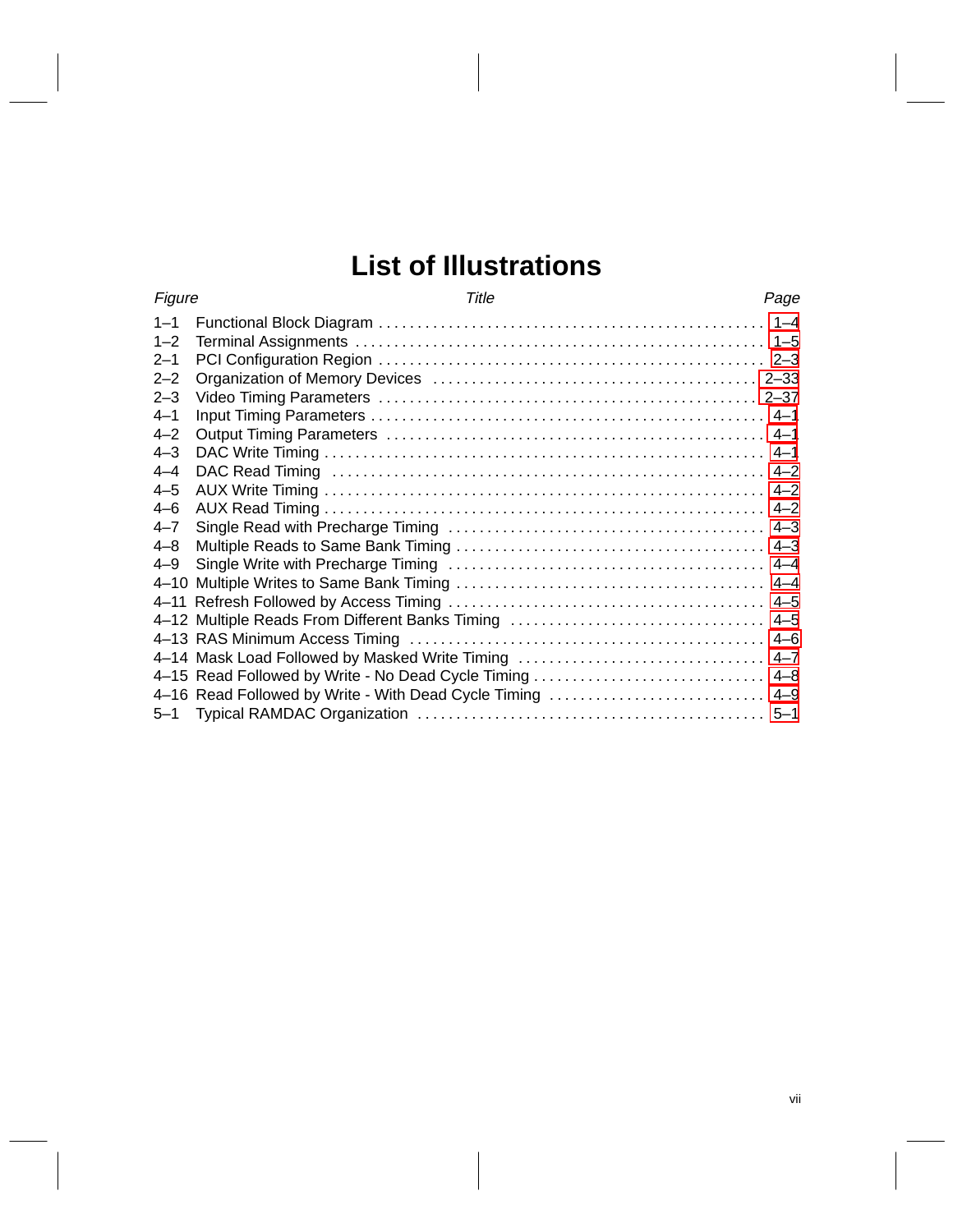# **List of Tables**

| <b>Table</b> | <b>Title</b> | Page |
|--------------|--------------|------|
| $2 - 1$      |              |      |
| $2 - 2$      |              |      |
| $2 - 3$      |              |      |
| $2 - 4$      |              |      |
| $2 - 5$      |              |      |
| $2 - 6$      |              |      |
| $2 - 7$      |              |      |
| $2 - 8$      |              |      |
| $2 - 9$      |              |      |
|              |              |      |
|              |              |      |
|              |              |      |
|              |              |      |
|              |              |      |
|              |              |      |
|              |              |      |
|              |              |      |
|              |              |      |
|              |              |      |
|              |              |      |
|              |              |      |
|              |              |      |
|              |              |      |
|              |              |      |
|              |              |      |
|              |              |      |
|              |              |      |
|              |              |      |
|              |              |      |
|              |              |      |
|              |              |      |
|              |              |      |
|              |              |      |
|              |              |      |
|              |              |      |
|              |              |      |
|              |              |      |
|              |              |      |
|              |              |      |
|              |              |      |
|              |              |      |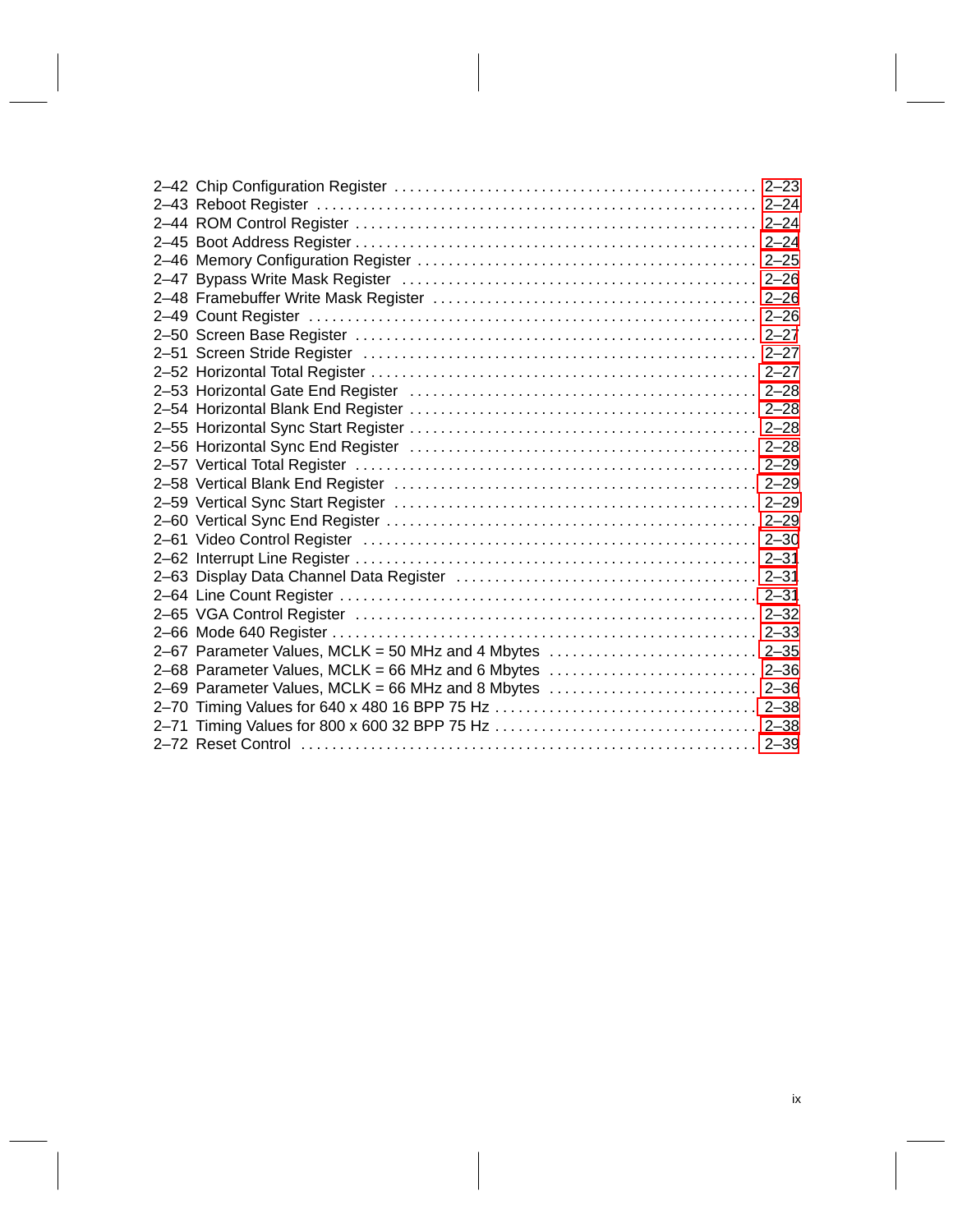# <span id="page-9-0"></span>**1 Introduction**

The TVP4010 high-performance 3D graphics processor combines workstation-class 3D graphics acceleration and state of the art 2D performance in a single chip. All 3D rendering operations are accelerated by the TVP4010 including Gouraud shading, depth buffering, texture mapping and alpha blending.

Implemented around a saleable memory architecture, the TVP4010 reduces the cost and complexity of delivering high-performance 3D graphics within a windowing environment making it ideal for a wide range of graphics products from PC boards to workstation accelerators.

The major TVP4010 functional blocks are:

- PCI interface
- Graphics core
- Memory interface
- Video timing generation
- Auxiliary device support
- Reset configuration control
- ROM support
- Address maps

3Dlabs is the worldwide trading name of 3Dlabs Inc. Ltd. 3Dlabs and GLINT are registered trademarks of 3Dlabs.

OpenGL is a registered trademark of Silicon Graphics, Inc. Microsoft, Windows, and Windows NT are registered trademarks of Microsoft Corporation. DirectDraw, DirectX, and Direct3D are trademarks of Microsoft Corporation. AutoCAD is a registered trademark of Autodesk Inc. MicroStation is a registered trademark of Bentley Systems Inc., an affiliate of Intergraph Corporation. RAMDAC is a trademark of Brooktree Corporation.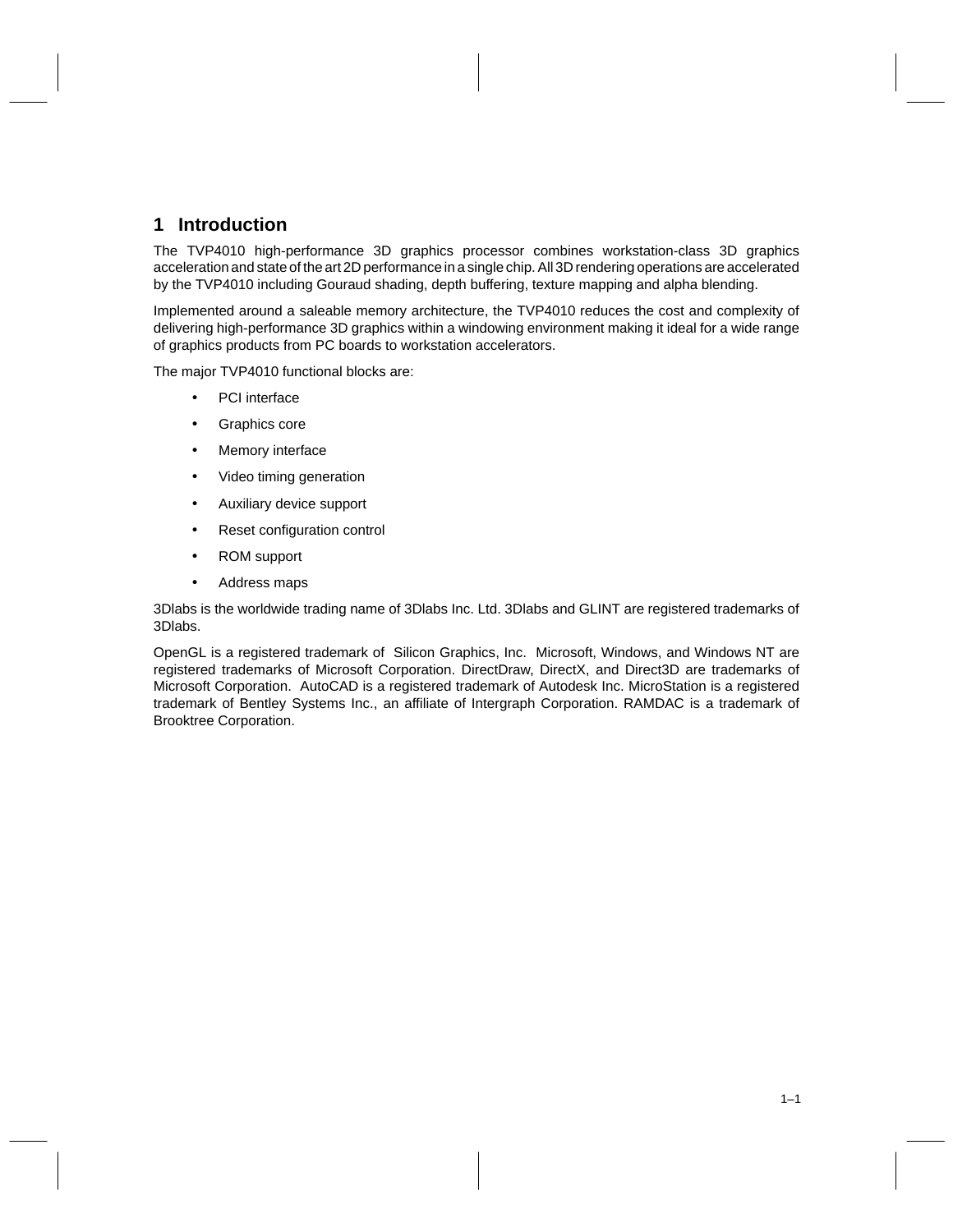## <span id="page-10-0"></span>**1.1 Features**

## **Texture Mapping**

- True per-pixel perspective correction
- High-quality bilinear filtering
- Palletized and RGB textures
- Local texture buffer
- Specular texture highlighting
- Fast texture loading with DMA
- Real-time video textures
- Chroma-keying
- Configurable texture compression

## **3D Rendering**

- Points, lines, triangles and sprites
- Gouraud and flat shading
- Optional Z-buffering (16-bit)
- Fog and depth-cueing
- Blending and stippling
- Volumetric collision detection
- Stencil buffer (1-bit)
- Real-time full scene anti-aliasing
- Scissor test and logic operations
- 3D transparent sprites with Z

## **Advanced Real-Time 2D Processing**

- Fast affine image transforms
- Flexible alpha-based compositing
- Alpha-blended sprites with full Z
- Stencil for cut-outs

## **GUI Acceleration**

- Over 30 million Winmarks (WinBench 97)
- BitBlt with ROPS
- Fast linear addressed framebuffer
- Block fill and text acceleration
- 8-, 16-, and 24-bit color
- Fast on-chip SVGA
- Windows and QuickDrawTM drivers
- Bypass to linear framebuffer

## **Accelerated Video Playback**

- YUV to RGB conversion
- MPEG compatible
- XY scaling and smoothing
- **Dithering**
- Chroma-keying (with color range)

## **Performance (TVP4010 – 80)**

- 42 M textured pixels/sec
- 800 K textured polygons/sec
- 2 Gbyte/sec block fill
- 120 Mbyte/sec texture download rate
- 30 fps scaled, filtered video playback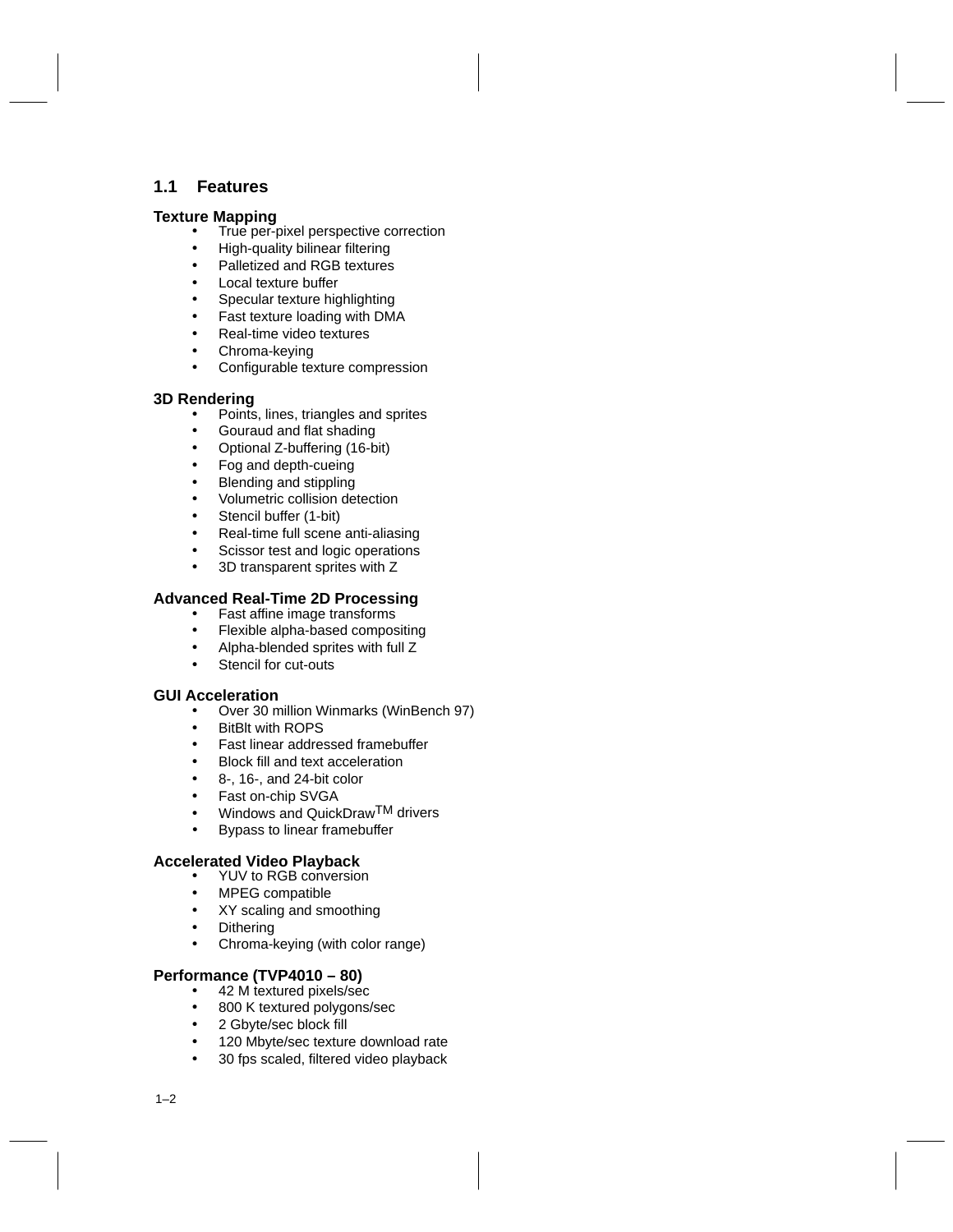#### <span id="page-11-0"></span>**Display Features**

- Double and triple-buffering
- 32-bit RGBA for 2D
- 16-bit RGBA for 3D
- 8-and 16-bit dithering
- 320 x 200 to 1600 x 1200 resolution
- Hardware pan

#### **PCI Interface**

- 32-bit glueless PCI bus (Rev 2.1)
- DMA mastering
- 32-entry command FIFO
- Byte swapping for Mac platforms
- ACI interrupt support
- GLINT Delta interface

#### **Memory Architecture**

- 64-bit SGRAM/SDRAM interface
	- SDRAM for lower cost
	- SGRAM for higher performance
- 600 Mbyte/sec bandwidth
- Single 2, 4, 6, or 8 Mbytes total memory
- Multi-function memory store:
	- Display buffer and backbuffer(s)
	- Texture maps
	- Z-buffer and stencil data
- Flexible memory usage
	- Can use rendered images as texture
	- Dynamic allocation of memory
- Linear and patched addressing
- Block and masked writes
- Mixed RGBA, CI and YUV data

#### **System Integration**

- 3.3  $\bar{V}$  supply, 2.5 W
- 256-terminal BGA package
- Internal video timing generator
- Fast 32-bit LUT-DAC port
- ROM interface
- VESA DPMS and DDC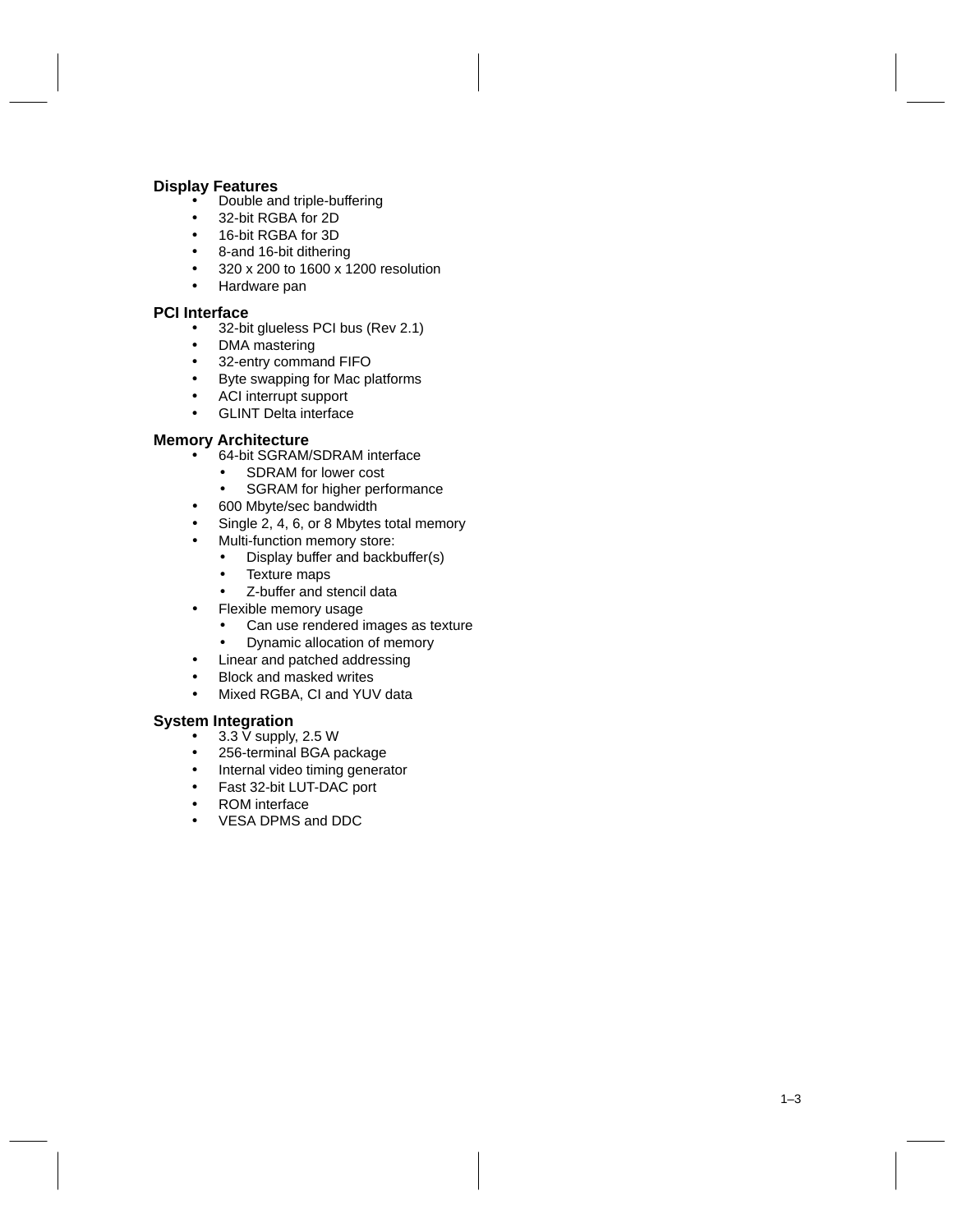# <span id="page-12-0"></span>**1.2 Functional Block Diagram**



**Figure 1–1. Functional Block Diagram**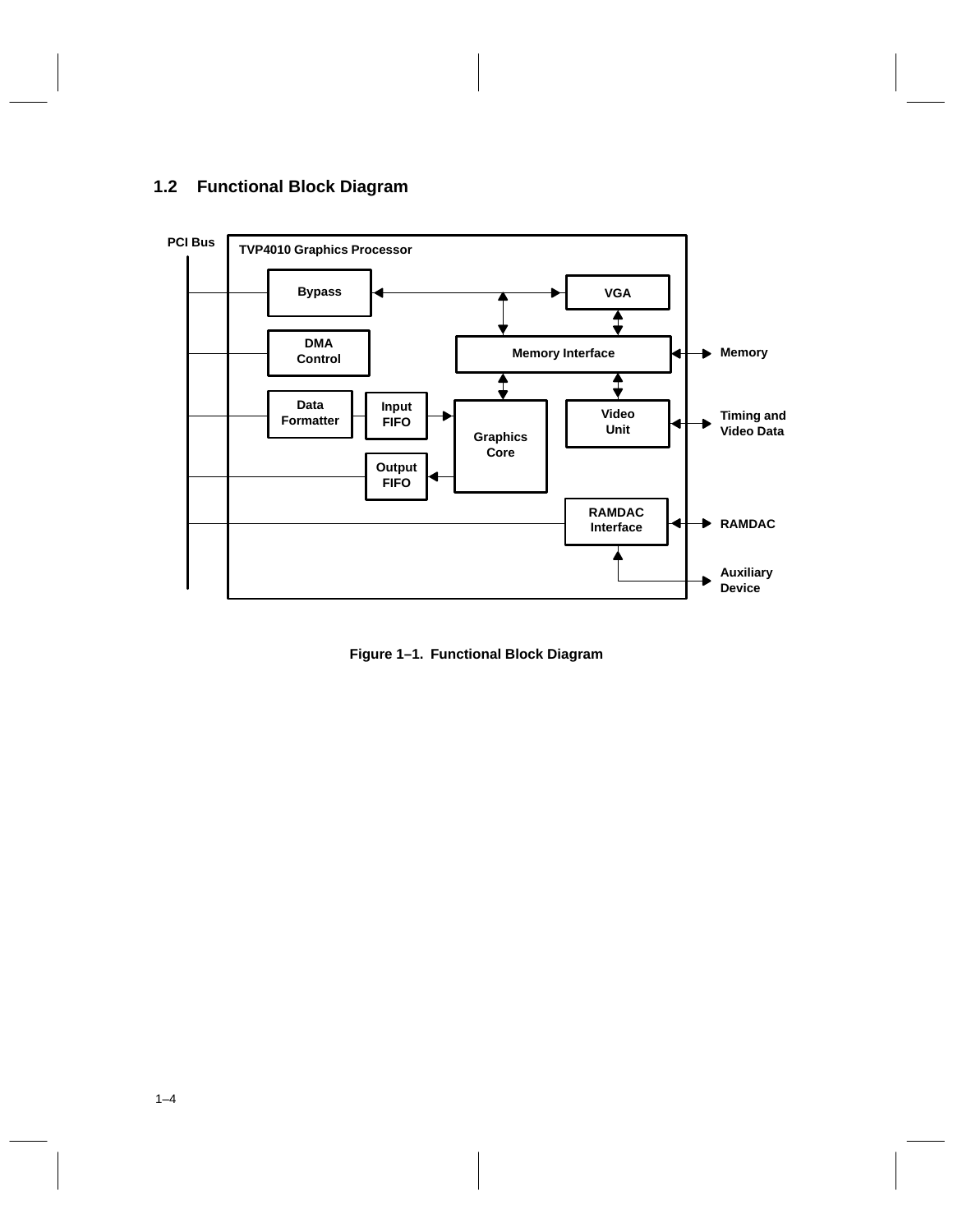## <span id="page-13-0"></span>**1.3 Terminal Assignments**





## **1.4 Ordering Information**



**Pixel Clock**

MUST CONTAIN TWO CHARACTERS:

–60: 60–MHz pixel clock –80: 80–MHz pixel clock

#### **Package**

MUST CONTAIN THREE LETTERS:

GFN: Plastic Ball Grid Array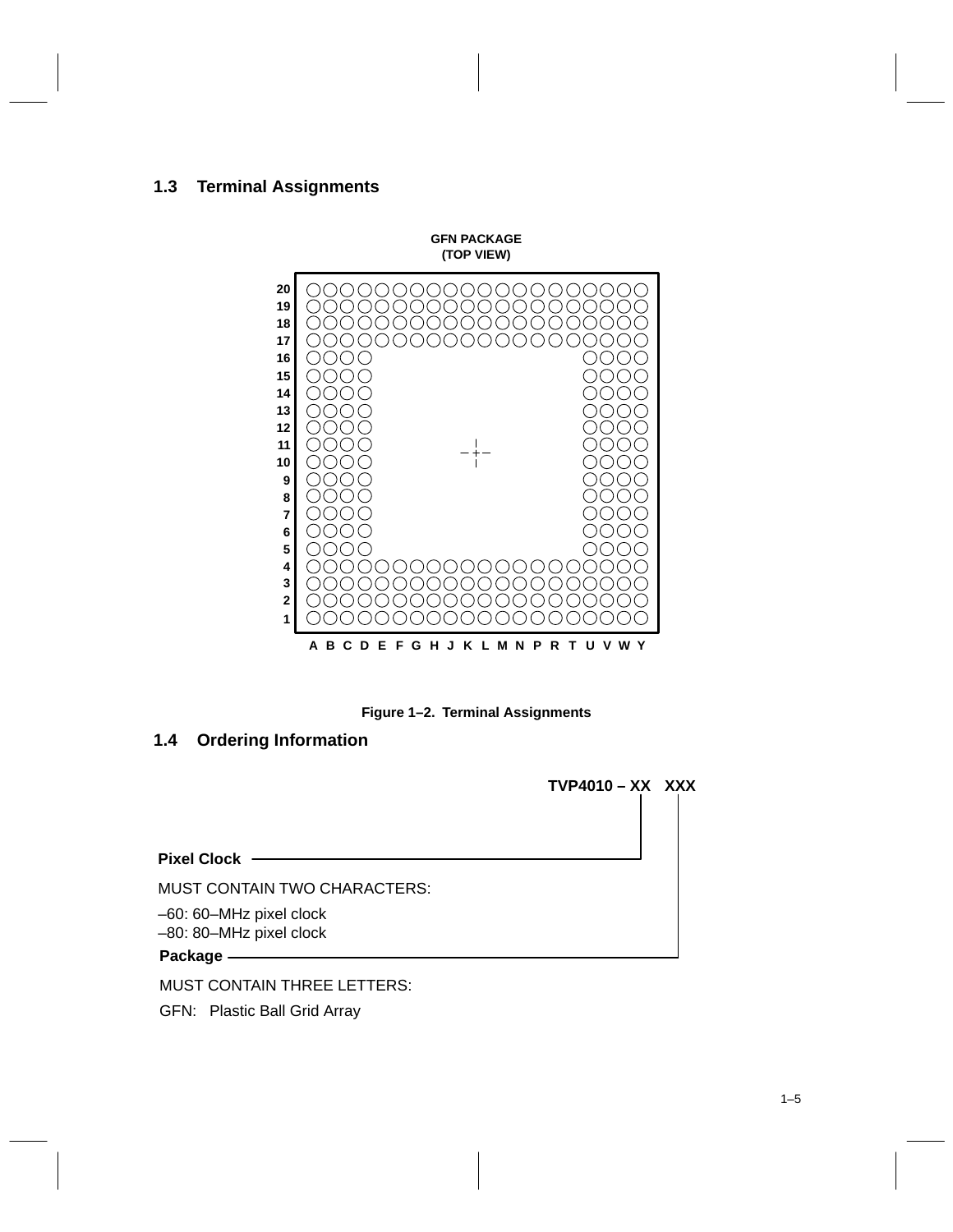# <span id="page-14-0"></span>**1.5 Terminal Functions**

| <b>TERMINAL</b>   |                 |     |                    |               |
|-------------------|-----------------|-----|--------------------|---------------|
| <b>NAME</b>       | NO.             | I/O | <b>DESCRIPTION</b> | <b>DRIVET</b> |
| <b>AUXREAD</b>    | E18             | O   | Aux read           | 8             |
| <b>AUXWAIT</b>    | E <sub>17</sub> | I   | Aux wait           |               |
| <b>AUXWRITE</b>   | D19             | O   | Aux write          | 8             |
| <b>DDC</b>        | C <sub>19</sub> | I   | DDC data port      | -             |
| MADD <sub>0</sub> | Y13             | O   | Memory address     | 12            |
| MADD1             | U12             | O   | Memory address     | 12            |
| MADD <sub>2</sub> | V12             | O   | Memory address     | 12            |
| MADD3             | W12             | O   | Memory address     | 12            |
| MADD4             | Y12             | O   | Memory address     | 12            |
| MADD <sub>5</sub> | U11             | O   | Memory address     | 12            |
| MADD <sub>6</sub> | V <sub>11</sub> | O   | Memory address     | 12            |
| MADD7             | W11             | O   | Memory address     | 12            |
| MADD <sub>8</sub> | Y11             | O   | Memory address     | 12            |
| MADD <sub>9</sub> | Y10             | O   | Memory address     | 12            |
| <b>MBANK0</b>     | J18             | O   | Memory bank select | 8             |
| MBANK1            | J19             | O   | Memory bank select | 8             |
| MBANK2            | J20             | O   | Memory bank select | 8             |
| MBANK3            | K17             | O   | Memory bank select | 8             |
| MBYTE0            | J17             | O   | Memory byte enable | 8             |
| MBYTE1            | H <sub>20</sub> | O   | Memory byte enable | 8             |
| MBYTE2            | H <sub>19</sub> | O   | Memory byte enable | 8             |
| MBYTE3            | H <sub>18</sub> | O   | Memory byte enable | 8             |
| MBYTE4            | G20             | O   | Memory byte enable | 8             |
| MBYTE5            | G19             | O   | Memory byte enable | 8             |
| MBYTE6            | F <sub>20</sub> | O   | Memory byte enable | 8             |
| MBYTE7            | E20             | O   | Memory byte enable | 8             |
| MCAS <sub>0</sub> | M20             | O   | Memory byte enable | 8             |
| MCAS1             | L <sub>19</sub> | O   | Memory byte enable | 8             |
| <b>MCLK</b>       | <b>B10</b>      | I   | System clock       |               |
| MDAT0             | W3              | I/O | Memory data        | 8             |
| MDAT1             | W4              | I/O | Memory data        | 8             |
| MDAT10            | W9              | I/O | Memory data        | 8             |
| MDAT11            | W10             | I/O | Memory data        | 8             |
| MDAT12            | W13             | I/O | Memory data        | 8             |
| MDAT13            | Y14             | I/O | Memory data        | 8             |
| MDAT14            | Y15             | I/O | Memory data        | 8             |
| MDAT15            | Y16             | I/O | Memory data        | 8             |
| MDAT16            | V15             | I/O | Memory data        | 8             |

† Output power ratings are marked as 8 or 12 for the mA current rating, or P indicating a PCI compatible output.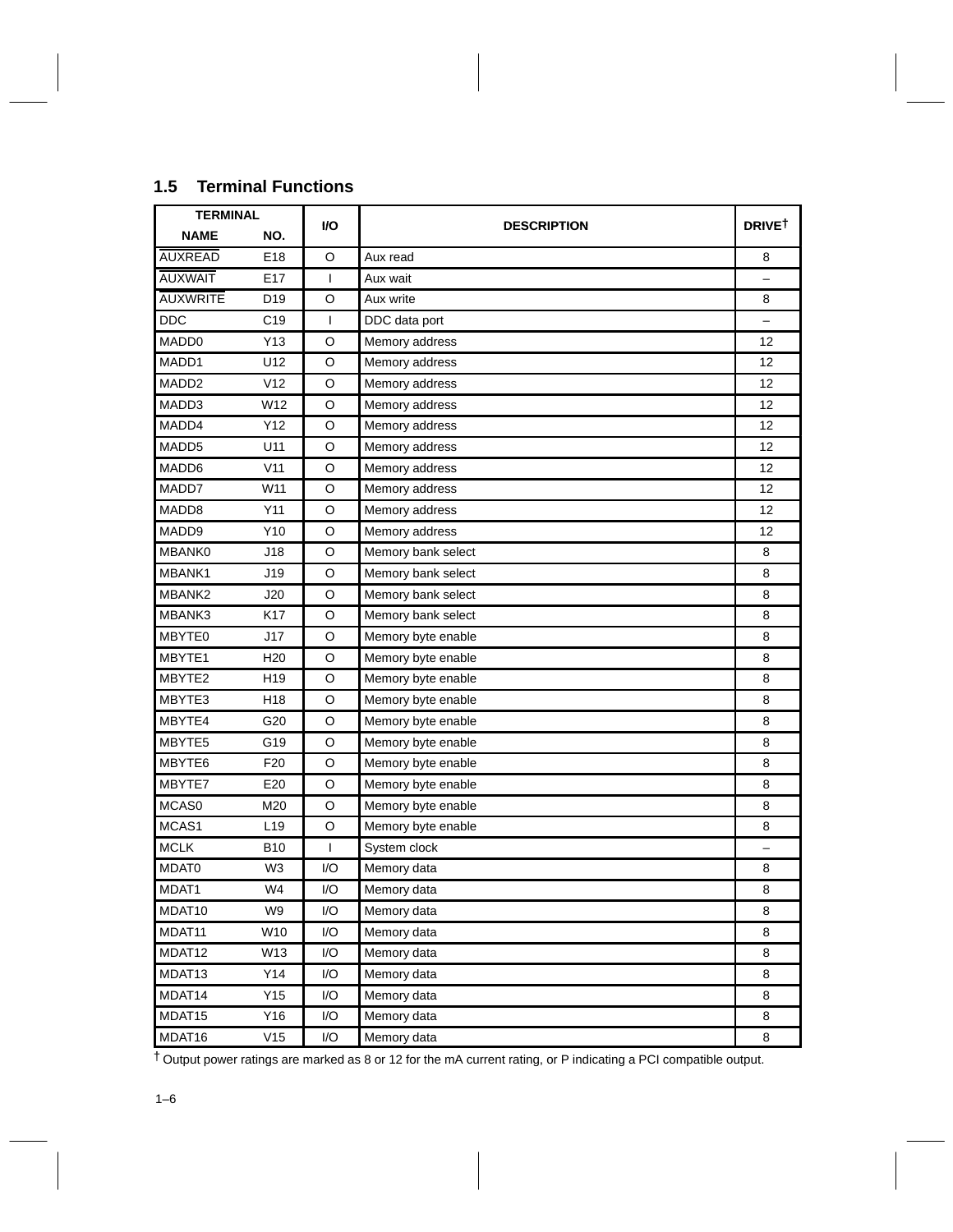| <b>TERMINAL</b>    |                 |     |                    |               |
|--------------------|-----------------|-----|--------------------|---------------|
| <b>NAME</b>        | NO.             | VO. | <b>DESCRIPTION</b> | <b>DRIVET</b> |
| MDAT17             | Y17             | I/O | Memory data        | 8             |
| MDAT18             | W17             | I/O | Memory data        | 8             |
| MDAT <sub>19</sub> | U16             | I/O | Memory data        | 8             |
| MDAT2              | U <sub>5</sub>  | I/O | Memory data        | 8             |
| MDAT20             | W18             | I/O | Memory data        | 8             |
| MDAT <sub>21</sub> | V18             | I/O | Memory data        | 8             |
| MDAT22             | Y20             | I/O | Memory data        | 8             |
| MDAT23             | V19             | I/O | Memory data        | 8             |
| MDAT24             | U18             | I/O | Memory data        | 8             |
| MDAT25             | V20             | I/O | Memory data        | 8             |
| MDAT26             | T18             | I/O | Memory data        | 8             |
| MDAT27             | T20             | I/O | Memory data        | 8             |
| MDAT28             | P <sub>17</sub> | I/O | Memory data        | 8             |
| MDAT29             | P18             | I/O | Memory data        | 8             |
| MDAT3              | Y4              | I/O | Memory data        | 8             |
| MDAT30             | P20             | I/O | Memory data        | 8             |
| MDAT31             | N <sub>19</sub> | I/O | Memory data        | 8             |
| MDAT32             | <b>Y2</b>       | I/O | Memory data        | 8             |
| MDAT33             | V <sub>4</sub>  | I/O | Memory data        | 8             |
| MDAT34             | Y <sub>3</sub>  | I/O | Memory data        | 8             |
| MDAT35             | V <sub>5</sub>  | I/O | Memory data        | 8             |
| MDAT36             | Y <sub>5</sub>  | I/O | Memory data        | 8             |
| MDAT37             | U7              | I/O | Memory data        | 8             |
| MDAT38             | V <sub>7</sub>  | I/O | Memory data        | 8             |
| MDAT39             | Y7              | I/O | Memory data        | 8             |
| MDAT4              | W <sub>5</sub>  | I/O | Memory data        | 8             |
| MDAT40             | W <sub>8</sub>  | I/O | Memory data        | 8             |
| MDAT41             | V9              | I/O | Memory data        | 8             |
| MDAT42             | Y9              | I/O | Memory data        | 8             |
| MDAT43             | V10             | I/O | Memory data        | 8             |
| MDAT44             | V13             | I/O | Memory data        | 8             |
| MDAT45             | W14             | I/O | Memory data        | 8             |
| MDAT46             | V14             | I/O | Memory data        | 8             |
| MDAT47             | U14             | I/O | Memory data        | 8             |
| MDAT48             | W16             | I/O | Memory data        | 8             |
| MDAT49             | V16             | I/O | Memory data        | 8             |
| MDAT5              | V6              | I/O | Memory data        | 8             |
| MDAT50             | Y18             | I/O | Memory data        | 8             |

† Output power ratings are marked as 8 or 12 for the mA current rating, or P indicating a PCI compatible output.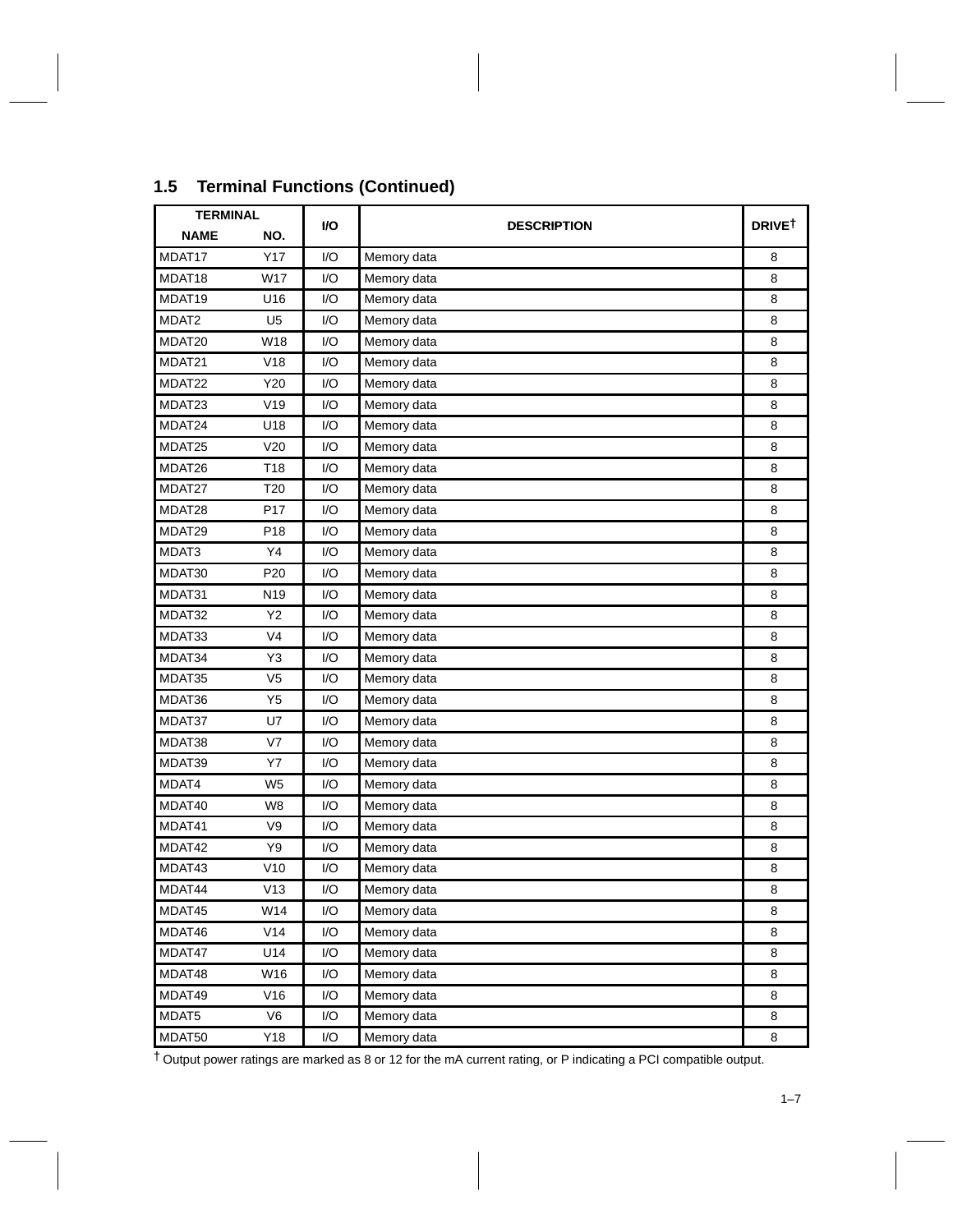| <b>TERMINAL</b>     |                 |     |                            |                          |
|---------------------|-----------------|-----|----------------------------|--------------------------|
| <b>NAME</b>         | NO.             | VO  | <b>DESCRIPTION</b>         | <b>DRIVET</b>            |
| MDAT51              | V17             | 1/O | Memory data                | 8                        |
| MDAT52              | Y19             | 1/O | Memory data                | 8                        |
| MDAT53              | W19             | I/O | Memory data                | 8                        |
| MDAT54              | W20             | I/O | Memory data                | 8                        |
| MDAT55              | U19             | I/O | Memory data                | 8                        |
| MDAT56              | T <sub>17</sub> | 1/O | Memory data                | 8                        |
| MDAT57              | U20             | I/O | Memory data                | 8                        |
| MDAT58              | T <sub>19</sub> | I/O | Memory data                | 8                        |
| MDAT59              | R <sub>18</sub> | 1/O | Memory data                | 8                        |
| MDAT6               | W <sub>6</sub>  | I/O | Memory data                | 8                        |
| MDAT60              | R <sub>19</sub> | I/O | Memory data                | 8                        |
| MDAT61              | P <sub>19</sub> | I/O | Memory data                | 8                        |
| MDAT62              | N <sub>18</sub> | I/O | Memory data                | 8                        |
| MDAT63              | N <sub>20</sub> | I/O | Memory data                | 8                        |
| MDAT7               | W7              | I/O | Memory data                | 8                        |
| MDAT8               | V8              | I/O | Memory data                | 8                        |
| MDAT9               | Y8              | I/O | Memory data                | 8                        |
| MDSF0               | K <sub>18</sub> | O   | Memory DSF                 | 8                        |
| MDSF1               | K <sub>20</sub> | O   | Memory DSF                 | 8                        |
| <b>MEMCKE</b>       | G17             | O   | Memory clock enable        | 8                        |
| <b>MEMCKOUT0</b>    | F <sub>18</sub> | O   | Memory clock               | 12                       |
| MEMCKOUT1           | E <sub>19</sub> | O   | Memory clock               | 12                       |
| MRAS0               | M18             | O   | Memory RAS                 | 8                        |
| MRAS1               | M19             | O   | <b>Memory RAS</b>          | 8                        |
| MWE0                | L <sub>18</sub> | O   | Memory write enable        | 8                        |
| MWE1                | L <sub>20</sub> | O   | Memory write enable        | 8                        |
| NC <sub>0</sub>     | A15             | T   | No connection (see Note 1) | $\overline{\phantom{0}}$ |
| NC <sub>2</sub>     | F <sub>19</sub> | T   | No connection (see Note 1) |                          |
| NC4                 | R <sub>20</sub> | I   | No connection (see Note 1) | -                        |
| NC <sub>5</sub>     | W15             | T   | No connection (see Note 1) | $\overline{\phantom{0}}$ |
| NC <sub>6</sub>     | Y <sub>6</sub>  | L   | No connection (see Note 1) | 8                        |
| PCIAD0              | Y1              | I/O | PCI address and data       | P                        |
| PCIAD1              | W <sub>1</sub>  | I/O | PCI address and data       | P                        |
| PCIAD10             | R <sub>1</sub>  | I/O | PCI address and data       | P                        |
| PCIAD11             | R <sub>3</sub>  | I/O | PCI address and data       | P                        |
| PCIAD12             | P <sub>1</sub>  | I/O | PCI address and data       | P                        |
| PCIAD <sub>13</sub> | P <sub>2</sub>  | I/O | PCI address and data       | P                        |

† Output power ratings are marked as 8 or 12 for the mA current rating, or P indicating a PCI compatible output. NOTE 1: Unused terminals should be left no connect.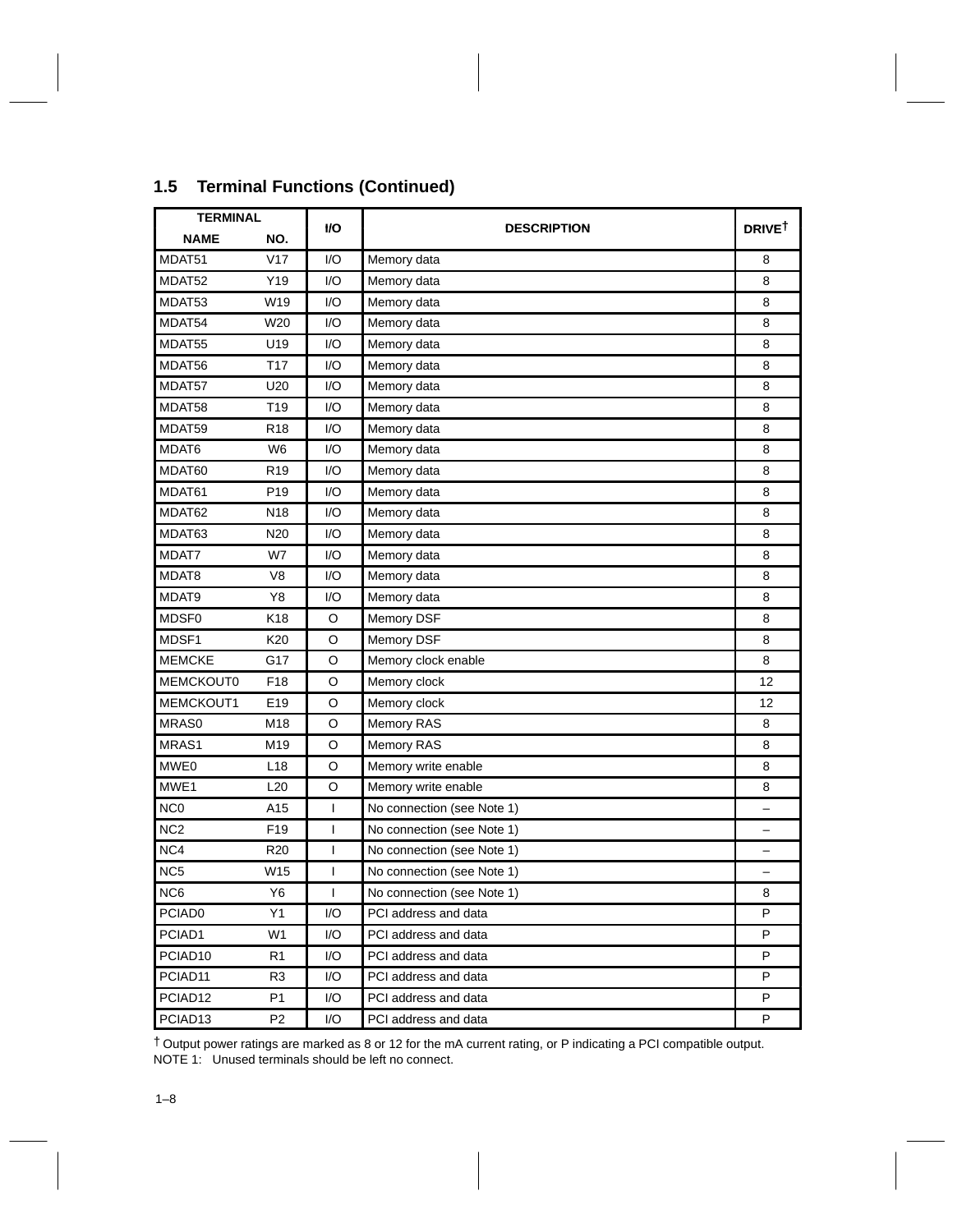| <b>TERMINAL</b>       |                | VO.          |                      | <b>DRIVET</b>            |
|-----------------------|----------------|--------------|----------------------|--------------------------|
| <b>NAME</b>           | NO.            |              | <b>DESCRIPTION</b>   |                          |
| PCIAD <sub>14</sub>   | P3             | 1/O          | PCI address and data | P                        |
| PCIAD <sub>15</sub>   | P4             | 1/O          | PCI address and data | P                        |
| PCIAD <sub>16</sub>   | L1             | 1/O          | PCI address and data | P                        |
| PCIAD17               | L2             | I/O          | PCI address and data | P                        |
| PCIAD <sub>18</sub>   | K <sub>1</sub> | 1/O          | PCI address and data | P                        |
| PCIAD <sub>19</sub>   | K <sub>3</sub> | 1/O          | PCI address and data | P                        |
| PCIAD <sub>2</sub>    | W <sub>2</sub> | 1/O          | PCI address and data | P                        |
| PCIAD <sub>20</sub>   | J1             | I/O          | PCI address and data | P                        |
| PCIAD <sub>21</sub>   | J2             | I/O          | PCI address and data | P                        |
| PCIAD <sub>22</sub>   | JЗ             | 1/O          | PCI address and data | P                        |
| PCIAD <sub>23</sub>   | J4             | I/O          | PCI address and data | P                        |
| PCIAD <sub>24</sub>   | F <sub>2</sub> | I/O          | PCI address and data | P                        |
| PCIAD <sub>25</sub>   | G2             | 1/O          | PCI address and data | P                        |
| PCIAD26               | G <sub>3</sub> | 1/O          | PCI address and data | P                        |
| PCIAD <sub>27</sub>   | F3             | I/O          | PCI address and data | P                        |
| PCIAD <sub>28</sub>   | G4             | I/O          | PCI address and data | P                        |
| PCIAD29               | E1             | 1/O          | PCI address and data | P                        |
| PCIAD <sub>3</sub>    | V <sub>1</sub> | 1/O          | PCI address and data | P                        |
| PCIAD <sub>30</sub>   | E <sub>2</sub> | 1/O          | PCI address and data | P                        |
| PCIAD31               | E <sub>3</sub> | 1/O          | PCI address and data | P                        |
| PCIAD4                | V <sub>2</sub> | 1/O          | PCI address and data | P                        |
| PCIAD <sub>5</sub>    | V <sub>3</sub> | 1/O          | PCI address and data | P                        |
| PCIAD6                | U <sub>2</sub> | 1/O          | PCI address and data | P                        |
| PCIAD7                | T1             | 1/O          | PCI address and data | P                        |
| PCIAD <sub>8</sub>    | T3             | 1/O          | PCI address and data | P                        |
| PCIAD9                | T <sub>4</sub> | I/O          | PCI address and data | P                        |
| <b>PCICBEN0</b>       | T <sub>2</sub> | 1/O          | PCI byte enable      | P                        |
| PCICBEN1              | N <sub>2</sub> | I/O          | PCI byte enable      | P                        |
| PCICBEN2              | L3             | I/O          | PCI byte enable      | P                        |
| PCICBEN3              | G1             | 1/O          | PCI byte enable      | P                        |
| <b>PCICLK</b>         | C4             | $\mathbf{I}$ | PCI clock            | $\overline{\phantom{m}}$ |
| <b>PCIDEVSEI</b>      | ΜЗ             | I/O          | PCI device select    | P                        |
| <b>PCIFIFOINDIS</b>   | C <sub>2</sub> | O            | Delta control        | P                        |
| <b>PCIFIFOOUTDILS</b> | D <sub>2</sub> | O            | Delta control        | P                        |
| <b>PCIFRAME</b>       | L4             | I/O          | PCI frame            | P                        |
| <b>PCIGNT</b>         | A <sub>2</sub> | I            | PCI grant            |                          |
| PCIIDSEL              | H1             | T            | PCI id               |                          |

† Output power ratings are marked as 8 or 12 for the mA current rating, or P indicating a PCI compatible output.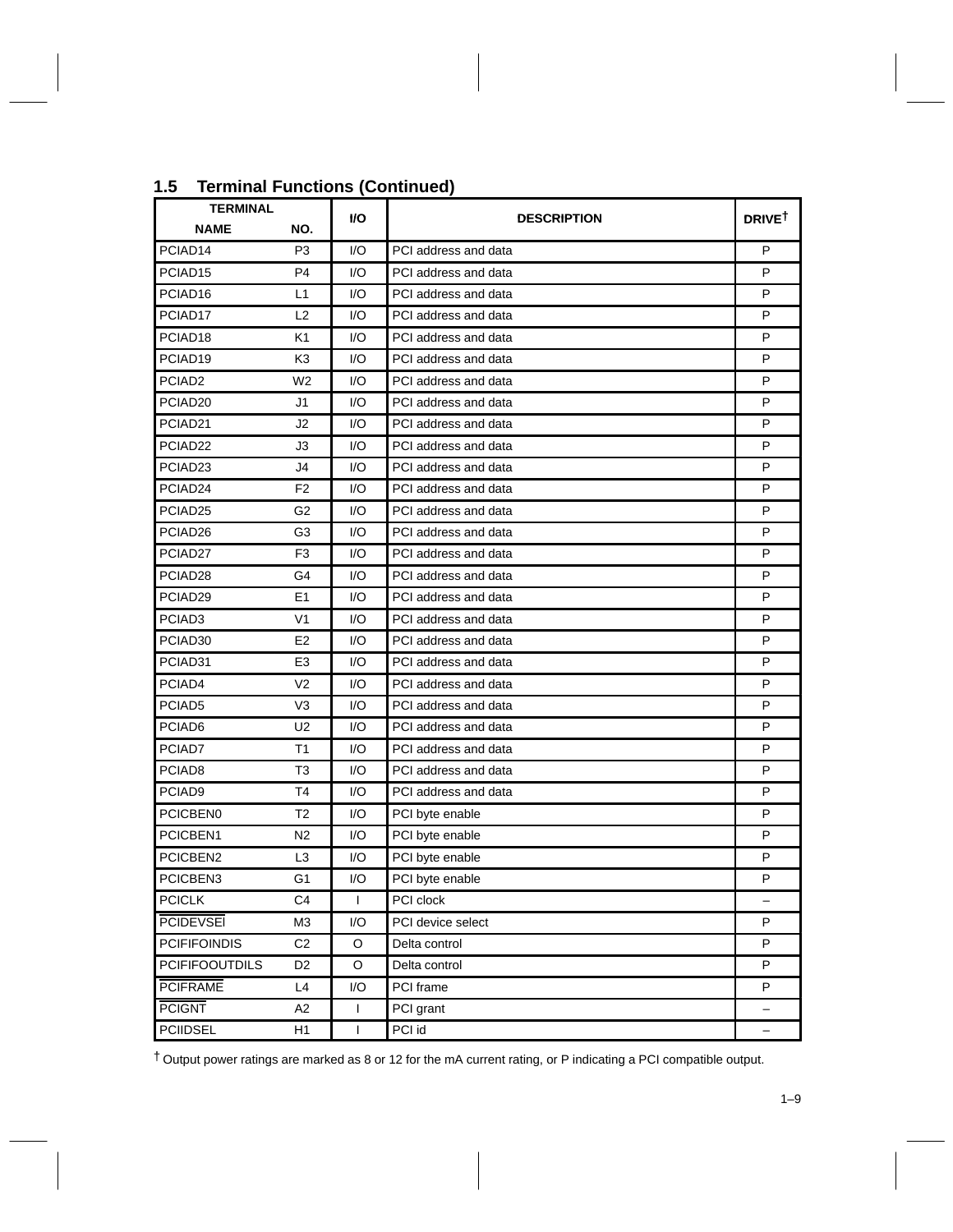| <b>TERMINAL</b>   |                 | VO.             | <b>DESCRIPTION</b>                    |                    |
|-------------------|-----------------|-----------------|---------------------------------------|--------------------|
| <b>NAME</b>       | NO.             |                 |                                       | DRIVE <sup>T</sup> |
| <b>PCIINTA</b>    | <b>B1</b>       | OD <sup>‡</sup> | PCI interrupt                         | P                  |
| <b>PCIIRDY</b>    | M1              | 1/O             | PCI ready                             | P                  |
| <b>PCIPAR</b>     | N <sub>1</sub>  | 1/O             | <b>PCI</b> parity                     | P                  |
| <b>PCIREQ</b>     | C <sub>1</sub>  | O               | PCI request                           | P                  |
| <b>PCIRST</b>     | C <sub>3</sub>  | $\mathbf{I}$    | PCI reset                             | L.                 |
| <b>PCISTOP</b>    | M4              | 1/O             | PCI stop                              | P                  |
| <b>PCITRDY</b>    | M <sub>2</sub>  | I/O             | PCI ready                             | P                  |
| <b>RAMDACR</b>    | C <sub>20</sub> | O               | RAMDAC read                           | 8                  |
| <b>RAMDACW</b>    | D <sub>18</sub> | O               | <b>RAMDAC</b> write                   | 8                  |
| RDACADD0          | A20             | O               | RAMDAC address                        | 8                  |
| RDACADD1          | <b>B19</b>      | O               | RAMDAC address                        | 8                  |
| RDACADD2          | C <sub>18</sub> | O               | RAMDAC address                        | 8                  |
| RDACADD3          | <b>B20</b>      | O               | RAMDAC address                        | 8                  |
| RDACDAT0          | <b>B16</b>      | 1/O             | RAMDAC data                           | 8                  |
| RDACDAT1          | C <sub>16</sub> | 1/O             | RAMDAC data                           | 8                  |
| RDACDAT2          | A17             | 1/O             | RAMDAC data                           | 8                  |
| RDACDAT3          | A18             | I/O             | RAMDAC data                           | 8                  |
| RDACDAT4          | D <sub>16</sub> | 1/O             | RAMDAC data                           | 8                  |
| RDACDAT5          | C <sub>17</sub> | 1/O             | RAMDAC data                           | 8                  |
| RDACDAT6          | <b>B17</b>      | 1/O             | RAMDAC data                           | 8                  |
| RDACDAT7          | <b>B18</b>      | 1/O             | RAMDAC data                           | 8                  |
| RESERVED0         | E4              | $\mathbf{I}$    | No connection (see Note 1)            | -                  |
| RESERVED1         | D <sub>5</sub>  | $\mathbf{I}$    | No connection (see Note 1)            | -                  |
| RESERVED2         | <b>B2</b>       | $\mathbf{I}$    | No connection (see Note 1)            | ÷                  |
| <b>RESETOUT</b>   | A19             | O               | <b>External reset</b>                 | 8                  |
| RI                | C <sub>5</sub>  | $\mathbf{I}$    | Pull high (see Note 2)                |                    |
| <b>ROM</b>        | D <sub>20</sub> | O               | ROM enable                            | 8                  |
| <b>ROMWE</b>      | D <sub>3</sub>  | O               | ROM write enable                      | 8                  |
| TEST <sub>2</sub> | K <sub>19</sub> | $\mathbf{I}$    | No connection (see Note 1 and Note 2) |                    |
| <b>TESTACLK</b>   | G18             | $\mathbf{I}$    | No connection (see Note 1 and Note 2) |                    |
| <b>TESTCCLK</b>   | M17             | $\mathbf{I}$    | No connection (see Note 1 and Note 2) |                    |
| <b>TESTGCLK</b>   | H2              | $\mathbf{I}$    | No connection (see Note 1 and Note 2) |                    |
| <b>TESTMODE</b>   | U9              | $\mathbf{I}$    | Pull low (see Note 2)                 |                    |
| V <sub>CC0</sub>  | F <sub>1</sub>  |                 | Supply voltage                        |                    |
| V <sub>CC1</sub>  | R <sub>2</sub>  |                 | Supply voltage                        |                    |

† Output power ratings are marked as 8 or 12 for the mA current rating, or P indicating a PCI compatible output. ‡ OD is open drain.

NOTES: 1. Unused terminals should be left no connect.

2. Test terminal RI should be pulled high in functional mode, test terminal TESTMODE should be tied low, all other test terminals (TESTACLK, TESTBCLK, TESTCCLK, TESTGCLK) should be left no connect.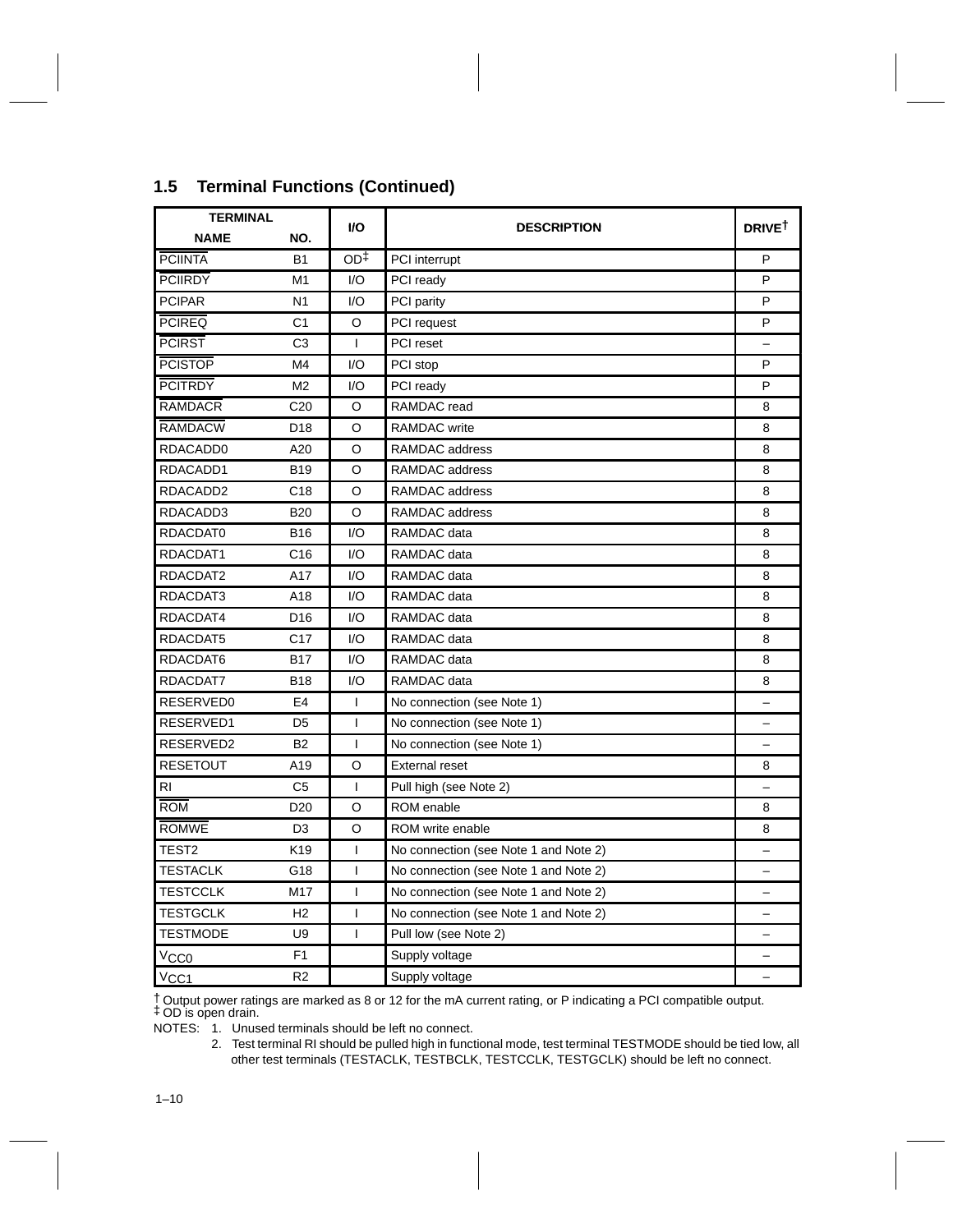| <b>TERMINAL</b>   |                 | <b>VO</b>    | <b>DESCRIPTION</b>            | <b>DRIVET</b>            |
|-------------------|-----------------|--------------|-------------------------------|--------------------------|
| <b>NAME</b>       | NO.             |              |                               |                          |
| <b>VCLK</b>       | A <sub>3</sub>  | $\mathbf{I}$ | Video clock                   |                          |
| V <sub>DD0</sub>  | D <sub>11</sub> |              | Supply voltage                |                          |
| V <sub>DD1</sub>  | D <sub>15</sub> |              | Supply voltage                | -                        |
| V <sub>DD10</sub> | U15             |              | Supply voltage                | -                        |
| V <sub>DD11</sub> | U <sub>6</sub>  |              | Supply voltage                | $\overline{\phantom{0}}$ |
| V <sub>DD2</sub>  | D <sub>6</sub>  |              | Supply voltage                |                          |
| V <sub>DD3</sub>  | F17             |              | Supply voltage                | -                        |
| V <sub>DD4</sub>  | F <sub>4</sub>  |              | Supply voltage                | $\overline{\phantom{0}}$ |
| V <sub>DD5</sub>  | K4              |              | Supply voltage                |                          |
| V <sub>DD6</sub>  | L17             |              | Supply voltage                | $\overline{\phantom{0}}$ |
| <sup>V</sup> DD7  | R <sub>17</sub> |              | Supply voltage                | $\overline{\phantom{0}}$ |
| V <sub>DD8</sub>  | R <sub>4</sub>  |              | Supply voltage                | $\overline{\phantom{0}}$ |
| V <sub>DD9</sub>  | U10             |              | Supply voltage                | $\equiv$                 |
| <b>VGAACTIVE</b>  | <b>B4</b>       | $\circ$      | Video is from VGA             | 8                        |
| <b>VIDBLANK</b>   | B <sub>5</sub>  | O            | Video blank                   | 8                        |
| <b>VIDCTL0</b>    | B <sub>3</sub>  | O            | Control for clock synthesizer | 8                        |
| VIDCTL1           | A4              | $\circ$      | Control for clock synthesizer | 8                        |
| <b>VIDHSYNC</b>   | D7              | O            | Video horizontal sync         | 8                        |
| VIDPIX0           | A <sub>5</sub>  | O            | Pixel data                    | 8                        |
| VIDPIX1           | B <sub>6</sub>  | $\circ$      | Pixel data                    | 8                        |
| VIDPIX10          | C <sub>9</sub>  | O            | Pixel data                    | 8                        |
| VIDPIX11          | B <sub>9</sub>  | O            | Pixel data                    | 8                        |
| VIDPIX12          | A <sub>9</sub>  | O            | Pixel data                    | 8                        |
| VIDPIX13          | D <sub>10</sub> | O            | Pixel data                    | 8                        |
| VIDPIX14          | A10             | O            | Pixel data                    | 8                        |
| VIDPIX15          | A11             | O            | Pixel data                    | 8                        |
| VIDPIX16          | C <sub>11</sub> | O            | Pixel data                    | 8                        |
| VIDPIX17          | <b>B11</b>      | O            | Pixel data                    | 8                        |
| VIDPIX18          | A12             | O            | Pixel data                    | 8                        |
| VIDPIX19          | B12             | O            | Pixel data                    | 8                        |
| VIDPIX2           | C7              | O            | Pixel data                    | 8                        |
| VIDPIX20          | C <sub>12</sub> | O            | Pixel data                    |                          |
| VIDPIX21          | D <sub>12</sub> | O            | Pixel data                    | 8                        |
| VIDPIX22          | A13             | O            | Pixel data                    | 8                        |
| VIDPIX23          | <b>B13</b>      | O            | Pixel data                    | 8                        |
| VIDPIX24          | C <sub>13</sub> | O            | Pixel data                    | 8                        |
| VIDPIX25          | A14             | O            | Pixel data                    | 8                        |
| VIDPIX26          | <b>B14</b>      | O            | Pixel data                    | 8                        |

† Output power ratings are marked as 8 or 12 for the mA current rating, or P indicating a PCI compatible output.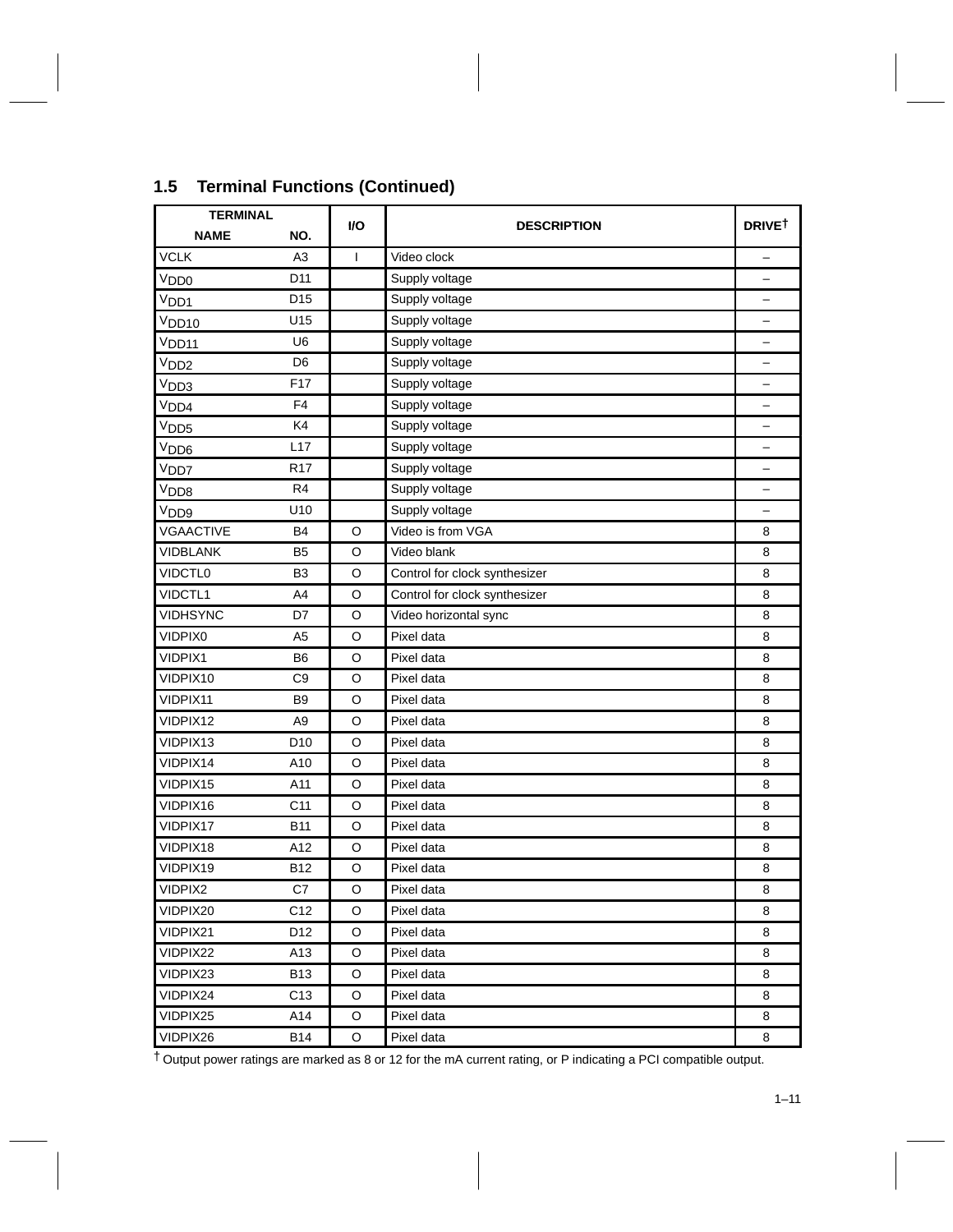| <b>TERMINAL</b>      |                 | <b>VO</b> |                     |                          |  |  |  |
|----------------------|-----------------|-----------|---------------------|--------------------------|--|--|--|
| <b>NAME</b>          | NO.             |           | <b>DESCRIPTION</b>  | <b>DRIVET</b>            |  |  |  |
| VIDPIX27             | C <sub>14</sub> | O         | Pixel data          | 8                        |  |  |  |
| VIDPIX28             | <b>B15</b>      | O         | Pixel data          | 8                        |  |  |  |
| VIDPIX29             | D <sub>14</sub> | O         | Pixel data          | 8                        |  |  |  |
| VIDPIX3              | A6              | O         | Pixel data          | 8                        |  |  |  |
| VIDPIX30             | C <sub>15</sub> | O         | Pixel data          | 8                        |  |  |  |
| VIDPIX31             | A16             | O         | Pixel data          | 8                        |  |  |  |
| VIDPIX4              | <b>B7</b>       | O         | Pixel data          | 8                        |  |  |  |
| VIDPIX5              | A7              | O         | Pixel data          | 8                        |  |  |  |
| VIDPIX6              | C <sub>8</sub>  | O         | Pixel data          | 8                        |  |  |  |
| <b>VIDPIX7</b>       | B <sub>8</sub>  | O         | Pixel data          | 8                        |  |  |  |
| VIDPIX8              | A8              | O         | Pixel data          | 8                        |  |  |  |
| VIDPIX9              | D <sub>9</sub>  | O         | Pixel data          | 8                        |  |  |  |
| <b>VIDVSYNC</b>      | C <sub>6</sub>  | O         | Video vertical sync | 8                        |  |  |  |
| V <sub>SS0</sub>     | A1              |           | Ground (see Note 3) | $\overline{\phantom{0}}$ |  |  |  |
| $V_{SS1}$            | C <sub>10</sub> |           | Ground (see Note 3) |                          |  |  |  |
| Vss10                | K <sub>2</sub>  |           | Ground (see Note 3) | -                        |  |  |  |
| V <sub>SS11</sub>    | <b>N17</b>      |           | Ground (see Note 3) | $\overline{\phantom{0}}$ |  |  |  |
| $V$ SS <sub>12</sub> | N3              |           | Ground (see Note 3) | $\overline{\phantom{0}}$ |  |  |  |
| $V$ SS13             | N <sub>4</sub>  |           | Ground (see Note 3) |                          |  |  |  |
| VSS14                | U1              |           | Ground (see Note 3) | $\overline{\phantom{0}}$ |  |  |  |
| V <sub>SS15</sub>    | U13             |           | Ground (see Note 3) | -                        |  |  |  |
| V <sub>SS16</sub>    | U17             |           | Ground (see Note 3) | -                        |  |  |  |
| <sup>V</sup> SS17    | U <sub>3</sub>  |           | Ground (see Note 3) | -                        |  |  |  |
| VSS18                | U4              |           | Ground (see Note 3) | -                        |  |  |  |
| VSS <sub>19</sub>    | U8              |           | Ground (see Note 3) | $\overline{\phantom{0}}$ |  |  |  |
| V <sub>SS2</sub>     | D <sub>1</sub>  |           | Ground (see Note 3) |                          |  |  |  |
| V <sub>S33</sub>     | D <sub>13</sub> |           | Ground (see Note 3) |                          |  |  |  |
| <sup>V</sup> SS4     | D <sub>17</sub> |           | Ground (see Note 3) | -                        |  |  |  |
| VSS5                 | D4              |           | Ground (see Note 3) | -                        |  |  |  |
| Vss6                 | D <sub>8</sub>  |           | Ground (see Note 3) | -                        |  |  |  |
| Vss7                 | H <sub>17</sub> |           | Ground (see Note 3) | -                        |  |  |  |
| V <sub>SS8</sub>     | H <sub>3</sub>  |           | Ground (see Note 3) |                          |  |  |  |
| V <sub>SS9</sub>     | H4              |           | Ground (see Note 3) |                          |  |  |  |

† Output power ratings are marked as 8 or 12 for the mA current rating, or P indicating a PCI compatible output. NOTE 3:  $\,$  All V $_{\rm SS}$  terminals must be connected to ground, including the central terminal grid H8–N13.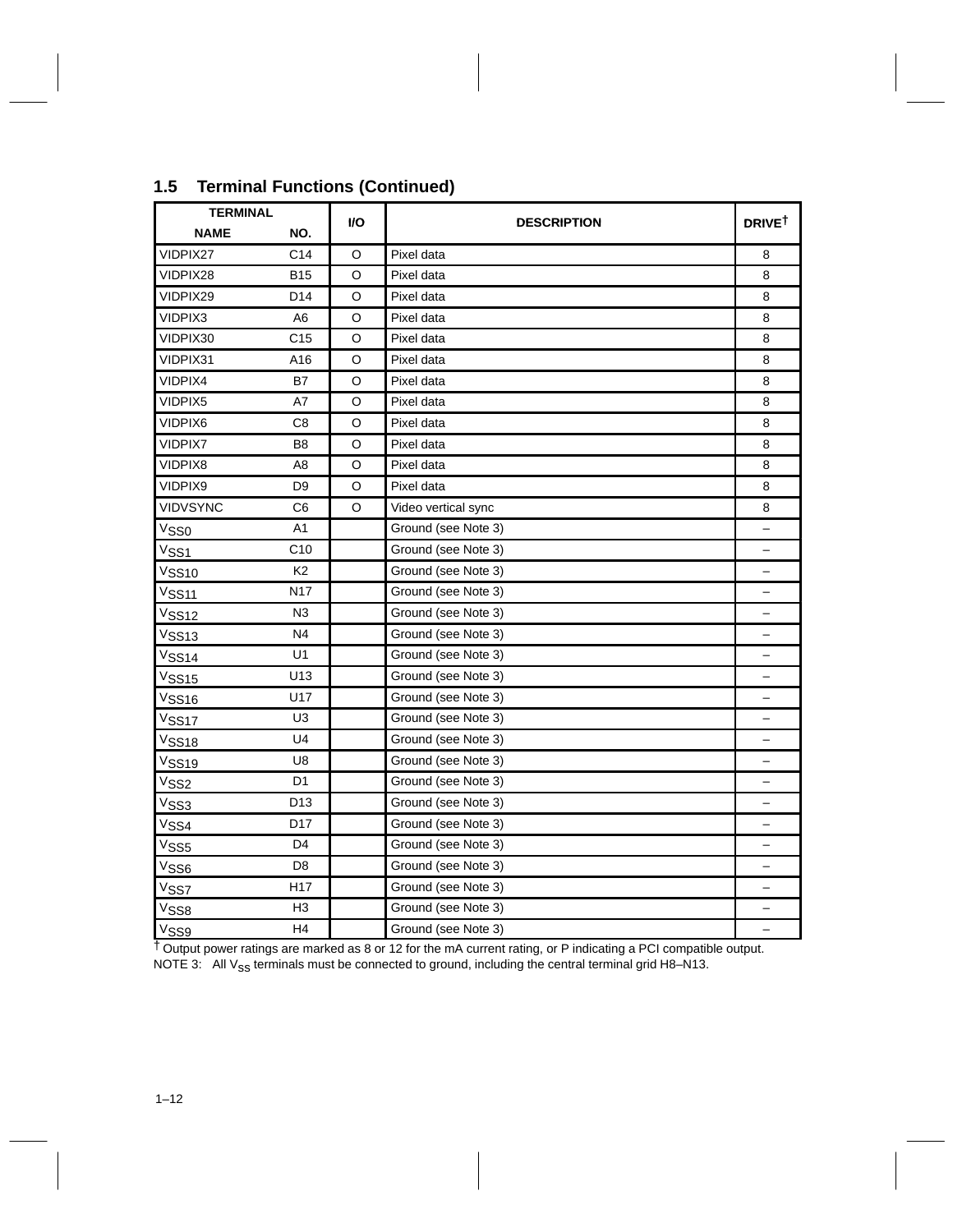# <span id="page-21-0"></span>**2 Detailed Description**

# **2.1 PCI Interface**

The PCI interface conforms to the PCI local bus standard revision 2.1. The TVP4010 is a PCI local bus target and a PCI local bus read master.

The PCI interface has an input FIFO for passing data to the graphics core, and an output FIFO for buffering up data to be read from the graphics core. The input FIFO is 32 words deep; the output FIFO is 8 words deep. A DMA controller is provided in the PCI interface to allow the TVP4010 to read data directly into the graphics core input FIFO.

# **2.2 Graphics Core**

The graphics core in the TVP4010 accelerates the key operations for 3D and 2D applications. For further information on the functionality of the graphics core refer to the TVP4010 Programmer's Reference Manual.

## **2.3 Memory Interface**

The local memory is used to store color, depth, stencil, and texture data. For more information on the different data types and their usage refer to the TVP4010 Programmers Reference Manual.

The memory is organized as 1 to 4 banks of synchronous graphics RAM (SGRAM). Each bank is 64 bits wide and made up of two devices, each 32 bits wide by 256K entries deep. This gives 2 Mbytes per bank, with a maximum memory array of 8 Mbytes.

Bank zero must always be fitted since the VGA uses this area for local storage. Any other combination of banks may be fitted, but for contiguous memory banks should be added from 1 to 3.

The TVP4010 makes use of special SGRAM features including block fill and write-per-bit masking. SDRAM may be used in place of SGRAM if it is identical to SGRAM except for missing block write and write per bit masks.

# **2.4 Video Timing Generation**

The TVP4010 has an internal timing generator. The maximum video clock (VCLK) is 50 MHz. Absolute maximum TVP4010 video clock rates are shown in Table 2–1.

| <b>PIXEL WIDTH</b> | <b>MAXIMUM PIXEL FREQUENCY</b> |
|--------------------|--------------------------------|
| 32 bit             | 50 MHz                         |
| 16 bit             | 100 MHz                        |
| 8 bit              | 200 MHz                        |

**Table 2–1. Maximum Pixel Clock Frequencies**

# **2.5 Auxiliary Device Support**

The TVP4010 can act as a gateway to an additional device which shares address and data lines with the RAMDAC. This device can be mapped into I/O space as well as memory space. The auxiliary bus protocol is asynchronous and supports a wait signal that the slave device may use to insert wait states into a transaction.

# **2.6 Reset Configuration Control**

A number of parameters for the TVP4010 are set at reset time, such as memory size and speed. The reset state is configured with resistors connected to the memory and video port data terminals. The state of the data terminals is sampled on the rising edge of the reset line. See Section 2.23, Reset Control for more details.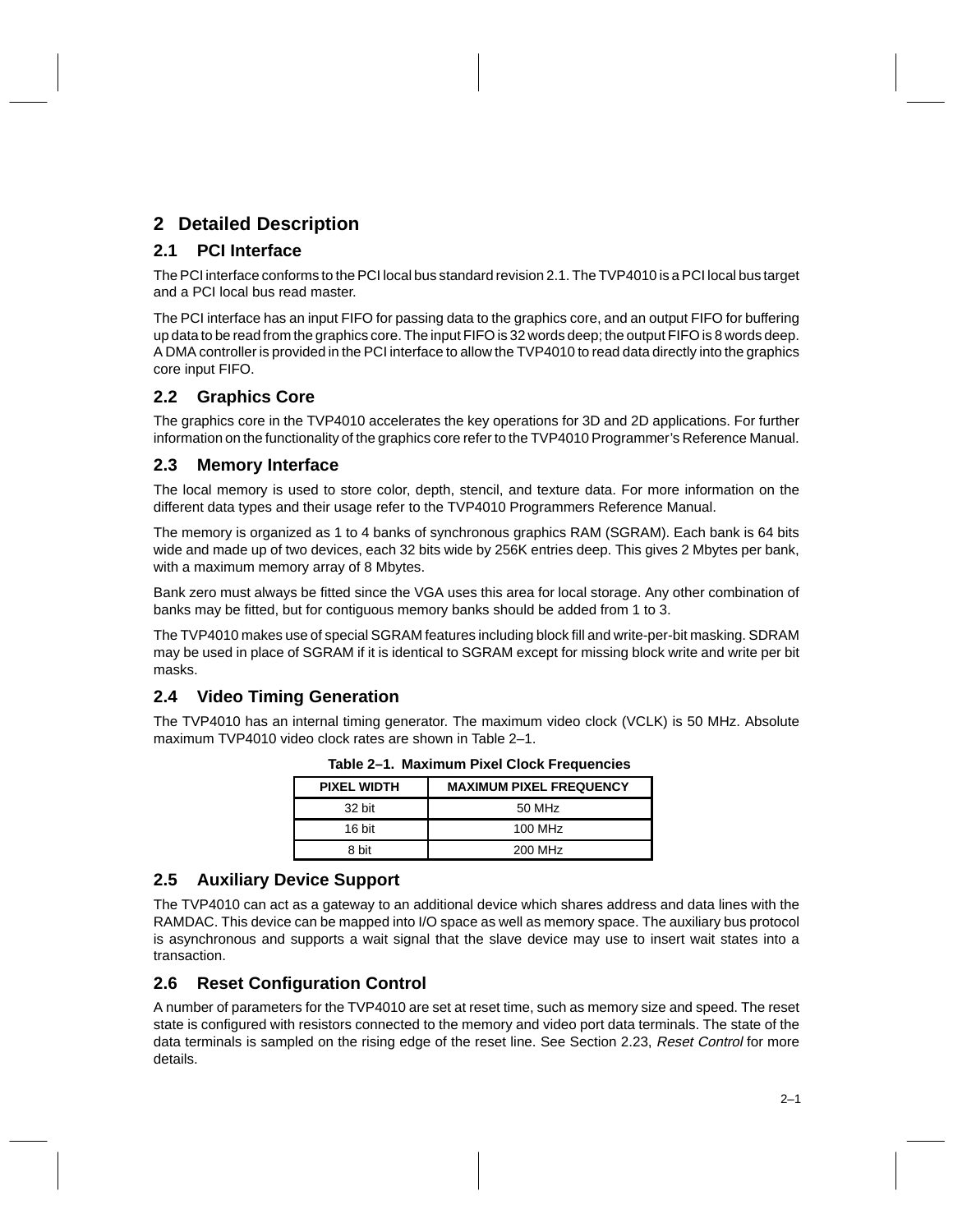# <span id="page-22-0"></span>**2.7 ROM Support**

The TVP4010 supports a flash ROM. This ROM may store code needed for device-specific initialization and the VGA BIOS.

## **2.8 Address Mapping**

The TVP4010 has seven PCI base address regions as listed in Table 2–2.

| <b>REGION</b> | <b>DESCRIPTION</b>       |
|---------------|--------------------------|
| Configuration | PCI configuration region |
|               | GC control region        |
|               | Bypass access to memory  |
| っ             | Bypass access to memory  |
|               | Auxiliary bus            |
|               | Delta aperture           |
| ROM           | <b>Expansion ROM</b>     |

#### **Table 2–2. PCI Address Regions**

Two memory apertures are provided, each is a PCI region with a fixed size of 8 Mbytes. A variety of access modes are available, including byte swapped, half-word swapped, and packed 16-bit pixel modes to support per-window double buffering with a suitable RAMDAC. Each aperture can be programmed to address the memory controller directly, or to address the memory through the VGA subsystem. The two separately controlled apertures allow different views of the memory to co-exist without register reprogramming; for example, one aperture could be set for local buffer data accesses and the other for frame buffer data accesses.

The two memory apertures can also be programmed to allow reading and writing of the ROM instead of memory. This ensures that the ROM is visible beyond system boot time, making it possible to program a flash ROM device in the system.

When displaying images in 16-bit per-window double buffered mode the frame buffer area of memory is divided into two interleaved buffers, A and B. Each pixel uses 32 bits: the bottom 16 bits (0–15) form buffer A, and the top 16 bits (16–31) form buffer B. The top bit in buffer B is used by the RAMDAC to select which buffer is displayed, on a per–pixel basis.

The control registers for each of memory apertures one and two can be set to allow reading and writing of buffers A and B as contiguous 16-bit packed buffers although they are pixel interleaved in the memory. Each 32-bit read or write access over the PCI bus thus transfers two pixels to/from the selected 16-bit packed buffer. The apertures can be programmed to access either buffer A or buffer B, to write to both buffer A and buffer B, or to read from the active buffer as specified by bit 31.

A further control bit is provided to route the memory address via the VGA controller, rather than directly to the main memory controller. This allows the memory address to be interpreted as a VGA address. This mechanism allows the VGA to be relocated away from the standard fixed addresses. The fixed addresses may be optionally disabled so that two VGA systems can co-exist on the same bus.

## **2.9 Test Mode**

When the conditions listed in Table 2–3 are met, the TVP4010 will go to in-circuit test mode.

| <b>TERMINAL</b> | <b>NAME</b>     | <b>STATE</b> |
|-----------------|-----------------|--------------|
| U9              | <b>TESTMODE</b> | High         |
| F <sub>17</sub> | <b>AUXWAITN</b> | Low          |
| C19             | DDC.            | _OW          |

**Table 2–3. Test Mode**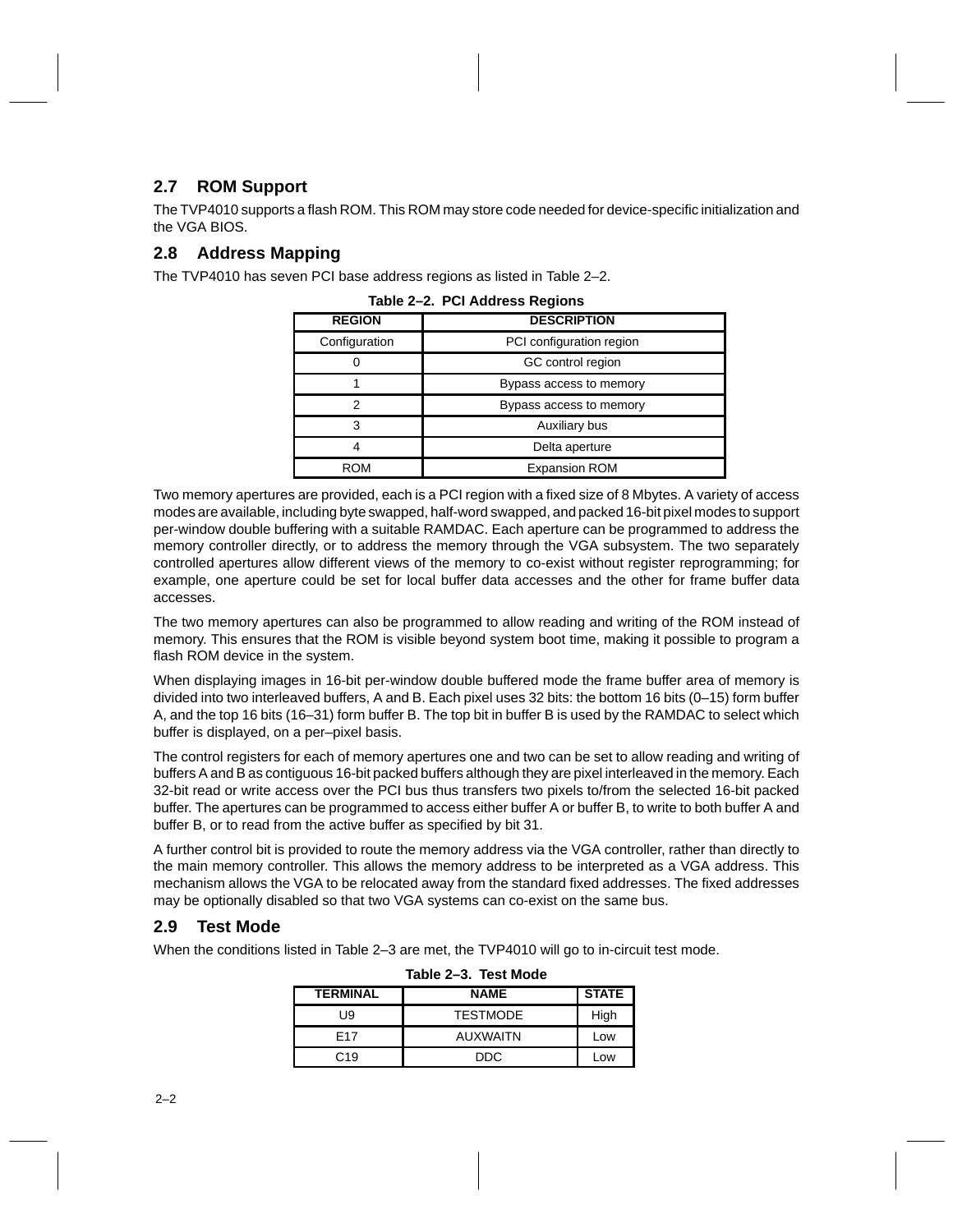# <span id="page-23-0"></span>**2.10 PCI Configuration**

## **2.10.1 PCI Configuration Region**

The PCI configuration region provides information that satisfies the needs of current and anticipated system configuration mechanisms.



**Figure 2–1. PCI Configuration Region**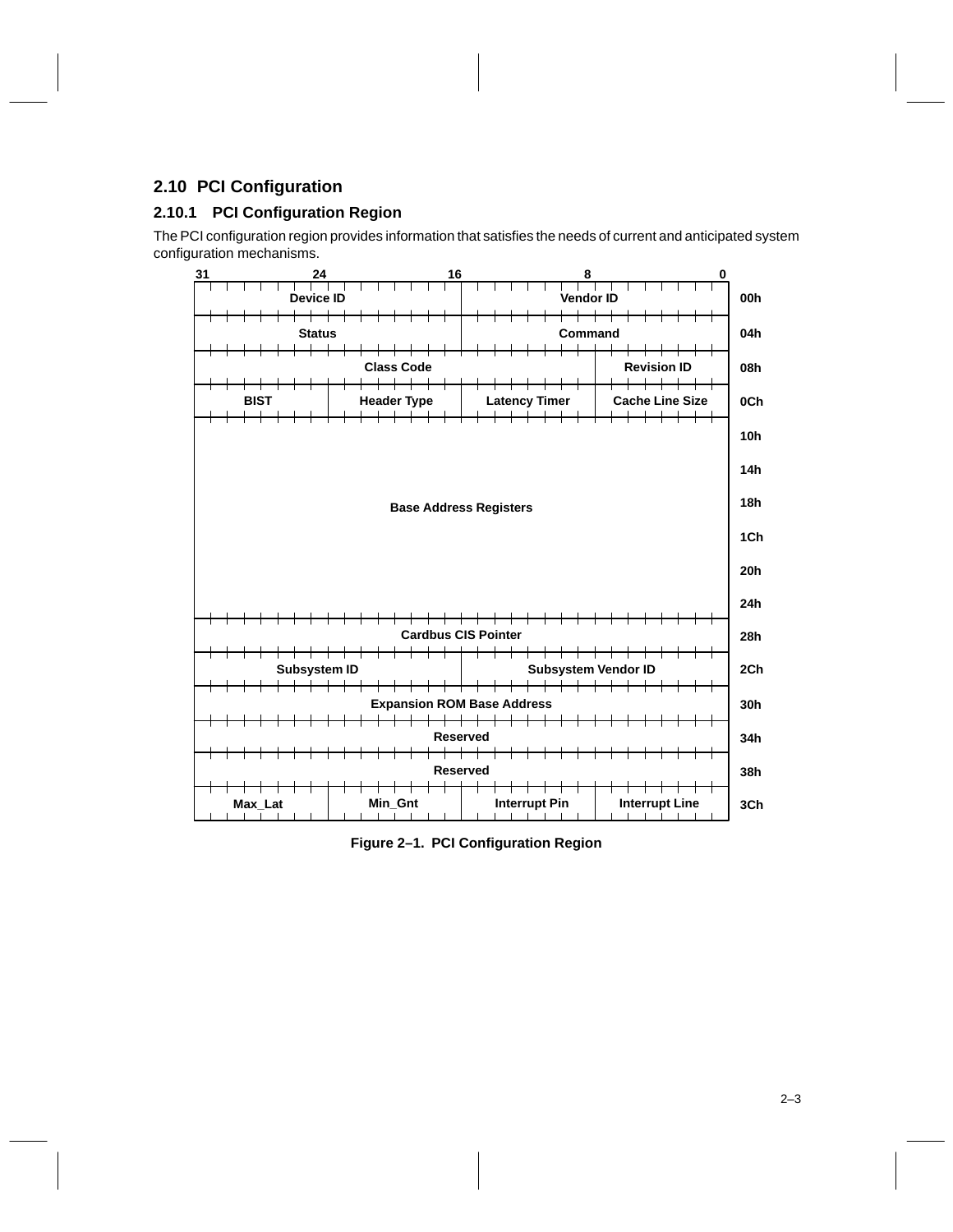# <span id="page-24-0"></span>**2.11 PCI Register Set**

For more information about the use of the registers in this section refer to the PCI specification.

#### **2.11.1 Vendor ID Register (CFGVendorld) (Region: Configuration, Index: 0x00, Access: R, Default: 0x104C)**

The vendor identification register contains the vendor identification number or Texas Instruments company code.



**Table 2–4. Vendor ID Register**

| <b>NAMF</b>  | <b>DESCRIPTION</b> |  |  |  |  |
|--------------|--------------------|--|--|--|--|
| 15<br>Rite ( | 0x104C             |  |  |  |  |

#### **2.11.2 Device ID Register (CFGDeviceld) (Region: Configuration, Index: 0x02, Access: R, Default: 0x3D04)**

The device identification register contains the device identification number or TVP4010 device number.

| 31 |  |  |  |           |  |  |  |  |  |  |  |  |  |  |  |
|----|--|--|--|-----------|--|--|--|--|--|--|--|--|--|--|--|
|    |  |  |  |           |  |  |  |  |  |  |  |  |  |  |  |
|    |  |  |  | Device ID |  |  |  |  |  |  |  |  |  |  |  |
|    |  |  |  |           |  |  |  |  |  |  |  |  |  |  |  |

#### **Table 2–5. Device ID Register**

| <b>NAMF</b> | <b>DESCRIPTION</b> |  |  |  |  |  |
|-------------|--------------------|--|--|--|--|--|
| Bits 16-31  | 0x3D04             |  |  |  |  |  |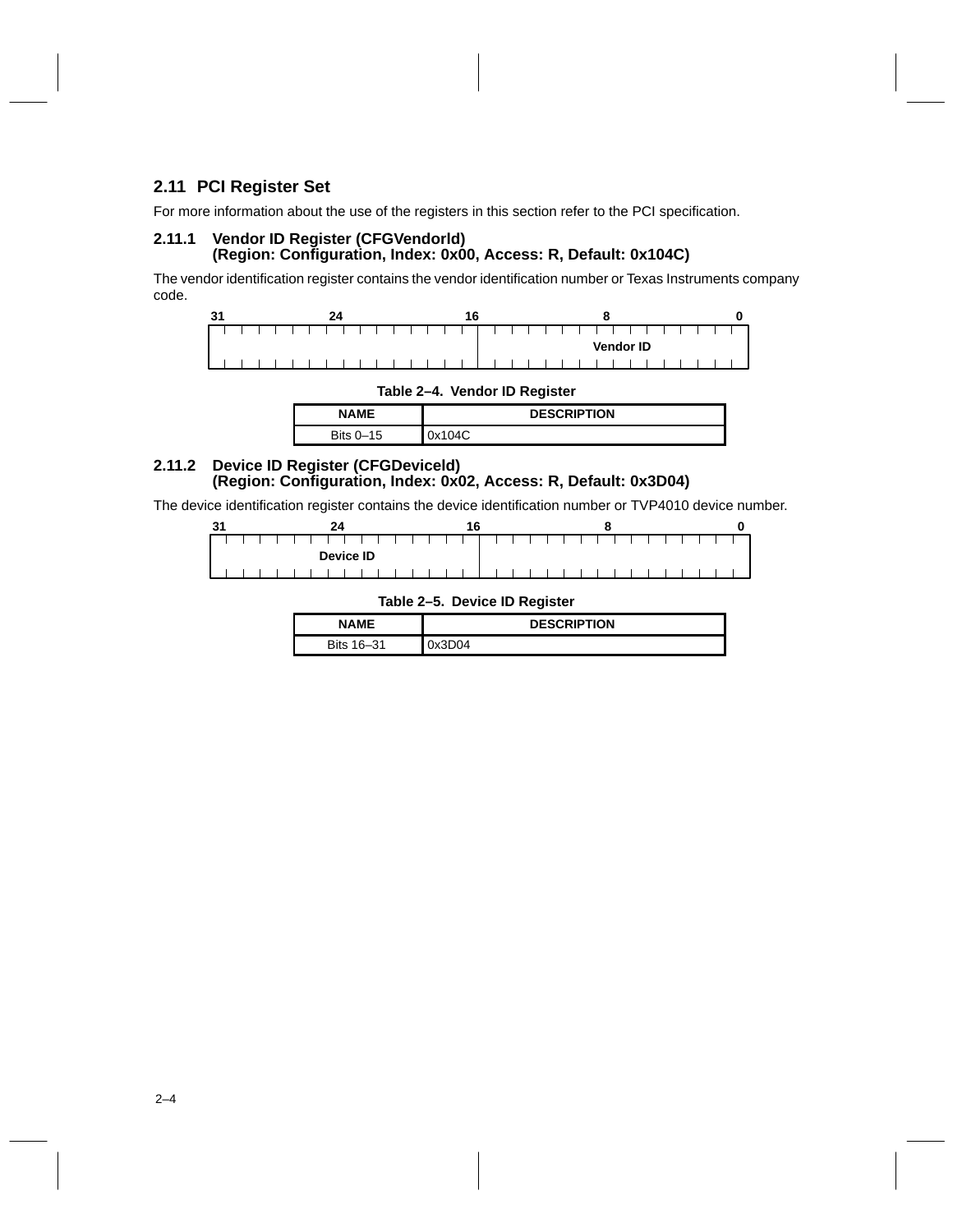#### <span id="page-25-0"></span>**2.11.3 Command Register (CFGCommand) (Region: Configuration, Index: 0x04, Access: R/W, Default: 0x00)**

The command register provides control over a device's ability to generate and respond to PCI cycles. Writing zero to this register disconnects the device from the PCI for all except configuration accesses. The TVP4010 supports all necessary bits within the command register for the functionality it contains.



| <b>NAME</b> |                                             | <b>DESCRIPTION</b>                                                                                   |  |  |  |  |  |
|-------------|---------------------------------------------|------------------------------------------------------------------------------------------------------|--|--|--|--|--|
|             |                                             | $0 =$ Disable I/O space accesses                                                                     |  |  |  |  |  |
| Bit 0       | I/O space enable                            | 1 = Enable I/O space accesses. If fixed VGA<br>addressing is disabled this bit will be 0 (read-only) |  |  |  |  |  |
| Bit 1       | Memory space enable                         | $0 =$ Disable memory space accesses                                                                  |  |  |  |  |  |
|             |                                             | $1 =$ Enable memory space accesses                                                                   |  |  |  |  |  |
| Bit 2       | Bus master enable                           | $0 =$ Disable master accesses                                                                        |  |  |  |  |  |
|             |                                             | $1 =$ Enable master accesses                                                                         |  |  |  |  |  |
| Bit 3       | Special cycle enable (read only)            | $0 = TVP4010$ never responds to special cycle<br>accesses                                            |  |  |  |  |  |
| Bit 4       | Memory write and invalidate Enable          | 0 = "Memory Write and Invalidate" is never generated                                                 |  |  |  |  |  |
| Bit 5       |                                             | $0 =$ Treat palette accesses like all other VGA<br>accesses                                          |  |  |  |  |  |
|             | VGA palette snoop enable                    | 1 = Enable VGA palette snooping. If fixed VGA<br>addressing is disabled, this bit is 0.              |  |  |  |  |  |
| Bit 6       | Parity error response enable (read only)    | $0 = TVP4010$ does not support parity error reporting                                                |  |  |  |  |  |
| Bit 7       | Address/data stepping enable (read only)    | $0 = TVP4010$ does not perform stepping                                                              |  |  |  |  |  |
| Bit 8       | SERR driver enable (read only)              | $0 = TVP4010$ does not support parity error reporting                                                |  |  |  |  |  |
| Bit 9       | Master fast back-to-back enable (read only) | $0 =$ The TVP4010 master does not do fast<br>back-to-back access                                     |  |  |  |  |  |
| Bits 10-15  | Reserved (read only) default = 000000b      |                                                                                                      |  |  |  |  |  |

**Table 2–6. Command Register**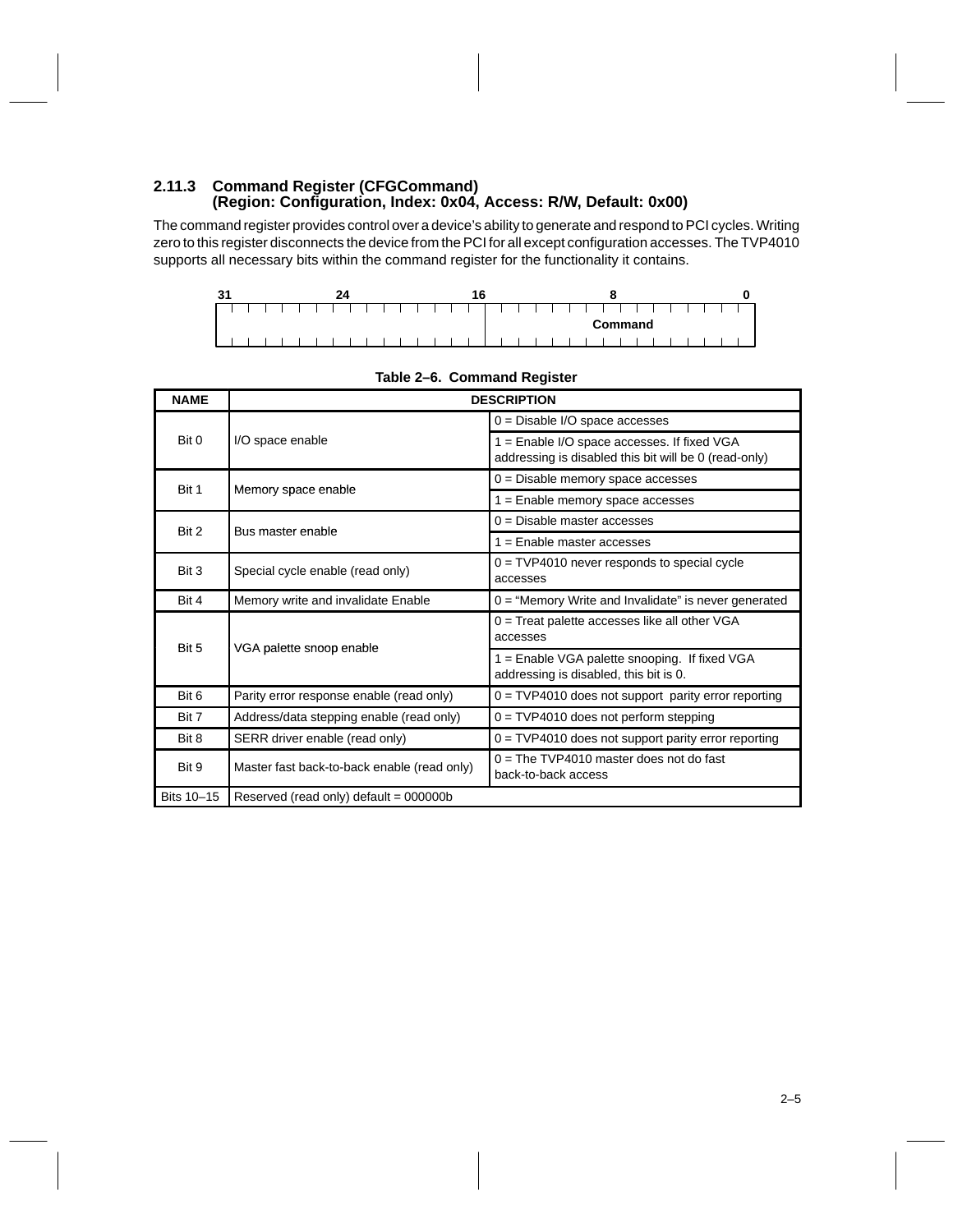## <span id="page-26-0"></span>**2.11.4 Status Register (CFGStatus) (Region: Configuration, Index: 0x06, Access: R, Default: 0x00)**

Writes to this register cause bits to be reset, but not set. A bit is reset whenever the register is loaded with the corresponding bit position set to one.



| <b>NAME</b>      |                                                                                                                                | <b>DESCRIPTION</b>                                                                           |  |  |  |  |  |  |  |
|------------------|--------------------------------------------------------------------------------------------------------------------------------|----------------------------------------------------------------------------------------------|--|--|--|--|--|--|--|
| Bits $0-4$       | Reserved (read only). Default = 00000b.                                                                                        |                                                                                              |  |  |  |  |  |  |  |
| Bit 5            | 66 MHz capable (read only)                                                                                                     | $0 = TVP4010$ is 33 MHz capable only                                                         |  |  |  |  |  |  |  |
| Bit 6            | UDF supported (read only)                                                                                                      | $0 = TVP4010$ does not support user-definable<br>configurations                              |  |  |  |  |  |  |  |
| Bit 7            | Fast back-to-back capable (read only)                                                                                          | 1 = TVP4010 can accept fast back-to-back PCI<br>transactions                                 |  |  |  |  |  |  |  |
| Bit 8            | Data parity error detected (read only)                                                                                         | $0 =$ Parity checking not implemented on TVP4010                                             |  |  |  |  |  |  |  |
| <b>Bits 9-10</b> | DEVSEL timing (read only)                                                                                                      | 01b = TVP4010 asserts DEVSEL# at medium speed                                                |  |  |  |  |  |  |  |
| <b>Bit 11</b>    | Signalled target abort (read only)                                                                                             | $0 = TVP4010$ never signals target-abort                                                     |  |  |  |  |  |  |  |
| <b>Bit 12</b>    | terminated with target-abort.                                                                                                  | Received target abort. This bit is set by the TVP4010 bus master whenever its transaction is |  |  |  |  |  |  |  |
| <b>Bit 13</b>    | Received master abort. This bit is set by the TVP4010 bus master when ever its transaction is<br>terminated with master-abort. |                                                                                              |  |  |  |  |  |  |  |
| <b>Bit 14</b>    | Signalled system error (read only)                                                                                             | $0 = TVP4010$ never asserts a system error                                                   |  |  |  |  |  |  |  |
| <b>Bit 15</b>    | Detected parity error (read only)                                                                                              | $0 =$ Parity checking is not implemented by the TVP4010                                      |  |  |  |  |  |  |  |

|  |  |  | Table 2-7. Status Register |
|--|--|--|----------------------------|
|--|--|--|----------------------------|

#### **2.11.5 Revision ID Register (CFGRevisionld) (Region: Configuration, Index: 0x08, Access: R, Default: Rev Number)**

The revision identification register identifies the revision identification number.



#### **Table 2–8. Revision ID Register**

| NAMF | <b>DESCRIPTION</b>           |  |  |  |  |
|------|------------------------------|--|--|--|--|
|      | Revision A, default = $0x01$ |  |  |  |  |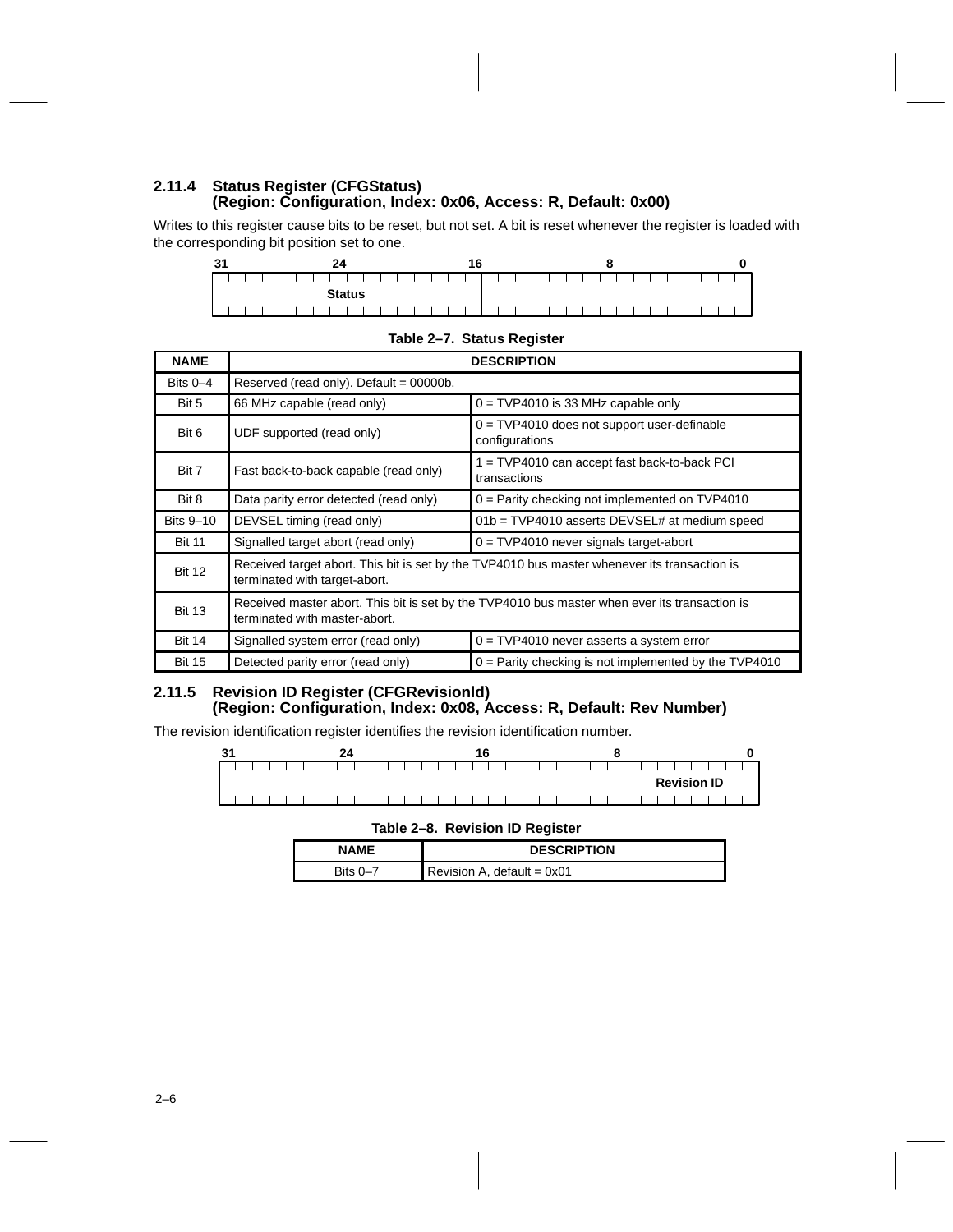## <span id="page-27-0"></span>**2.11.6 Class Code Register (CFGClassCode) (Region: Configuration, Index: 0x09, Access: R, Default: Config Data)**

The class code register identifies the generic function of the TVP4010, which depends on the setting of configuration data detailed below.

| ີ | 24                | ıc               |                     |  |  | Ω |
|---|-------------------|------------------|---------------------|--|--|---|
|   |                   |                  |                     |  |  |   |
|   | <b>Base Class</b> | <b>Sub Class</b> | <b>Device Class</b> |  |  |   |
|   |                   |                  |                     |  |  |   |

|                  | .                                   |
|------------------|-------------------------------------|
| <b>NAME</b>      | <b>DESCRIPTION</b>                  |
| <b>Bits 8-15</b> | Device class, 00h (see table below) |
| Bits 16-23       | Sub class, 80h (see table below)    |
| Bits 24-31       | Base class, 03h (see table below)   |

#### **Table 2–9. Class Code Register**

**Table 2–10. Class Code Register Configuration**

| <b>BASECLASSZERO</b><br>(CONFIG BIT) | <b>FIXED VGA</b><br><b>ADDRESSING</b> | <b>BASE</b><br><b>CLASS</b> | <b>SUB</b><br><b>CLASS</b> | <b>DEVICE</b><br><b>CLASS</b> | <b>MEANING</b><br>(SEE PCI SPEC APPENDIX D) |
|--------------------------------------|---------------------------------------|-----------------------------|----------------------------|-------------------------------|---------------------------------------------|
|                                      | Disabled                              | 03h                         | 80h                        | 00h                           | Other display controller                    |
|                                      | Enabled                               | 03h                         | 01h                        | 00h                           | VGA-compatible controller                   |
|                                      | Disabled                              | 00h                         | 00h                        | 00h                           | Non VGA-compatible device                   |
|                                      | Enabled                               | 00h                         | 01h                        | 00h                           | VGA-compatible device                       |

## **2.11.7 Cache Line Size Register (CFGCacheLine) (Region: Configuration, Index: 0x0C, Access: R, Default: 0x00)**

The cache line size register specifies the cache line size in units of 32-bit words. It is only implemented for masters which use the memory write and invalidate command. The TVP4010 does not use this command.



#### **Table 2–11. Cache Line Size Register**

| <b>NAME</b>  | <b>DESCRIPTION</b>                                                  |
|--------------|---------------------------------------------------------------------|
| Bits $0 - 7$ | Cache line size. Cache line size unsupported.<br>Default = $0x00$ . |

## **2.11.8 Latency Timer Register (CFGLatTimer) (Region: Configuration, Index: 0x0D, Access: R/W, Default: 0x00)**

The latency timer register specifies, in PCI bus clocks, the value of the latency timer for this PCI bus master.

| 31 |  |  |  | 24 |  |  |  | 16 |                      |  |  |  |  |  |  |  |
|----|--|--|--|----|--|--|--|----|----------------------|--|--|--|--|--|--|--|
|    |  |  |  |    |  |  |  |    |                      |  |  |  |  |  |  |  |
|    |  |  |  |    |  |  |  |    | <b>Latency Timer</b> |  |  |  |  |  |  |  |
|    |  |  |  |    |  |  |  |    |                      |  |  |  |  |  |  |  |

#### **Table 2–12. Legacy Timer Register**

| <b>NAME</b> | <b>DESCRIPTION</b>                                                                             |
|-------------|------------------------------------------------------------------------------------------------|
| Bits 8-15   | Latency timer count. Sets the maximum number of<br>PCI clock cycles for master burst accesses. |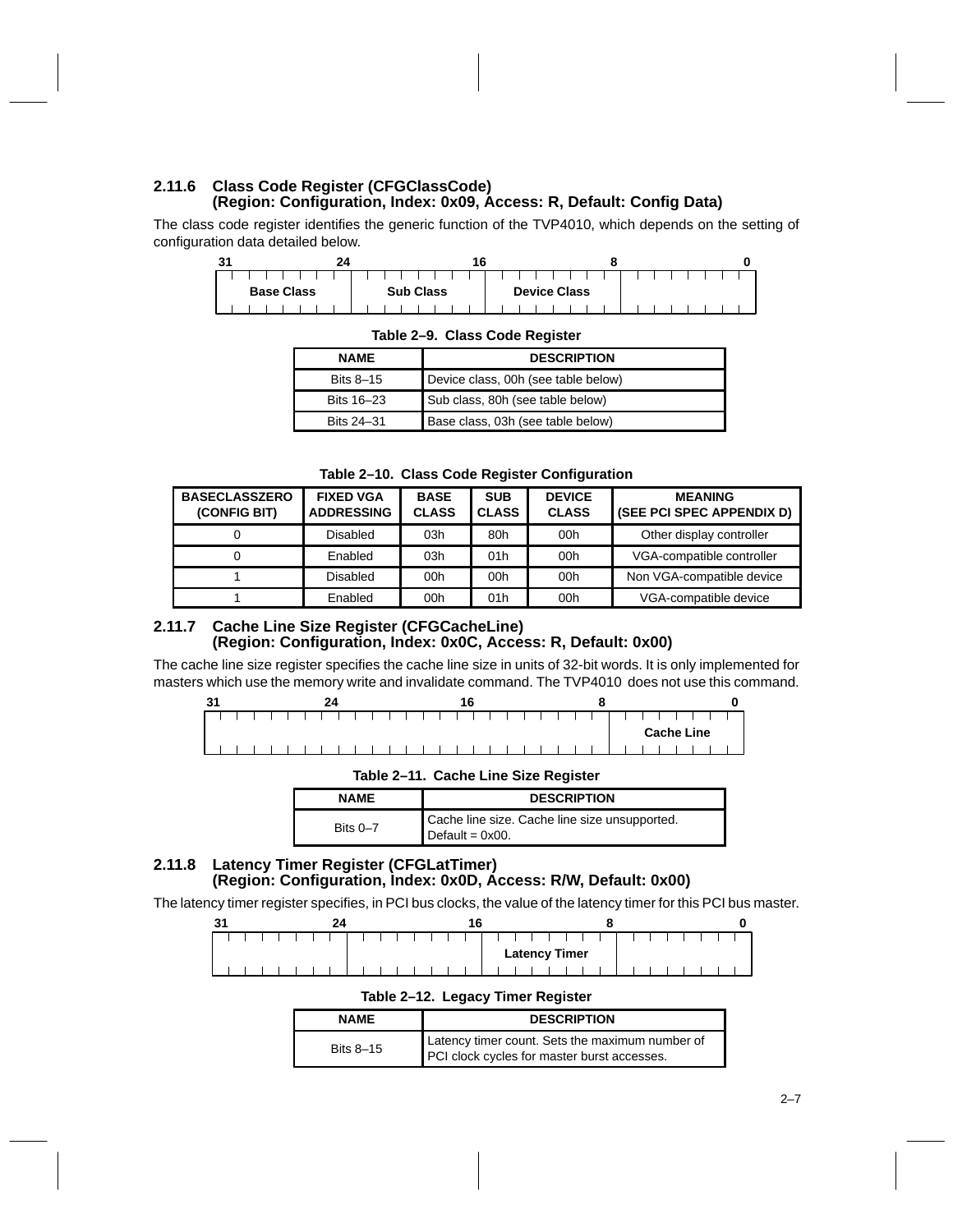#### <span id="page-28-0"></span>**2.11.9 Header Type Register (CFGHeaderType) (Region: Configuration, Index: 0x0E, Access: R, Default: 0x00)**

The header type register identifies the header type. PCI definition: Single function device.

| <b>Header Type</b> | -- |  |  |
|--------------------|----|--|--|
|                    |    |  |  |
|                    |    |  |  |

#### **Table 2–13. Header Type Register**

| <b>NAMF</b> | <b>DESCRIPTION</b> |
|-------------|--------------------|
| Bits 16-23  | 0x0C               |

#### **2.11.10 BIST Register (CFGBist) (Region: Configuration, Index: 0x0F, Access: R, Default: 0x00)**

The BIST register is optional and is used for control and status of BIST. BIST is unsupported by the TVP4010 over the PCI interface.

| .           |  |  |  |  |  |  |  |  |  |  |  |
|-------------|--|--|--|--|--|--|--|--|--|--|--|
| <b>BIST</b> |  |  |  |  |  |  |  |  |  |  |  |
|             |  |  |  |  |  |  |  |  |  |  |  |

#### **Table 2–14. BIST Register**

| <b>NAME</b> | <b>DESCRIPTION</b> |
|-------------|--------------------|
| Bits 24-31  | 0x00               |

#### **2.11.11 Base Address 0 Register (CFGBaseAddr0) (Region: Configuration, Index: 0x10, Access: R/W, Default: 0x00000000)**

The base address 0 register contains the TVP4010 control space offset. The control registers are in memory space. They are not prefetchable and can be located anywhere in 32-bit address space.

| 31 |  |  |      |  | 24 |  |  |  | $\sim$<br>10 |  |             |  |  |  |  |  |               |  |
|----|--|--|------|--|----|--|--|--|--------------|--|-------------|--|--|--|--|--|---------------|--|
|    |  |  |      |  |    |  |  |  |              |  |             |  |  |  |  |  |               |  |
|    |  |  | Type |  |    |  |  |  |              |  | <b>Size</b> |  |  |  |  |  | <b>Offset</b> |  |
|    |  |  |      |  |    |  |  |  |              |  |             |  |  |  |  |  |               |  |

| Table 2-15. Base Address 0 Register |  |  |  |
|-------------------------------------|--|--|--|
|-------------------------------------|--|--|--|

| <b>NAME</b>      | <b>DESCRIPTION</b>                                                                                         |
|------------------|------------------------------------------------------------------------------------------------------------|
| Bits $0 - 3$     | Address type (read only). Memory space, not prefetchable, in 32-bit address space. Oh.                     |
| <b>Bits 4-16</b> | Size indication (read only). Indicates that the control registers must be mapped into 128 KBytes.<br>000h. |
|                  | Bits 17–31 Base offset loaded at boot time to set offset of the control register space.                    |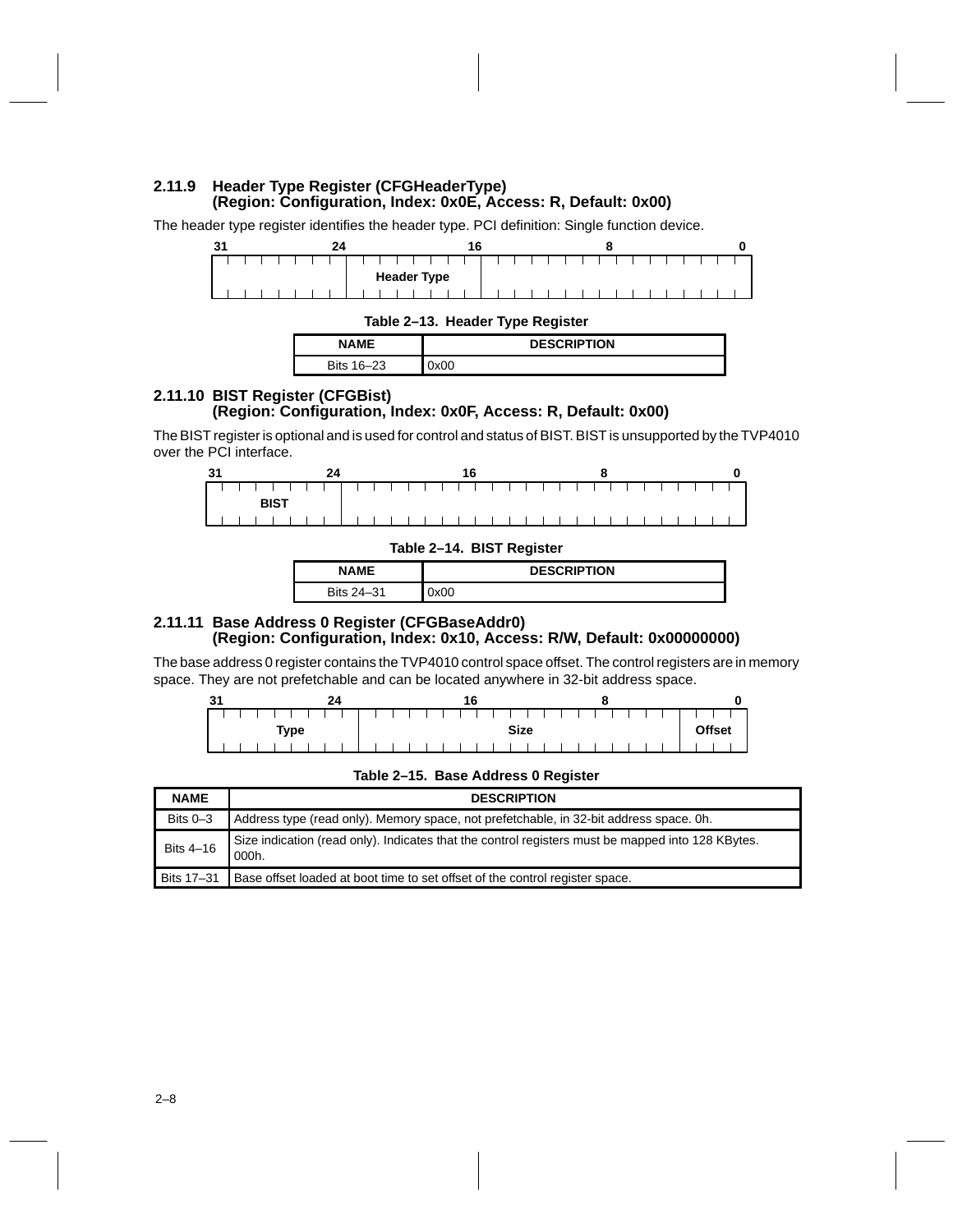#### <span id="page-29-0"></span>**2.11.12 Base Address 1 Register (CFGBaseAdd1) (Region: Configuration, Index: 0x14, Access: R/W, Default: 0x00000000)**

The base address 1 register contains the TVP4010 aperture one memory offset. It is not prefetchable and can be located anywhere in 32-bit address space.



#### **Table 2–16. Base Address 1 Register**

| <b>NAME</b> | <b>DESCRIPTION</b>                                                                     |  |  |  |  |  |  |  |  |  |  |
|-------------|----------------------------------------------------------------------------------------|--|--|--|--|--|--|--|--|--|--|
| Bit 0-3     | Address type (read only). Memory Space, not prefetchable, in 32-bit address space. Oh. |  |  |  |  |  |  |  |  |  |  |
| Bits 4–22   | Size indication (read only). Fixed at 8 Mbytes.                                        |  |  |  |  |  |  |  |  |  |  |
| Bits 23-31  | Base offset loaded at boot time to set offset of the memory space.                     |  |  |  |  |  |  |  |  |  |  |

#### **2.11.13 Base Address 2 Register (CFGBaseAddr2) (Region: Configuration, Index: 0x18, Access: R/W, Default: 0x00000000)**

The base address 2 register contains the TVP4010 aperture two memory offset. It is not prefetchable and can be located anywhere in 32-bit address space.

| 31 |      | 24 |  |  | 16 |  |             |  |  |  |  |               |  |  |
|----|------|----|--|--|----|--|-------------|--|--|--|--|---------------|--|--|
|    |      |    |  |  |    |  |             |  |  |  |  |               |  |  |
|    |      |    |  |  |    |  |             |  |  |  |  |               |  |  |
|    | Type |    |  |  |    |  | <b>Size</b> |  |  |  |  | <b>Offset</b> |  |  |

#### **Table 2–17. Base Address 2 Register**

| <b>NAME</b>  | <b>DESCRIPTION</b>                                                                     |  |  |  |  |  |  |  |  |  |
|--------------|----------------------------------------------------------------------------------------|--|--|--|--|--|--|--|--|--|
| Bits $0 - 3$ | Address type (read only). Memory Space, not prefetchable, in 32-bit address space. Oh. |  |  |  |  |  |  |  |  |  |
|              | Bits 4-22   Size indication (read only). Fixed at 8 Mbytes.                            |  |  |  |  |  |  |  |  |  |
|              | Bits 23–31 Base offset loaded at boot time to set offset of the memory space.          |  |  |  |  |  |  |  |  |  |

#### **2.11.14 Base Address 3 Register (CFGBaseAddr3) (Region: Configuration, Index: 0x1C, Access: R/W, Default: Configured)**

The base address 3 register contains the base address of the auxiliary bus. This register region is in PCI I/O space, and is enabled by the AuxEnable and AuxIOEnable configuration bits. When not enabled, the base address 3 register is zero and read-only.



| <b>NAME</b> |                                                                                     | <b>DESCRIPTION</b>             |  |  |  |  |  |  |  |
|-------------|-------------------------------------------------------------------------------------|--------------------------------|--|--|--|--|--|--|--|
| Bit 0       | I/O space indicator (read only)                                                     | 1 = Region is in PCI I/O Space |  |  |  |  |  |  |  |
| Bit 1       | Reserved (read only). $0 =$ Reserved.                                               |                                |  |  |  |  |  |  |  |
| Bits $2-3$  | Size indication (read only). These bits are zero, giving a region size of 16 bytes. |                                |  |  |  |  |  |  |  |
| Bits 4-31   | Base address loaded at boot time to set base address of PCI region three.           |                                |  |  |  |  |  |  |  |

**Table 2–18. Base Address 3 Register**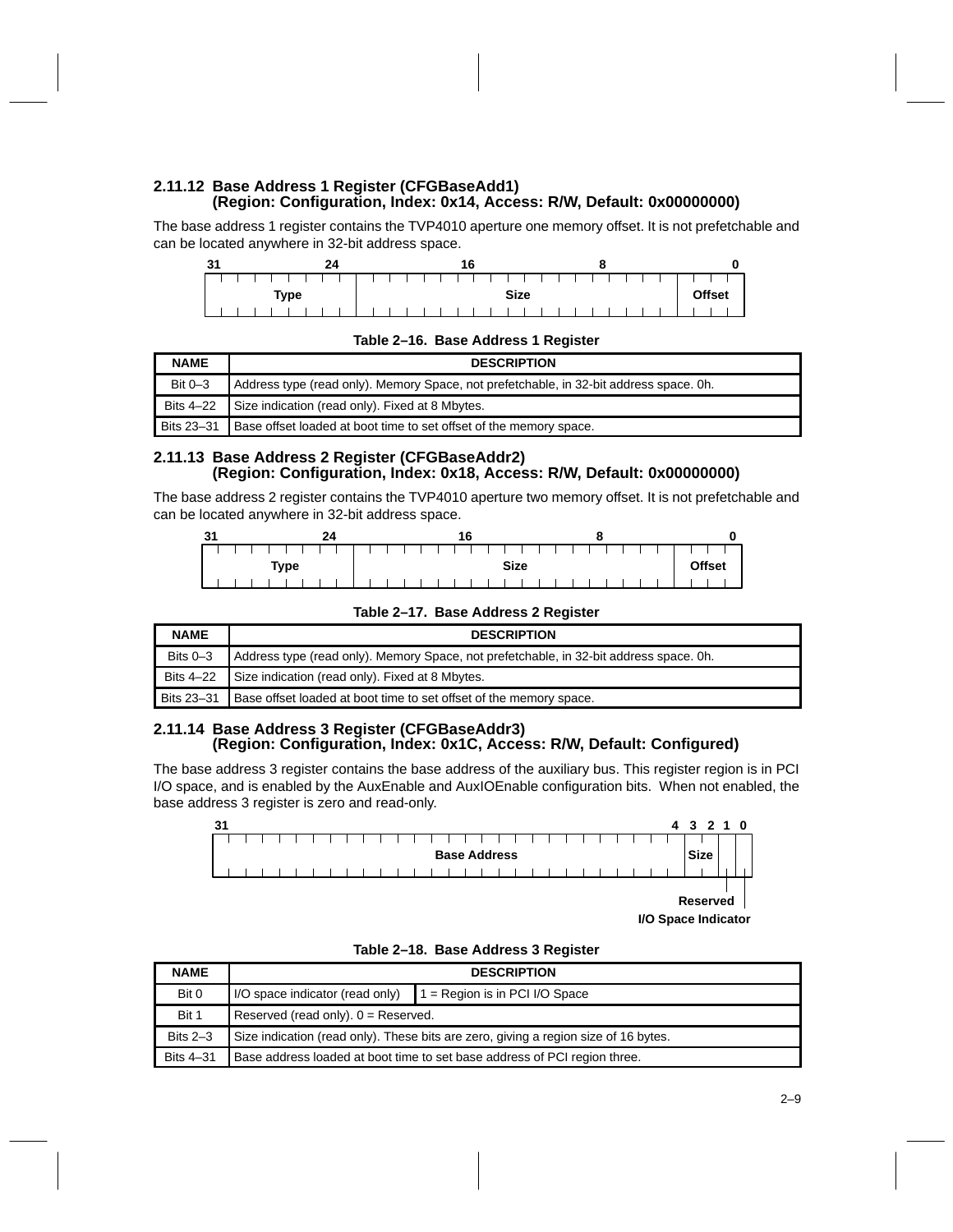#### <span id="page-30-0"></span>**2.11.15 Base Address 4 Register (CFGBaseAddr4) (Region: Configuration, Index: 0x20, Access: R/W, Default: Configured)**

The base address 4 register contains the base address of the dummy 256K address region which should be enabled when the TVP4010 is used with a GLINT delta device. This register is enabled by the DeltaEnable configuration bit. When not enabled, the base address 4 register is zero and read-only.

Although the BIOS will allocate a 256K memory region and initialize the base address 4 register, the TVP4010 will never respond to accesses in this allocated memory region. The sole purpose of this register is to obtain a 256K section of the system memory map, which can be used to reposition the GLINT delta base address registers.



| <b>NAME</b>      |                                                                          | <b>DESCRIPTION</b>                                                                   |
|------------------|--------------------------------------------------------------------------|--------------------------------------------------------------------------------------|
| Bit 0            | Memory space indicator (read only)                                       | $0 =$ Region is in PCI memory space                                                  |
| Bits $1-2$       | Address type (read only)                                                 | $00b$ = Locate anywhere in 32-bit address space                                      |
| Bit 3            | Prefetchable (read only)                                                 | $0 =$ Region is not prefetchable                                                     |
| <b>Bits 4-17</b> |                                                                          | Size indication (read only). These bits are zero, giving a region size of 256 bytes. |
| Bits 18-31       | Base address loaded at boot time to set base address of PCI region four. |                                                                                      |

#### **Table 2–19. Base Address 4 Register**

#### **2.11.16 CardBus CIS Pointer Register (CFGCardBus) (Region: Configuration, Index: 0x28, Access: R, Default: 0x00)**

| 31 |  |  |  |  |  |  |  |  |                            |  |  |  |  |  |  |  |
|----|--|--|--|--|--|--|--|--|----------------------------|--|--|--|--|--|--|--|
|    |  |  |  |  |  |  |  |  |                            |  |  |  |  |  |  |  |
|    |  |  |  |  |  |  |  |  | <b>CardBus CIS Pointer</b> |  |  |  |  |  |  |  |
|    |  |  |  |  |  |  |  |  |                            |  |  |  |  |  |  |  |

## **Table 2–20. CardBus CIS Pointer Register**

| <b>NAMF</b> | <b>DESCRIPTION</b>                           |
|-------------|----------------------------------------------|
| Bits 0–31   | Cardbus pointer. 00000000h = Not implemented |
|             |                                              |

## **2.11.17 Subsystem Vendor ID Register (CFGSubsystemVendorld) (Region: Configuration, Index: 0x2C, Access: Write Once, Default: 0x0000)**

The subsystem vendor ID register is used to identify the vendor of the add-in board on which the TVP4010 device resides. It has a reset value of zero and can only be written to once; all subsequent writes are discarded. All bytes of this register should be initialized by the TVP4010 BIOS after a reset.

| ٠. |  |  |  |  | 24 |  |  |  |  |  |  |  |  |  |  |                            |  |  |  |
|----|--|--|--|--|----|--|--|--|--|--|--|--|--|--|--|----------------------------|--|--|--|
|    |  |  |  |  |    |  |  |  |  |  |  |  |  |  |  |                            |  |  |  |
|    |  |  |  |  |    |  |  |  |  |  |  |  |  |  |  | <b>Subsystem Vendor ID</b> |  |  |  |
|    |  |  |  |  |    |  |  |  |  |  |  |  |  |  |  |                            |  |  |  |

## **Table 2–21. Subsystem Vendor ID Register**

| NAMF      | <b>DESCRIPTION</b>    |
|-----------|-----------------------|
| Bits 0-15 | I Subsystem vendor ID |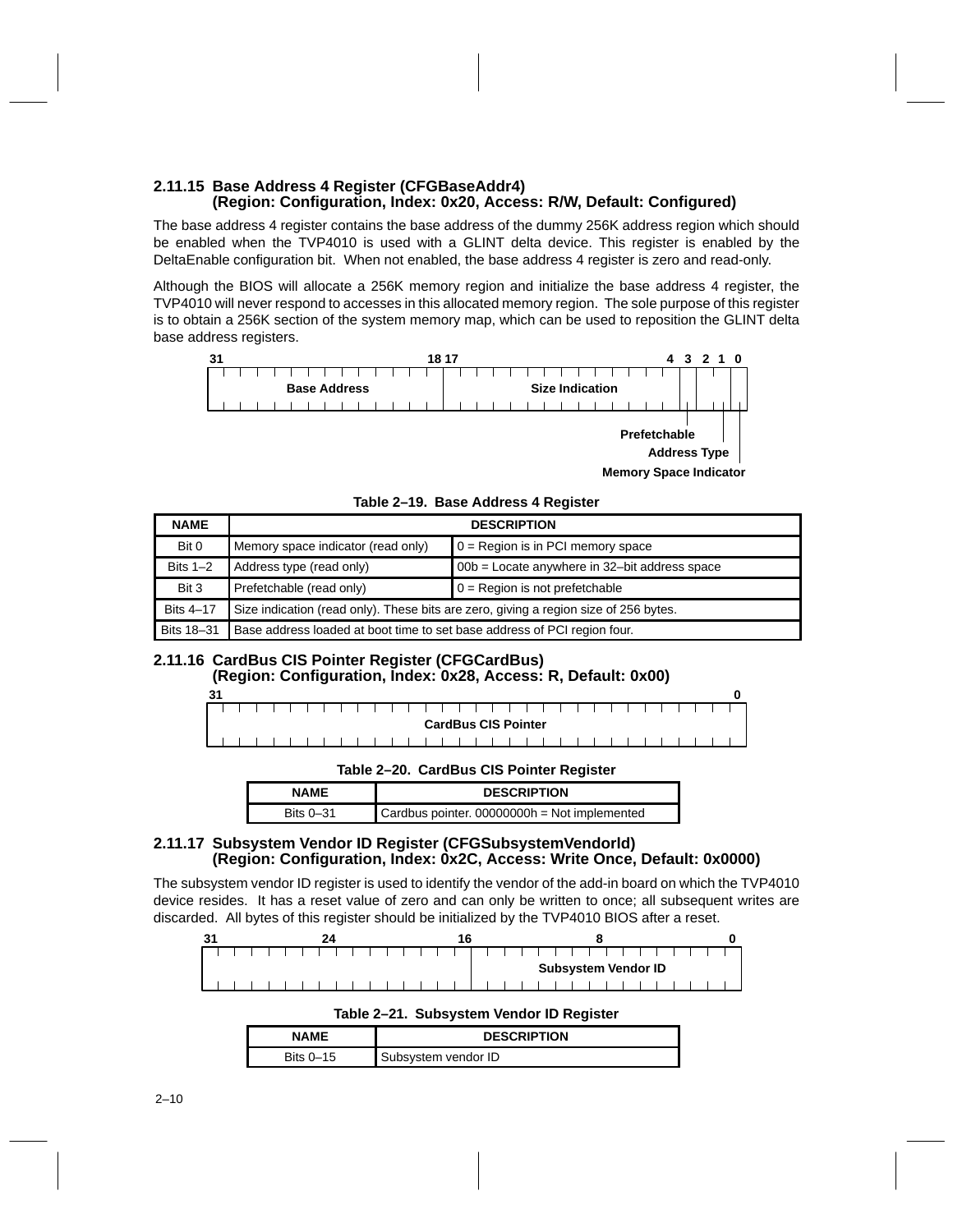#### <span id="page-31-0"></span>**2.11.18 Subsystem ID Register (CFGSubsystemId) (Region: Configuration, Index: 0x2E, Access: Write Once, Default: 0x0000)**

The subsystem ID register is used to identify the add-in board on which the TVP4010 device resides. It has a reset value of zero, and can only be written to once; all subsequent writes are discarded. Both bytes of this register should be initialized by the TVP4010 BIOS after a reset.

| Subsystem ID |  |  |
|--------------|--|--|
|              |  |  |

#### **Table 2–22. Subsystem ID Register**

| <b>NAMF</b>       | <b>DESCRIPTION</b> |
|-------------------|--------------------|
| <b>Bits 16-31</b> | Subsystem ID       |

#### **2.11.19 Expansion ROM Base Address Register (CFGRomAddr) (Region: Configuration, Index: 0x30, Access: R/W, Default: 0x00000000)**

The expansion ROM base register is the offset address for the expansion ROM. The ROM is in memory space.

|                                   |  |  |  |  |  |  |  | 24 |  |  |  |  |  |  |  |  |  |  |  |  |  |
|-----------------------------------|--|--|--|--|--|--|--|----|--|--|--|--|--|--|--|--|--|--|--|--|--|
|                                   |  |  |  |  |  |  |  |    |  |  |  |  |  |  |  |  |  |  |  |  |  |
| <b>Expansion ROM Base Address</b> |  |  |  |  |  |  |  |    |  |  |  |  |  |  |  |  |  |  |  |  |  |
|                                   |  |  |  |  |  |  |  |    |  |  |  |  |  |  |  |  |  |  |  |  |  |

#### **Table 2–23. Expansion ROM Base Address Register**

| <b>NAME</b> | <b>DESCRIPTION</b>                                                                                  |                                       |  |  |  |  |  |
|-------------|-----------------------------------------------------------------------------------------------------|---------------------------------------|--|--|--|--|--|
| Bit 0       | Access enable                                                                                       | $0 =$ Expansion ROM accesses disabled |  |  |  |  |  |
|             |                                                                                                     | $1 =$ Expansion ROM accesses enabled  |  |  |  |  |  |
| Bit 1       | Reserved (read only). PCI reserved register bits.                                                   | 0x000                                 |  |  |  |  |  |
| Bits 11-15  | Size indication (read only). Indicates that the control<br>registers must be mapped into 64 KBytes. | 0x00                                  |  |  |  |  |  |
| Bits 16-31  | Base offset loaded at boot time to set offset of the expansion ROM.                                 |                                       |  |  |  |  |  |

#### **2.11.20 Interrupt Line Register (CFGlntLine) (Region: Configuration, Index: 0x3C, Access: R/W, Default: 0x00)**

The interrupt line register is an 8-bit register used to communicate interrupt line routing information.

| 31 |  |  |  |  |  |  |  |  |  |  |  |  |  |  |  |                       |  |
|----|--|--|--|--|--|--|--|--|--|--|--|--|--|--|--|-----------------------|--|
|    |  |  |  |  |  |  |  |  |  |  |  |  |  |  |  | <b>Interrupt Line</b> |  |
|    |  |  |  |  |  |  |  |  |  |  |  |  |  |  |  |                       |  |

#### **Table 2–24. Interrupt Line Register**

| <b>NAME</b> | <b>DESCRIPTION</b> |
|-------------|--------------------|
| Bits $0-$   | Interrupt line     |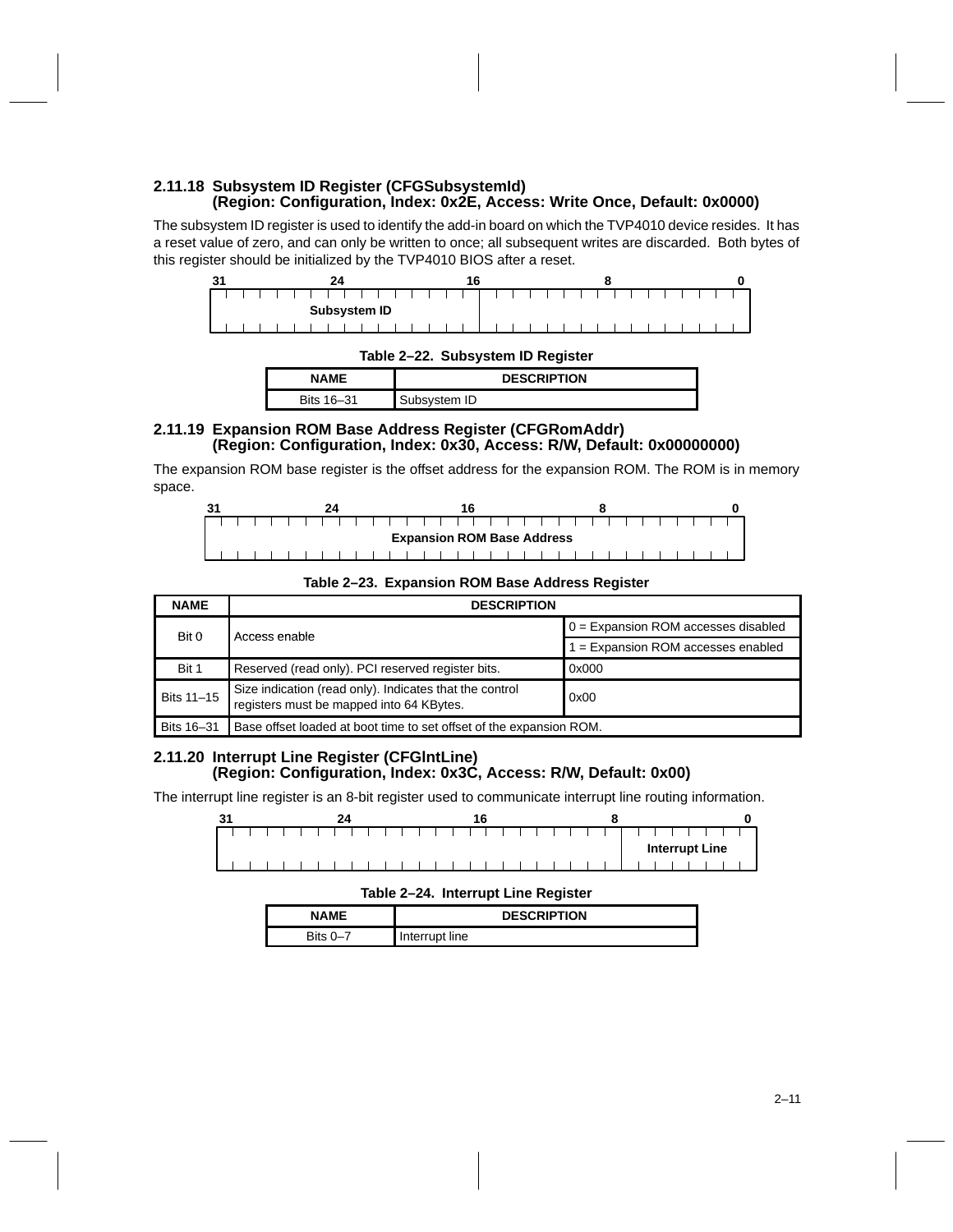#### <span id="page-32-0"></span>**2.11.21 Interrupt Pin Register (CFGIntPin) (Region: Configuration, Index: 0x3D, Access: R, Default: 0x01)**

The interrupt pin register specifies which line the TVP4010 uses. The TVP4010 uses interrupt terminal INTAN.



#### **Table 2–25. Interrupt Pin Register**

| <b>NAMF</b> | <b>DESCRIPTION</b>                                    |
|-------------|-------------------------------------------------------|
| Bits 8–15   | Interrupt pin. TVP4010 uses interrupt terminal INTAN. |

#### **2.11.22 Minimum Grant Register (CFGMinGrant) (Region: Configuration, Index: 0x3E, Access: R, Default: Configuration Data)**

The minimum grant register specifies how long of a burst period a PCI device needs.

| -4 |  |  | 24 |  |  |                  | 16 |  |  |  |  |  |  |  |  |
|----|--|--|----|--|--|------------------|----|--|--|--|--|--|--|--|--|
|    |  |  |    |  |  |                  |    |  |  |  |  |  |  |  |  |
|    |  |  |    |  |  | <b>Min Grant</b> |    |  |  |  |  |  |  |  |  |
|    |  |  |    |  |  |                  |    |  |  |  |  |  |  |  |  |

#### **Table 2–26. Minimum Grant Register**

| <b>NAME</b> | <b>DESCRIPTION</b>                                              |
|-------------|-----------------------------------------------------------------|
| Bits 16-23  | Minimum grant. Possible values are 00h, 40h, 80h,<br>I and C0h. |

#### **2.11.23 Maximum Latency Register (CFGMaxLat) (Region: Configuration, Index: 0x3F, Access: R, Default: Configuration Data)**

The maximum latency register specifies how often the PCI device needs to gain access to the PCI bus. The possible values are 00h, 40h, 80h, and C0h.



#### **Table 2–27. Maximum Latency Register**

| <b>NAME</b> | <b>DESCRIPTION</b>                                              |
|-------------|-----------------------------------------------------------------|
| Bits 24-31  | Maximum latency. Possible values are 00h, 40h,<br>80h, and C0h. |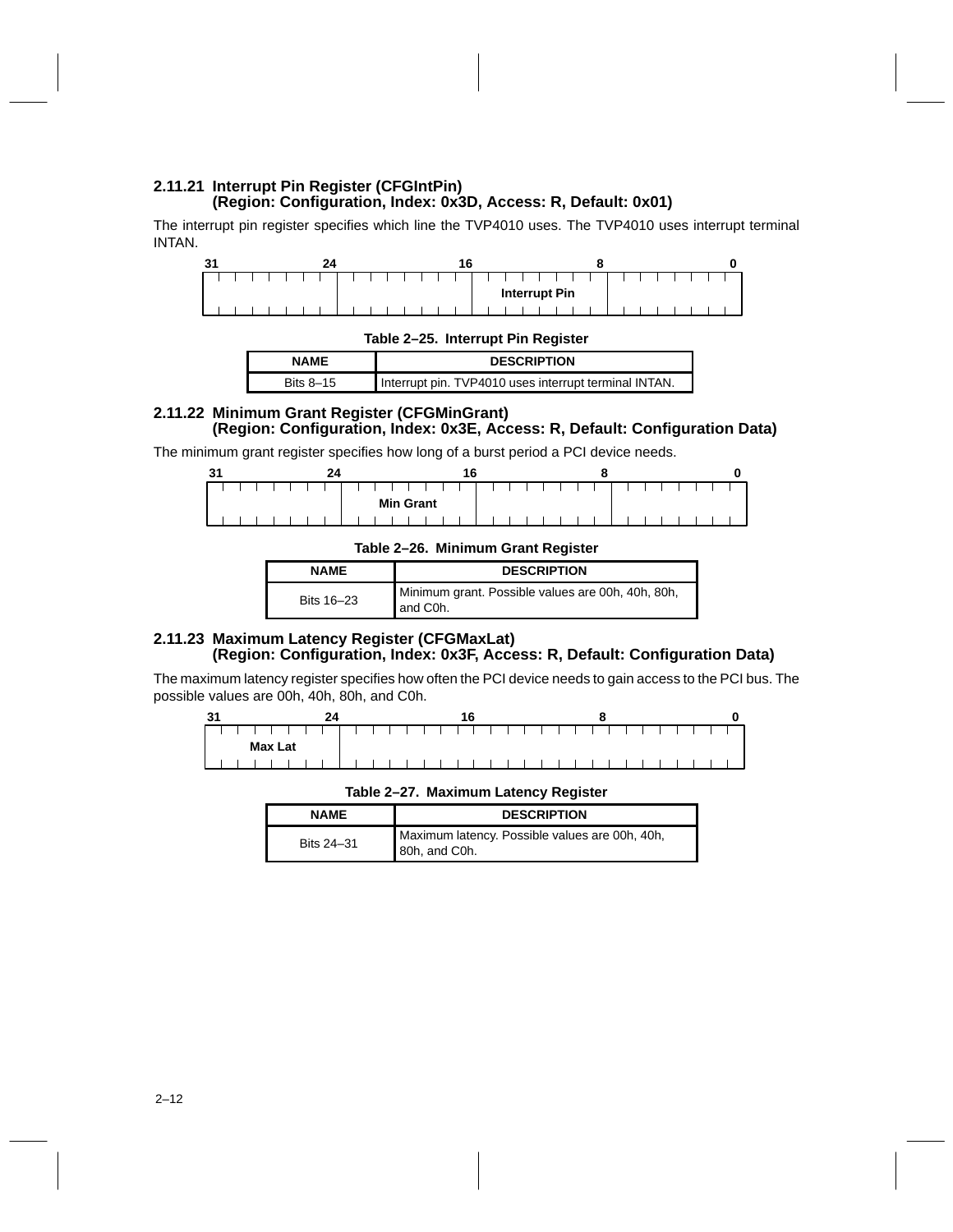## <span id="page-33-0"></span>**2.12 Region 0 Registers**

## **2.12.1 Region 0 Address Map**

The TVP4010 region zero is a 128-Kbyte region containing the control registers and the ports to and from the graphics processor. The control space is mapped in twice within the 128-Kbyte region. In the second 64K, the registers are mapped to be byte swapped for big-endian hosts.

| <b>ADDRESS RANGE</b> | <b>REGION SELECT</b>  | <b>BYTE SWAP</b> |
|----------------------|-----------------------|------------------|
| 00000000 - 000007FF  | Control status        | No               |
| 00000800 - 00000FFF  | Reserved (delta)      | <b>No</b>        |
| 00001000 - 00001FFF  | Memory control        | <b>No</b>        |
| 00002000 - 00002FFF  | <b>GP FIFO access</b> | <b>No</b>        |
| 00003000 - 00003FFF  | Video control         | <b>No</b>        |
| 00004000 - 00004FFF  | <b>RAMDAC</b>         | <b>No</b>        |
| 00005000 - 00005FFF  | Auxiliary             | No               |
| 00006000 - 00006FFF  | VGA control           | <b>No</b>        |
| 00007000 - 00007FFF  | Reserved              | <b>No</b>        |
| 00008000 - 0000FFFF  | GP registers          | <b>No</b>        |
| 00010000 - 000107FF  | Control status        | Yes              |
| 00010800 - 00010FFF  | Reserved (delta)      | Yes              |
| 00011000 - 00011FFF  | Memory control        | Yes              |
| 00012000 - 00012FFF  | <b>GP FIFO access</b> | Yes              |
| 00013000 - 00013FFF  | Video control         | Yes              |
| 00014000 - 00014FFF  | <b>RAMDAC</b>         | Yes              |
| 00015000 - 00015FFF  | Auxiliary             | Yes              |
| 00016000 - 00016FFF  | VGA control           | Yes              |
| 00017000 - 00017FFF  | Reserved              | Yes              |
| 00018000 - 0001FFFF  | GP registers          | Yes              |

**Table 2–28. Region 0 Address Map**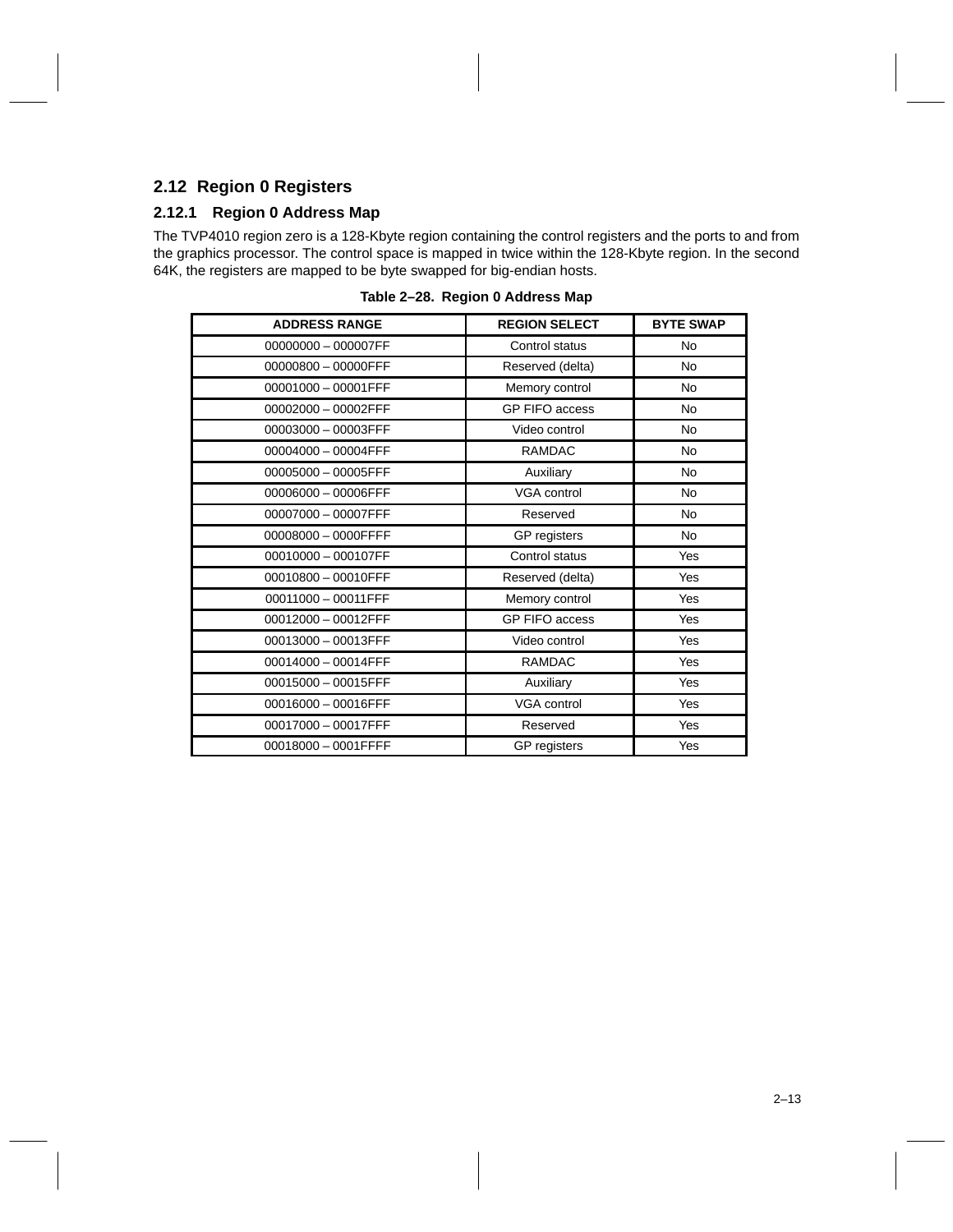# <span id="page-34-0"></span>**2.13 Control Status Registers**

## **2.13.1 Reset Status Register (ResetStatus) (Region: Zero, Index: 0x00000000, Access: R/W, Default: 0x00000000)**

Writing to the reset status register forces a software reset of the TVP4010 3D graphics processor. The software reset does not reset the PCI interface but is otherwise the same as a hardware reset.

The software reset takes a number of cycles and the graphics processor must not be used during the reset. A flag in the register is provided which indicates when a software reset is in progress.



**Software Reset Flag**

| <b>NAME</b>   | <b>DESCRIPTION</b>  | <b>DESCRIPTION</b>                               |
|---------------|---------------------|--------------------------------------------------|
| Bits 0-30     | Reserved            |                                                  |
| <b>Bit 31</b> | Software reset flag | $0 =$ The GC is ready for use                    |
|               |                     | $1 =$ The GC is being reset and must not be used |

#### **Table 2–29. Reset Status Register**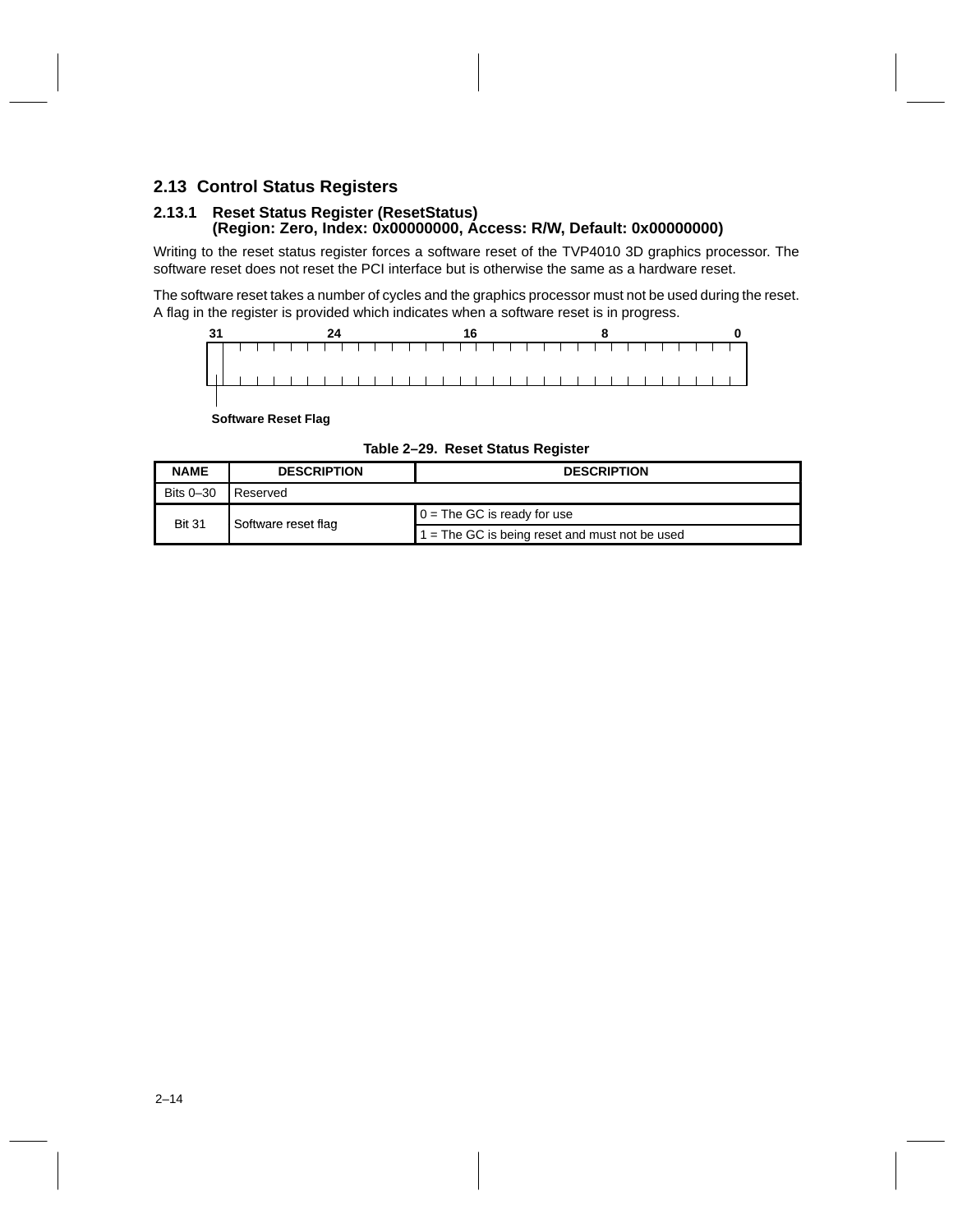#### <span id="page-35-0"></span>**2.13.2 Interrupt Enable Register (IntEnable) (Region: Zero, Index: 0x00000008, Access: R/W, Default: 0x00000000)**

The interrupt enable register allows for a number of TVP4010 flags to generate a PCI interrupt. Five interrupt sources are defined below. At reset, all interrupt sources are disabled.



| <b>NAME</b> |                                   | <b>DESCRIPTION</b>      |  |  |  |  |  |
|-------------|-----------------------------------|-------------------------|--|--|--|--|--|
| Bit 0       | DMA interrupt enable              | $0 = Disable$ interrupt |  |  |  |  |  |
|             |                                   | $=$ Enable interrupt    |  |  |  |  |  |
| Bit 1       | Sync interrupt enable             | $0 = Disable$ interrupt |  |  |  |  |  |
|             |                                   | Enable interrupt<br>$=$ |  |  |  |  |  |
| Bit 2       | Reserved. Read as zero.           |                         |  |  |  |  |  |
| Bit 3       | Error interrupt enable            | $0 = Disable$ interrupt |  |  |  |  |  |
|             |                                   | $=$ Enable interrupt    |  |  |  |  |  |
| Bit 4       | Vertical retrace interrupt enable | $0 = Disable$ interrupt |  |  |  |  |  |
|             |                                   | $=$ Enable interrupt    |  |  |  |  |  |
| Bit 5       | Scanline interrupt enable         | $0 = Disable$ interrupt |  |  |  |  |  |
|             |                                   | $=$ Enable interrupt    |  |  |  |  |  |
| Bits 6-36   | Reserved. Read as zero.           |                         |  |  |  |  |  |

#### **Table 2–30. Interrupt Enable Register**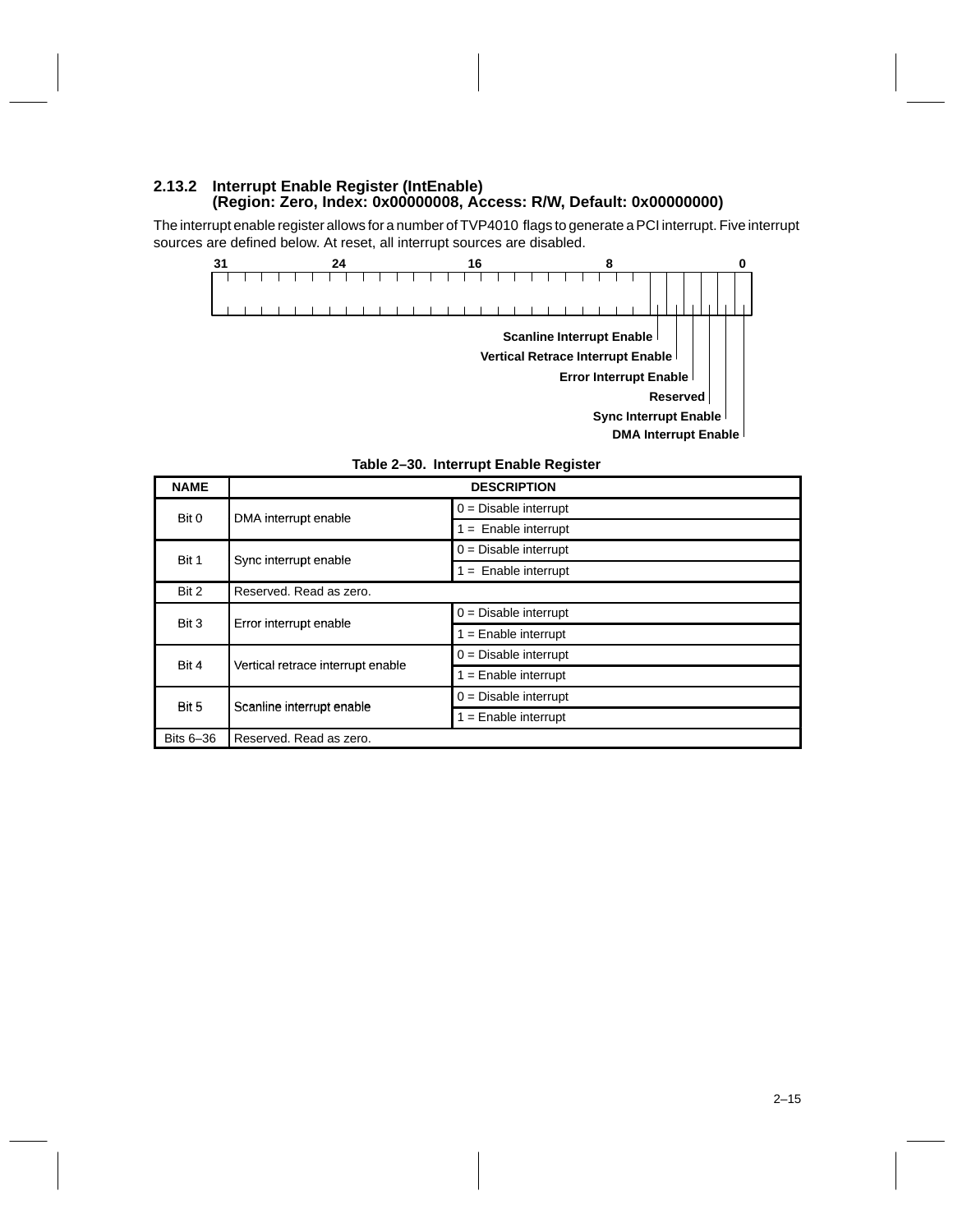### **2.13.3 Interrupt Flags Register (IntFlags) (Region: Zero, Index: 0x00000010, Access: R/W, Default: 0x00000000)**

The interrupt flags register shows which interrupts are outstanding. Flag bits are reset by writing to this register with the corresponding bit set to a one. Flags at positions where the bits are set to zero will be unaffected by the write. (The exception is bit 31, which is read-only and reflects the state of the interrupt line from the VGA Unit. The VGA interrupt must be enabled and reset by accessing the VGA unit directly, but is visible in this register for convenience.)



| <b>NAME</b>   | <b>DESCRIPTION</b>      |                             |  |  |  |
|---------------|-------------------------|-----------------------------|--|--|--|
| Bit 0         |                         | $0 = No$ interrupt          |  |  |  |
|               | DMA flag                | $1 =$ Interrupt outstanding |  |  |  |
| Bit 1         |                         | $0 = No$ interrupt          |  |  |  |
|               | Sync flag               | $1 =$ Interrupt outstanding |  |  |  |
| Bit 2         | Reserved. Read as zero. |                             |  |  |  |
|               | Error flag              | $0 = No$ interrupt          |  |  |  |
| Bit 3         |                         | $1 =$ Interrupt outstanding |  |  |  |
| Bit 4         | Vertical retrace flag   | $0 = No$ interrupt          |  |  |  |
|               |                         | $=$ Interrupt outstanding   |  |  |  |
| Bit 5         | Scanline flag           | $0 = No$ interrupt          |  |  |  |
|               |                         | $=$ Interrupt outstanding   |  |  |  |
| Bis 6-30      | Reserved. Read as zero. |                             |  |  |  |
|               |                         | $0 = No$ interrupt          |  |  |  |
| <b>Bit 31</b> | VGA flag                | $=$ Interrupt outstanding   |  |  |  |

### **Table 2–31. Interrupt Flags Register**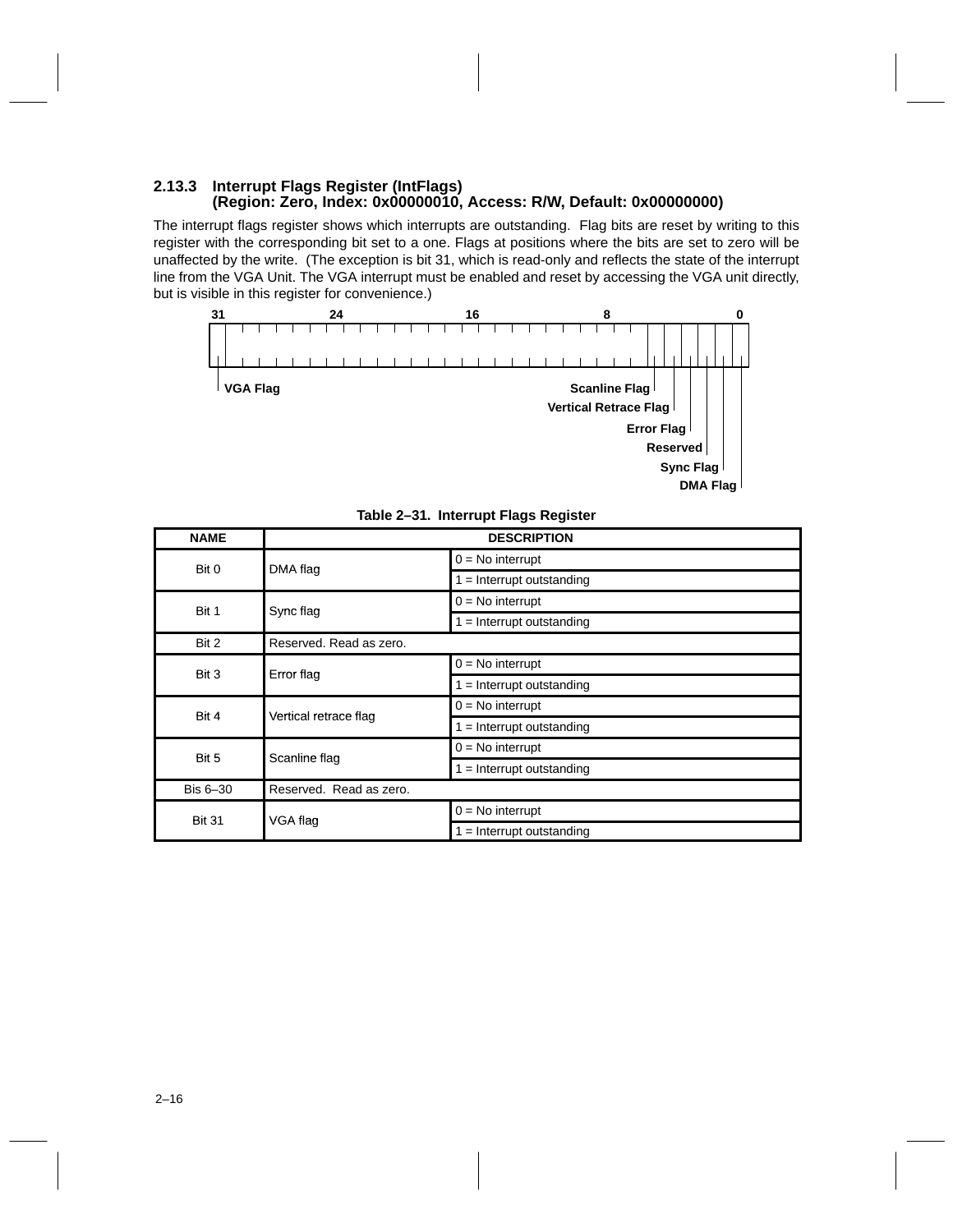### **2.13.4 Input FIFO Space Register (InFIFOSpace) (Region: Zero, Index: 0x00000018, Access: R/W, Default: 0x00000020)**

The input FIFO space register indicates the number of words that can currently be written to the input FIFO. This register can be read at any time and used to allow the controlling software to efficiently send data to the TVP4010 . If the DMA controller for the FIFO is in use, the value read is a snapshot of the current FIFO status.



#### **Table 2–32. Input FIFO Space Register**

| <b>NAME</b> | <b>DESCRIPTION</b>                                                                                                                                |                   |
|-------------|---------------------------------------------------------------------------------------------------------------------------------------------------|-------------------|
| Bits 0-31   | I Input FIFO space. The number of empty words in the input FIFO. This number<br>can be written before checking again for FIFO space availability. | Valid range: 0–32 |

### **2.13.5 Output FIFO Words Register (OutFIFOWords) (Region: Zero, Index: 0x00000020, Access: R, Default: 0x00000000)**

The output FIFO words register indicates the number of words currently in the output FIFO. This register can be read at any time and used to allow the controlling software to efficiently read output data from the TVP4010.



### **Table 2–33. Output FIFO Words Register**

| <b>NAME</b> | <b>DESCRIPTION</b>                                                           |                  |
|-------------|------------------------------------------------------------------------------|------------------|
| Bits 0-31   | Output FIFO words. The number of valid words in the output FIFO. This number | Valid range: 0-8 |
|             | of words can be written before checking for more words.                      |                  |

### **2.13.6 DMA Start Address Register (DMAAdress) (Region: Zero, Index: 0x00000028, Access: R/W, Default: 0x00000000)**

The DMA start address register should be loaded with the first PCI address for the buffer to be transferred to the GC when using the DMA controller.

Writing to the DMA count register loads the address into the DMA counter. Once a DMA has been set off, the next DMA start address may be loaded. A read of this register returns the last start value loaded even if a DMA is underway.

|  |  |  |  |  |  | <b>DMA Start Address</b> |  |  |  |  |  |  |  |  |  |  |
|--|--|--|--|--|--|--------------------------|--|--|--|--|--|--|--|--|--|--|

| Table 2-34. DMA Start Address Register |  |  |  |  |
|----------------------------------------|--|--|--|--|
|----------------------------------------|--|--|--|--|

| <b>NAME</b> | <b>DESCRIPTION</b>                                                                      |
|-------------|-----------------------------------------------------------------------------------------|
| Bits 0–31   | DMA start address. PCI start address for PCI master read transfer to the graphics core. |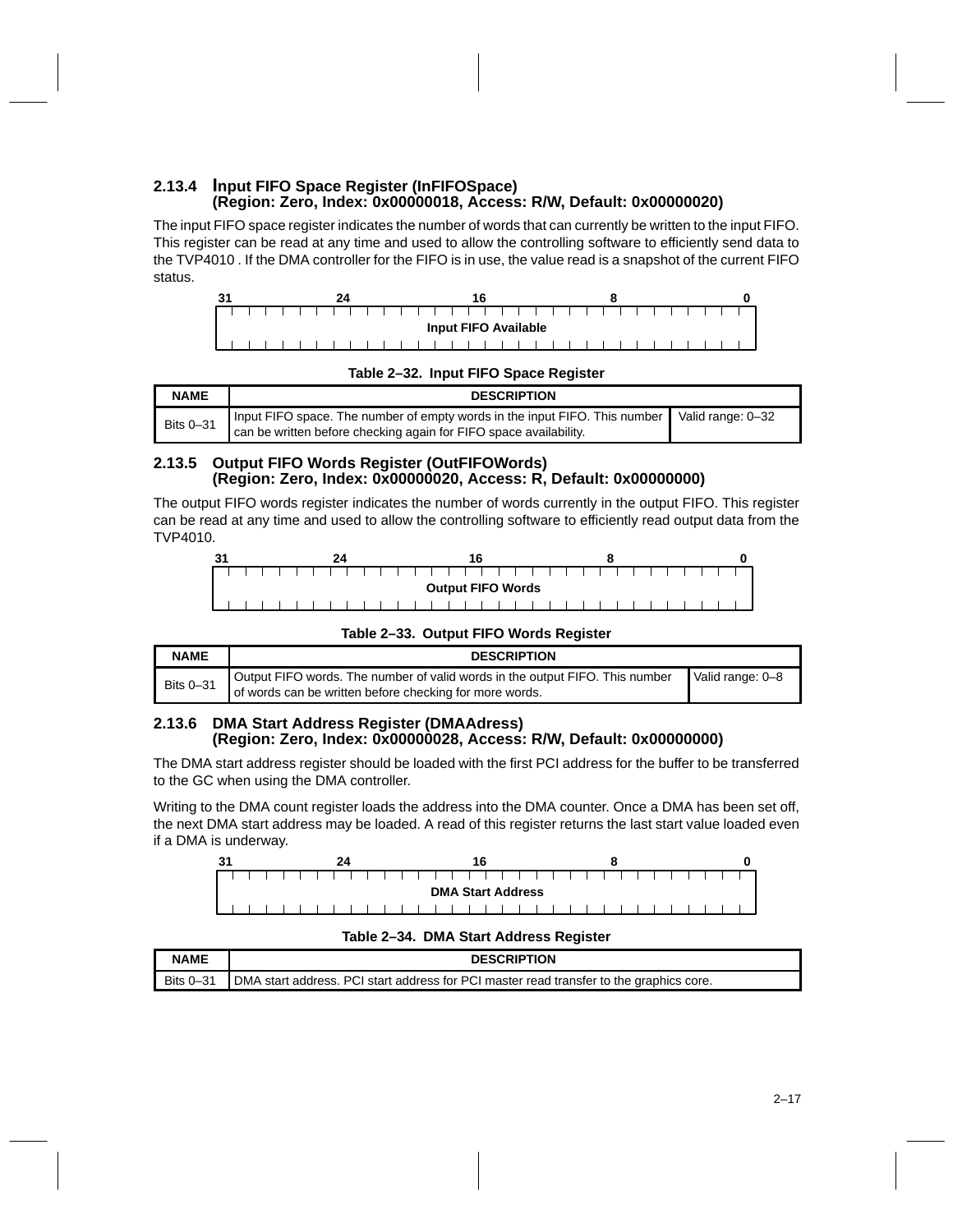### **2.13.7 DMA Count Register (DMACount) (Region: Zero, Index: 0x00000030, Access: R/W, Default: 0x00000000)**

The DMA count register should be loaded with the number of words to be transferred in a DMA operation. The action of loading a word count greater than zero sets off the DMA operation. The value read back from this register indicates the current number of words left to be transferred. This register should only be written to if the count is zero. It can be read at any time.



### **Table 2–35. DMA Count Register**

| <b>NAME</b> | <b>DESCRIPTION</b>                                                                                                                     |                         |
|-------------|----------------------------------------------------------------------------------------------------------------------------------------|-------------------------|
| Bits 0-15   | DMA count. Number of words to be transferred in DMA operation.<br>Undefined action if this register is written to when it is not zero. | Valid range: 0 to 65535 |

#### **2.13.8 Error Flags Register (ErrorFlags) (Region: Zero, Index: 0x00000038, Access: R/W, Default: 0x00000000)**

The error flags register shows which errors are outstanding on the TVP4010.

Flag bits are reset by writing to this register with the corresponding bit set to a 1. Flags at positions where the bits are set to 0 will be unaffected by a write.



### **Table 2–36. Error Flags Register**

| <b>NAME</b> |                                                                                |                       |  |  |
|-------------|--------------------------------------------------------------------------------|-----------------------|--|--|
| Bit 0       | Input FIFO error flag. Flag set on write to full input FIFO.                   | $0 = No error$        |  |  |
|             |                                                                                | $=$ Error outstanding |  |  |
| Bit 1       | Output FIFO error flag. Flag set on read from empty output FIFO.               | $0 = No error$        |  |  |
|             |                                                                                | $=$ Error outstanding |  |  |
| Bit 2       | Message error flag. Flag set on incorrect mixing of access to the input FIFO   | $0 = No error$        |  |  |
|             | space and the GC register space.                                               | $=$ Error outstanding |  |  |
| Bit 3       | DMA error flag. Flag set for direct or register access to input FIFO while DMA | $0 = No error$        |  |  |
|             | is in progress.                                                                | $=$ Error outstanding |  |  |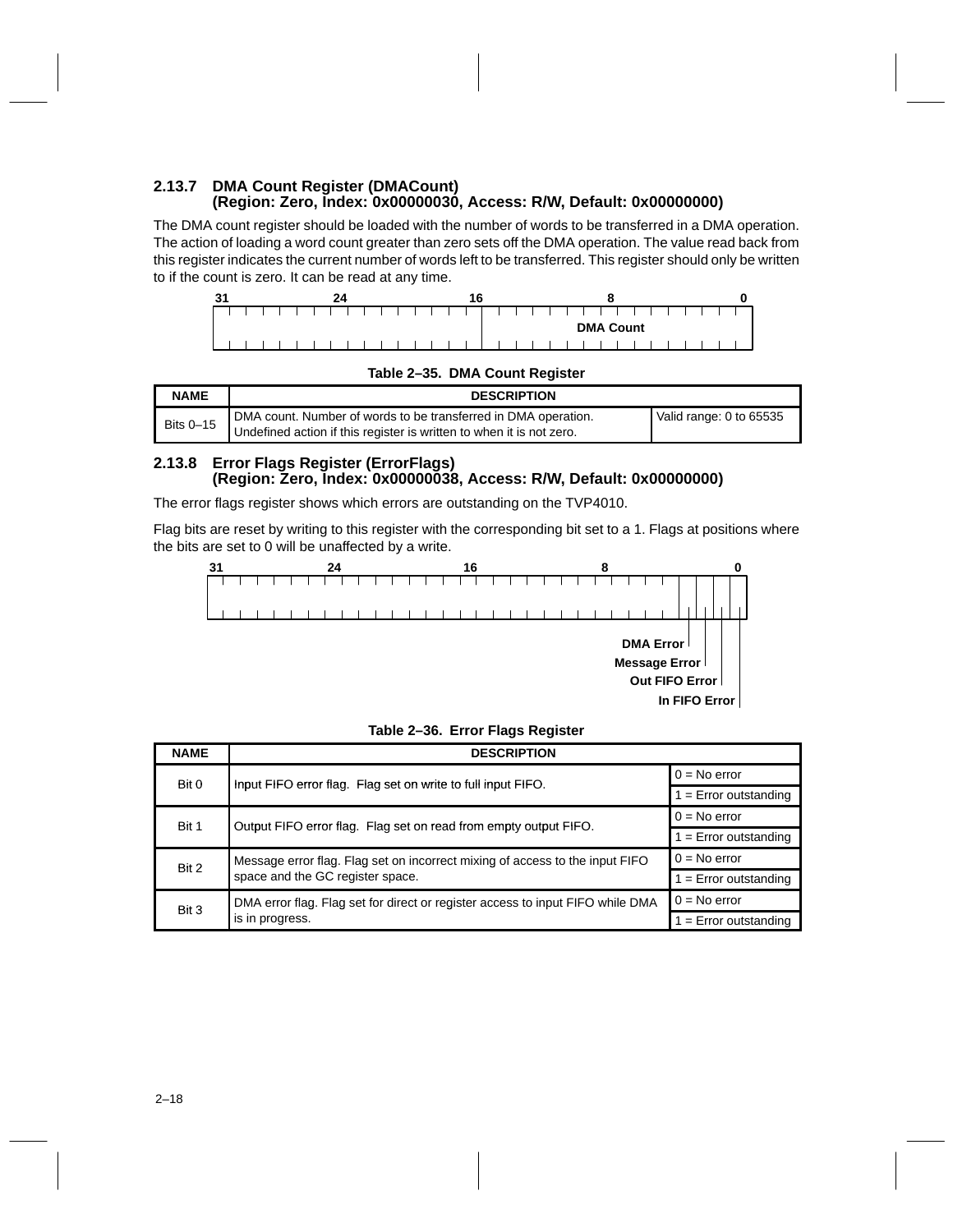### **2.13.9 Video Clock Control Register (Register VClkCtl) (Region: Zero, Index: 0x00000040, Access: R/W, Default: 0x00000000)**

The bottom two bits of the video clock control register drive two physical output terminals on the TVP4010. These terminals can be used to program an external video clock PLL chip. Some RAMDAC devices require a minimum period between accesses, and an eight-bit field is provided in this register to program the number of PCI clocks to be counted between each RAMDAC access. A further bit is used to indicate whether auxiliary bus I/O accesses are little-endian or big-endian.





| <b>NAME</b>   | <b>DESCRIPTION</b>                                                    |                                                                       |  |  |  |
|---------------|-----------------------------------------------------------------------|-----------------------------------------------------------------------|--|--|--|
| Bit 0         | VidCtl (0) terminal                                                   |                                                                       |  |  |  |
| Bit 1         | VidCtl (1) terminal                                                   |                                                                       |  |  |  |
| Bits $2-9$    | Recovery time. Number of PCI clocks to count between RAMDAC accesses. |                                                                       |  |  |  |
| <b>Bit 10</b> | AUX I/O control.                                                      | $0 =$ Treat PCI I/O space accesses to auxiliary bus as little-endian. |  |  |  |
|               |                                                                       | $1 =$ Treat PCI I/O space accesses to auxiliary bus as big-endian.    |  |  |  |
|               | Bits 11-32 Reserved. Read as zero.                                    |                                                                       |  |  |  |

#### **2.13.10 Test Register (TestRegister) (Region: Zero, Index: 0x00000048, Access: R/W, Default: 0x00000000)**

Writes to the test register have an undefined effect.

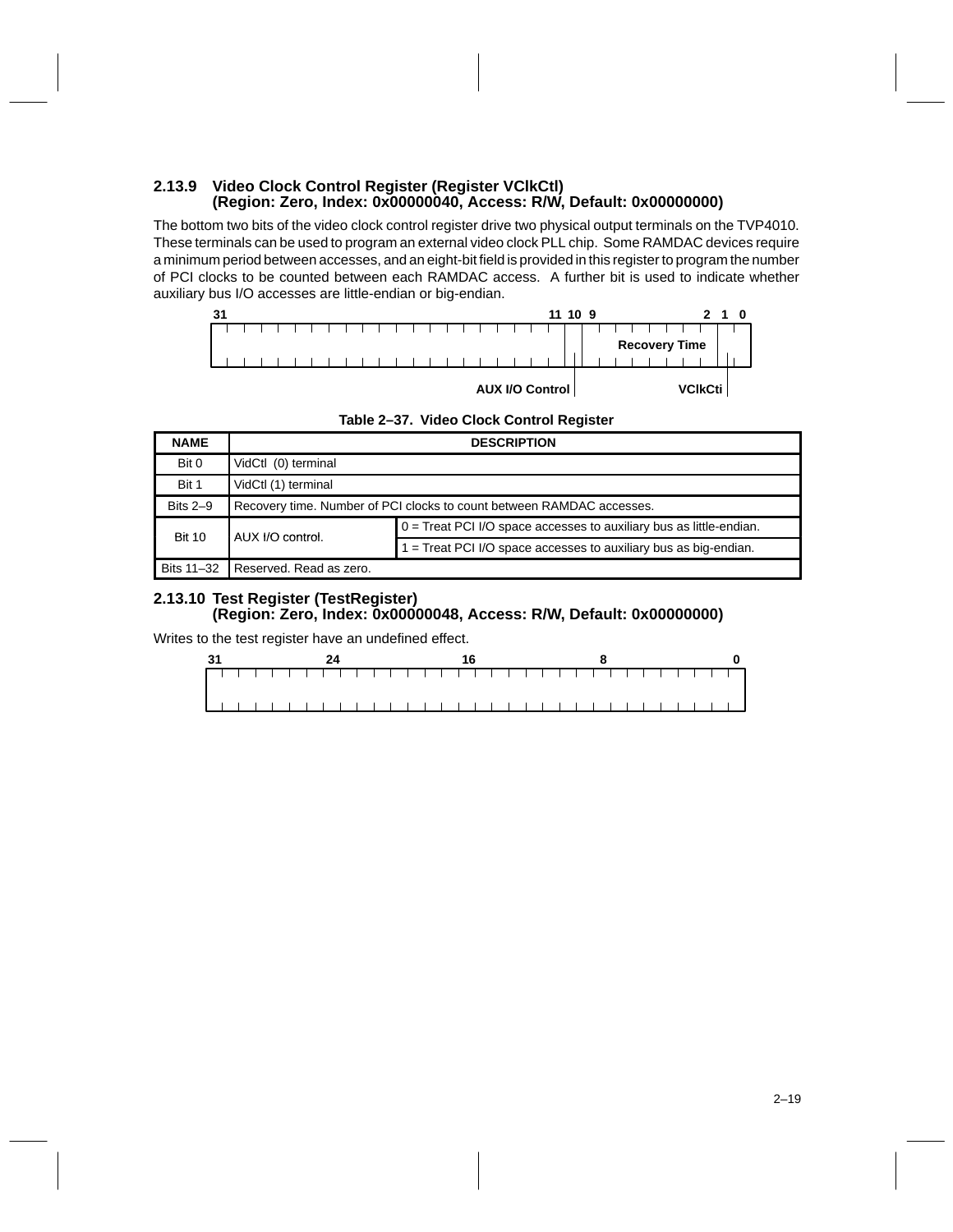

|  |  | Table 2-38. Aperture 1 Control Register |
|--|--|-----------------------------------------|
|--|--|-----------------------------------------|

| <b>NAME</b> |                                       | <b>DESCRIPTION</b>                                       |
|-------------|---------------------------------------|----------------------------------------------------------|
|             |                                       | $0 =$ Standard                                           |
| Bits $0-1$  |                                       | $1 =$ Byte swapped                                       |
|             | Memory byte control                   | $2 =$ Half word swapped                                  |
|             |                                       | $3 =$ Reserved                                           |
| Bit 2       | Reserved (read only)                  |                                                          |
| Bit 3       |                                       | $0 =$ Disable packed 16-bit mode                         |
|             | Packed 16-bit (1:5:5:5) memory enable | 1 = Enable packed 16-bit mode                            |
| Bit 4       | Packed 16-bit read buffer select      | $0 =$ Selected buffer A for read access                  |
|             |                                       | $1 =$ Selected buffer B for read access                  |
| Bit 5       | Packed 16-bit write buffer select     | $0 =$ Selected buffer A for write access                 |
|             |                                       | $1 =$ Selected buffer B for write access                 |
| Bit 6       | Packed 16-bit write mode              | $0 =$ Disable double writes                              |
|             |                                       | $1 =$ Enable double writes                               |
| Bit 7       | Packed 16-bit ready mode              | $0 =$ Read buffer selected by bit 4 of this register     |
|             |                                       | 1 = Read buffer selected by memory contents (bit 31)     |
| Bit 8       | VGA access                            | $0 =$ Address memory controller directly                 |
|             |                                       | 1 = Address memory through VGA subsystem                 |
| Bit 9       | <b>ROM</b> access                     | $0 =$ Use this aperture to access memory (VGA or direct) |
| Bit 9       | <b>ROM</b> access                     | 1 = Use this aperture to access the expansion ROM        |
| Bits 10-31  | Reserved (all bits zero) (read only)  |                                                          |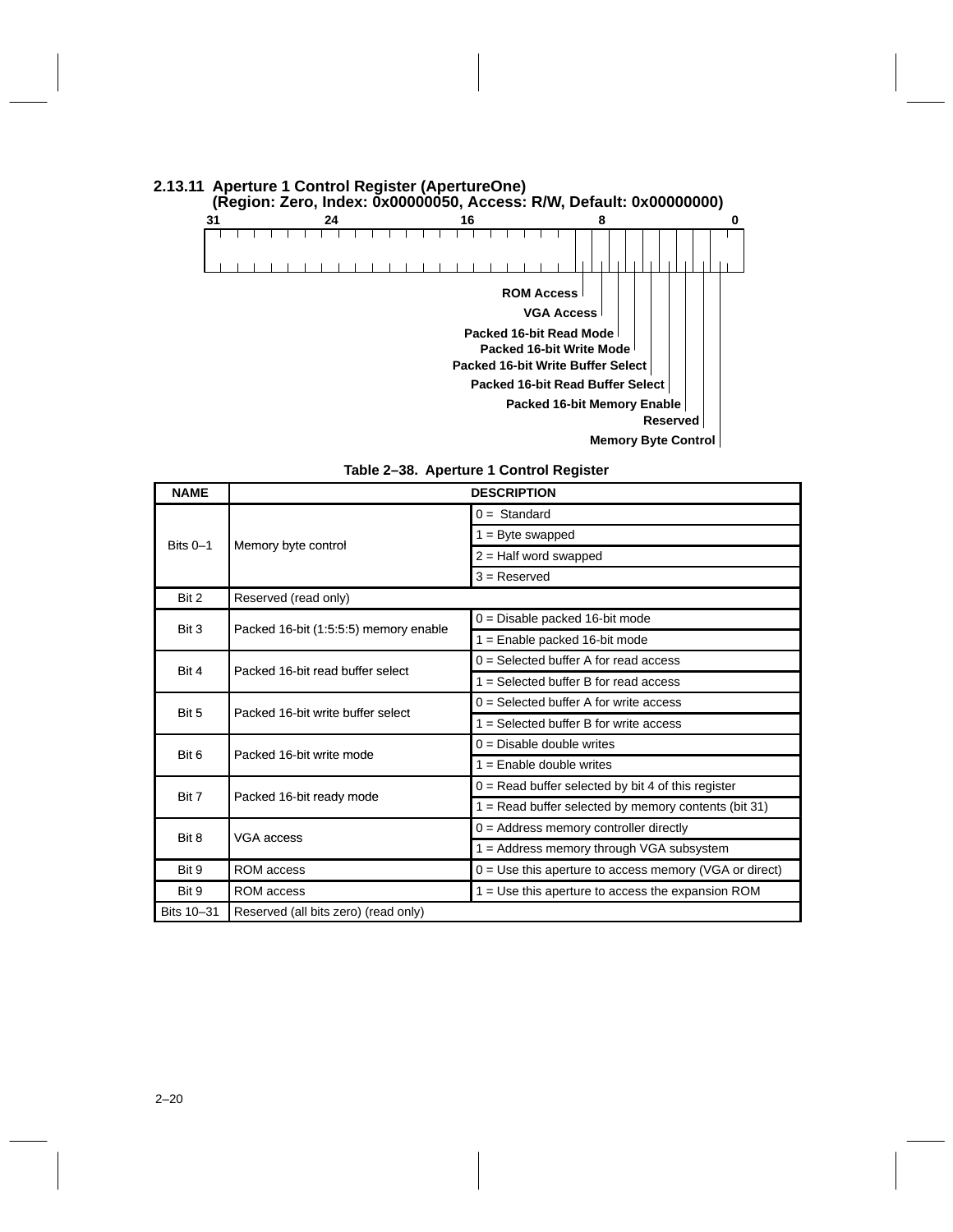

|  | Table 2-39. Aperture 2 Control Register |
|--|-----------------------------------------|
|--|-----------------------------------------|

| <b>NAME</b> |                                       | <b>DESCRIPTION</b>                                       |
|-------------|---------------------------------------|----------------------------------------------------------|
|             |                                       | $0 =$ Standard                                           |
| Bits $0-1$  |                                       | $1 =$ Byte swapped                                       |
|             | Memory byte control                   | $2 =$ Half word swapped                                  |
|             |                                       | $3 =$ Reserved                                           |
| Bit 2       | Reserved (read only)                  |                                                          |
| Bit 3       |                                       | $0 =$ Disable packed 16-bit mode                         |
|             | Packed 16-bit (1:5:5:5) memory enable | 1 = Enable packed 16-bit mode                            |
| Bit 4       | Packed 16-bit read buffer select      | $0 =$ Selected buffer A for read access                  |
|             |                                       | $1 =$ Selected buffer B for read access                  |
| Bit 5       | Packed 16-bit write buffer select     | $0 =$ Selected buffer A for write access                 |
|             |                                       | $1 =$ Selected buffer B for write access                 |
| Bit 6       | Packed 16-bit write mode              | $0 =$ Disable double writes                              |
|             |                                       | $1 =$ Enable double writes                               |
| Bit 7       | Packed 16-bit ready mode              | $0 =$ Read buffer selected by bit 4 of this register     |
|             |                                       | $1 =$ Read buffer selected by memory contents (bit 31)   |
| Bit 8       | VGA access                            | $0 =$ Address memory controller directly                 |
|             |                                       | $1 =$ Address memory through VGA subsystem               |
| Bit 9       | ROM access                            | $0 =$ Use this aperture to access memory (VGA or direct) |
|             |                                       | 1 = Use this aperture to access the expansion ROM        |
| Bits 10-31  | Reserved (all bits zero) (read only)  |                                                          |

# **2.13.12 Aperture 2 Control Register (ApertureTwo)**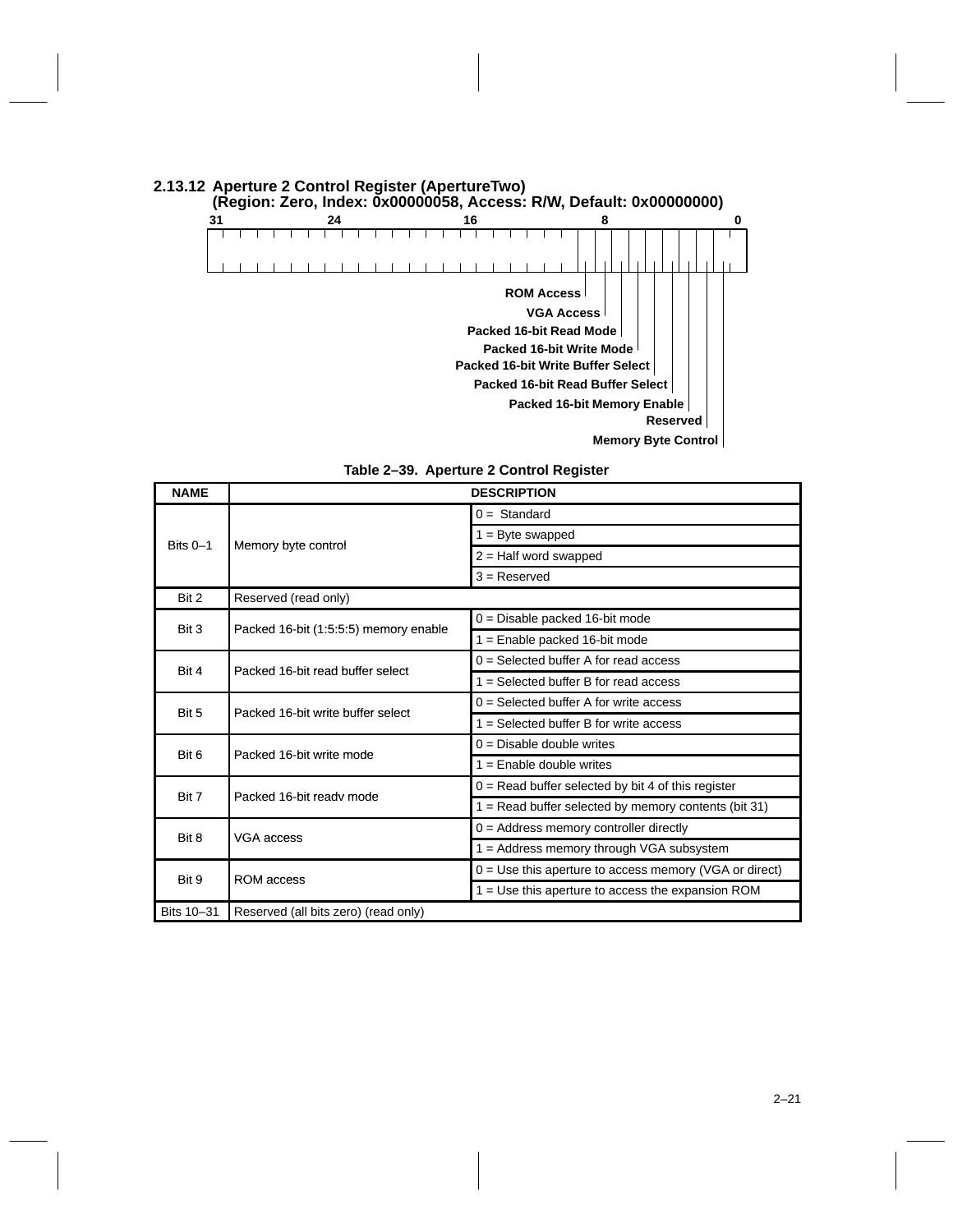### **2.13.13 DMA Control Register (DMAControl) (Region: Zero, Index: 0x00000058, Access: R/W, Default: 0x00000000)**

The DMA control register sets up the data transfer modes for the DMA controller. The DMA controller can be set to little-endian or big-endian (byte swapped).



**Table 2–40. DMA Control Register**

| <b>NAME</b> | <b>DESCRIPTION</b>    | <b>DESCRIPTION</b>  |  |  |  |  |  |
|-------------|-----------------------|---------------------|--|--|--|--|--|
| Bit 0       |                       | l 0 = Little endian |  |  |  |  |  |
|             | DMA byte swap control | $1 = Biq$ endian    |  |  |  |  |  |

### **2.13.14 FIFO Disconnect Register (FIFODiscon) (Region: Zero, Index: 0x00000068, Access: R/W, Default: 0x00000000)**

The FIFO disconnect register enables the input and output FIFO disconnect signals which drive two physical terminals on the TVP4010. Disconnects are disabled at reset.



**Output FIFO Disconnect Enable**

**Input FIFO Disconnect Enable**

| <b>NAME</b>      | <b>DESCRIPTION</b>                 | <b>DESCRIPTION</b> |  |  |  |  |  |
|------------------|------------------------------------|--------------------|--|--|--|--|--|
| Bit 0            | Input FIFO disconnect enable       | $0 = Disable$      |  |  |  |  |  |
|                  |                                    | $1 =$ Enable       |  |  |  |  |  |
| Bit 1            |                                    | $0 = Disable$      |  |  |  |  |  |
|                  | Output FIFO disconnect             | $1 =$ Enable       |  |  |  |  |  |
| <b>Bits 2-31</b> | Reserved, read as zero (read only) |                    |  |  |  |  |  |

#### **Table 2–41. FIFO Disconnect Register**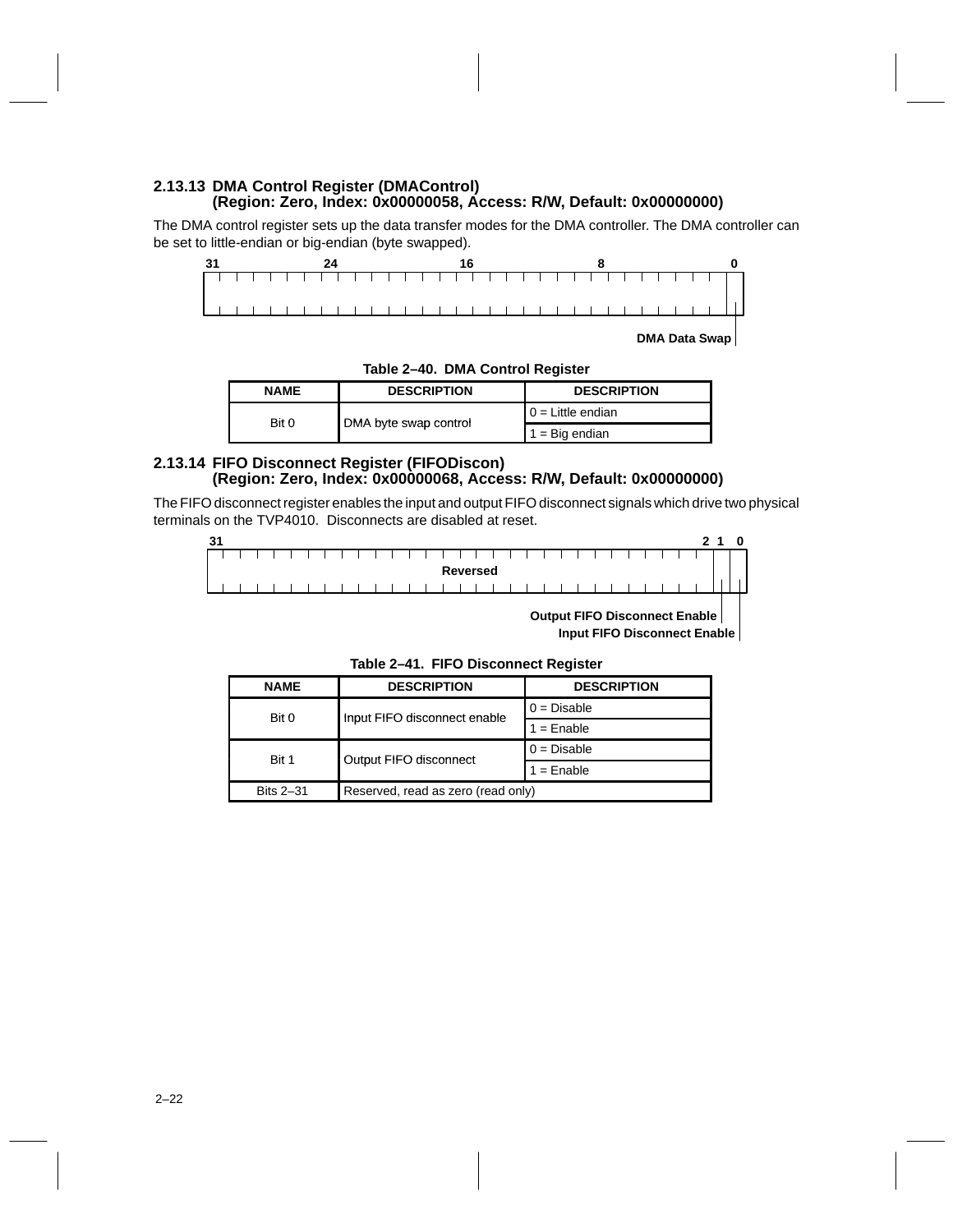### **2.13.15 Chip Configuration Register (ChipConfig) (Region: Zero, Index: 0x00000070, Access: R/W, Default: Configuration Data)**

Most of the sampled values from the configuration terminals are loaded into the chip configuration register on the trailing edge of reset. This register can then be read back over the PCI bus to allow the host to determine how the TVP4010 has been configured and to modify fields of the configuration if required.

|  | 28 27 |  |  |  |  |  |                 |  |  |  |  |               |  | 876543210 |  |
|--|-------|--|--|--|--|--|-----------------|--|--|--|--|---------------|--|-----------|--|
|  |       |  |  |  |  |  |                 |  |  |  |  |               |  |           |  |
|  |       |  |  |  |  |  |                 |  |  |  |  |               |  |           |  |
|  |       |  |  |  |  |  | <b>Reserved</b> |  |  |  |  | Configuration |  |           |  |
|  |       |  |  |  |  |  |                 |  |  |  |  |               |  |           |  |

**MClkPeriod**

| <b>NAME</b> |                                    | <b>DESCRIPTION</b>                                                                                                                         |  |  |  |  |  |  |  |  |  |
|-------------|------------------------------------|--------------------------------------------------------------------------------------------------------------------------------------------|--|--|--|--|--|--|--|--|--|
| Bit 0       | <b>BaseClassZero</b>               | $0 =$ Use the correct PCI base class code                                                                                                  |  |  |  |  |  |  |  |  |  |
|             |                                    | $1 =$ Force PCI base class code to be zero                                                                                                 |  |  |  |  |  |  |  |  |  |
| Bit 1       | VGAEnable                          | 0 = Disable internal VGA subsystem                                                                                                         |  |  |  |  |  |  |  |  |  |
|             |                                    | 1 = Enable internal VGA subsystem                                                                                                          |  |  |  |  |  |  |  |  |  |
| Bit 2       | VGAFixed                           | 0 = Disable VGA fixed address decoding                                                                                                     |  |  |  |  |  |  |  |  |  |
|             |                                    | $1 =$ Enable VGA fixed address decoding                                                                                                    |  |  |  |  |  |  |  |  |  |
| Bit 3       | AuxEnable                          | $0 =$ External auxiliary device not present                                                                                                |  |  |  |  |  |  |  |  |  |
|             |                                    | 1 = External auxiliary device is present                                                                                                   |  |  |  |  |  |  |  |  |  |
| Bit 4       | AuxIOEnable                        | $0 =$ Disable Aux I/O base address register                                                                                                |  |  |  |  |  |  |  |  |  |
|             |                                    | 1 = Enable Aux I/O base address register                                                                                                   |  |  |  |  |  |  |  |  |  |
| Bit 5       | RetryDisable                       | $0 =$ Enable PCI retry using disconnect-without-data                                                                                       |  |  |  |  |  |  |  |  |  |
|             |                                    | 1 = Disable PCI retry using disconnect-without-data                                                                                        |  |  |  |  |  |  |  |  |  |
| Bit 6       | DeltaEnable                        | $0 =$ External delta device not present                                                                                                    |  |  |  |  |  |  |  |  |  |
|             |                                    | $1 =$ External delta device is present                                                                                                     |  |  |  |  |  |  |  |  |  |
| Bit 7       | ShortReset                         | $0 =$ Generate normal reset                                                                                                                |  |  |  |  |  |  |  |  |  |
|             |                                    | $1 =$ Generate short reset                                                                                                                 |  |  |  |  |  |  |  |  |  |
| Bits 8-27   | Reserved, read as zero (read only) |                                                                                                                                            |  |  |  |  |  |  |  |  |  |
| Bits 28-31  |                                    | MCIkPeriod (read only). Value given in ns starting from 10 ns: 0000 = 10 ns MCLK period (100<br>MHz). $1111 = 25$ ns MCLK period (40 MHz). |  |  |  |  |  |  |  |  |  |

#### **Table 2–42. Chip Configuration Register**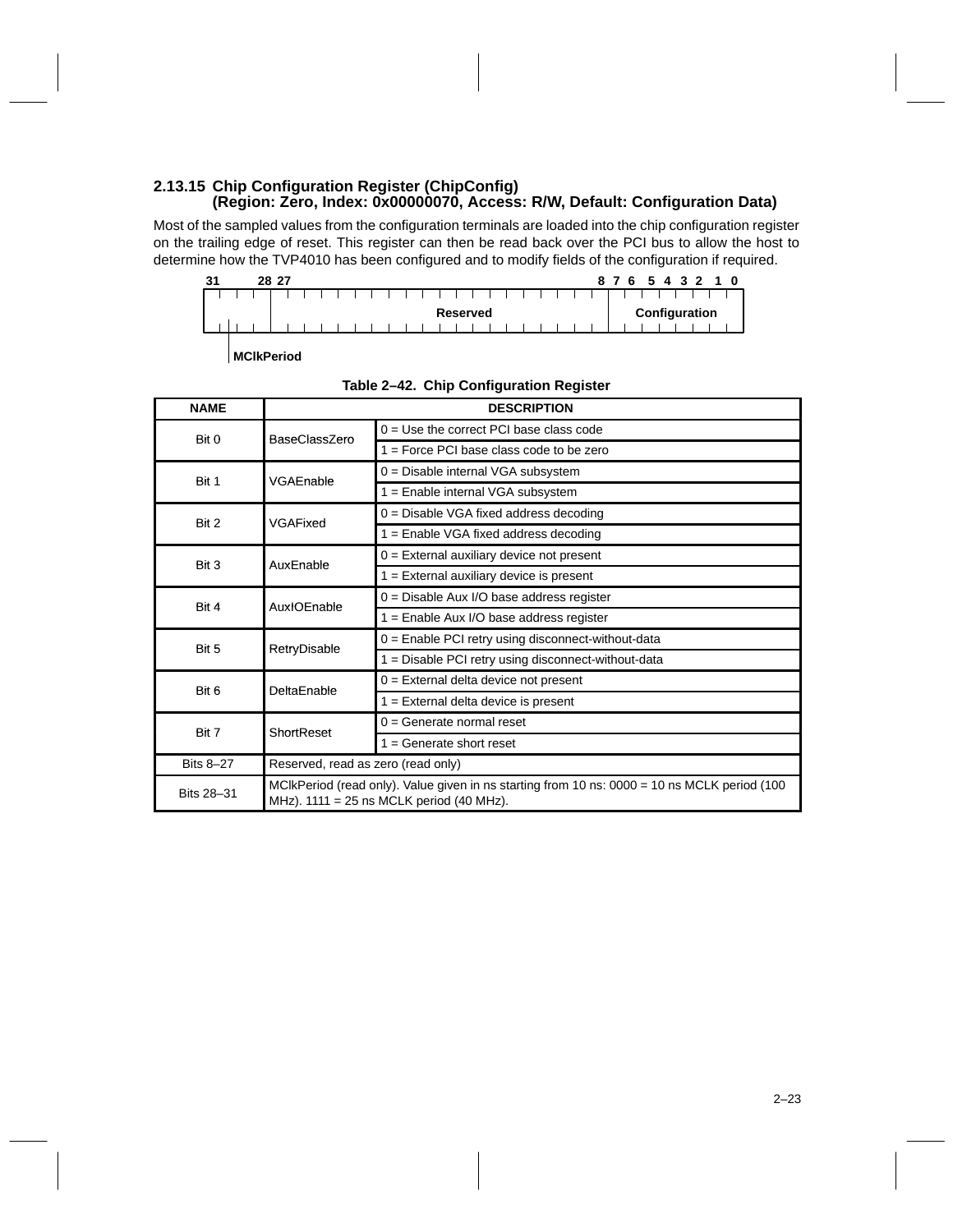# **2.14 Memory Control Registers**

Refer to the memory system section for details on programming the memory control registers.

### **2.14.1 Reboot Register (Reboot) (Region: Zero, Index: 0x1000, Access: W, Default: Configuration Data)**

Writing to the reboot register instructs the memory controller to reboot the SGRAMs. This involves going through the reset sequence and loading the boot address register. A reboot does not reload the configuration data; registers maintain their contents until a reset. A read from this register returns zero.

| 31 |  |  |  | -24 |  | '6 |  |  |  |  |          |  |  |  |  |  |  |  |  |  |  |  |  |  |  |  |
|----|--|--|--|-----|--|----|--|--|--|--|----------|--|--|--|--|--|--|--|--|--|--|--|--|--|--|--|
|    |  |  |  |     |  |    |  |  |  |  |          |  |  |  |  |  |  |  |  |  |  |  |  |  |  |  |
|    |  |  |  |     |  |    |  |  |  |  | Reserved |  |  |  |  |  |  |  |  |  |  |  |  |  |  |  |
|    |  |  |  |     |  |    |  |  |  |  |          |  |  |  |  |  |  |  |  |  |  |  |  |  |  |  |

#### **Table 2–43. Reboot Register**

| <b>NAME</b> | <b>DESCRIPTION</b>                 |
|-------------|------------------------------------|
| Bits 0–31   | Reserved, read as zero (read only) |

**2.14.2 ROM Control Register (RomControl) (Region: Zero, Index: 0x1040, Access: R/W, Default: Configuration Data)**



**Table 2–44. ROM Control Register**

| <b>NAME</b>      | <b>DESCRIPTION</b>              |                      |
|------------------|---------------------------------|----------------------|
| Bits $0-3$       | <b>ROM Pulse Width, TimeRPW</b> |                      |
| Bit 4            | <b>SDRAM</b>                    | $I$ 0 = SGRAM fitted |
|                  |                                 | $1 = SDRAM$ fitted   |
| <b>Bits 5-31</b> | Reserved, read as zero          |                      |

### **2.14.3 Boot Address Register (BootAddress) (Region: Zero, Index: 0x1080, Access: R/W, Default: Configuration Data)**

The value in the boot address register specifies the contents of the SGRAM mode register at boot time. Boot time is either at chip reset or when a reboot is caused by writing to a register.

| 3 <sup>1</sup> |  |  |  | 24 |  |  |                 |  | 16 |  |  |  |  |                     |  |  |  |
|----------------|--|--|--|----|--|--|-----------------|--|----|--|--|--|--|---------------------|--|--|--|
|                |  |  |  |    |  |  |                 |  |    |  |  |  |  |                     |  |  |  |
|                |  |  |  |    |  |  | <b>Reserved</b> |  |    |  |  |  |  | <b>Boot Address</b> |  |  |  |
|                |  |  |  |    |  |  |                 |  |    |  |  |  |  |                     |  |  |  |

|  | Table 2-45. Boot Address Register |  |
|--|-----------------------------------|--|
|--|-----------------------------------|--|

| <b>NAME</b> | <b>DESCRIPTION</b>                                    |
|-------------|-------------------------------------------------------|
| Bits $0-9$  | 'Boot address. See memory data sheet for bit pattern. |
| Bits 10-31  | Reserved, read as zero                                |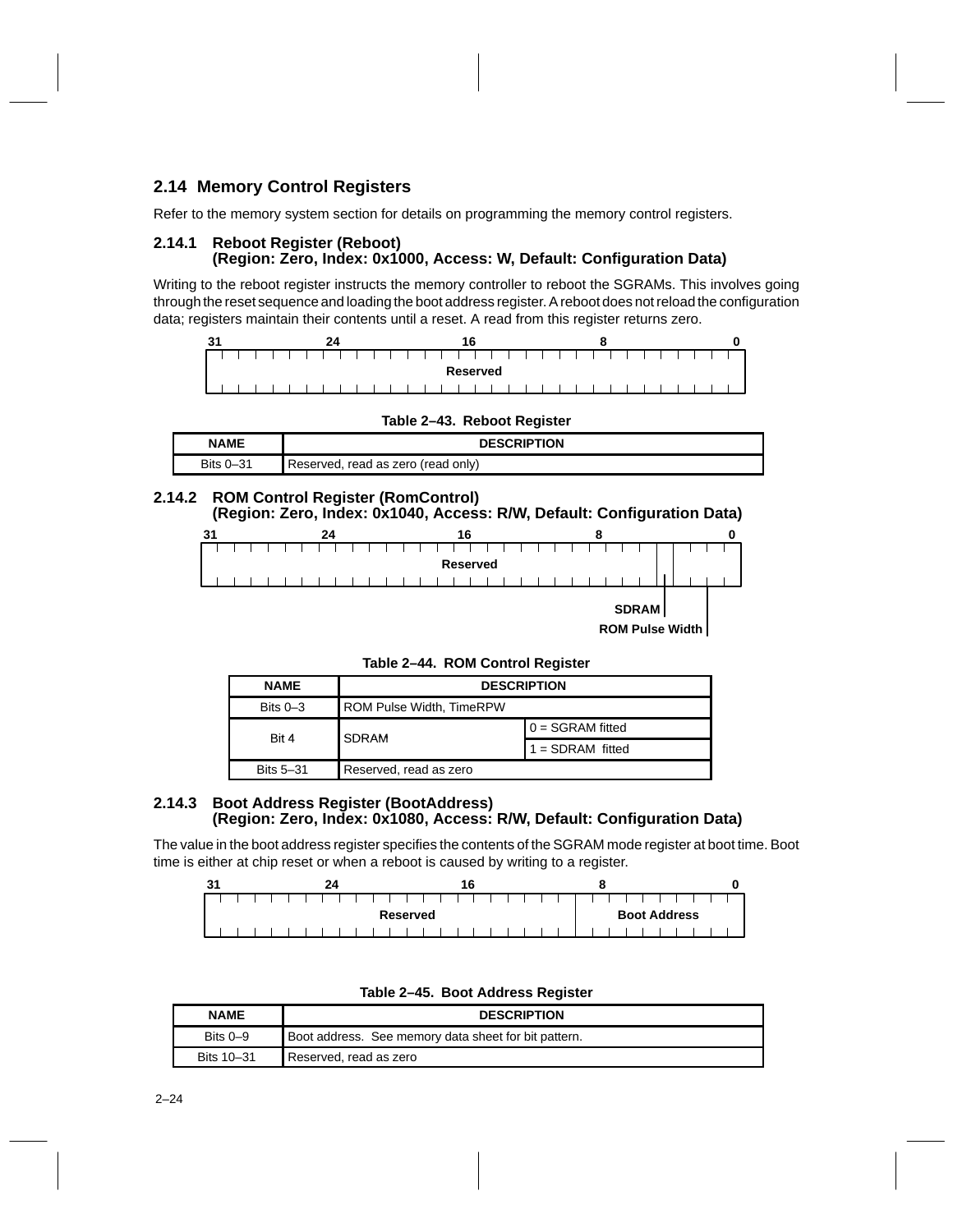### **2.14.4 Memory Configuration Register (MemConfig) (Region: Zero, Index: 0x10C0, Access: R/W, Default: Configuration Data)**

The memory configuration register holds configuration data for the memory controller. If it is written to, there is an automatic reboot of the memory. The correct sequence is to load the boot address, then change this register to match the boot address.





| <b>NAME</b>       | <b>DESCRIPTION</b>                      |                                                                                                |  |  |  |  |  |  |  |  |
|-------------------|-----------------------------------------|------------------------------------------------------------------------------------------------|--|--|--|--|--|--|--|--|
| Bits $0-2$        | be set to $tRP - 1$ .                   | TimeRP. Number of MCLKs from issuing PRECHARGE to issuing an ACTIVATE command. Should          |  |  |  |  |  |  |  |  |
| Bits $3-6$        | set to $tRC - 2$ .                      | TimeRC. Number of MCLKs from issuing AUTO-REFRESH to issuing another command. Should be        |  |  |  |  |  |  |  |  |
| Bits 7-9          |                                         | TimeRCD. Number of MCLKs from issuing RAS to issuing CAS. Should be set to tRCD $-2$ .         |  |  |  |  |  |  |  |  |
| <b>Bit 10</b>     | RowCharge                               | $0 = Row$ charge disabled                                                                      |  |  |  |  |  |  |  |  |
|                   |                                         | $1 = Row charge enabled$                                                                       |  |  |  |  |  |  |  |  |
| Bits 11-12        |                                         | BoardConfig. Value of configuration resistors, not used by memory controller.                  |  |  |  |  |  |  |  |  |
| Bits 13-15        | unless this results in a value of zero. | TimeRASMin. Number of active clocks for the minimum row active time. Should be set to tRAS – 3 |  |  |  |  |  |  |  |  |
| <b>Bit 16</b>     | CASLatency3                             | $0 = CAS$ latency of 2                                                                         |  |  |  |  |  |  |  |  |
|                   |                                         | $1 = CAS$ latency of 3                                                                         |  |  |  |  |  |  |  |  |
| <b>Bit 17</b>     | DeadCycleEnable                         | 0 = Do not insert dead cycle between reads and writes.                                         |  |  |  |  |  |  |  |  |
|                   |                                         | 1 = Insert dead cycle between reads and writes.                                                |  |  |  |  |  |  |  |  |
| <b>Bits 18-20</b> |                                         | BankDelay. Defines read burst length. Should be set to burst length - 1.                       |  |  |  |  |  |  |  |  |
| Bits 21-28        |                                         | RefreshCount. Defines period between AUTO-REFRESH commands. The count is in MCLKs/16.          |  |  |  |  |  |  |  |  |
|                   |                                         | $0 = 1$ bank (2 Mbytes)                                                                        |  |  |  |  |  |  |  |  |
| Bits 29-30        | <b>NumberBanks</b>                      | $1 = 2$ banks (4 Mbytes)                                                                       |  |  |  |  |  |  |  |  |
|                   |                                         | $2 = 3$ banks (6 Mbytes)                                                                       |  |  |  |  |  |  |  |  |
|                   |                                         | $3 = 4$ banks (8 Mbytes)                                                                       |  |  |  |  |  |  |  |  |
| <b>Bit 31</b>     | Burst1 Cycle                            | $0 = Do$ not assume burst length of 1                                                          |  |  |  |  |  |  |  |  |
|                   |                                         | $1 =$ Assume burst length of 1                                                                 |  |  |  |  |  |  |  |  |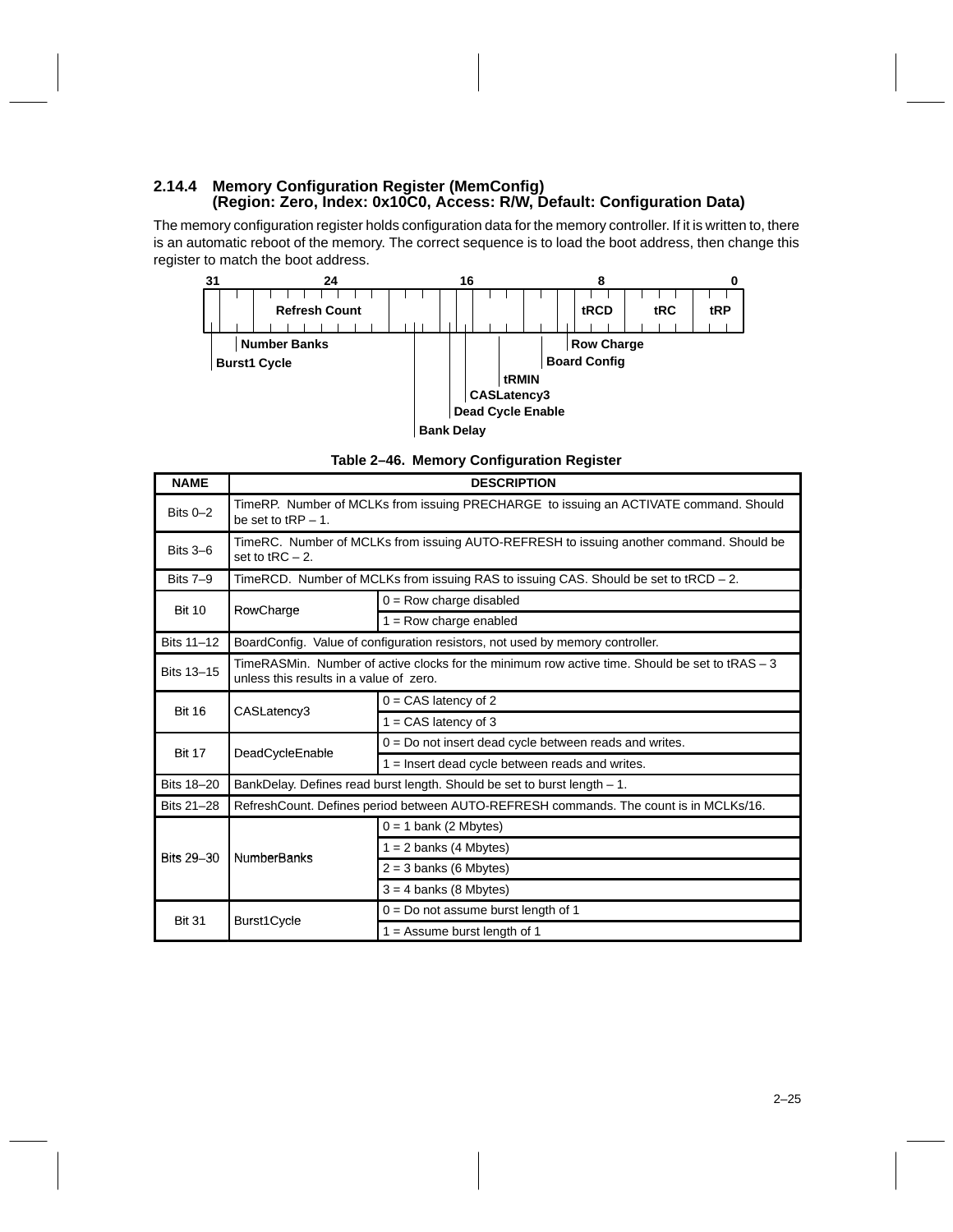### **2.14.5 Bypass Write Mask Register (BypassWriteMask) (Region: Zero, Index: 0x1100, Access: R/W, Default: Undefined)**

The bypass write mask register contains the mask used to protect bits from modification by bypass writes to memory.



| Table 2-47. Bypass Write Mask Register |  |  |
|----------------------------------------|--|--|
|                                        |  |  |

| <b>NAME</b> |              | <b>DESCRIPTION</b>                          |
|-------------|--------------|---------------------------------------------|
| Bits 0-31   | Data pattern | $0 =$ Corresponding bit in memory protected |
|             |              | $1 =$ Corresponding bit in memory writable  |

#### **2.14.6 Framebuffer Write Mask Register (FramebufferWriteMask) (Region: Zero, Index: 0x1140, Access: R, Default: Undefined)**

The framebuffer write mask register contains the mask used to protect bits from modification by framebuffer writes to memory. It can be read from the bypass, but can only be modified through the framebuffer write unit in the graphics core.



#### **Table 2–48. Framebuffer Write Mask Register**

| <b>NAME</b> | <b>DESCRIPTION</b> |                                             |  |  |  |  |  |  |  |  |  |
|-------------|--------------------|---------------------------------------------|--|--|--|--|--|--|--|--|--|
| Bits 0-31   |                    | $0 =$ Corresponding bit in memory protected |  |  |  |  |  |  |  |  |  |
|             | Data pattern       | 1 = Corresponding bit in memory writable    |  |  |  |  |  |  |  |  |  |

### **2.14.7 Count Register (Count) (Region: Zero, Index: 0x1180, Access: R, Default: Undefined)**

The count register contains a free running count that may be used for any purpose. The counter is driven by MCLK and wraps to zero at overflow.



### **Table 2–49. Count Register**

| <b>NAME</b>      | <b>DESCRIPTION</b> |
|------------------|--------------------|
| <b>Bits 0-31</b> | Count              |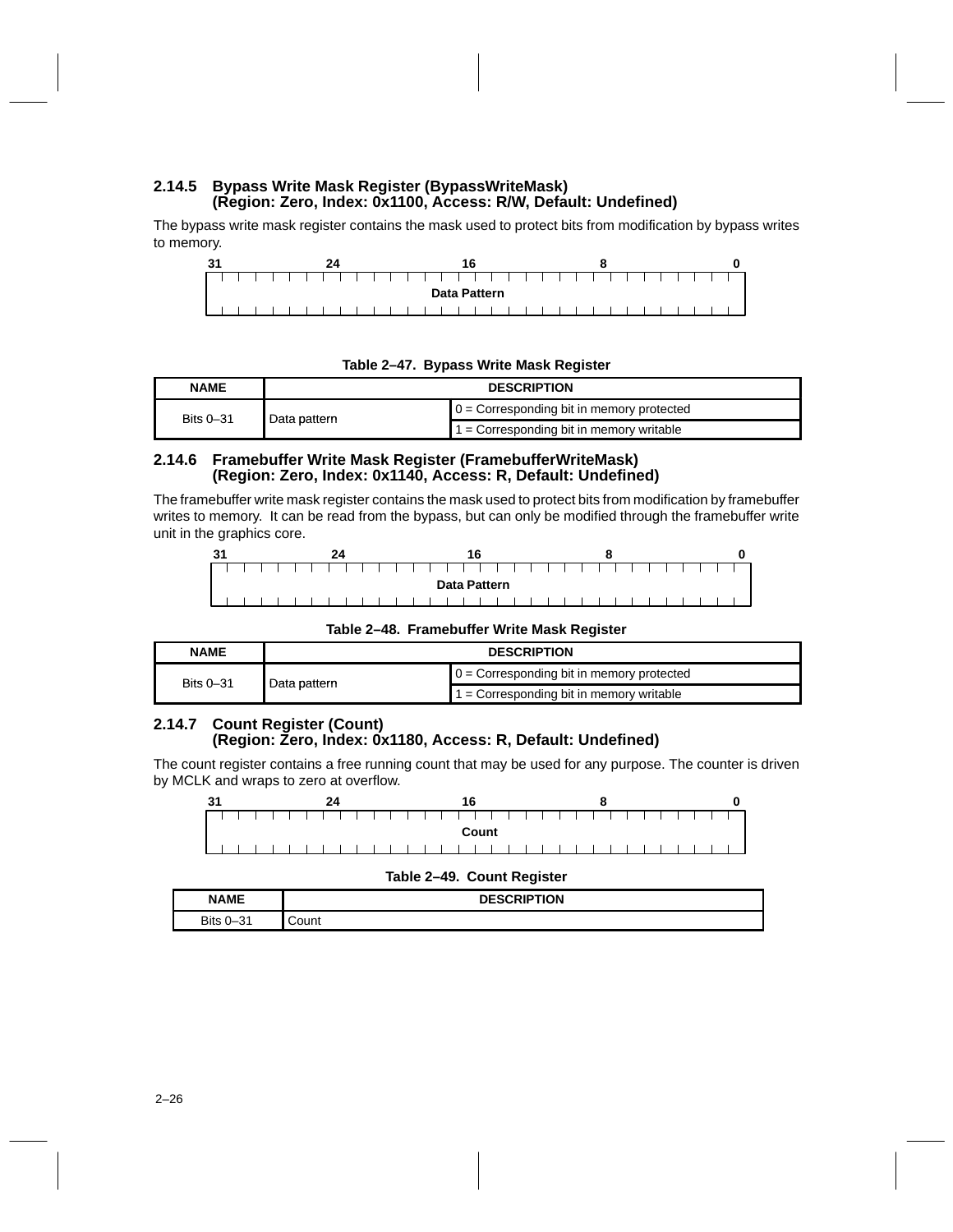# **2.15 Video Control Registers**

Refer to the video unit section for details on programming the video control registers.

#### **2.15.1 Screen Base Register (ScreenBase) (Region: Zero, Index: 0x3000, Access: R/W, Default: Undefined)**

The screen base register contains the address of the pixel in the top left of the screen. The value of this register is ignored until vertical blank. When it is loaded, the BypassPending bit is set in the video control register until it is used.



**Table 2–50. Screen Base Register**

| <b>NAME</b> | <b>DESCRIPTION</b>                                    |
|-------------|-------------------------------------------------------|
| Bits 0-19   | I ScreenBase. Base address of screen in 64-bit units. |
| Bits 20-31  | Reserved (read only)                                  |

### **2.15.2 Screen Stride Register (ScreenStride) (Region: Zero, Index: 0x3008, Access: R/W, Default: Undefined)**

The screen stride register contains the stride between the scan lines of the display.

| 21<br>◡ |  |  |          |  |  |  |  |  | 10 |  |  |                      |  |  |  |  |  |
|---------|--|--|----------|--|--|--|--|--|----|--|--|----------------------|--|--|--|--|--|
|         |  |  |          |  |  |  |  |  |    |  |  |                      |  |  |  |  |  |
|         |  |  | Reserved |  |  |  |  |  |    |  |  | <b>Screen Stride</b> |  |  |  |  |  |
|         |  |  |          |  |  |  |  |  |    |  |  |                      |  |  |  |  |  |

### **Table 2–51. Screen Stride Register**

| <b>NAME</b>      | <b>DESCRIPTION</b>                                       |
|------------------|----------------------------------------------------------|
| <b>Bits 0-19</b> | <b>I</b> ScreenStride between scanlines in 64-bit units. |
| Bits 20-31       | Reserved, read as zero                                   |

#### **2.15.3 Horizontal Total Register (HTotal) (Region: Zero, Index: 0x3010, Access: R/W, Default: Undefined)**

| Reserved | <b>HTotal</b> |  |
|----------|---------------|--|
|          |               |  |

### **Table 2–52. Horizontal Total Register**

| <b>NAME</b> | <b>DESCRIPTION</b>                                                                       |
|-------------|------------------------------------------------------------------------------------------|
| Bits $0-10$ | HTotal. Last 32-bit unit, including HBlank, on screen (i.e. horizontal total value – 1). |
| Bits 11-31  | Reserved, read as zero                                                                   |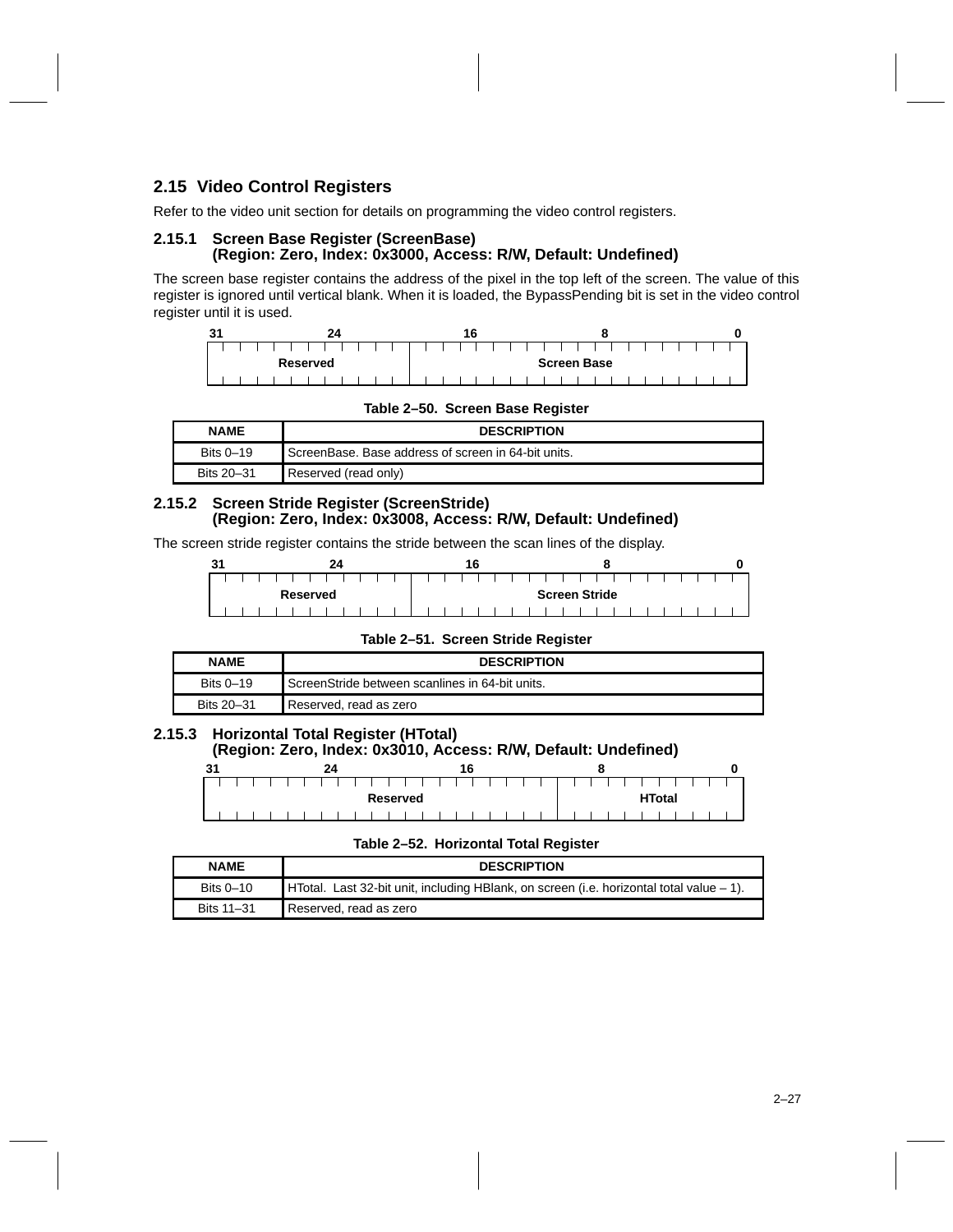### **2.15.4 Horizontal Gate End Register (HgEnd) (Region: Zero, Index: 0x3018, Access: R/W, Default: Undefined)**

The horizontal gate end register contains the end of the gate period. The gate period defines the period during which video data is not clocked from the TVP4010. The value of this register is not used until vertical blank.

| $\sim$<br>J. |  |  |  | $\sim$<br>24 |  |  |          |  | <br>10 |  |  |  |  |  |  |              |  |  |
|--------------|--|--|--|--------------|--|--|----------|--|--------|--|--|--|--|--|--|--------------|--|--|
|              |  |  |  |              |  |  |          |  |        |  |  |  |  |  |  |              |  |  |
|              |  |  |  |              |  |  | Reserved |  |        |  |  |  |  |  |  | <b>HgEnd</b> |  |  |
|              |  |  |  |              |  |  |          |  |        |  |  |  |  |  |  |              |  |  |

| Table 2-53. Horizontal Gate End Register |  |  |  |  |
|------------------------------------------|--|--|--|--|
|------------------------------------------|--|--|--|--|

| <b>NAME</b> | <b>DESCRIPTION</b>                                           |
|-------------|--------------------------------------------------------------|
| Bits $0-10$ | HgEnd. Last 32-bit unit in gate period (i.e. gate period-1). |
| Bits 11-31  | Reserved, read as zero                                       |

#### **2.15.5 Horizontal Blank End Register (HbEnd) (Region: Zero, Index: 0x3020, Access: R/W, Default: Undefined)**

| $\mathbf{z}$<br>◡ | _ |  | . . | 24 |  |          | . . |  | 16. |  |  |  |  |  |              | . . |  |  |
|-------------------|---|--|-----|----|--|----------|-----|--|-----|--|--|--|--|--|--------------|-----|--|--|
|                   |   |  |     |    |  |          |     |  |     |  |  |  |  |  |              |     |  |  |
|                   |   |  |     |    |  | Reserved |     |  |     |  |  |  |  |  | <b>HbEnd</b> |     |  |  |
|                   |   |  |     |    |  |          |     |  |     |  |  |  |  |  |              |     |  |  |

### **Table 2–54. Horizontal Blank End Register**

| <b>NAME</b> | <b>DESCRIPTION</b>                                                        |
|-------------|---------------------------------------------------------------------------|
| Bits 0-10   | HbEnd. Last 32-bit unit in horizontal blank period (i.e. blank period-1). |
| Bits 11-31  | Reserved, read as zero                                                    |

### **2.15.6 Horizontal Sync Start Register (HsStart) (Region: Zero, Index: 0x3028, Access: R/W, Default: Undefined)**

| 24<br>ЮI |  |  |  | 24 |  |          |  |  | 16 |  |  |  |  |  |                |  | ◠ |
|----------|--|--|--|----|--|----------|--|--|----|--|--|--|--|--|----------------|--|---|
|          |  |  |  |    |  |          |  |  |    |  |  |  |  |  |                |  |   |
|          |  |  |  |    |  | Reserved |  |  |    |  |  |  |  |  | <b>HsStart</b> |  |   |
|          |  |  |  |    |  |          |  |  |    |  |  |  |  |  |                |  |   |

### **Table 2–55. Horizontal Sync Start Register**

| <b>NAME</b> | <b>DESCRIPTION</b>                                                              |
|-------------|---------------------------------------------------------------------------------|
| Bits 0-10   | HsStart. First 32-bit unit in horizontal sync period (i.e. front porch period). |
| Bits 11-31  | Reserved, read as zero                                                          |

### **2.15.7 Horizontal Sync End Register (HsEnd) (Region: Zero, Index: 0x3030, Access: R/W, Default: Undefined)**

|  |  |  |  |    | $(1.9)$ . $\pm 0.9$ ; $\pm 0.00$ . $\pm 0.000$ . $\pm 0.000$ . $\pm 0.00$ . $\pm 0.00$ . $\pm 0.00$ . $\pm 0.00$ . |          |   |  |    |  |  |  |  |  |              |  |  |  |
|--|--|--|--|----|--------------------------------------------------------------------------------------------------------------------|----------|---|--|----|--|--|--|--|--|--------------|--|--|--|
|  |  |  |  | 24 |                                                                                                                    |          |   |  | 16 |  |  |  |  |  |              |  |  |  |
|  |  |  |  |    |                                                                                                                    |          | . |  |    |  |  |  |  |  |              |  |  |  |
|  |  |  |  |    |                                                                                                                    | Reserved |   |  |    |  |  |  |  |  | <b>HsEnd</b> |  |  |  |
|  |  |  |  |    |                                                                                                                    |          |   |  |    |  |  |  |  |  |              |  |  |  |

### **Table 2–56. Horizontal Sync End Register**

| <b>NAME</b> | <b>DESCRIPTION</b>                                                                             |
|-------------|------------------------------------------------------------------------------------------------|
| Bits 0-10   | HsEnd. First 32-bit unit out of horizontal sync period (i.e. front porch period + sync width). |
| Bits 11-31  | Reserved, read as zero                                                                         |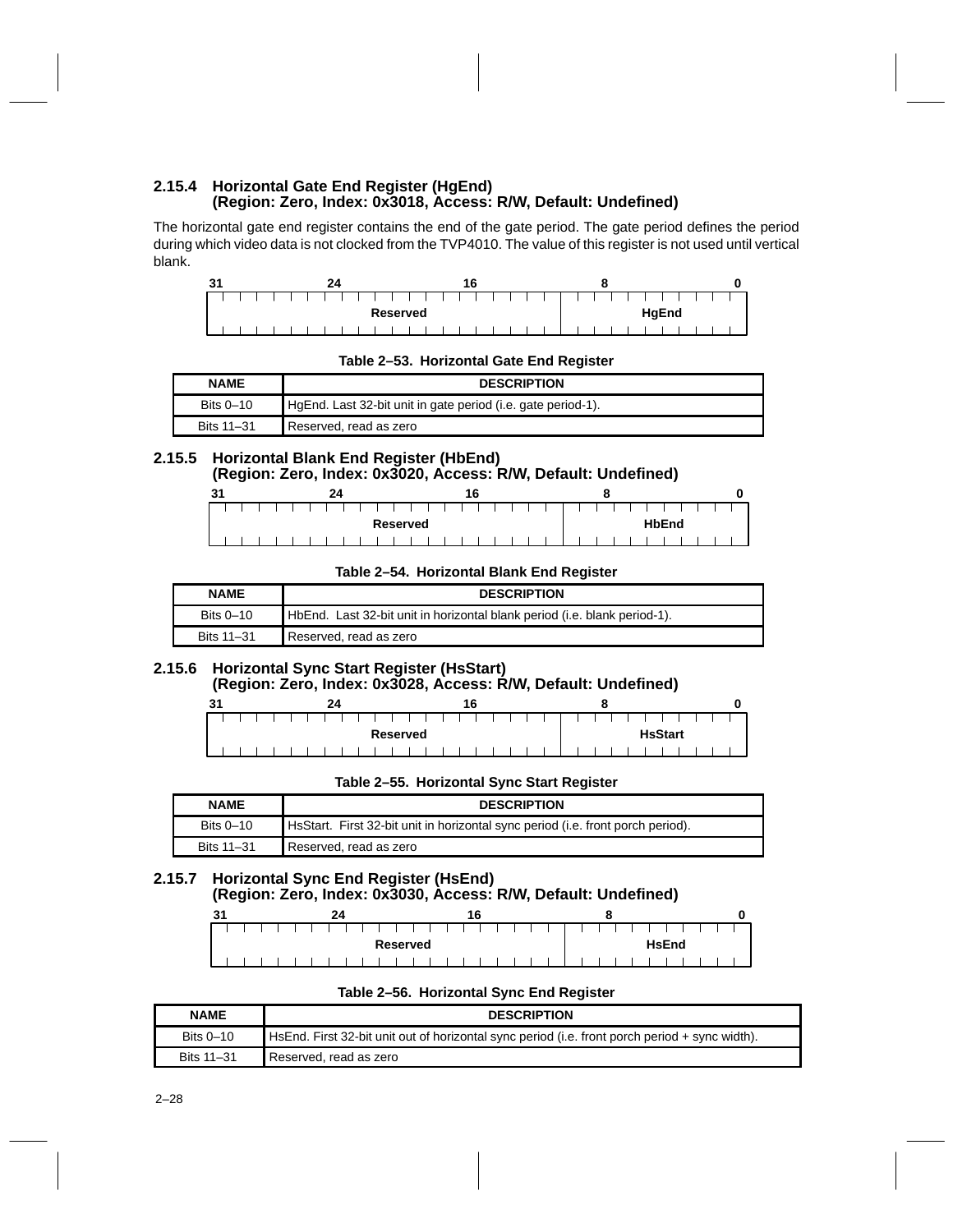### **2.15.8 Vertical Total Register (VTotal)**

### **(Region: Zero, Index: 0x3038, Access: R/W, Default: Undefined)**

| 31 |  |  | ົ |  |          |  |  | 10 |  |  |  |  |  |               |  |  |
|----|--|--|---|--|----------|--|--|----|--|--|--|--|--|---------------|--|--|
|    |  |  |   |  |          |  |  |    |  |  |  |  |  |               |  |  |
|    |  |  |   |  | Reserved |  |  |    |  |  |  |  |  | <b>VTotal</b> |  |  |
|    |  |  |   |  |          |  |  |    |  |  |  |  |  |               |  |  |

| <b>NAME</b> | <b>DESCRIPTION</b>                                                                   |
|-------------|--------------------------------------------------------------------------------------|
| Bits 0-10   | VTotal. Last scanline on screen, including vertical blank (i.e. number of lines -1). |
| Bits 11-31  | Reserved, read as zero                                                               |

### **Table 2–57. Vertical Total Register**

#### **2.15.9 Vertical Blank End Register (VbEnd) (Region: Zero, Index: 0x3040, Access: R/W, Default: Undefined)**

| $\sim$<br>. پ | _ |  |  | 24 |  |          | . . |  | $\sim$<br>16 |  |  |  |  |  |              | . . |  |  |
|---------------|---|--|--|----|--|----------|-----|--|--------------|--|--|--|--|--|--------------|-----|--|--|
|               |   |  |  |    |  |          |     |  |              |  |  |  |  |  |              |     |  |  |
|               |   |  |  |    |  | Reserved |     |  |              |  |  |  |  |  | <b>VbEnd</b> |     |  |  |
|               |   |  |  |    |  |          |     |  |              |  |  |  |  |  |              |     |  |  |

#### **Table 2–58. Vertical Blank End Register**

| <b>NAME</b> | <b>DESCRIPTION</b>                                               |
|-------------|------------------------------------------------------------------|
| Bits 0-10   | VbEnd. First scanline out of vertical blank (i.e. blank period). |
| Bits 11-31  | Reserved, read as zero                                           |

### **2.15.10 Vertical Sync Start Register (VsStart)**

#### **(Region: Zero, Index: 0x3048, Access: R/W, Default: Undefined)**

| 31 |  |  |  |  |  |          |   |  | 70 |  |  |  |  |                |  |  |  |
|----|--|--|--|--|--|----------|---|--|----|--|--|--|--|----------------|--|--|--|
|    |  |  |  |  |  |          | . |  |    |  |  |  |  |                |  |  |  |
|    |  |  |  |  |  | Reserved |   |  |    |  |  |  |  | <b>VsStart</b> |  |  |  |
|    |  |  |  |  |  |          |   |  |    |  |  |  |  |                |  |  |  |

#### **Table 2–59. Vertical Sync Start Register**

| <b>NAME</b> | <b>DESCRIPTION</b>                                                               |
|-------------|----------------------------------------------------------------------------------|
| Bits 0-10   | VsStart. Scanline before start of vertical sync (i.e. period of front porch -1). |
| Bits 11-31  | Reserved, read as zero                                                           |

### **2.15.11 Vertical Sync End Register (VsEnd)**

**(Region: Zero, Index: 0x3050, Access: R/W, Default: Undefined)**

| $\cdot$ | _ |  |  | 24 |          |  | . . |  | 16 |  | . |  |  |  |  |              |  |  |
|---------|---|--|--|----|----------|--|-----|--|----|--|---|--|--|--|--|--------------|--|--|
|         |   |  |  |    |          |  |     |  |    |  |   |  |  |  |  |              |  |  |
|         |   |  |  |    | Reserved |  |     |  |    |  |   |  |  |  |  | <b>VsEnd</b> |  |  |
|         |   |  |  |    |          |  |     |  |    |  |   |  |  |  |  |              |  |  |

#### **Table 2–60. Vertical Sync End Register**

| <b>NAME</b> | <b>DESCRIPTION</b>                                                                  |
|-------------|-------------------------------------------------------------------------------------|
| Bits $0-10$ | VsEnd. Last scanline in vertical sync (i.e. period of front porch + sync width -1). |
| Bits 11-31  | Reserved, read as zero                                                              |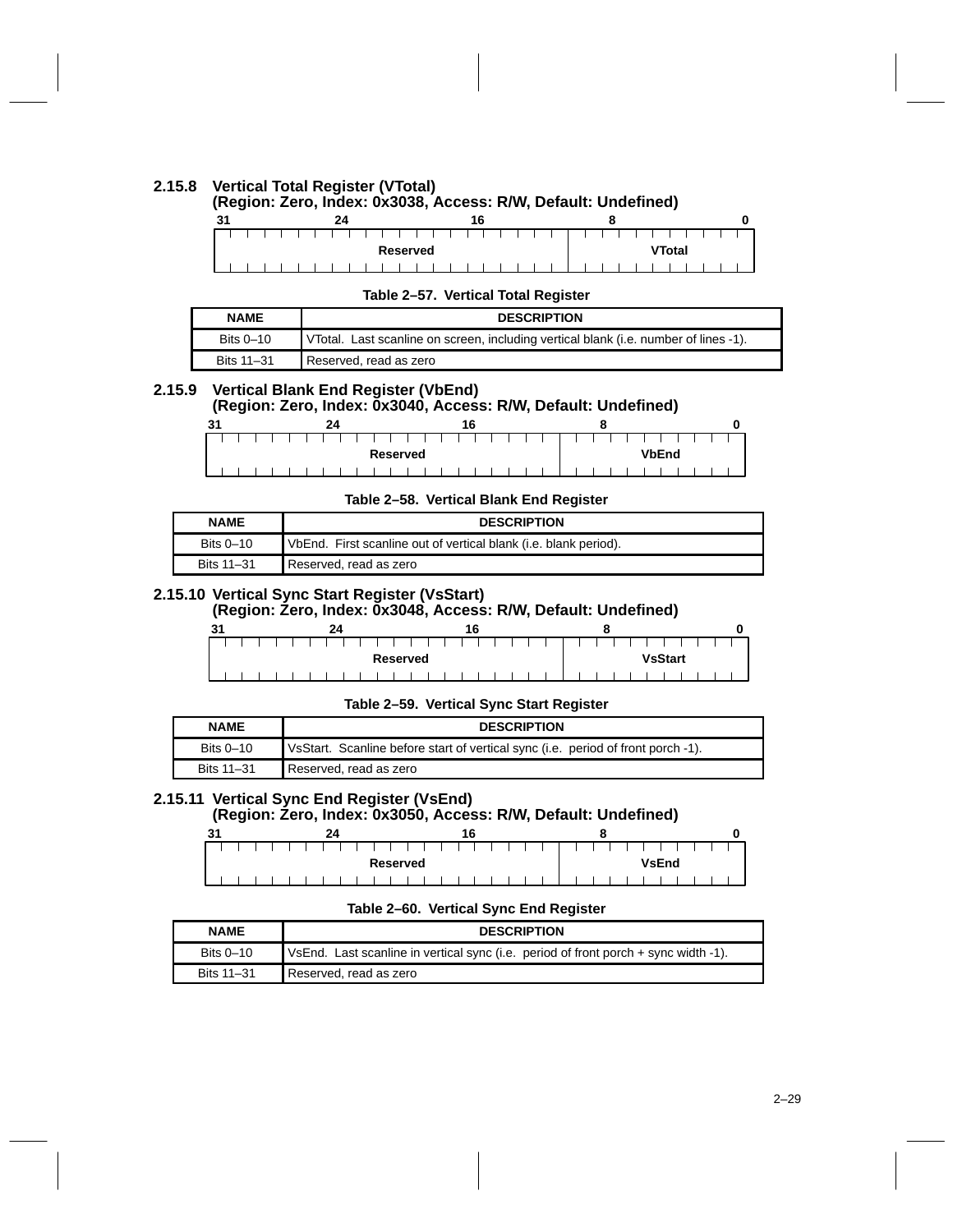

| Table 2-61. Video Control Register |  |  |
|------------------------------------|--|--|
|                                    |  |  |

| <b>NAME</b>     |                        | <b>DESCRIPTION</b>                                                                                                                        |  |  |  |  |  |  |  |  |  |  |
|-----------------|------------------------|-------------------------------------------------------------------------------------------------------------------------------------------|--|--|--|--|--|--|--|--|--|--|
| Bit 0           | Fnable                 | $0 = GP$ video disabled                                                                                                                   |  |  |  |  |  |  |  |  |  |  |
|                 |                        | $1 = GP$ video enabled                                                                                                                    |  |  |  |  |  |  |  |  |  |  |
| Bit 1           | Reserved, read as zero |                                                                                                                                           |  |  |  |  |  |  |  |  |  |  |
|                 |                        | $0 =$ Line doubling disabled                                                                                                              |  |  |  |  |  |  |  |  |  |  |
| Bit 2           | LineDouble             | 1 = Line doubling enabled. If enabled, each scanline is displayed twice to<br>increase the effective frequency of low resolution screens. |  |  |  |  |  |  |  |  |  |  |
|                 |                        | $0 =$ Forced high                                                                                                                         |  |  |  |  |  |  |  |  |  |  |
| <b>BitS 3-4</b> | <b>HSyncCtL</b>        | $1 =$ Active high                                                                                                                         |  |  |  |  |  |  |  |  |  |  |
|                 |                        | $2 =$ Forced low                                                                                                                          |  |  |  |  |  |  |  |  |  |  |
|                 |                        | $3 =$ Active low                                                                                                                          |  |  |  |  |  |  |  |  |  |  |
|                 |                        | $0 =$ Forced high                                                                                                                         |  |  |  |  |  |  |  |  |  |  |
| Bits $5-6$      | VSyncCtl               | $1 =$ Active high                                                                                                                         |  |  |  |  |  |  |  |  |  |  |
|                 |                        | $2 =$ Forced low                                                                                                                          |  |  |  |  |  |  |  |  |  |  |
|                 |                        | $3 =$ Active low                                                                                                                          |  |  |  |  |  |  |  |  |  |  |
|                 |                        | $0 =$ Screenbase value used                                                                                                               |  |  |  |  |  |  |  |  |  |  |
| Bit 7           | <b>BypassPending</b>   | 1 = New screenbase value waiting to be used. Read only bit, set when<br>Screenbase is loaded through the bypass.                          |  |  |  |  |  |  |  |  |  |  |
|                 |                        | $0 =$ Screenbase value used                                                                                                               |  |  |  |  |  |  |  |  |  |  |
| Bit 8           | GPPending              | 1 = New screenbase value waiting to be used. Read only bit, set when<br>screenbase is loaded through the graphics processor.              |  |  |  |  |  |  |  |  |  |  |
| Bits 9-31       | Reserved, read as zero |                                                                                                                                           |  |  |  |  |  |  |  |  |  |  |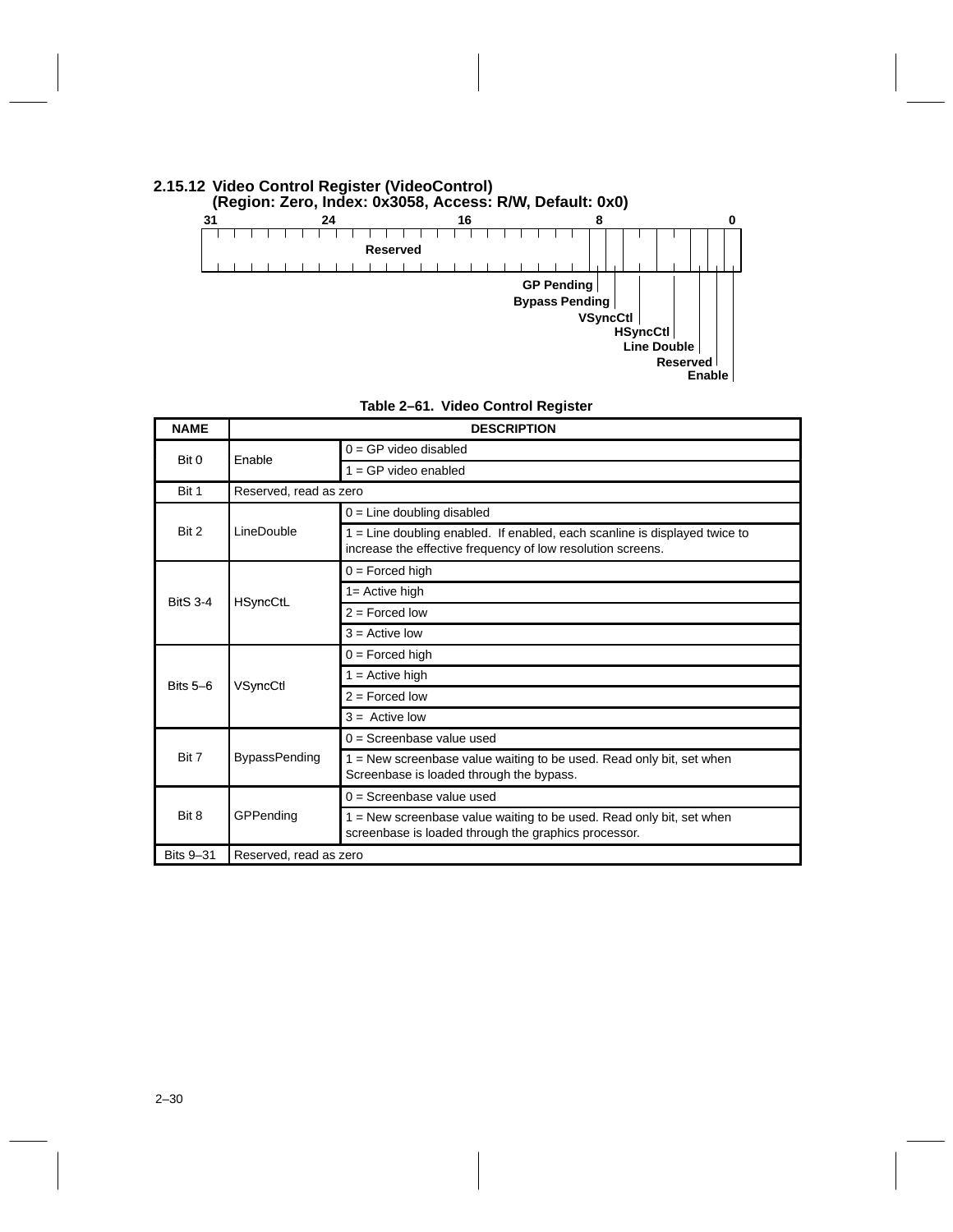#### **2.15.13 Interrupt Line Register (InterruptLine) (Region: Zero, Index: 0x3060, Access: R/W, Default: Undefined)**

|  |  |  |  |    |  |          |  |  |  | (Region, Lero, muex, 0x9000, Access, iviti, Delault, Ondermed) |  |  |  |      |  |  |  |
|--|--|--|--|----|--|----------|--|--|--|----------------------------------------------------------------|--|--|--|------|--|--|--|
|  |  |  |  | 94 |  |          |  |  |  |                                                                |  |  |  |      |  |  |  |
|  |  |  |  |    |  |          |  |  |  | 1 1 1 1 1 1 1 1 1 1 1 1 1 1 1 1 1                              |  |  |  |      |  |  |  |
|  |  |  |  |    |  | Reserved |  |  |  |                                                                |  |  |  | Line |  |  |  |
|  |  |  |  |    |  |          |  |  |  |                                                                |  |  |  |      |  |  |  |

#### **Table 2–62. Interrupt Line Register**

| <b>NAME</b> | <b>DESCRIPTION</b>                              |
|-------------|-------------------------------------------------|
| Bits 0-10   | Line. Generate interrupt at start of this line. |
| Bits 11-31  | Reserved, read as zero                          |

# **2.15.14 Display Data Channel Data Register (DDCData)**



#### **Table 2–63. Display Data Channel Data Register**

| <b>NAME</b>      | <b>DESCRIPTION</b>                |
|------------------|-----------------------------------|
| Bits 0           | Data, Data read from DCC terminal |
| <b>Bits 1-11</b> | Reserved, read as zero            |

### **2.15.15 Line Count Register (LineCount)**

#### **(Region: Zero, Index: 0x3070, Access: R/W, Default: Undefined)**

| . .<br>31 | _ |  |  | 24 |  |          | . . |  | 16 |  | . . |  |  |  | . .  |  |  |
|-----------|---|--|--|----|--|----------|-----|--|----|--|-----|--|--|--|------|--|--|
|           |   |  |  |    |  |          |     |  |    |  |     |  |  |  |      |  |  |
|           |   |  |  |    |  | Reserved |     |  |    |  |     |  |  |  | Line |  |  |
|           |   |  |  |    |  |          |     |  |    |  |     |  |  |  |      |  |  |

#### **Table 2–64. Line Count Register**

| <b>NAME</b> | <b>DESCRIPTION</b>     |
|-------------|------------------------|
| Bits 0-10   | Line. Current line.    |
| Bits 11-31  | Reserved, read as zero |

### **2.16 VGA Interface**

In addition to the standard VGA registers, the TVP4010 supports two extended registers, the VGA control register and the mode 640 register.

### **2.16.1 VGA Memory**

The VGA memory is accessed through the VGA legacy memory addresses. The VGA memory can also be accessed through the TVP4010 memory apertures by setting the VGA access bit in either the aperture one or aperture two register. The memory address for the VGA is formed from bits 16 down to 2 of the incoming bus address. This results in the 128 Kbyte VGA memory space being aliased within the 8 Mbyte total region size. No byte swapping or other data formatting is performed when accessing the VGA memory in this manner.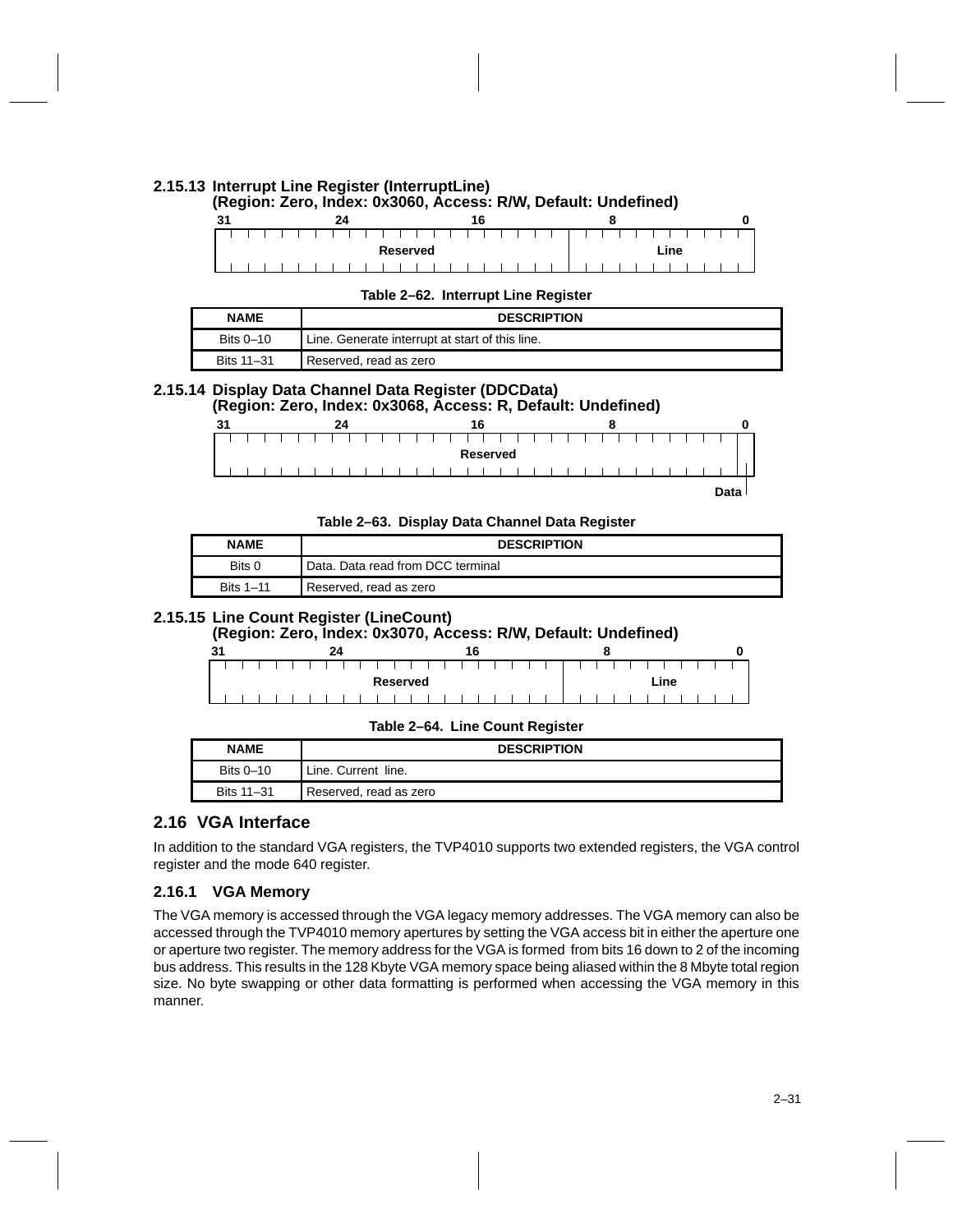### **2.16.2 VGA Registers**

The TVP4010 standard VGA registers are accessed through the VGA legacy IO addresses. These registers are also mapped into a 4-Kbyte space at offset 0x6000h in region 0. The address for the VGA unit is formed from bits 9 down to 2 of the incoming bus address. So, for example, VGA register 0x3C4h can be addressed at offsets 0x63C4h, 0x67C4h, 0x6BC4h, and 0x6FC4h.

#### **2.16.3 VGA Control Register (VGAControlReg) (Region: Zero, Index: , Access: R/W, Default: 0x0B)**

This extended VGA register is accessed as index 5 through the sequencer index register at port 0x3C4h. Data is written to port 3C5h.



| Table 2-65. VGA Control Register |  |  |  |
|----------------------------------|--|--|--|
|----------------------------------|--|--|--|

| <b>NAME</b> | <b>DESCRIPTION</b>                      |                                                                                                        |  |  |  |  |  |  |  |
|-------------|-----------------------------------------|--------------------------------------------------------------------------------------------------------|--|--|--|--|--|--|--|
| Bit 0       | <b>EnableHostMemoryAccess</b>           | $0 =$ Disable host accesses to memory                                                                  |  |  |  |  |  |  |  |
|             |                                         | 1 = Enable host accesses to memory                                                                     |  |  |  |  |  |  |  |
| Bit 1       | <b>EnableHostDacAccess</b>              | $0 =$ Disable host accesses to RAMDAC                                                                  |  |  |  |  |  |  |  |
|             |                                         | 1 = Enable host accesses to RAMDAC                                                                     |  |  |  |  |  |  |  |
| Bit 2       | EnableInterrupts                        | $0 =$ Disable interrupts from VGA                                                                      |  |  |  |  |  |  |  |
|             |                                         | 1 = Enable interrupts from VGA                                                                         |  |  |  |  |  |  |  |
| Bit 3       | EnableVGADisplay                        | 0 = Disable VGA display, enable graphics processor display.                                            |  |  |  |  |  |  |  |
|             |                                         | 1 = Enable VGA display, disable graphics processor display.                                            |  |  |  |  |  |  |  |
| Bit 4       | DacAddr2. Sets bit 2 of RAMDAC address. |                                                                                                        |  |  |  |  |  |  |  |
| Bit 5       | DacAddr3. Sets bit 3 of RAMDAC address. |                                                                                                        |  |  |  |  |  |  |  |
|             |                                         | $0 =$ Stops VTG running and producing sync pulses                                                      |  |  |  |  |  |  |  |
| Bit 6       | EnableVTG                               | 1 = Enables VTG to produce sync pulses. Only has effect when<br>EnableVGADisplay has been set to zero. |  |  |  |  |  |  |  |
| Bit 7       | Reserved. Read as zero.                 |                                                                                                        |  |  |  |  |  |  |  |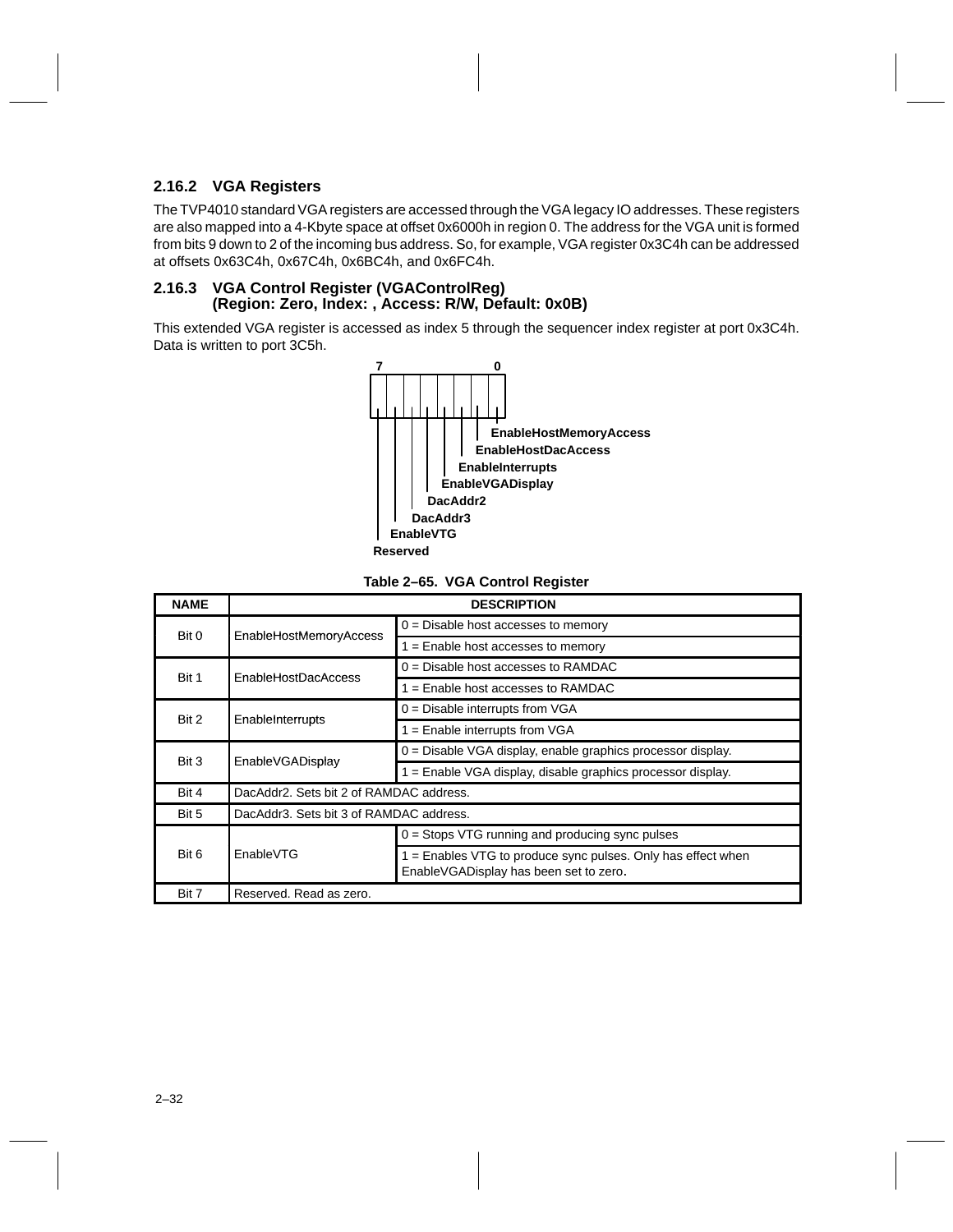### **2.16.4 Mode 640 Register (Mode64Reg) (Region: Zero, Index: , Access: R/W, Default: 0x0B)**

The mode 640 register is an extended VGA register that is accessed as index 9 through the graphics index register at port 3CEh. Data is written to port 3CFh.



#### **Table 2–66. Mode 640 Register**

| <b>NAME</b> |        | <b>DESCRIPTION</b>                                                     |  |  |  |  |  |  |  |  |
|-------------|--------|------------------------------------------------------------------------|--|--|--|--|--|--|--|--|
| Bits $0-2$  |        | BankA. Additional address bits for accesses between A0000h and B0000h. |  |  |  |  |  |  |  |  |
| Bits $3-5$  |        | BankB. Additional address bits for accesses between B0000h and C0000h. |  |  |  |  |  |  |  |  |
| Bit 6       |        | Bit 16 of display start address. Read as zero.                         |  |  |  |  |  |  |  |  |
|             | Enable | $0 = Mode640$ disabled                                                 |  |  |  |  |  |  |  |  |
| Bit 7       |        | $0 = Mode640$ disabled                                                 |  |  |  |  |  |  |  |  |

### **2.17 Memory System**

The TVP4010 memory system is intended for use with SGRAM or SDRAM memory devices. A typical organization is shown in Figure 2–2.





Each bank is made up of two 32-bit wide devices. The data and address lines are common to all the memory devices. There are two sets of control lines which are provided to reduce loading: they are driven identically. The example above shows one set of control lines driving bank 0 and bank 1, with the second set driving bank 2 and bank 3. This organization is preferable if the second two banks are on a mezzanine connector as it eases routing and termination of clock lines. Alternatively the control lines could be split along the upper and lower devices in each bank.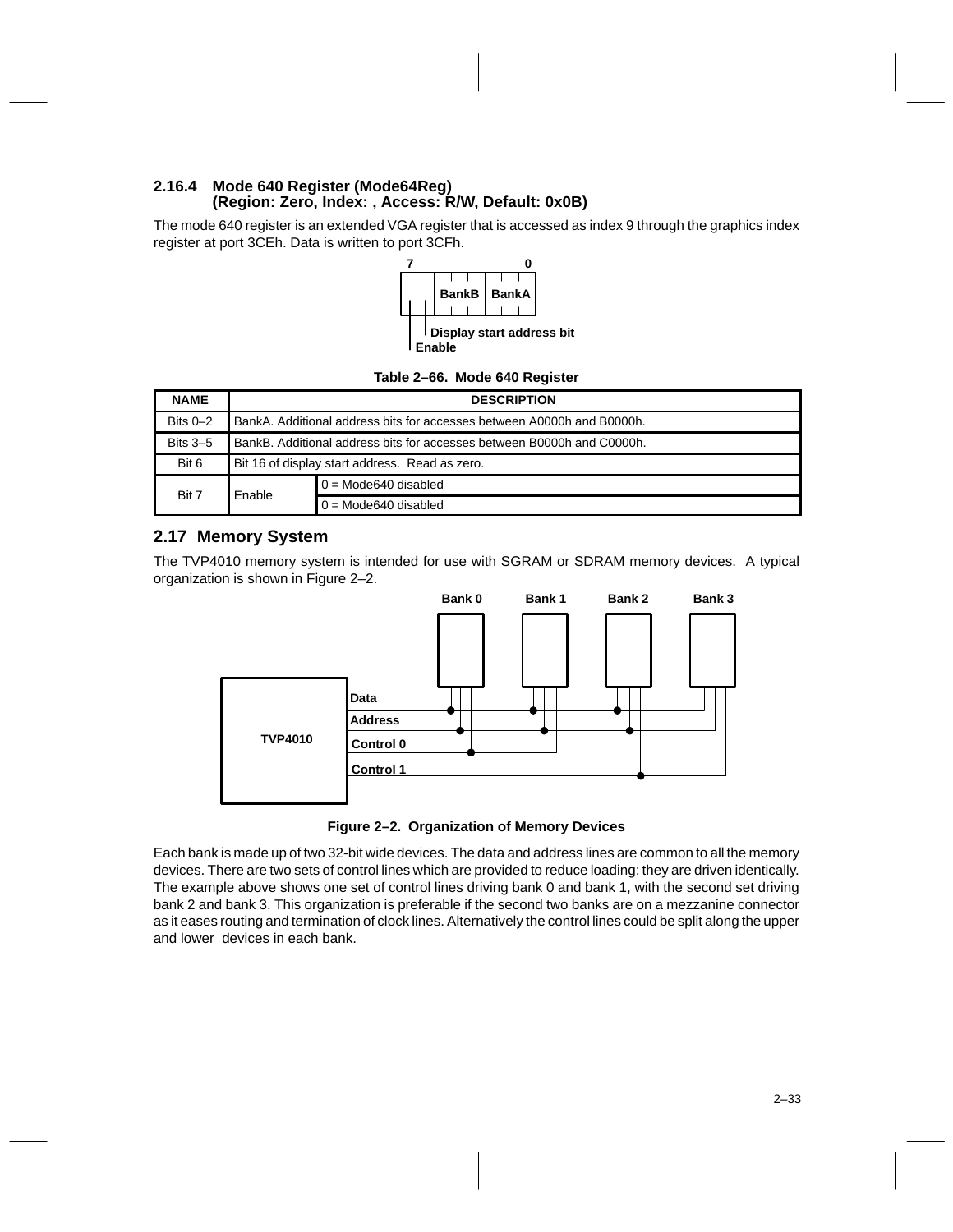### **2.17.1 System Parameters**

The various timing parameters used to control synchronous memories can be adjusted to allow for optimum performance depending on the memory speed grade and the TVP4010 system clock frequency (MCLK).

The following parameters are used to control accesses to memory. These values are usually set at reset from configuration resistors. Each field defines the operation of the memory controller, with the exception of the boot address field which is loaded directly into the memory device. It is very important that the boot address is consistent with the memory controller parameters, failing to do this may damage the memory devices. The reset configuration may be over-written following reset.

### **2.17.2 TimeRPW**

This parameter defines, in MCLK cycles, the duration of the ROM control signals. The duration of the EPROM read pulse is TimeRPW  $+1$ ; the duration of the ROM write pulse is TimeRPW  $-2$ .

### **2.17.3 RowCharge**

This flag determines the method used to load the Special Mode Register in the SGRAM. If set high, the memory controller assumes that the Special Mode Register may be accessed when one internal bank is IDLE and the other is ROW-ACTIVE.

### **2.17.4 TimeRCD**

This parameter defines, in MCLK cycles, the time from issuing a RAS to the SGRAM before CAS is active. This is usually referred to in the SGRAM data sheets as tRCD and will be assigned by the memory controller as TimeRCD + 2.

### **2.17.5 TimeRC**

This parameter defines, in MCLK cycles, the time from issuing an AUTO–REFRESH command to the SGRAM being able to accept another command. This is usually referred to in the SGRAM data sheets as tRC and will be assigned by the memory controller as TimeRC + 2.

### **2.17.6 TimeRP**

This parameter defines, in MCLK cycles, the time from issuing a PRECHARGE command to the SGRAM being able to accept an ACTIVATE command (RAS). This is usually referred to in the SGRAM data sheets as tRP, and will be assigned by the memory controller as TimeRP + 1.

### **2.17.7 CASLatency3**

This flag determines the CAS latency expected by the memory controller. If set high the controller expects the SGRAM to be operating with a CAS latency of 3. If set low the controller expects a CAS latency of 2.

### **2.17.8 BootAddress**

This parameter defines the value of the Mode Register loaded into the SGRAM at the end of the boot sequence (see data sheet). Items to note: Burst type should be sequential, burst length should be consistent with the Burst1Cycle flag and CAS latency should be consistent with the CAS3Latency flag. All other bits in the BootAddress field should be set low.

### **2.17.9 NumberBanks**

This field defines the size of SGRAM array being used. Values are  $00 = 2$  Mbytes,  $01 = 4$  Mbytes,  $10 = 6$ Mbytes,  $11 = 8$  Mbytes.

### **2.17.10 RefreshCount**

This parameter defines the period between AUTO–REFRESH commands being issued to the SGRAM. The count is in MCLKs/16 i.e. if RefreshCount = 1, the SGRAM will be refreshed every 16 MCLK cycles. For the required refresh rate, see the SGRAM data sheet.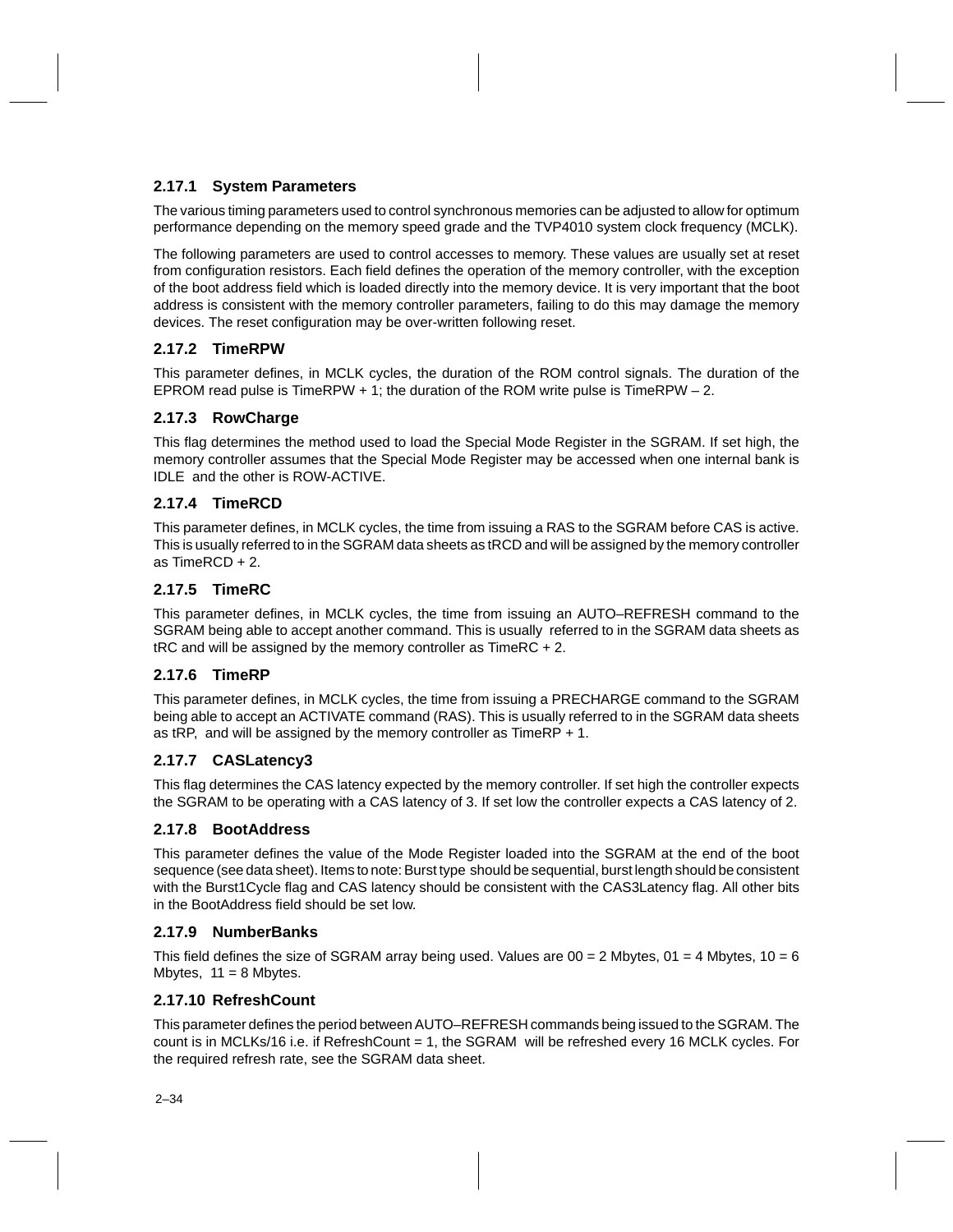### **2.17.11 TimeRASMin**

This parameter defines, in MCLK cycles, the minimum row active time. This is sometimes referred to as the active-to-precharge period. It is assigned by the memory controller as tRAS (in MCLK cycles) + 3. However, loading the MemConfig register field or setting the configuration resistors to a value of 0 is invalid.

### **2.17.12 DeadCycleEnable**

If this flag is set high the memory controller will insert a turnaround cycle when changing from a READ to a WRITE command. Some SGRAM speed grades may require this.

### **2.17.13 BankDelay**

This parameter defines the READ burst length of the SGRAM being used. It should always be consistent with the BootAddress parameter and should be set to burst length – 1.

### **2.17.14 Burst1Cycle**

This flag, if set high, allows the memory controller to assume a burst length of 1 for the SGRAM. It should always be consistent with the SGRAM BootAddress parameter.

### **2.17.15 SDRAM**

If this flag is set high, the memory controller will assume that SDRAM is fitted as the memory array. It will disable all block fills and bit-masked writes. Any block fill operations will be ignored, any masked writes will be converted to non-masked writes.

### **2.18 Recommended Parameter Values**

The following values are recommended for a TVP4010 system running with an MCLK of 50 MHz and using Samsung SGRAM (–12) parts. The total SGRAM size is 4 Mbytes.

| <b>PARAMETER</b>    | <b>VALUE</b> |
|---------------------|--------------|
| RowCharge           | 0            |
| TimeRCD             | 000          |
| <b>TimeRC</b>       | 0100         |
| <b>TimeRP</b>       | 001          |
| CAS3Latency         | 0            |
| <b>BootAddress</b>  | 000010000    |
| <b>NumberBanks</b>  | 01           |
| <b>RefreshCount</b> | 00110000     |
| TimeRASMin          | 001          |
| DeadCycle           | 0            |
| BankDelay           | 000          |
| Burst1Cycle         | 1            |
| <b>SDRAM</b>        | 0            |

**Table 2–67. Parameter Values, MCLK = 50 MHz and 4 Mbytes**

The following values are recommended for a TVP4010 system running with an MCLK of 66 MHz and using NEC SGRAM (-12) parts. The total SGRAM size is 6 Mbytes. The CAS3Latency flag is set high. This is due to the access time of the (-12) part relative to the bus speed. If a CAS latency of 2 was used, the part may not drive data onto the bus in time for the read cycle to complete.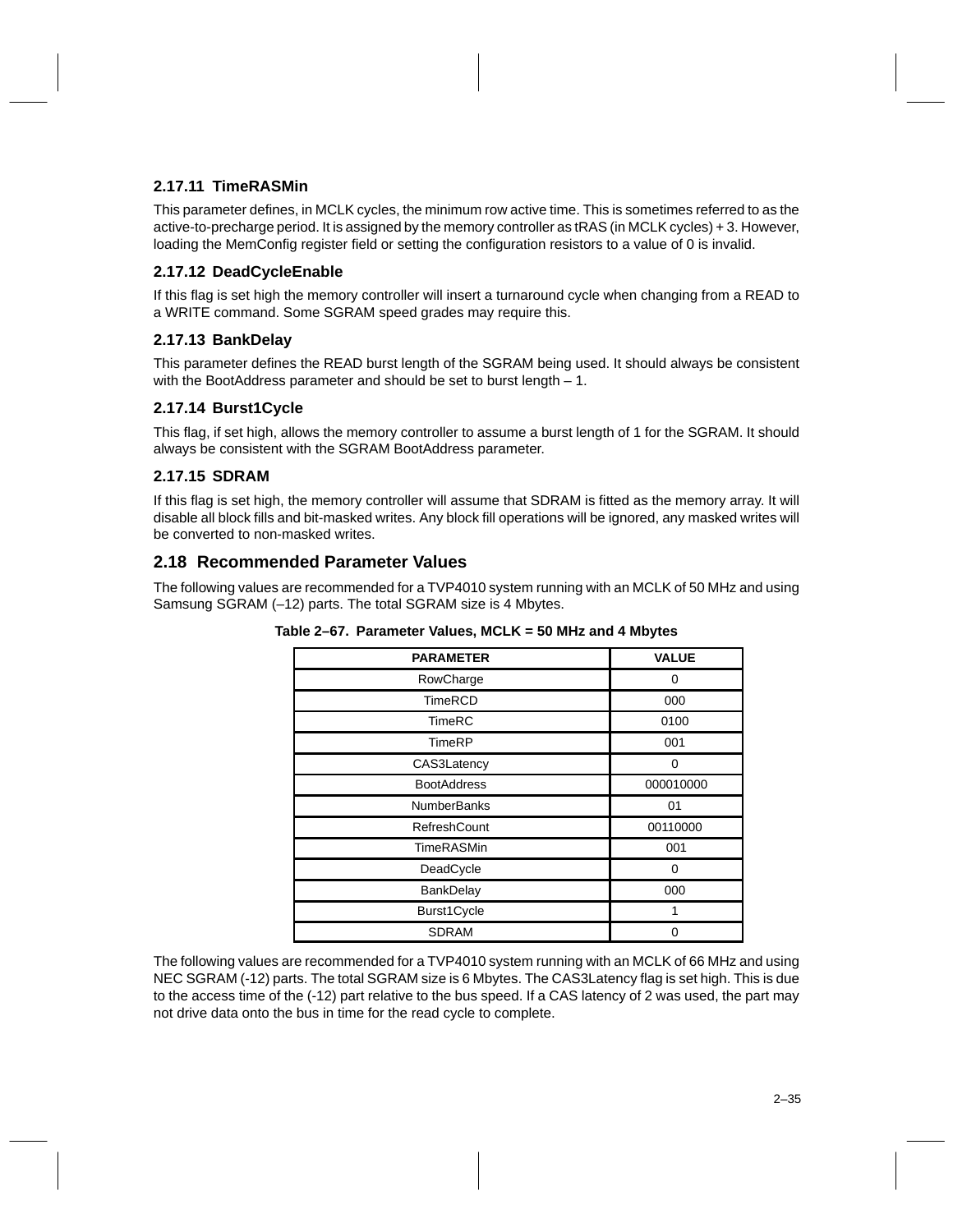| <b>PARAMETER</b>   | <b>VALUE</b> |
|--------------------|--------------|
| RowCharge          | 1            |
| <b>TimeRCD</b>     | 001          |
| TimeRC             | 0110         |
| <b>TimeRP</b>      | 010          |
| CAS3Latency        |              |
| <b>BootAddress</b> | 000110000    |
| <b>NumberBanks</b> | 10           |
| RefreshCount       | 01000001     |
| <b>TimeRASMin</b>  | 001          |
| DeadCycle          | 1            |
| BankDelay          | 000          |
| Burst1Cycle        | 1            |
| <b>SDRAM</b>       | ი            |

### **Table 2–68. Parameter Values, MCLK = 66 MHz and 6 Mbytes**

The following values are recommended for a TVP4010 system running with an MCLK of 66 MHz and using NEC SGRAM (-10) parts. The total SGRAM size is 8 Mbytes.

| <b>PARAMETER</b>    | <b>VALUE</b> |  |  |  |
|---------------------|--------------|--|--|--|
| RowCharge           | 1            |  |  |  |
| <b>TimeRCD</b>      | 001          |  |  |  |
| TimeRC              | 0110         |  |  |  |
| <b>TimeRP</b>       | 001          |  |  |  |
| CAS3Latency         | $\Omega$     |  |  |  |
| <b>BootAddress</b>  | 000010000    |  |  |  |
| <b>NumberBanks</b>  | 11           |  |  |  |
| <b>RefreshCount</b> | 01000001     |  |  |  |
| <b>TimeRASMin</b>   | 001          |  |  |  |
| DeadCycle           |              |  |  |  |
| BankDelay           | 000          |  |  |  |
| Burst1Cycle         |              |  |  |  |
| <b>SDRAM</b>        | 0            |  |  |  |

#### **Table 2–69. Parameter Values, MCLK = 66 MHz and 8 Mbytes**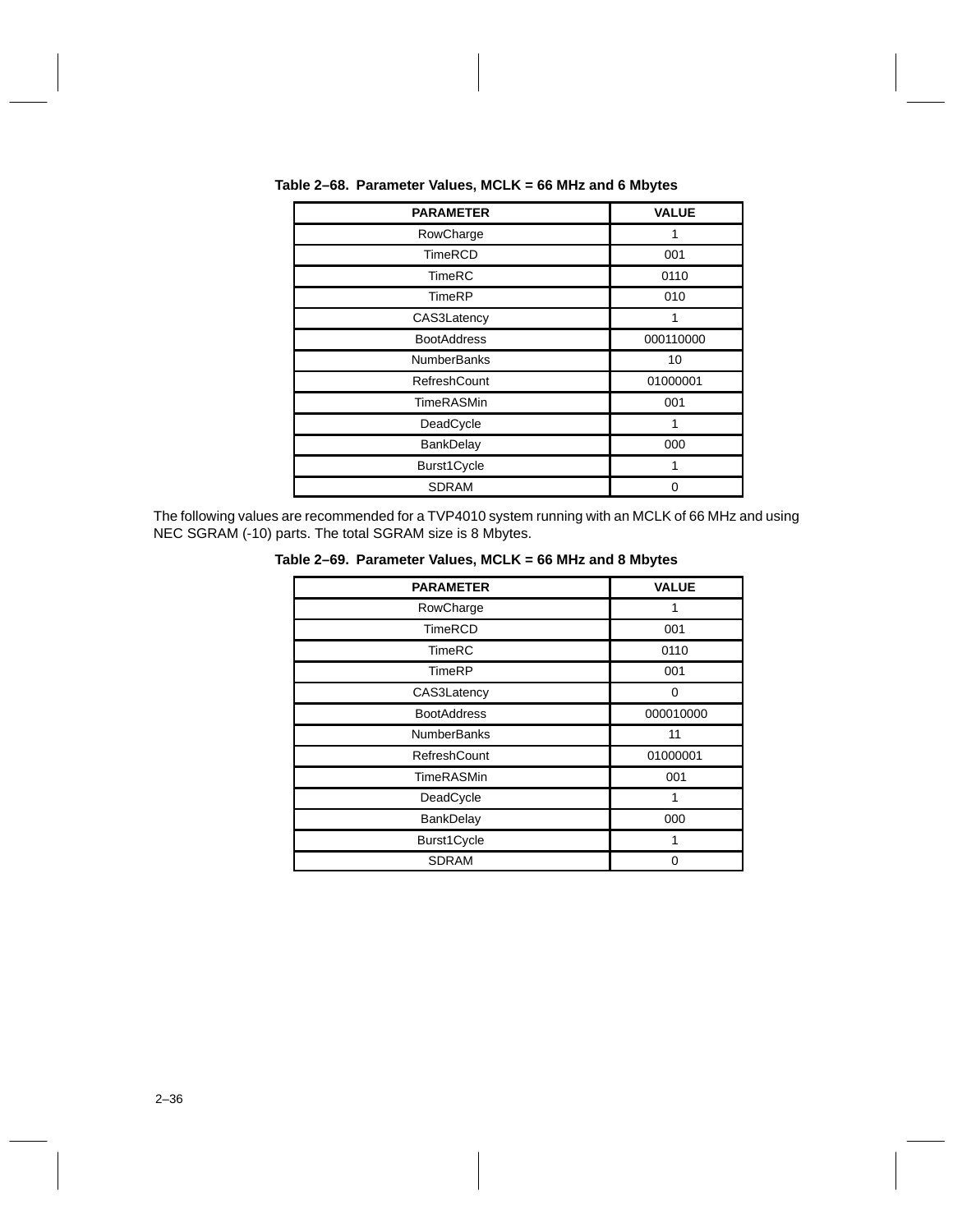# **2.19 Using the Video Unit**

Figure 2–3 shows the parameters that are used to control the display of images generated by the graphics processor. Any images generated by the VGA unit are displayed by the VGA which should be programmed in accordance with normal VGA practice.



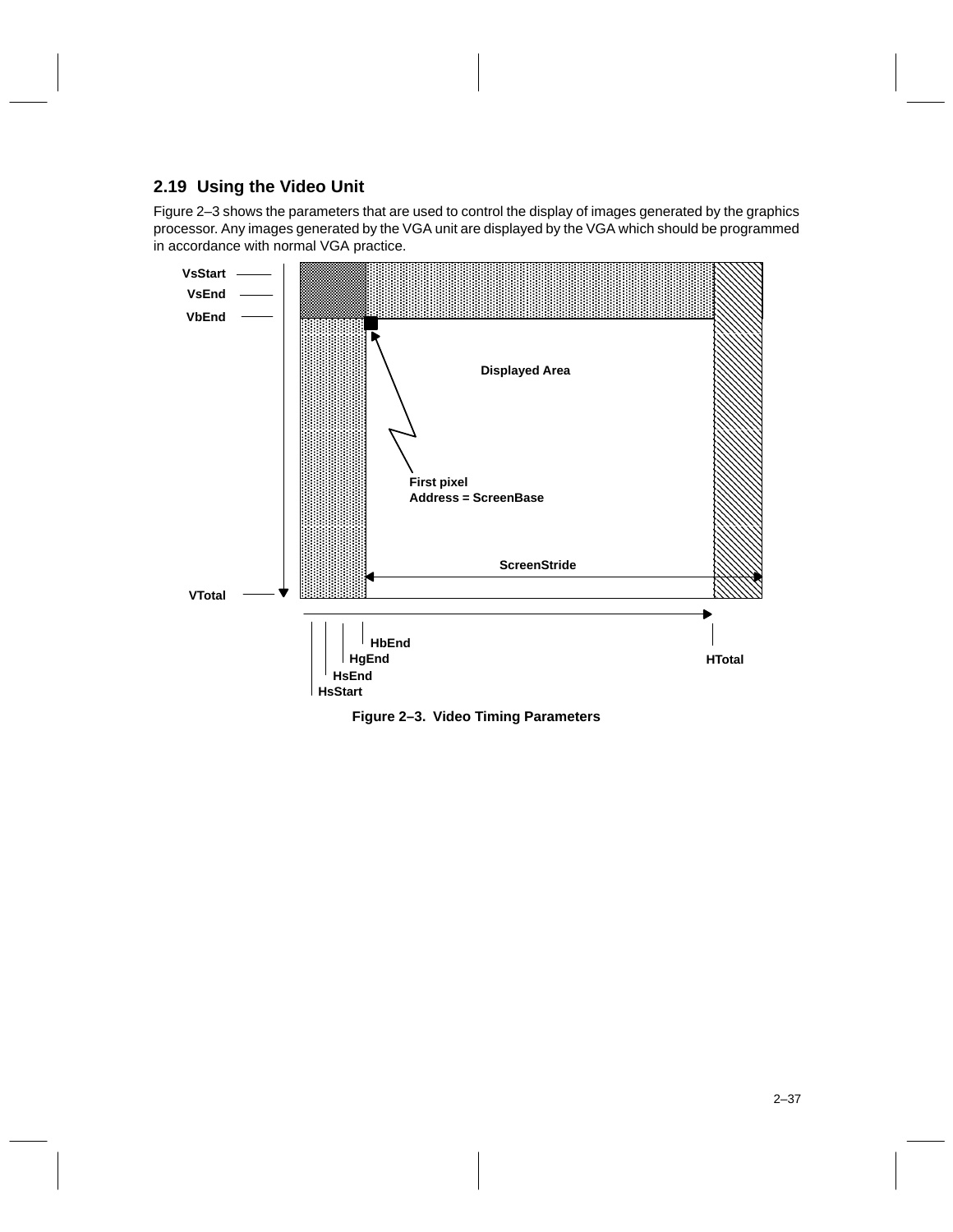# **2.20 Example Timing Values**

# **2.20.1 Timing Values for 640 x 480 16 BPP 75 Hz**

| <b>PARAMETER</b> | <b>HEX</b> | <b>DECIMAL</b> |
|------------------|------------|----------------|
| <b>HTotal</b>    | 000001A3   | 419            |
| <b>HsStart</b>   | 00000008   | 8              |
| <b>HsEnd</b>     | 00000028   | 40             |
| <b>HbEnd</b>     | 00000064   | 100            |
| HgEnd            | 00000064   | 100            |
| <b>VTotal</b>    | 000001F3   | 499            |
| VsStart          | 00000000   | 0              |
| VsEnd            | 00000003   | 3              |
| VbEnd            | 00000014   | 20             |
| ScreenStride     | 000000A0   | 160            |
| ScreenBase       | 00000000   | 0              |
| VideoControl     | 00000029   | 41             |

# **2.20.2 Timing Values for 800 x 600 32 BPP 75 Hz**

**Table 2–71. Timing Values for 800 x 600 32 BPP 75 Hz**

| <b>PARAMETER</b> | <b>HEX</b> | <b>DECIMAL</b> |
|------------------|------------|----------------|
| <b>HTotal</b>    | 0000041F   | 1055           |
| <b>HsStart</b>   | 00000010   | 16             |
| <b>HsEnd</b>     | 00000060   | 96             |
| <b>HbEnd</b>     | 00000100   | 256            |
| HgEnd            | 00000100   | 256            |
| VTotal           | 00000270   | 624            |
| VsStart          | 00000000   | 0              |
| VsEnd            | 00000003   | 3              |
| VbEnd            | 00000019   | 25             |
| ScreenStride     | 00000190   | 400            |
| ScreenBase       | 00000000   | 0              |
| VideoControl     | 00000029   | 41             |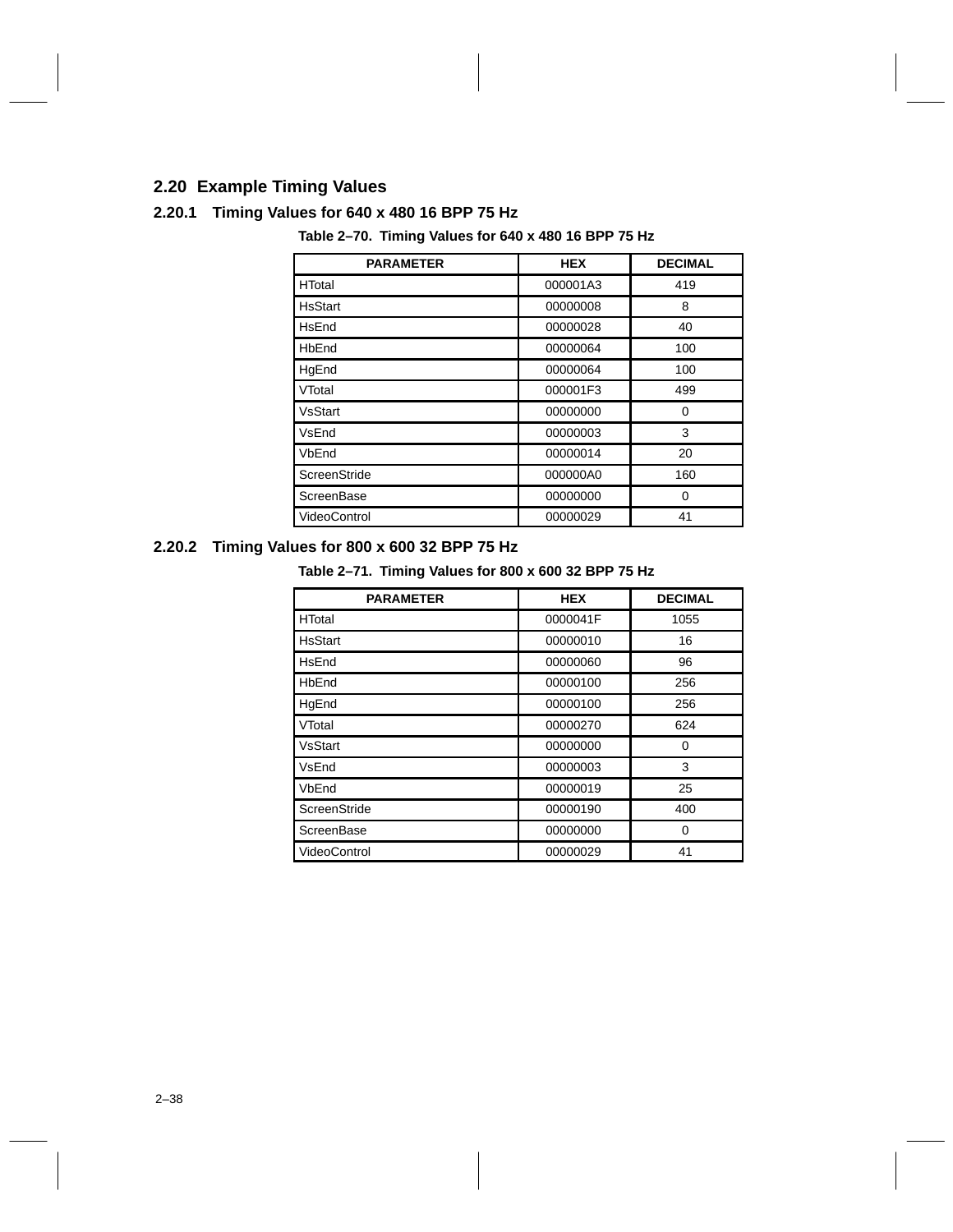# **2.21 Display Data Channel (DDC)**

The DDC interface allows the TVP4010 to read timing information from a compatible monitor. The data is read one bit at a time, and is clocked from the monitor by the vertical sync signal. The vertical sync should be controlled directly from software using the video configuration register.

Vertical sync should be driven high and the data will become valid 30 microseconds later; when the data has been read the vertical sync should be driven low for at least 20 microseconds before it is driven high again. Accurate timing can be derived from the counter in the memory controller register group.

# **2.22 Auxiliary Bus**

The auxiliary bus allows an additional slave device to be added to the TVP4010. It shares the same address and data lines as the RAMDAC processor interface, but has its own read, write, and wait signals. The bus is asynchronous, and the slave can insert wait states by driving the wait signal.

# **2.23 Reset Control**

A number of parameters for the TVP4010 are initialized at reset time, such as memory size and speed. The reset state is configured with resistors connected to the memory and video port data terminals. The state of the data terminals is sampled at the end of reset. Various parameters may be configured.

- Memory size
- Memory RAS and CAS timings
- ROM timings

To set a bit to 1 the relevant data terminal should be tied to  $V_{CC}$  with a 4K7 resistor. To set a bit to 0 the relevant data terminal should be tied to ground with a 4K7 resistor. Refer to the section on the relevant unit for details on the meaning of the fields.

| <b>NAME</b>    | <b>TERMINAL</b>      | <b>UNIT</b> | <b>DESCRIPTION</b>                 |  |  |
|----------------|----------------------|-------------|------------------------------------|--|--|
| RetryDisable   | VIDPIX18             | PCI         | $1 =$ do not attempt retries       |  |  |
| DeltaEnable    | VIDPIX17             | PCI         | $1$ = enable delta aperture        |  |  |
| ShortReset     | VIDPIX16             | PCI         | $1 =$ use short reset              |  |  |
| AuxEnable      | VIDPIX14             | PCI         | Set to zero                        |  |  |
| AuxIOEnable    | VIDPIX <sub>13</sub> | PCI         | Set to zero                        |  |  |
| MCIkPeriod3    | VIDPIX11             | PCI         | Bit 3 of MCLK period ( $ns - 10$ ) |  |  |
| MCIkPeriod2    | VIDPIX10             | PCI         | Bit 2 of MCLK period (ns - 10)     |  |  |
| MCIkPeriod1    | VIDPIX9              | PCI         | Bit 1 of MCLK period (ns - 10)     |  |  |
| MCIkPeriod0    | VIDPIX8              | PCI         | Bit 0 of MCLK period ( $ns - 10$ ) |  |  |
| PCIMaxLat1     | VIDPIX7              | PCI         | Bit 7 of PCI max latency register  |  |  |
| PCIMaxLat0     | VIDPIX6              | PCI         | Bit 6 of PCI max latency register  |  |  |
| PCIMinLatency1 | VIDPIX5              | PCI         | Bit 7 of PCI min grant register    |  |  |
| PCIMinLatency0 | VIDPIX4              | PCI         | Bit 6 of PCI min grant register    |  |  |
| BaseClassZero  | VIDPIX3              | PCI         | $1 = base class is zero$           |  |  |
| VgaEnable      | VIDPIX1              | PCI         | $1 = VGA present$                  |  |  |
| VgaFixed       | <b>VIDPIX0</b>       | PCI         | $1 =$ enable VGA fixed address     |  |  |
| <b>SDRAM</b>   | MDAT46               | <b>MEM</b>  | $1 = support SDRAM$                |  |  |
| Burst1Cycle    | MDAT45               | <b>MEM</b>  | $1 = \text{single burst}$          |  |  |
| BankDelay2     | MDAT44               | <b>MEM</b>  | Bit 2 of bank delay count          |  |  |

### **Table 2–72. Reset Control**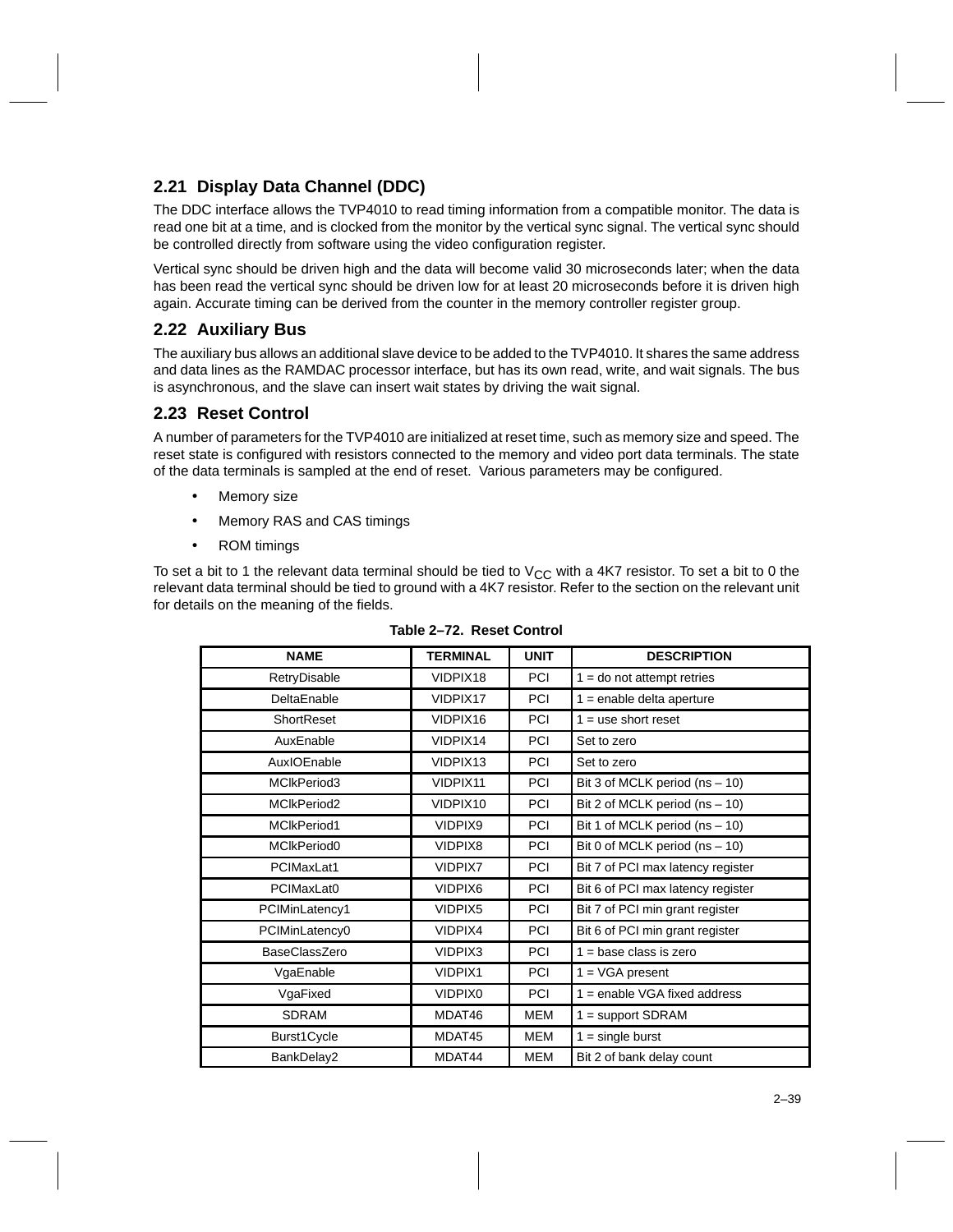| <b>NAME</b>   | <b>TERMINAL</b>    | <b>UNIT</b> | <b>DESCRIPTION</b>                 |  |  |
|---------------|--------------------|-------------|------------------------------------|--|--|
| BankDelay1    | MDAT43             | MEM         | Bit 1 of bank delay count          |  |  |
| BankDelay0    | MDAT42             | <b>MEM</b>  | Bit 0 of bank delay count          |  |  |
| DeadCycle     | MDAT41             | MEM         | $1 =$ dead cycle between rd and wr |  |  |
| TimeRASMin2   | MDAT40             | <b>MEM</b>  | Bit 2 of tRAS minimum parameter    |  |  |
| TimeRASMin1   | MDAT39             | MEM         | Bit 1 of tRAS minimum parameter    |  |  |
| TimeRASMin0   | MDAT38             | мем         | Bit 0 of tRAS minimum parameter    |  |  |
| RefreshCount7 | MDAT37             | MEM         | Bit 7 of refresh count             |  |  |
| RefreshCount6 | MDAT36             | MEM         | Bit 6 of refresh count             |  |  |
| RefreshCount5 | MDAT35             | MEM         | Bit 5 of refresh count             |  |  |
| RefreshCount4 | MDAT34             | MEM         | Bit 4 of refresh count             |  |  |
| RefreshCount3 | MDAT33             | <b>MEM</b>  | Bit 3 of refresh count             |  |  |
| RefreshCount2 | MDAT32             | MEM         | Bit 2 of refresh count             |  |  |
| RefreshCount1 | MDAT31             | мем         | Bit 1 of refresh count             |  |  |
| RefreshCount0 | MDAT30             | MEM         | Bit 0 of refresh count             |  |  |
| NumberBanks1  | MDAT29             | MEM         | Bit 1 of number of banks           |  |  |
| NumberBanks0  | MDAT28             | мем         | Bit 0 of number of banks           |  |  |
| BootAddress9  | MDAT27             | MEM         | Bit 9 of SGRAM boot address        |  |  |
| BootAddress8  | MDAT26             | MEM         | Bit 8 of SGRAM boot address        |  |  |
| BootAddress7  | MDAT25             | <b>MEM</b>  | Bit 7 of SGRAM boot address        |  |  |
| BootAddress6  | MDAT24             | MEM         | Bit 6 of SGRAM boot address        |  |  |
| BootAddress5  | MDAT23             | MEM         | Bit 5 of SGRAM boot address        |  |  |
| BootAddress4  | MDAT22             | мем         | Bit 4 of SGRAM boot address        |  |  |
| BootAddress3  | MDAT21             | мем         | Bit 3 of SGRAM boot address        |  |  |
| BootAddress2  | MDAT20             | MEM         | Bit 2 of SGRAM boot address        |  |  |
| BootAddress1  | MDAT19             | MEM         | Bit 1 of SGRAM boot address        |  |  |
| BootAddress0  | MDAT18             | MEM         | Bit 0 of SGRAM boot address        |  |  |
| CAS3Latency   | MDAT17             | MEM         | $1 = CAS$ latency 3 clocks         |  |  |
| TimeRP2       | MDAT16             | MEM         | Bit 2 of tRP parameter             |  |  |
| TimeRP1       | MDAT <sub>15</sub> | MEM         | Bit 1 of tRP parameter             |  |  |
| TimeRP0       | MDAT14             | MEM         | Bit 0 of tRP parameter             |  |  |
| TimeRC3       | MDAT <sub>13</sub> | <b>MEM</b>  | Bit 3 of tRC parameter             |  |  |
| TimeRC2       | MDAT12             | <b>MEM</b>  | Bit 2 of tRC parameter             |  |  |
| TimeRC1       | MDAT11             | MEM         | Bit 1 of tRC parameter             |  |  |
| TimeRC0       | MDAT10             | <b>MEM</b>  | Bit 0 of tRC parameter             |  |  |
| TimeRCD2      | MDAT9              | MEM         | Bit 2 of tRCD parameter            |  |  |
| TimeRCD1      | MDAT8              | MEM         | Bit 1 of tRCD parameter            |  |  |
| TimeRCD0      | MDAT7              | <b>MEM</b>  | Bit 0 of tRCD parameter            |  |  |
| BoardConfig1  | MDAT6              | MEM         | Bit 1 of BoardConfig value         |  |  |
| BoardConfig0  | MDAT5              | <b>MEM</b>  | Bit 0 of BoardConfig value         |  |  |

# **Table 2–73. Reset Control (Continued)**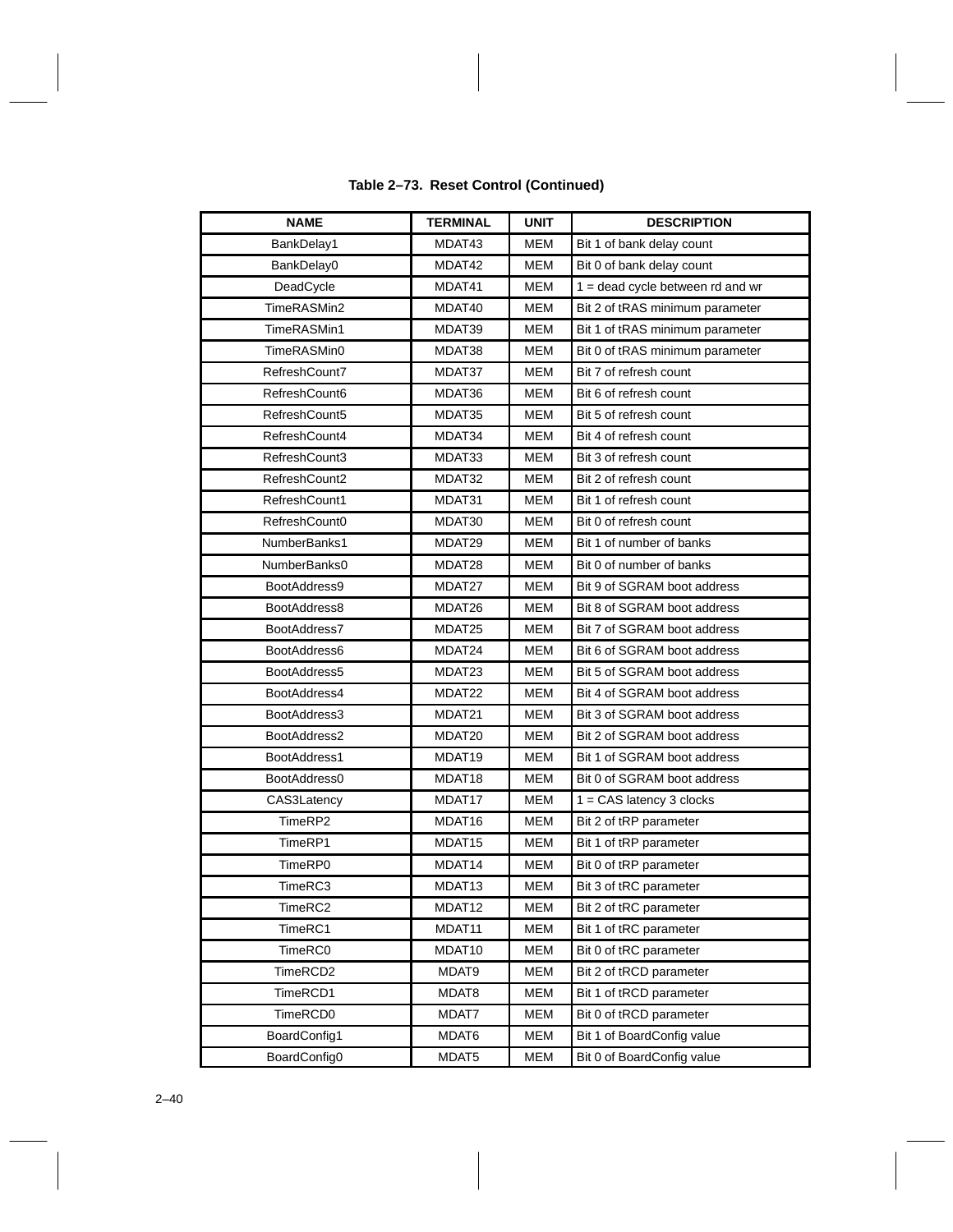| <b>NAME</b> | <b>TERMINAL</b> | <b>UNIT</b> | <b>DESCRIPTION</b>       |  |  |
|-------------|-----------------|-------------|--------------------------|--|--|
| RowCharge   | MDAT4           | MEM         | $=$ enable row charge    |  |  |
| TimeRPW3    | MDAT3           | MEM         | Bit 3 of ROM pulse width |  |  |
| TimeRPW2    | MDAT2           | MEM         | Bit 2 of ROM pulse width |  |  |
| TimeRPW1    | MDAT1           | MEM         | Bit 1 of ROM pulse width |  |  |
| TimeRPW0    | <b>MDAT0</b>    | MEM         | Bit 0 of ROM pulse width |  |  |

**Table 2–74. Reset Control (Continued)**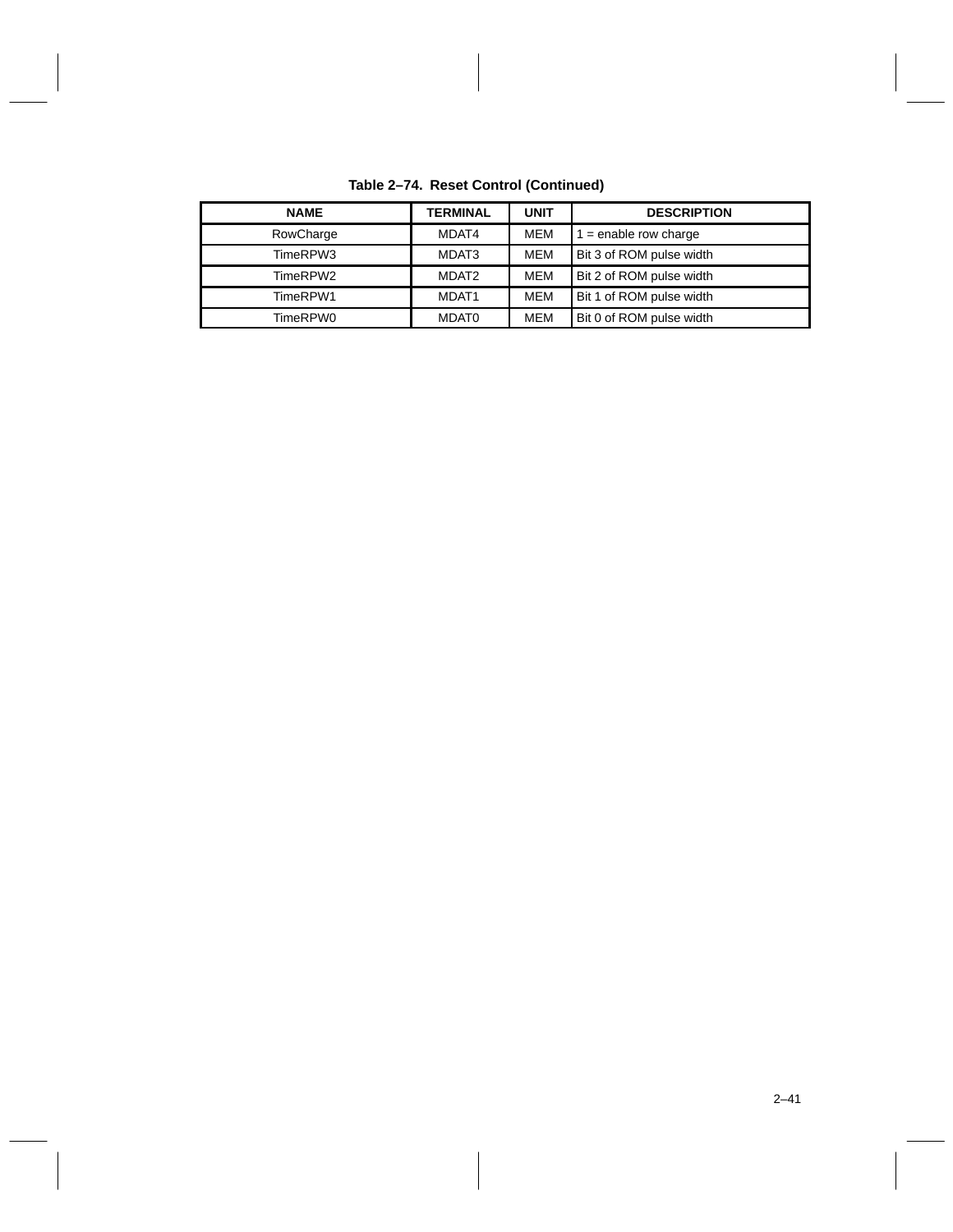# **3 Electrical Characteristics**

### **3.1 Absolute maximum ratings over operating free-air temperature range (unless otherwise noted)†**

| I/O Voltage with respect to GND $\ldots \ldots \ldots \ldots \ldots \ldots \ldots \ldots$ -0.5 V to V <sub>DD</sub> + 0.3 V |
|-----------------------------------------------------------------------------------------------------------------------------|
| I/O Voltage with respect to GND (see Note 2) $\ldots \ldots \ldots \ldots \ldots -0.5$ V to V <sub>CC</sub> + 0.5 V         |
|                                                                                                                             |
|                                                                                                                             |
|                                                                                                                             |
| Lead temperature range 1.6 mm (1/16 inch) from case for 10 seconds  260°C                                                   |
| sses beyond those listed under absolute maximum ratings may cause permanent damage to the device. This is                   |

† Stresses beyond those listed under absolute maximum ratings may cause per a stress rating only, and functional operation of the device at these or any other conditions beyond those indicated in the recommended operating conditions section of this specification is not implied. Exposure to absolute-maximum-rated conditions for extended periods may affect device reliability.

NOTES: 1. All voltages are with respect to GND.

2. Applies to the following signals: PCIAD(0–31), PCICBE(0–3), PCIPAR, PCIFRAME, PCIFRAME, PCIIRDY, PCISTOP, PCILOCK, PCIIDSEL, PCIDEVSEl, PCIREQ, PCIGNT, PCIINTA, PCIClK, PCIFIFOINDIS, PCIFIFOOUTDIS, PCIRST, DDC, AUXWAIT, VCLK, MCLK, and RDACDAT (0–7).

### **3.2 Recommended Operating Conditions**

| <b>PARAMETER</b>                          | <b>MIN</b> | <b>NOM</b> | <b>MAX</b> | UNIT |
|-------------------------------------------|------------|------------|------------|------|
| Supply voltage, V <sub>DD</sub>           | 3          | 3.3        | 3.6        |      |
| Supply voltage, V <sub>CC</sub>           | 4.75       | 5.0        | 5.25       |      |
| High-level input voltage, V <sub>IH</sub> | 2.0        |            | $VDD+0.8$  |      |
| Low-level input voltage, V <sub>II</sub>  |            |            | 0.8        |      |
| Operating free-air temperature range, TA  |            |            | 70         | °C   |

### **3.3 Electrical Characteristics**

| <b>PARAMETER</b> |                                                        | <b>TEST CONDITIONS</b> | TVP4010-60 |            |            | TVP4010-80 |            |      | UNIT |
|------------------|--------------------------------------------------------|------------------------|------------|------------|------------|------------|------------|------|------|
|                  |                                                        | MIN                    | TYP        | <b>MAX</b> | <b>MIN</b> | <b>TYP</b> | <b>MAX</b> |      |      |
|                  | Inductance                                             |                        |            |            | 18.4       |            |            | 18.4 | nH   |
| <sub>ICC</sub>   | Supply current (running<br>Direct <sub>3</sub> D game) | $V_{\rm CC}$ = 3.3 V   |            | 0.5        |            |            | 0.7        |      |      |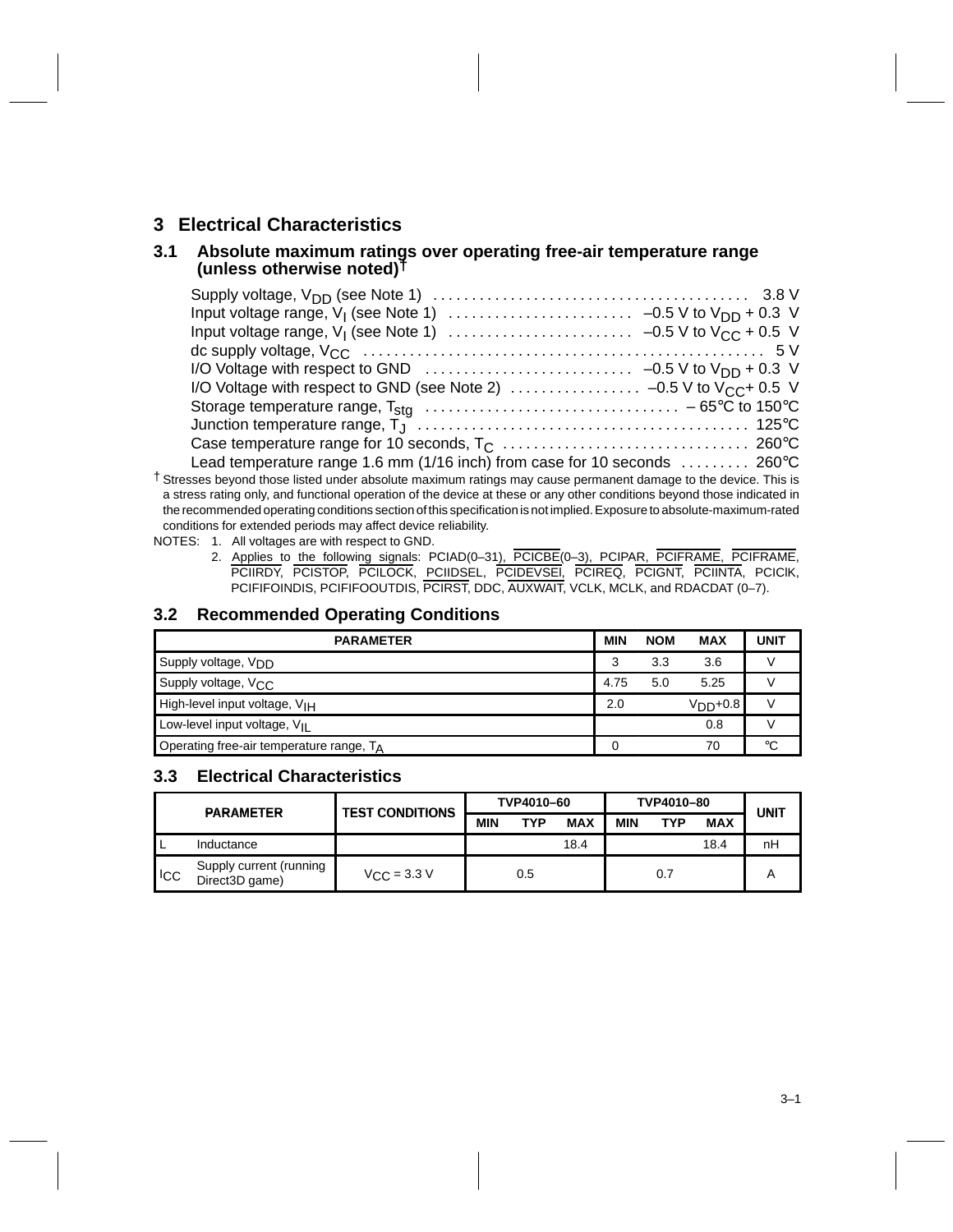# **3.3.1 PCI**

|                       | <b>PARAMETER</b>             | <b>MIN</b> | <b>TYP</b> | <b>MAX</b> | <b>UNIT</b> |
|-----------------------|------------------------------|------------|------------|------------|-------------|
| VIL                   | Low-level input voltage      |            |            | 0.8        | V           |
| VIH                   | High-level input voltage     | 2.0        |            |            | v           |
| VOL                   | Low-level output voltage     |            |            | 0.5        | V           |
| VOH                   | High-level output voltage    | 2.4        |            |            | V           |
| 肛                     | Low-level input current      |            |            | $-20$      | μA          |
| Ιιн                   | High-level input current     |            |            | 20         | μA          |
| C <sub>1</sub>        | Input capacitance            |            |            | 10         | pF          |
| C <sub>I</sub> (CLK)  | Input capacitance, PCI clock |            |            | 10         | pF          |
| C <sub>I</sub> (DSEL) | Input capacitance, PCI IDSEL |            |            | 8          | рF          |

# **3.3.2 Non-PCI**

|                     | <b>PARAMETER</b>                   | <b>MIN</b> | <b>TYP</b> | <b>MAX</b> | <b>UNIT</b> |
|---------------------|------------------------------------|------------|------------|------------|-------------|
| VIL                 | Low-level input voltage            |            |            | 0.8        | V           |
| V <sub>IH</sub>     | High-level input voltage           | 2.0        |            |            |             |
| VOL                 | Low-level output voltage           |            |            | 0.5        | v           |
| VOH                 | High-level output voltage          | 2.4        |            |            | V           |
| IЩ                  | Low-level input current            |            |            | 1          | μA          |
| ŀщ                  | High-level input current           |            |            | 4          | μA          |
| l <sub>H</sub> (PD) | High-level input current, pulldown |            |            | 250        | μA          |
| IL(PU)              | Low-level input current, pullup    |            |            | 250        | μA          |
| C <sub>1</sub>      | Input capacitance                  |            |            | 10         | pF          |

# **3.4 Operating Characteristics**

|    |                 |                                                                                                                                                                                                                                                                               | <b>MIN</b> | <b>TYP</b> | <b>MAX</b> | <b>UNIT</b> |
|----|-----------------|-------------------------------------------------------------------------------------------------------------------------------------------------------------------------------------------------------------------------------------------------------------------------------|------------|------------|------------|-------------|
|    |                 | $MADD(0-9)$                                                                                                                                                                                                                                                                   | 80         | 80         | 80         | pF          |
| Сı | Capacitive load | PCIAD(0-31), PCICBE(0-3), PCIPAR, PCIFRAME,<br>PCIIRDY, PCITRDY, PCISTOP, PCIIDSEI, PCIDEVSEI,<br>PCIREQ, PCIGNT, PCIINTA, MBANK(0-3),<br>MBYTE(0-7), MCAS(0-1), MDSF(0-1), MEMCKE,<br>MEMCKOUT(0-1), MRAS(0-1), MWE(0-1),<br>RAMDACR, RAMDACW, RDACADD(0-3),<br>RDACDAT(0-7) | 50         | 50         | 50         | рF          |
|    |                 | MDAT(60-63)                                                                                                                                                                                                                                                                   | 40         | 40         | 40         | pF          |
|    |                 | AUXREAD, AUXWRITE, RESETOUT, ROM, ROMWE,<br>VIDBLANK, VIDCTL(0-1), VIDPIX(0-31)                                                                                                                                                                                               | 30         | 30         | 30         | рF          |
|    |                 | VIDHSYNC, VIDVSYNC                                                                                                                                                                                                                                                            | 20         | 20         | 20         | рF          |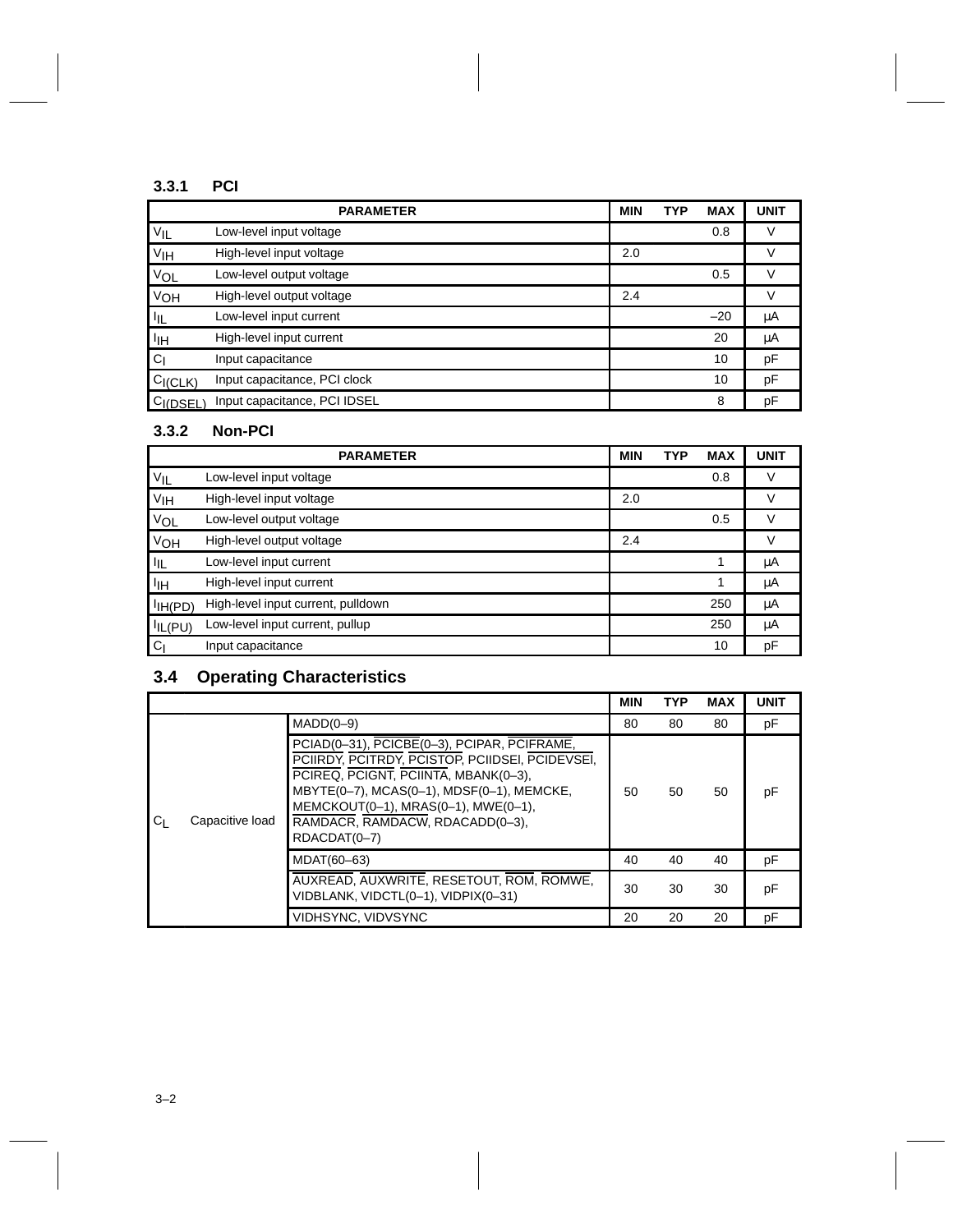# **3.5 Timing Requirements**

| <b>PARAMETER</b> |                             | TVP4010-60        |            |            | TVP4010-80 |            |            |             |
|------------------|-----------------------------|-------------------|------------|------------|------------|------------|------------|-------------|
|                  |                             | <b>MIN</b>        | <b>TYP</b> | <b>MAX</b> | <b>MIN</b> | <b>TYP</b> | <b>MAX</b> | <b>UNIT</b> |
| $t_{C1}$         | Cycle time, PCICLK          | 30                |            |            | 30         |            |            | ns          |
| t <sub>w1</sub>  | Pulse duration, PCICLK high | $12 \overline{ }$ |            |            | 12         |            |            | ns          |
| $t_{W2}$         | Pulse duration, PCICLK low  | 12                |            |            | 12         |            |            | ns          |
| $t_{C2}$         | Cycle time, MCLK            | 16.7              |            |            | 12.5       |            |            | ns          |
| $t_{\rm W3}$     | Pulse duration, MCLK high   | 6.5               |            |            | 5          |            |            | ns          |
| $t_{\rm W3}$     | Pulse duration, MCLK low    | 6.5               |            |            | 5          |            |            | ns          |
| $t_{\rm c3}$     | Cycle time, VCLK            | 12.5              |            |            | 12.5       |            |            | ns          |
| t <sub>w4</sub>  | Pulse duration, VCLK high   | 5                 |            |            | 5          |            |            | ns          |
| $t_{\text{W}}$ 5 | Pulse duration, VCLK low    | 5                 |            |            | 5          |            |            | ns          |

### **3.5.1 PCI Clock Referenced Input Timing**

|                  |            | <b>PARAMETERS</b>                                                                                       | <b>MIN</b> | <b>TYP</b> | <b>MAX</b> | <b>UNIT</b> |
|------------------|------------|---------------------------------------------------------------------------------------------------------|------------|------------|------------|-------------|
|                  |            | PCIAD(0-31), PCICBE(0-3), PCIPAR,<br>PCIFRAME, PCIIRDY, PCITRDY, PCISTOP, PCIIDSEL,<br><b>PCIDEVSEI</b> |            |            |            | ns          |
| t <sub>su1</sub> | Setup time | <b>PCIGNT</b>                                                                                           | 10         |            |            | ns          |
|                  |            | PCIRST (see Note 1)                                                                                     |            |            |            | ns          |
|                  |            | RDACDATA(0-7)                                                                                           | 13         |            |            | ns          |
|                  |            | PCIAD(0-31), PCICBE(0-3), PCIPAR, PCIFRAME,<br>PCIIRDY, PCITRDY, PCISTOP, PCIIDSEL, PCIDEVSEI           | 0          |            |            | ns          |
| th1              | Hold time  | <b>PCIGNT</b>                                                                                           | 0          |            |            | ns          |
|                  |            | PCIRST (see Note 1)                                                                                     | 0          |            |            | ns          |
|                  |            | RDACDATA(0-7)                                                                                           | 2          |            |            | ns          |

NOTE 1: PCLRST is resynchronized internally. The timings given, when met, ensure that the reset is detected in the current cycle.

### **3.5.2 PCI Clock Referenced Output Timing**

|                  |            | <b>PARAMETERS</b>                                                                                | MIN | <b>TYP</b> | <b>MAX</b> | UNIT |
|------------------|------------|--------------------------------------------------------------------------------------------------|-----|------------|------------|------|
| t <sub>su2</sub> | Setup time | PCIAD(0-31), PCICBE(0-3), PCIPAR,<br>PCIFRAME, PCIIRDY, PCITRDY, PCISTOP, PCIIDESL,<br>PCIDEVSEI | າ   |            | 11         | ns   |
|                  |            | <b>PCIREQ</b>                                                                                    |     |            | 12         | ns   |
|                  |            | PCIINTA (see Note 2)                                                                             |     |            | 12         | ns   |

NOTE 2: Timings given are for falling edges of the open drain signal. Rise times are dependent on the value of the external pull-up resistors.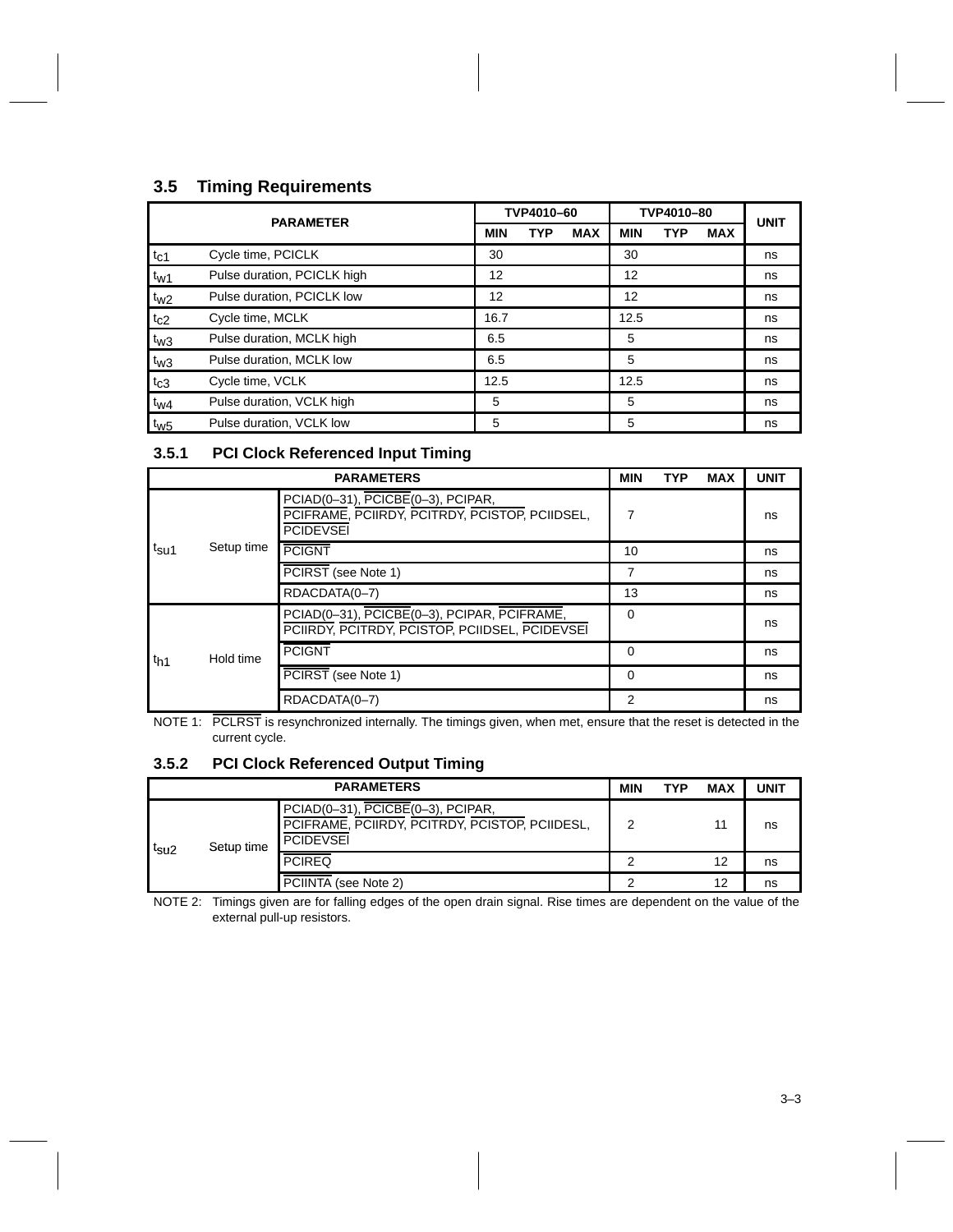# **3.5.3 RAMDAC Timing, 33 MHz PCI Clock**

|                   | <b>PARAMETER</b>                                 | <b>MAX</b><br><b>MIN</b><br><b>TYP</b> | <b>UNITS</b> |
|-------------------|--------------------------------------------------|----------------------------------------|--------------|
| t <sub>w6</sub>   | Pulse duration, RAMDACW low                      | 120                                    | ns           |
| $t_{\text{SU}}$ 3 | Setup time, address                              | 30                                     | ns           |
| $t_{h2}$          | Hold time, address                               | 30                                     | ns           |
| t <sub>su4</sub>  | Setup time, data                                 | 30                                     | ns           |
| $t_{h3}$          | Hold time, data                                  | 30                                     | ns           |
| t <sub>a1</sub>   | Access time, data from RAMDACR                   | 100                                    | ns           |
| $t_{d1}$          | Delay time, RAMDACR high to data bus three-state | 30                                     | ns           |

# **3.5.4 AUX Timings, 33 MHz PCI Clock**

|                 | <b>PARAMETER</b>                                 | <b>MIN</b><br><b>TYP</b> | <b>MAX</b> | <b>UNITS</b> |
|-----------------|--------------------------------------------------|--------------------------|------------|--------------|
| $t_{WZ}$        | Pulse duration, AUXREAD low                      | 150                      |            | ns           |
| $t_{d2}$        | Delay time, strobe low to AUXWAIT asserted       | 30                       |            | ns           |
| $t_{d3}$        | Delay time, AUXWAIT high to AUXWRITE high        | 30                       |            | ns           |
| $t_{d4}$        | Delay time, AUXWAIT high to read data valid      |                          |            | ns           |
| t <sub>a2</sub> | Access time, data from AUXREAD                   | 130                      |            | ns           |
| $t_{d2}$        | Delay time, AUXREAD high to data bus three-state | 30                       |            | ns           |

# **3.5.5 MEMCKOUT Referenced Input Timing**

| <b>PARAMETERS</b> |                                     | TVP4010-60 |            |            | TVP4010-80 |            |            | UNIT |
|-------------------|-------------------------------------|------------|------------|------------|------------|------------|------------|------|
|                   |                                     | <b>MIN</b> | <b>TYP</b> | <b>MAX</b> | <b>MIN</b> | <b>TYP</b> | <b>MAX</b> |      |
| t <sub>su5</sub>  | Setup time, MDAT(0-63) (see Note 3) |            |            |            |            |            |            | ns   |
| th5               | Hold time, MDAT(0-63) (see Note 3)  | ◠          |            |            |            |            |            | ns   |

NOTE 3: All timings below are with respect to MEMCKOUT, which is a delayed version of MCLK.

# **3.5.6 MEMCKOUT Referenced Output Timing**

| <b>PARAMETER</b> |                                                                        | TVP4010-60 |     |            | TVP4010-80 |            |            | UNIT |
|------------------|------------------------------------------------------------------------|------------|-----|------------|------------|------------|------------|------|
|                  |                                                                        | <b>MIN</b> | TVP | <b>MAX</b> | <b>MIN</b> | <b>TYP</b> | <b>MAX</b> |      |
| t <sub>su6</sub> | Setup time, all memory control, data and<br>address lines (see Note 3) |            |     | 13.5       |            |            |            | ns   |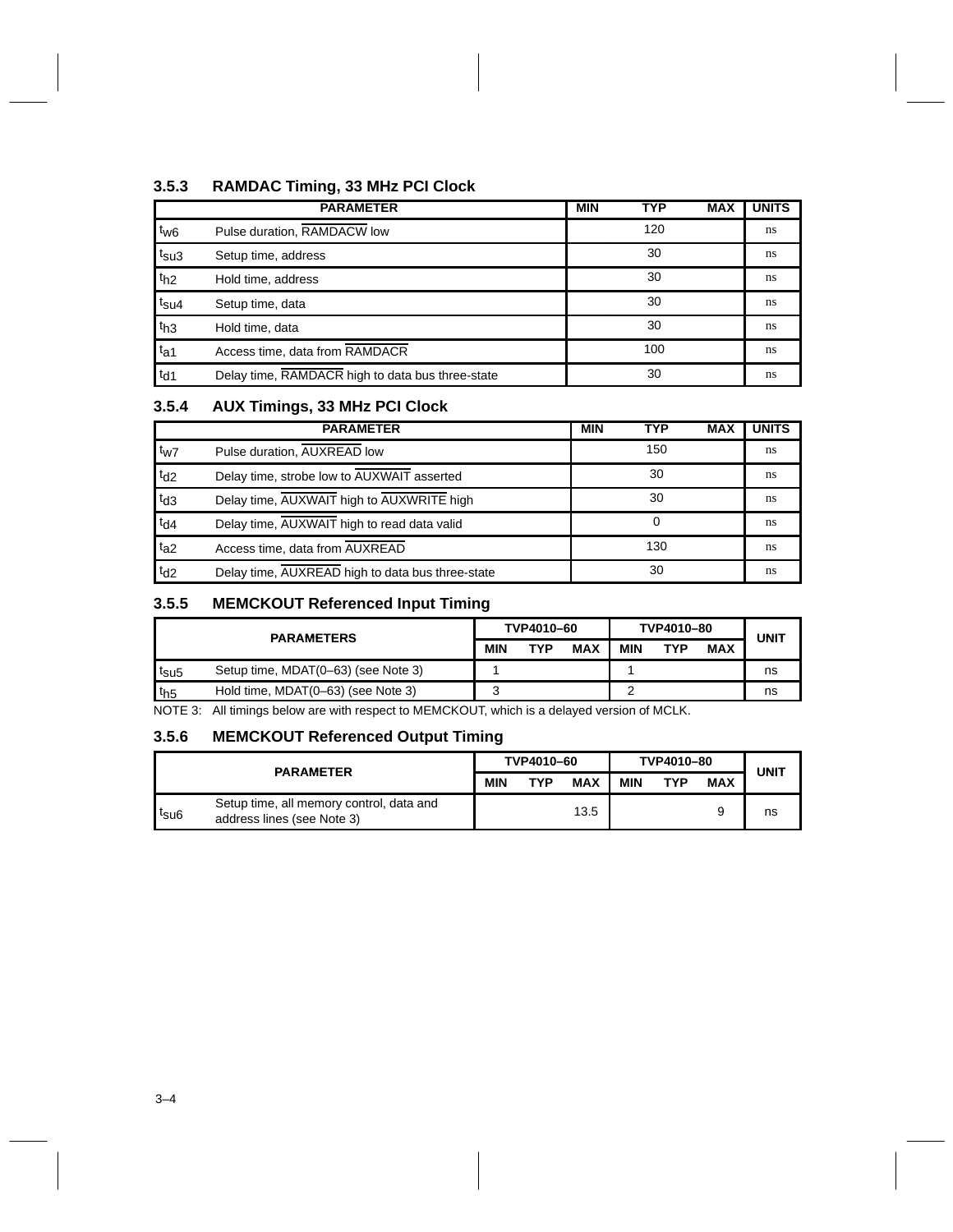# **4 Parameter Measurement Information**



**Figure 4–3. DAC Write Timing**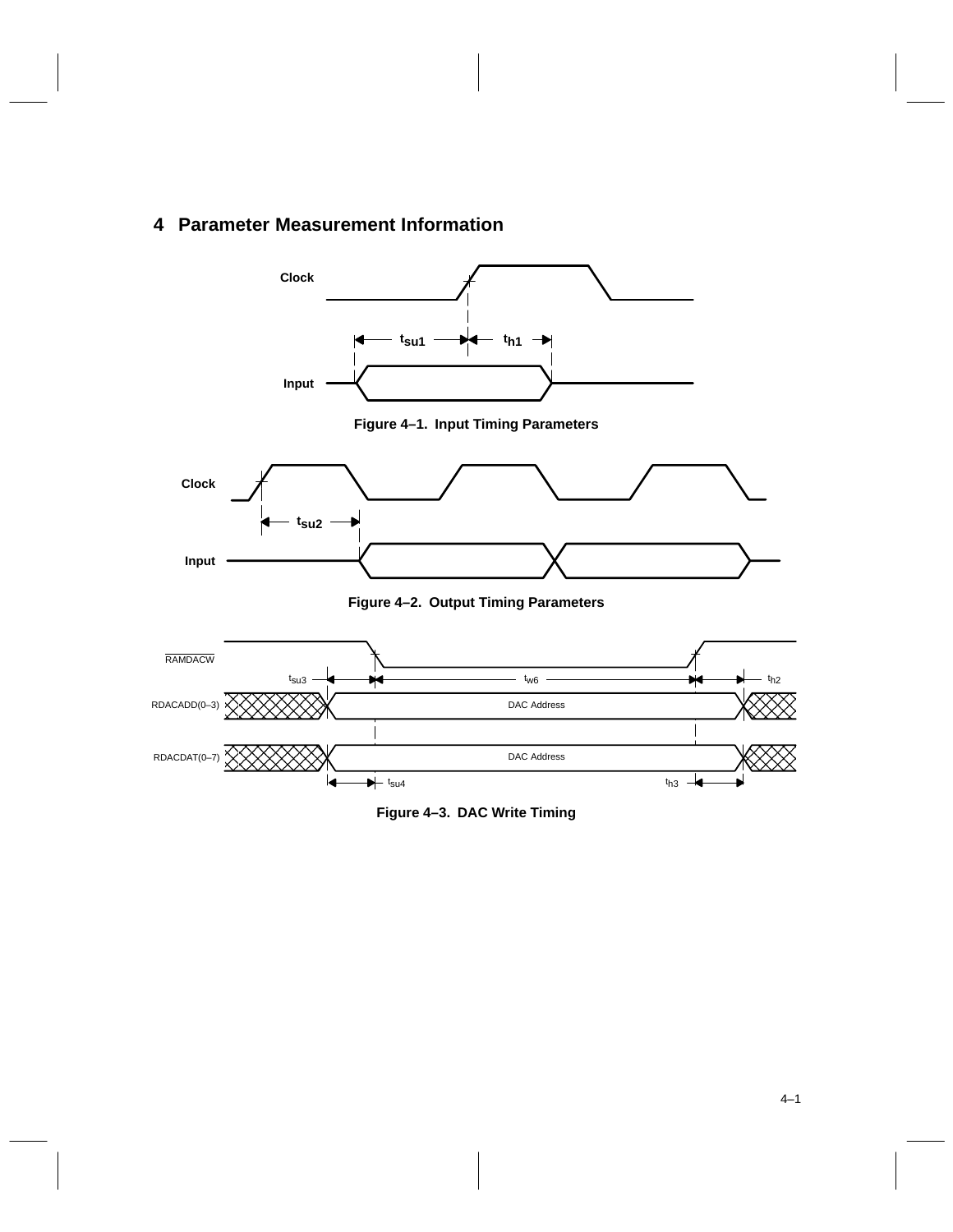

**Figure 4–6. AUX Read Timing**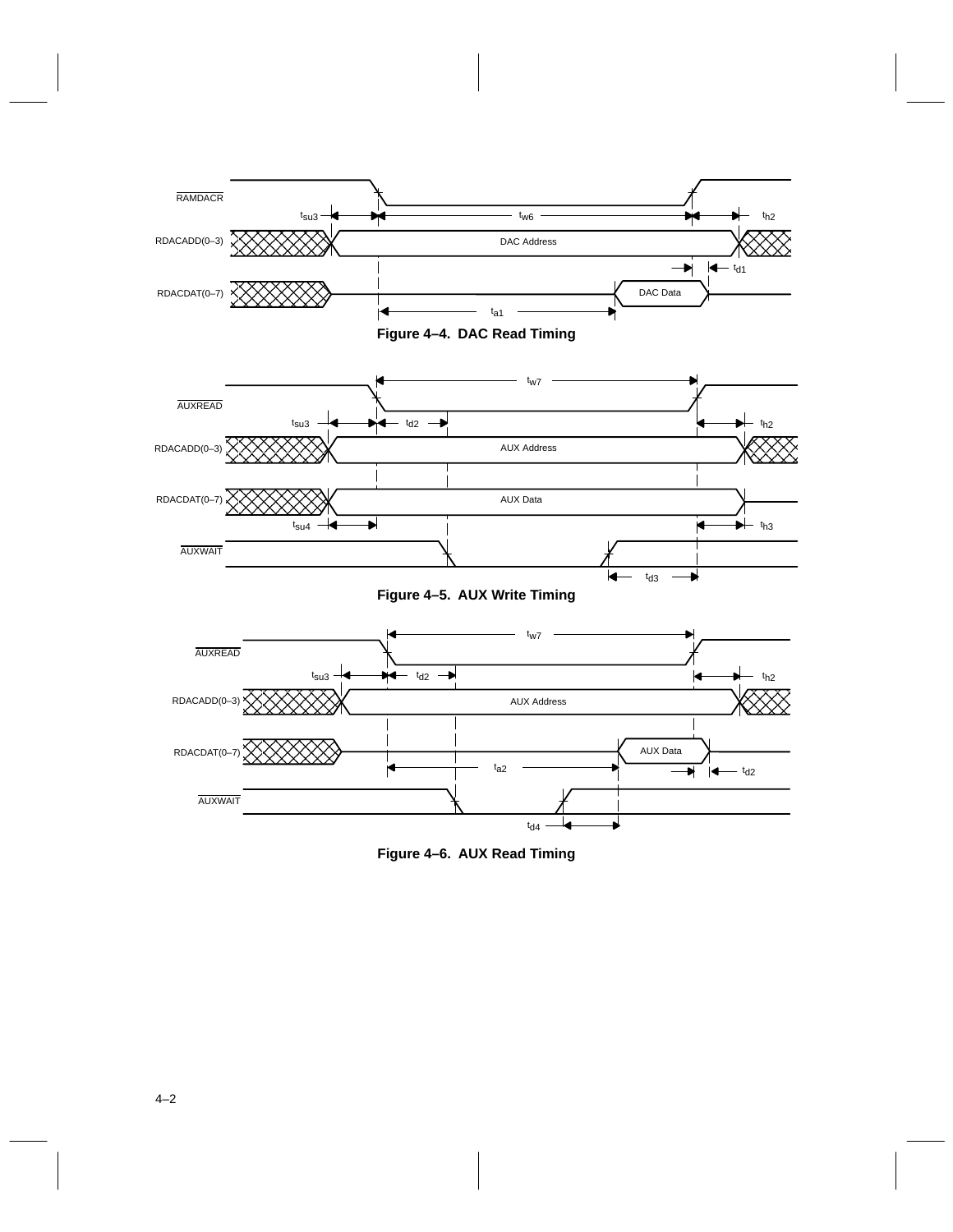





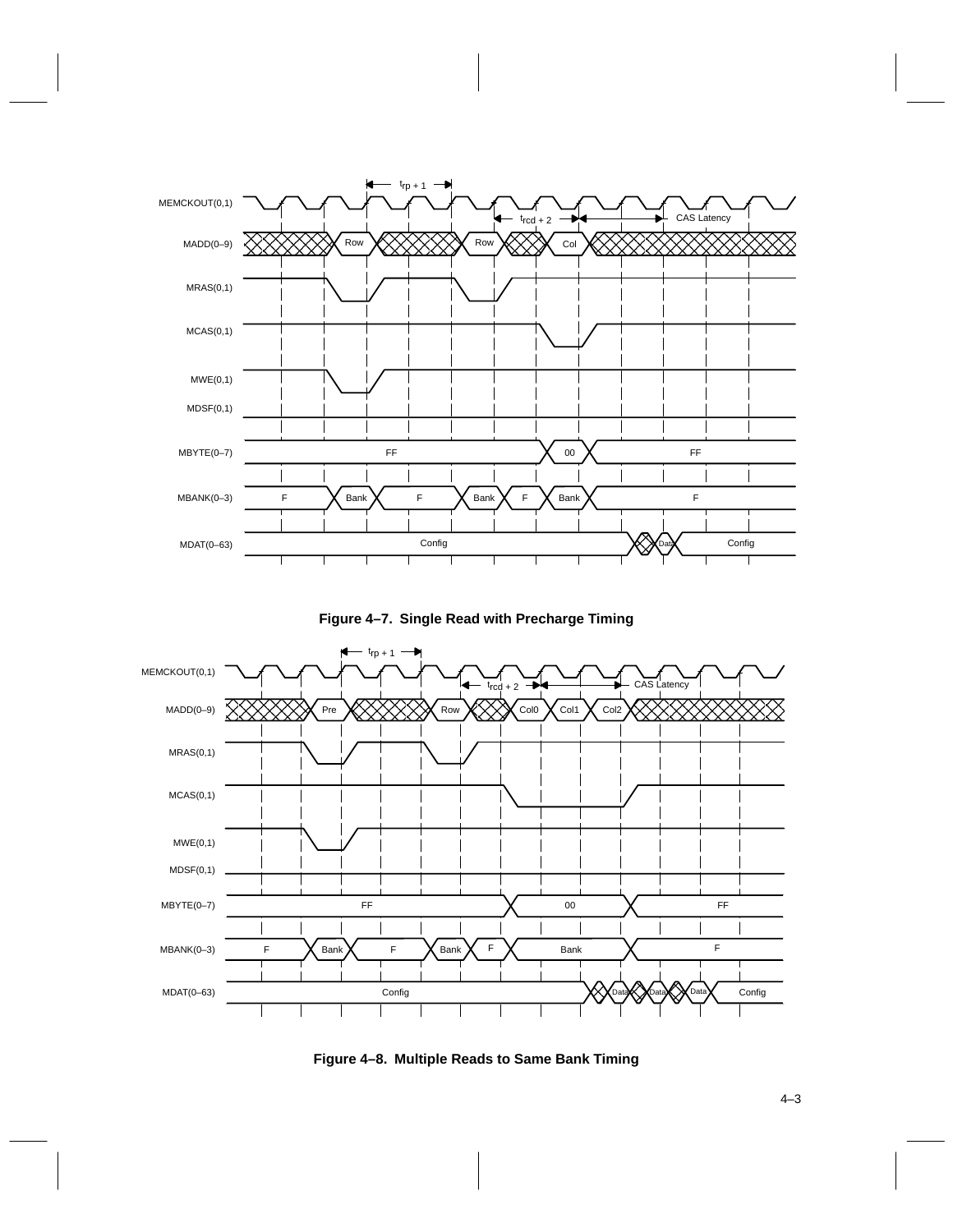





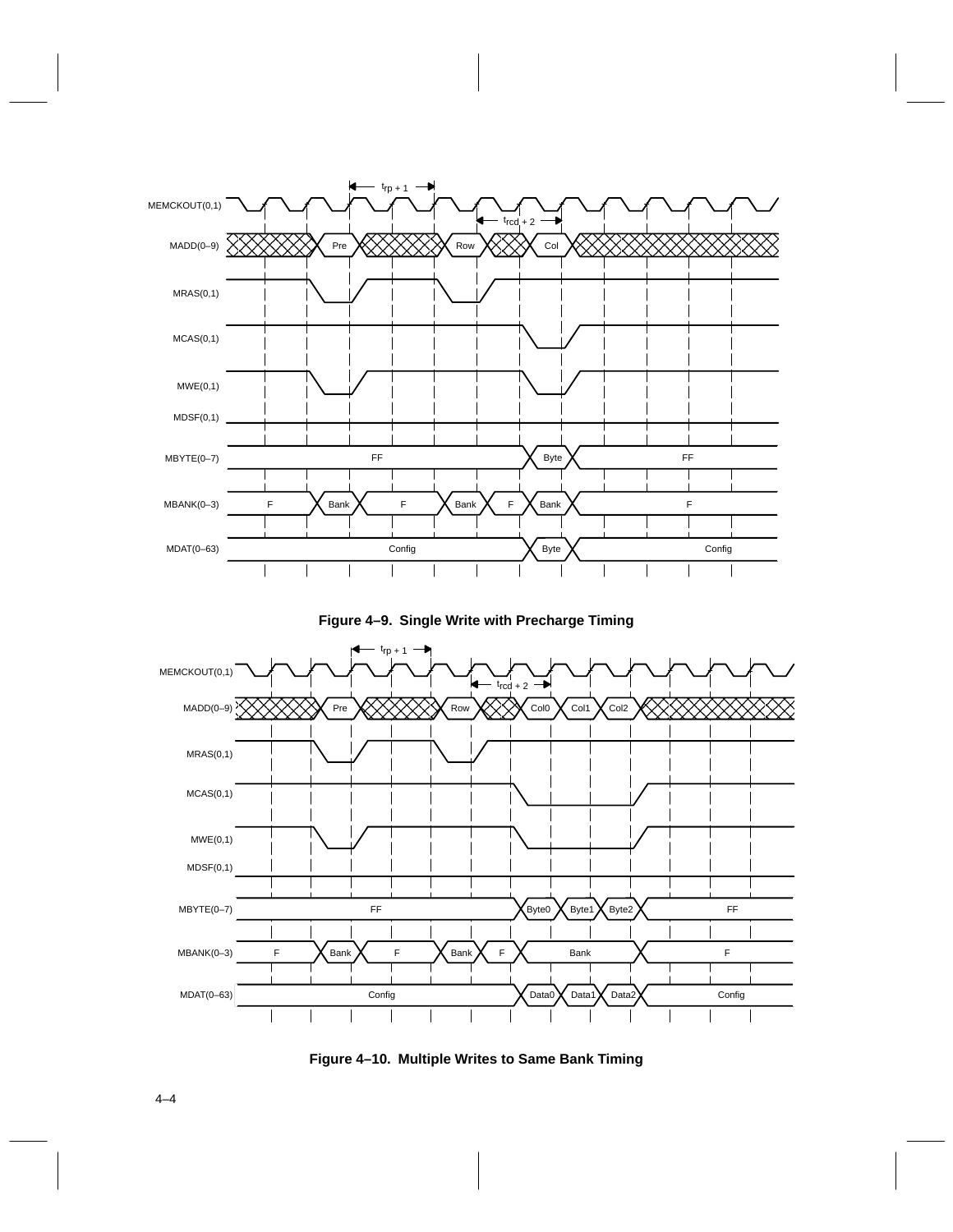





**Figure 4–12. Multiple Reads From Different Banks Timing**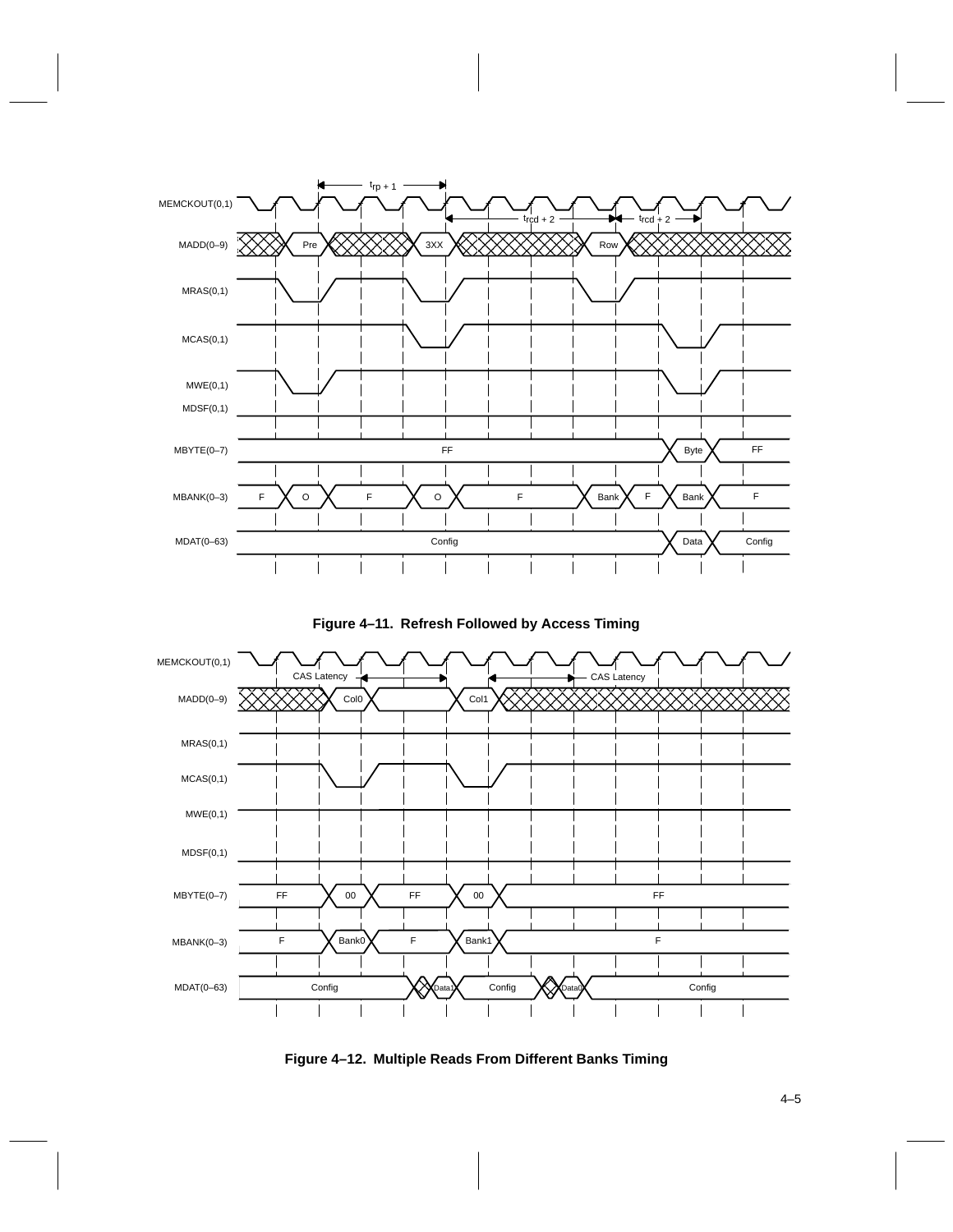

**Figure 4–13. RAS Minimum Access Timing**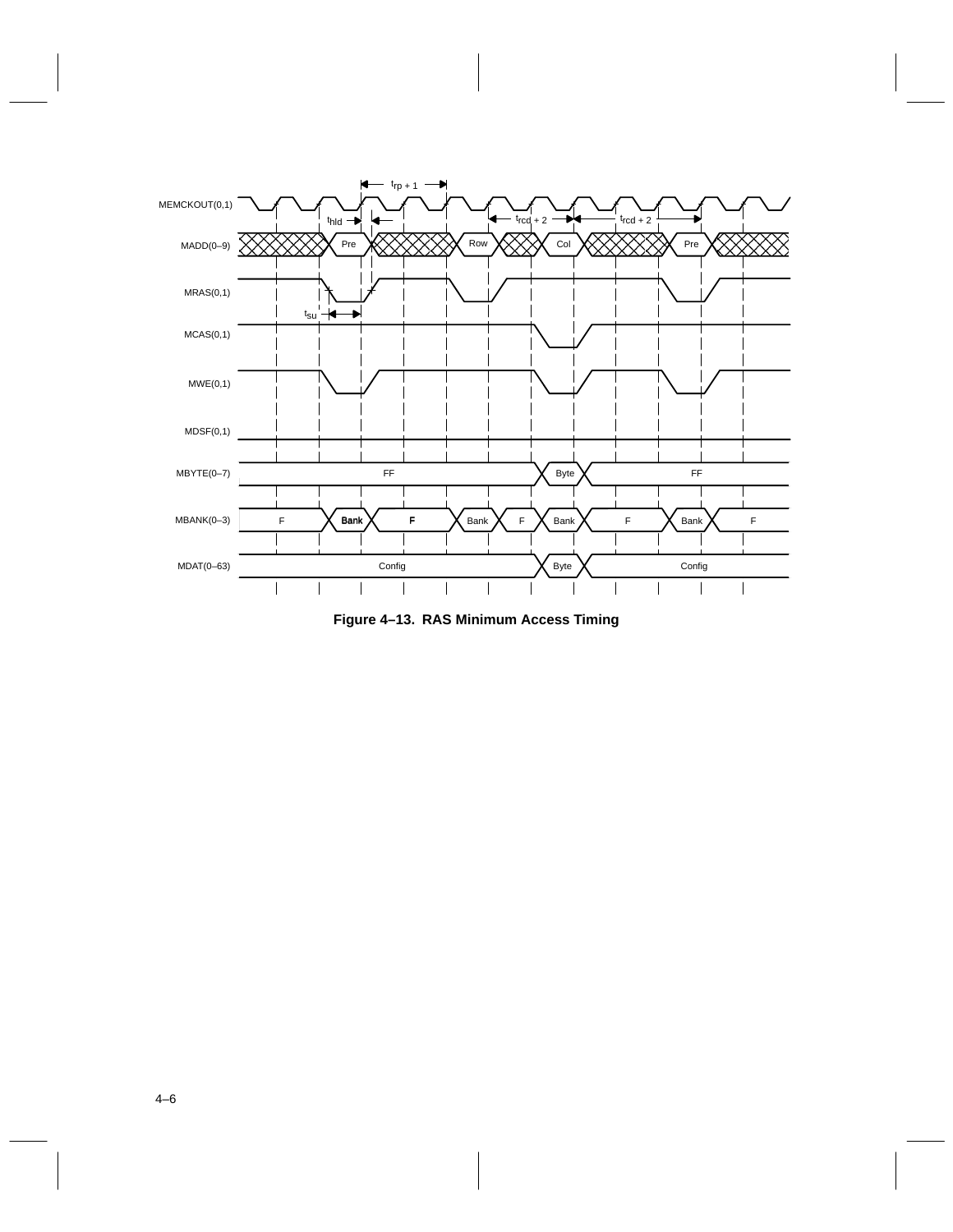

**Figure 4–14. Mask Load Followed by Masked Write Timing**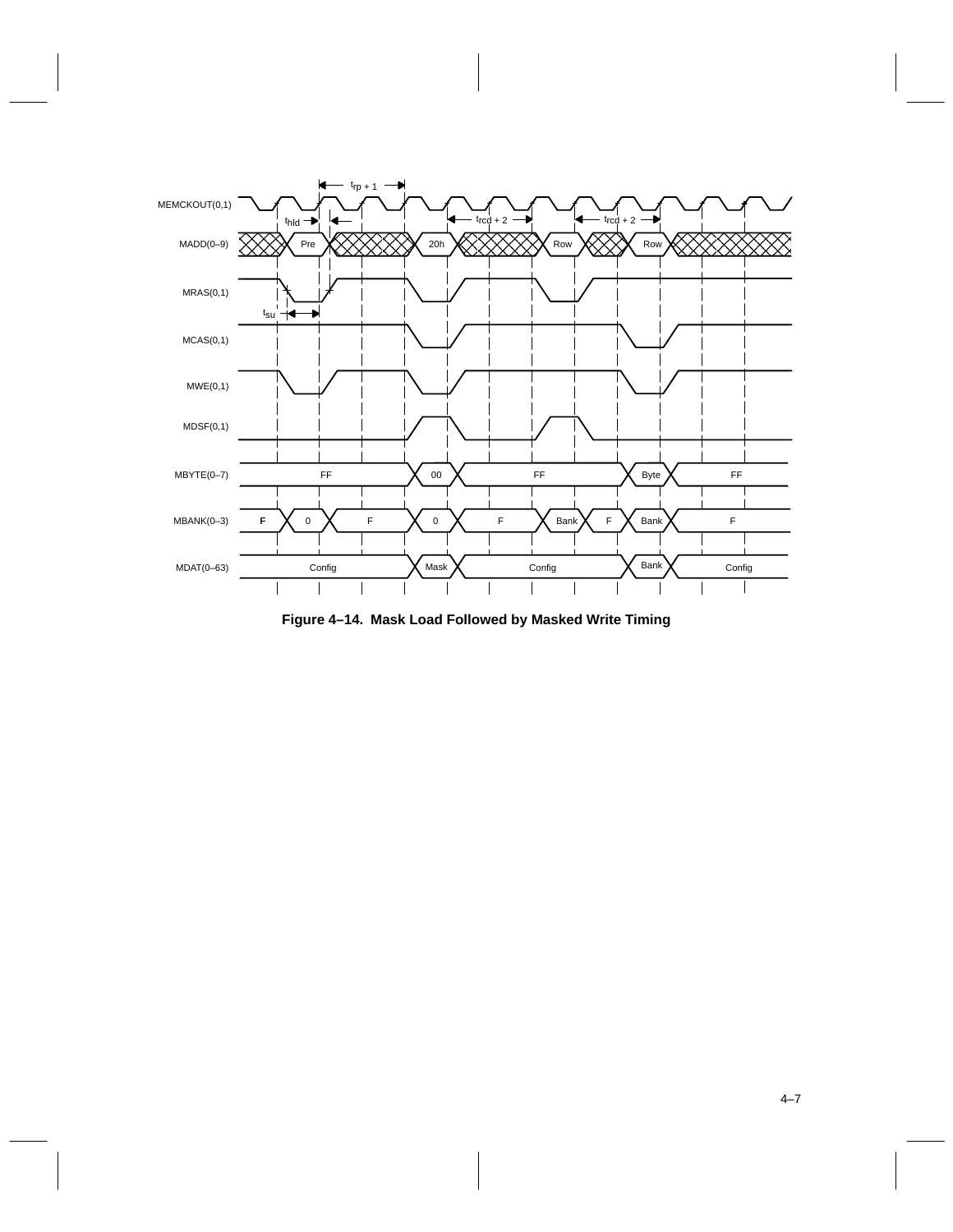

**Figure 4–15. Read Followed by Write - No Dead Cycle Timing**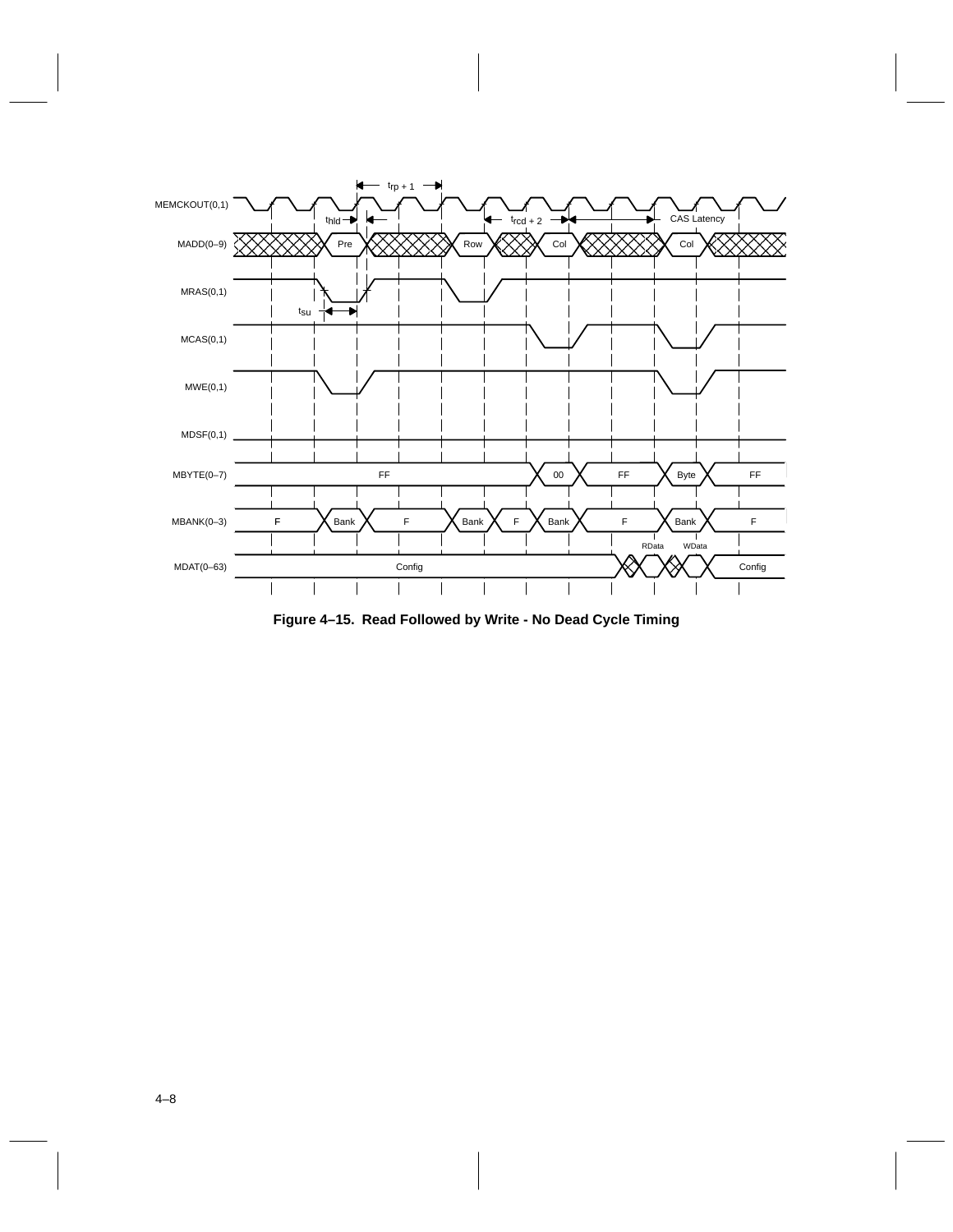

**Figure 4–16. Read Followed by Write - With Dead Cycle Timing**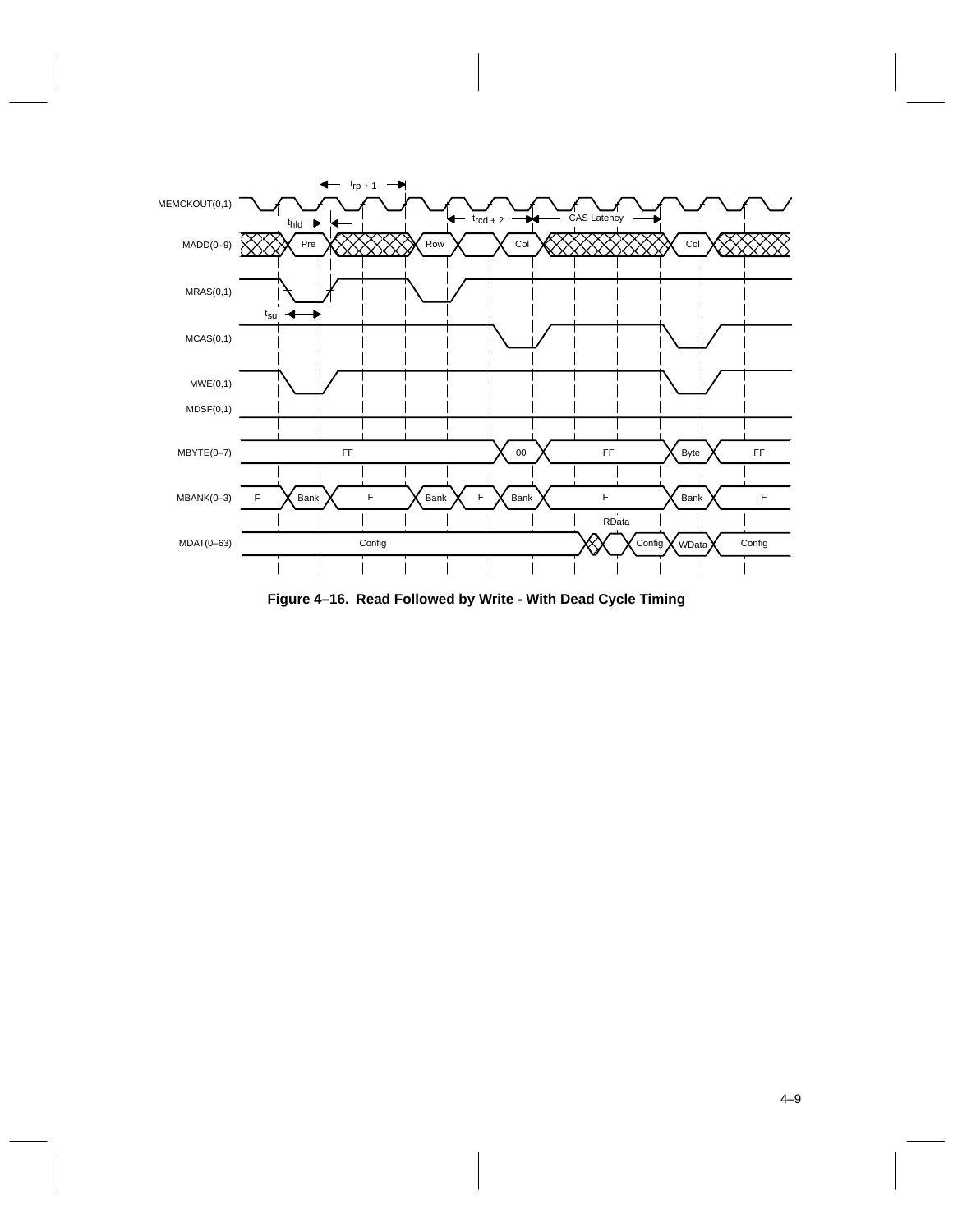# **5 Application Information**

#### **5.1 Video Unit**

Figure 5–1 shows the typical organization of a RAMDAC with internal clock generator. The RAMDAC generates a system clock which used by the TVP4010 as the MCLK input. The RAMDAC also generates a video clock which the TVP4010 uses as the VCLK input; this clock is also fed back to the RAMDAC as the load clock. The video clock frequency can be controlled by the TVP4010 with the VCLKCTL terminals.

The pixel data from the TVP4010 is wired directly to the RAMDAC, with the lower 8 bits of the pixel bus spurred off to the RAMDAC VGA pixel inputs. The sync and blank signals are taken directly to the RAMDAC.

The RAMDAC is programmed through the processor interface which has a separate address and data bus from the TVP4010 .



**RAMDAC processor interface**

**Figure 5–1. Typical RAMDAC Organization**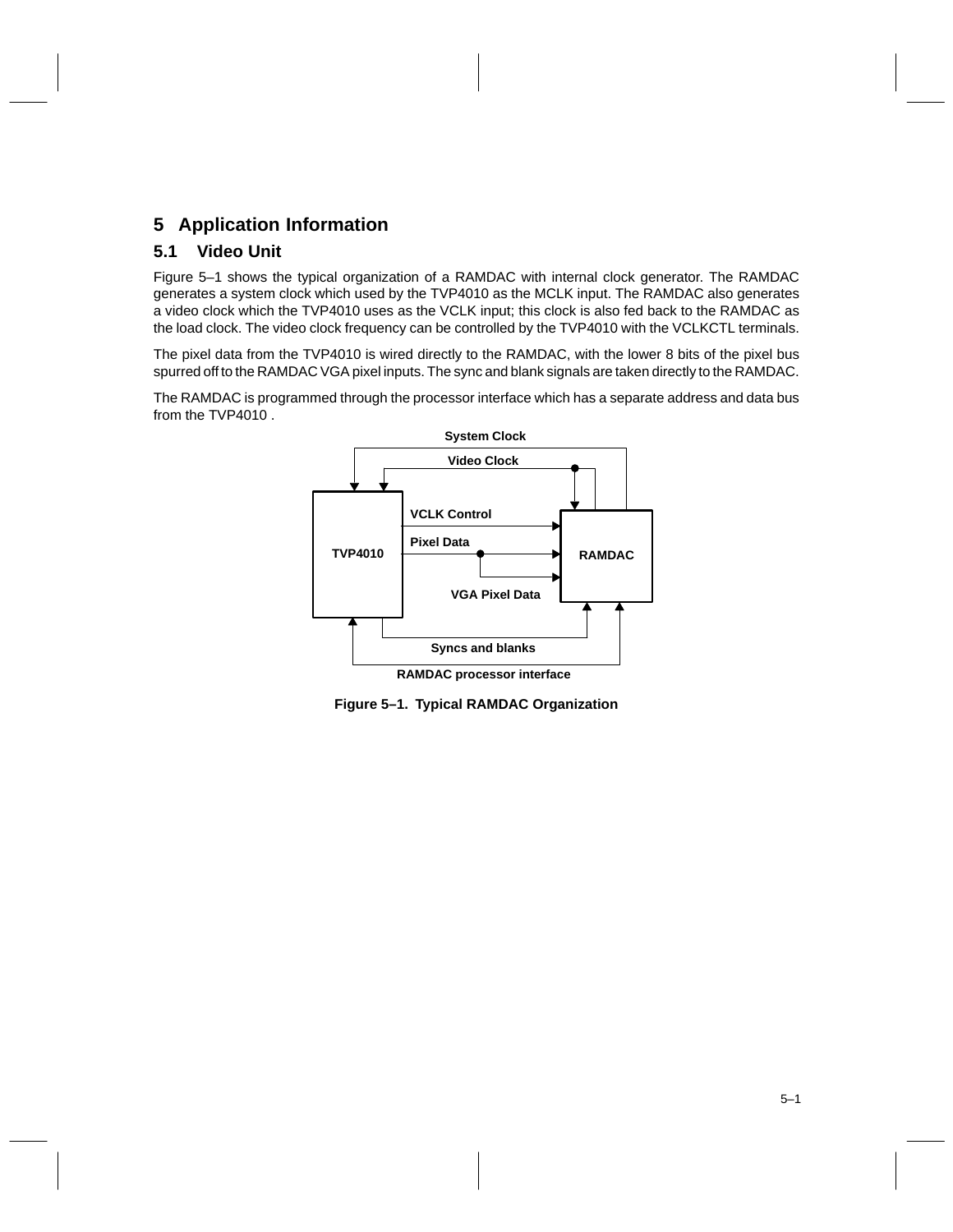# **Appendix A Thermal Characteristics**

The maximum junction temperature must be kept below  $T_{j(max)}$  and this can only be ensured by proper analysis of the operating environment and the thermal path between the die and the surrounding air.

#### **Device Characteristics**

The following characteristics of the device are fixed and are independent of the operating environment or the characteristics of any heatsink:

| TJ(max)                | $=$ | $125^{\circ}$ C                                                         |
|------------------------|-----|-------------------------------------------------------------------------|
| $P_{D(max)}$           | $=$ | 3.0 Watts $\circledR$ V <sub>DD</sub> (max), f <sub>MCLK</sub> = 50 MHz |
| $\Theta_{\sf j \sf c}$ | $=$ | 5.5 °C/Watt                                                             |

#### **Thermal Model**

The formula used to calculate the junction temperature  $(T_{J})$  is

$$
T_J = T_A + P_D(\Theta_{jC} + \Theta_{CS} + \Theta_{jCSa})
$$
  
= T\_A + P\_{D\Theta j a}

Where:

 $T_J$  = Junction temperature (°C)

 $T_A$  = Ambient temperature (°C)

 $P_D$  = Power dissipation (Watts)

 $P_D$  = Power dissipation (Watts)<br> $\Theta_{jc}$  = Junction to case thermal resistance (°C/Watt)

 $\Theta_{\text{jc}}$  = Junction to case thermal resistance (°C/Watt)<br>  $\Theta_{\text{cs}}$  = Case to heatsink thermal resistance (°C/Watt)  $\Theta_{\text{CS}}$  = Case to heatsink thermal resistance (°C/Watt)<br> $\Theta_{\text{SA}}$  = Heatsink to air thermal resistance (°C/Watt)

 $\Theta_{ia}$  = Total junction to air thermal resistance (°C/Watt)

The  $\Theta_{ja}$  form of the equation is more appropriate when a heatsink is not attached to the device (see Section Operation Without Heatsink ).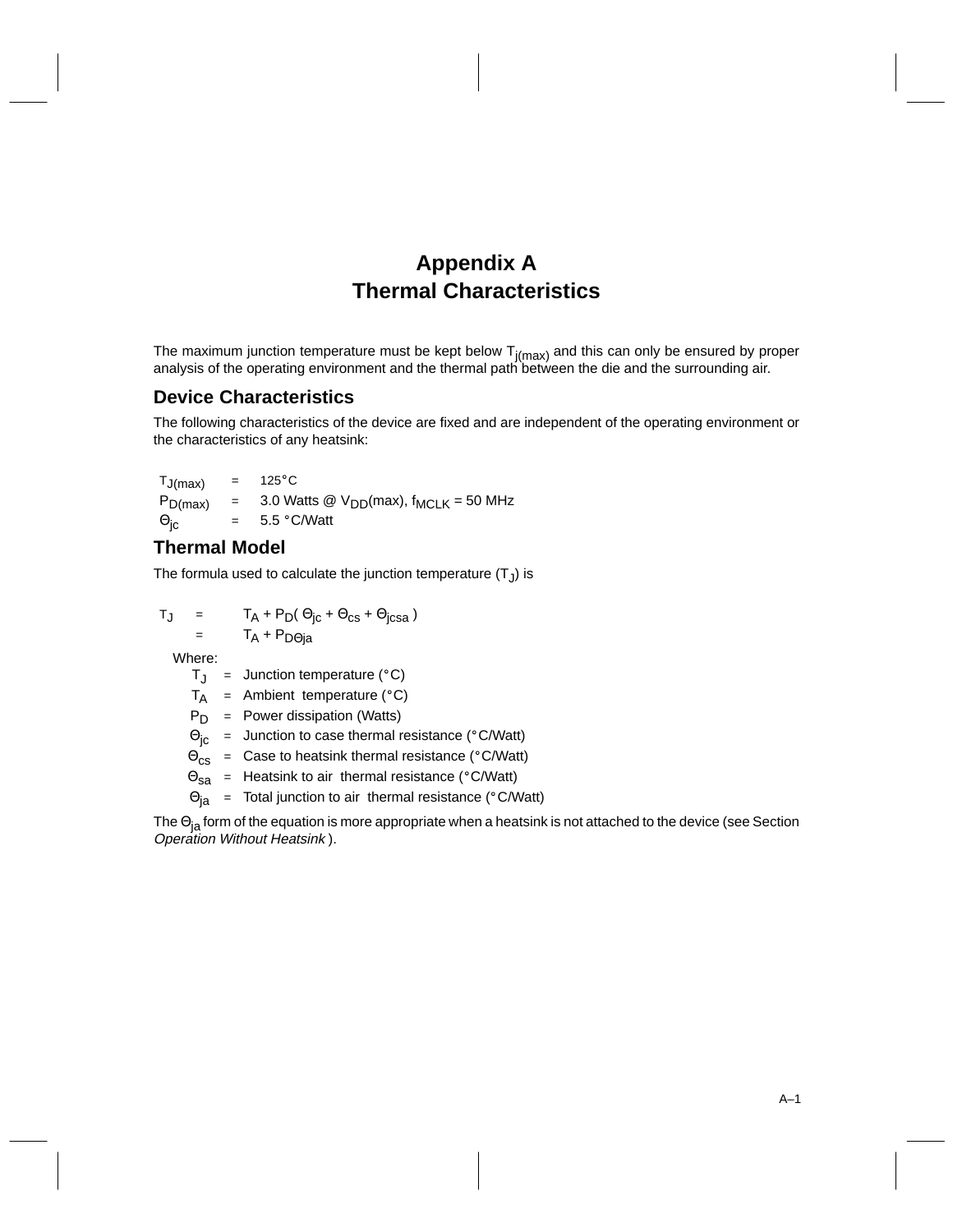## **Operation Without Heatsink**

The 256-terminal BGA package without an attached heatsink has the following  $\Theta_{ja}$  characteristic as a function of airflow:

| AIRFLOW LFPM (LINEAR FEET PER MINUTE) | ⊙ <sub>JA</sub> °C/W |
|---------------------------------------|----------------------|
| 0 (Convection Cooling)                | 26.5                 |
| 100 (0.5 m/sec)                       | 23                   |
| 400 (2.0 m/sec)                       | 19                   |

**Table F–1. Airflow Characteristics**

Example:

 $T_A$  = 40°C  $Airflow = 0$  lfpm  $T_J$  = 40+3.0 x 26.5<br>= 119.5°C

## **Operation With Heatsink**

With a heatsink attached to the device, the junction temperature depends on  $\Theta_{cs}$  and  $\Theta_{sa}$ .  $\Theta_{cs}$  is the thermal resistance of the join between the heatsink and the case. Θ<sub>sa</sub> is the thermal resistance of the heatsink and is a function of system airflow.

Example:

 $T_A$  = 40°C  $\Theta_{\text{cs}}$  = 0.6°C/Watt (EG 7655 epoxy – see Section Heatsink Attachment)  $\Theta_{\text{SA}}$  =  $(125 - 40)/3.0 - 5.5 - 0.6$ <br>= 22.2°C/Watt

#### **Heatsink Attachment**

The heatsink should be attached with a suitable thermally conductive epoxy such as EG 7655 from A.I. Technology Inc. The thickness of the epoxy layer should be between 0.05 mm and 0.15 mm with 100% coverage of the case area, and a maximum voiding in the bond area of 3%.

Typical achievable  $\Theta_{\text{cs}}$  using this method is 0.6°C/Watt.